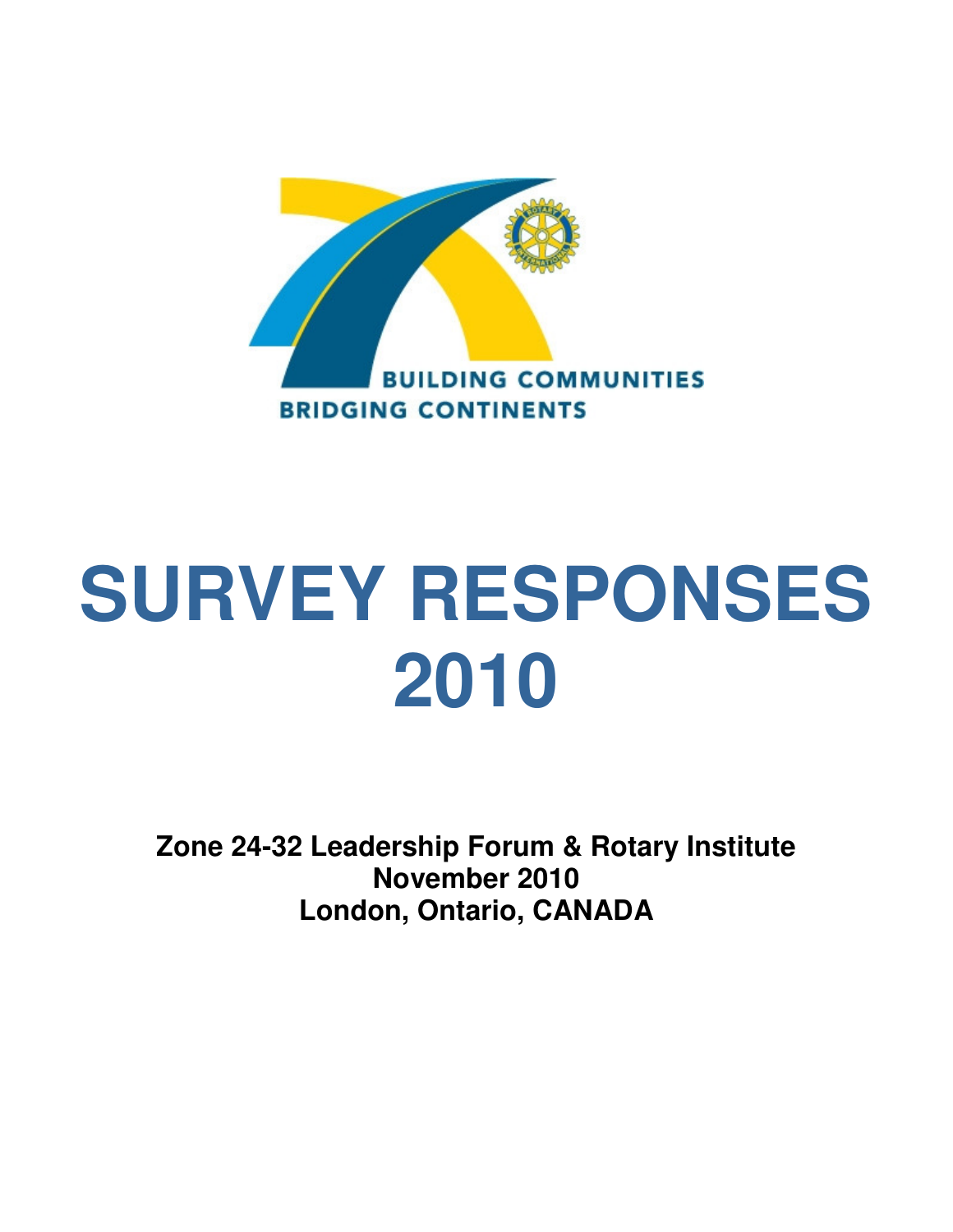# **TABLE OF CONTENTS**

| Page(s)   | <b>Title</b>                                                                                        |
|-----------|-----------------------------------------------------------------------------------------------------|
| $3 - 4$   | <b>Overall Response Rate:</b><br><b>Long Survey and Short Survey</b>                                |
| $5 - 15$  | <b>Short Survey (Part 1) Results:</b><br><b>Priority Ranking of Issues (Responses and Comments)</b> |
| $16 - 26$ | <b>Short Survey (Part 2) Results:</b><br>The Rotary Institute (Responses and Comments)              |
| $27 - 31$ | <b>Long Survey (Part A) Results:</b><br><b>District Training Programs</b>                           |
| $32 - 36$ | <b>Long Survey (Part B) Results:</b><br>The Role of Past District Governors                         |
| $37 - 40$ | <b>Long Survey (Part C) Results:</b><br><b>District Administration</b>                              |
| $41 - 44$ | <b>Long Survey (Part D) Results:</b><br><b>District Conferences</b>                                 |
| $45 - 49$ | <b>Long Survey (Part E) Results:</b><br><b>Membership Recruitment/Retention</b>                     |
| $50 - 53$ | <b>Long Survey (Part F) Results:</b><br><b>Rotary Foundation, Programs, PolioPlus</b>               |
| $54 - 56$ | <b>Long Survey (Part G) Results:</b><br><b>Rotary Youth Programs</b>                                |
| $57 - 59$ | <b>Long Survey (Part H) Results:</b><br><b>Future Vision</b>                                        |
| $60 - 61$ | <b>Long Survey (Part I) Results:</b><br><b>RI Strategic Plan</b>                                    |
| $62 - 63$ | <b>Long Survey (Part J) Results:</b><br><b>Other Topics?</b>                                        |
| 64        | <b>Summary</b>                                                                                      |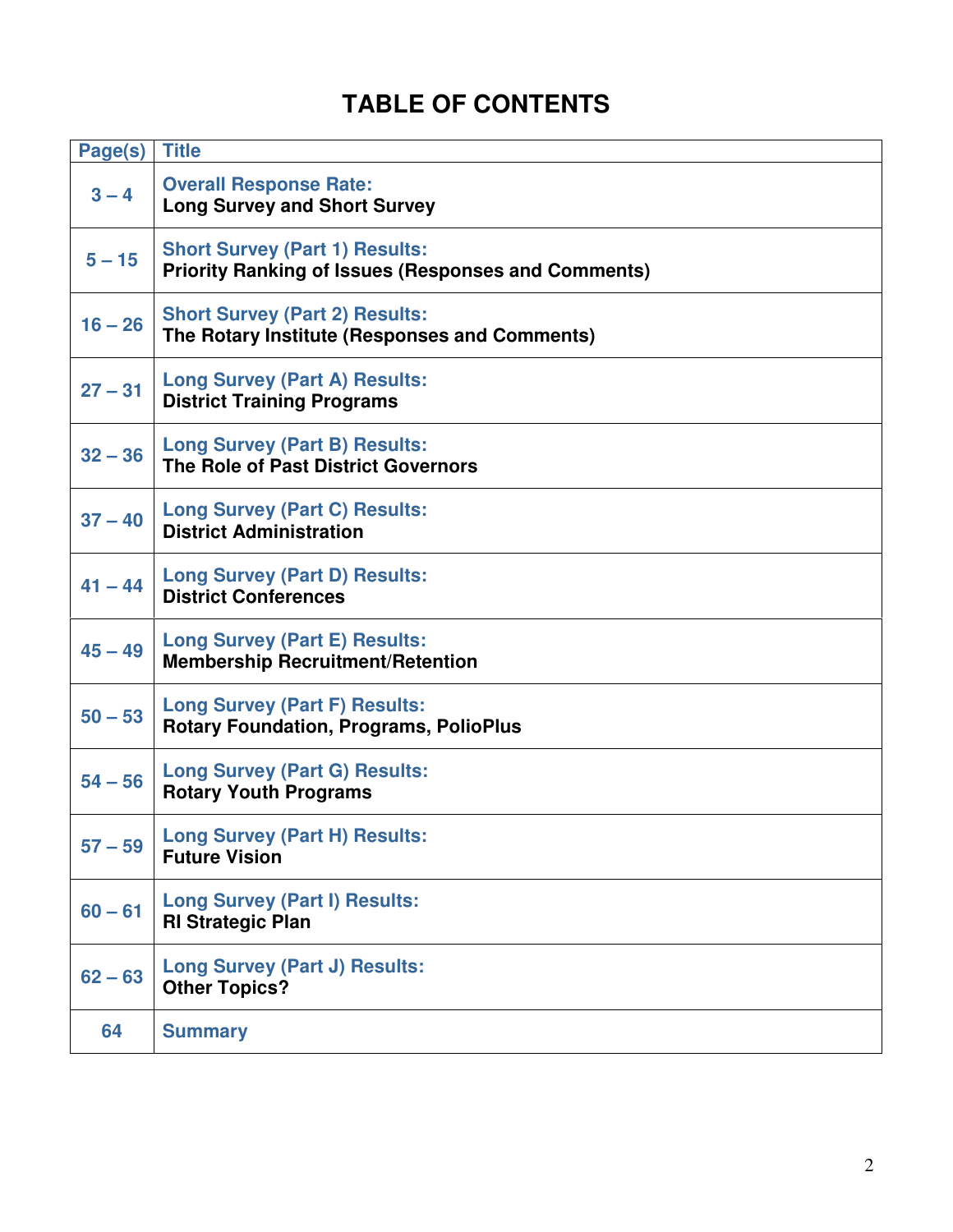# **Overall Response Rate:**

 $\overline{a}$ 

Two surveys were offered to all PDGs, DGs, DGEs, and DGNs in Zone 24 and 32. The shorter survey was designed to 1.) determine the priority ranking of important Rotary issues, and 2.) to foster discussion vis-à-vis the purpose, content, timing, and delivery of the Leadership Forum and Rotary Institute.

The longer survey invited discussion on a wide range of Rotary topics – with opportunity to insert additional topics of interest.

Both surveys utilized sets of statements. Most of these statements were developed using comments and ideas (some controversial) shared by PDGs at "PDG Forums" – one such forum held in Philadelphia in 2008 and the other held in Niagara Falls in 2009.

Participants were invited to complete one, the other, or both surveys at their preference. The overall response rate was approximately 21%. There was no appreciable difference between the response rates of those contacted via email vs. those contacted via snail mail. Of the total returns, 100 long surveys and 153 short surveys were completed.<sup>1</sup>

| <b>TOTAL RETURNS</b>           |           | Long<br><b>Survey</b><br>Only | <b>Short</b><br><b>Survey</b><br>Only | <b>Both</b><br><b>Surveys</b> |
|--------------------------------|-----------|-------------------------------|---------------------------------------|-------------------------------|
| Total Sent via EMail           | 782       |                               |                                       |                               |
| <b>Email Delivery Problems</b> | -23       |                               |                                       |                               |
| <b>Grand Total Delivered</b>   | 759       |                               |                                       |                               |
| <b>Total Returned</b>          | 160       | 38                            | 89                                    | 33                            |
| Percentage Returned            | 21.08%    |                               |                                       |                               |
|                                |           |                               |                                       |                               |
| Total Sent via Snail Mail      | 188       |                               |                                       |                               |
| Snail Mail Delivery Problems   | $-18$     |                               |                                       |                               |
| <b>Grand Total Delivered</b>   | 170       |                               |                                       |                               |
| <b>Total Returned</b>          | 34        | 3                             | 5                                     | 26                            |
| Percentage Returned            | $20.00\%$ |                               |                                       |                               |
|                                |           |                               |                                       |                               |
| TOTAL ALL SENT                 | 970       |                               |                                       |                               |
| TOTAL DELIVERY PROBLEMS        | $-41$     |                               |                                       |                               |
| <b>GRAND TOTAL DELIVERED</b>   | 929       |                               |                                       |                               |
| TOTAL RETURNED                 | 194       | 41                            | 94                                    | 59                            |
| PERCENTAGE RETURNED            | 20.88%    |                               |                                       |                               |

Although we jokingly hoped for a 100% return - in reality, 21% is a strong response rate.

We also tracked responses by year of service as district governor. Several past district governors sent personal cards or notes respectfully declining participation – citing their waning participation in Rotary due to health or other reasons. Several DGEs and DGNs hesitated to participate – wondering whether or not their limited experience "qualified" them to participate.

<sup>&</sup>lt;sup>1</sup> There were some difficulties with email and snail mail addresses. Where possible, we updated the Zone database with new information – however, not before this year's zone directory had gone to press. Up-to-the-minute database content has always been a moving target . . .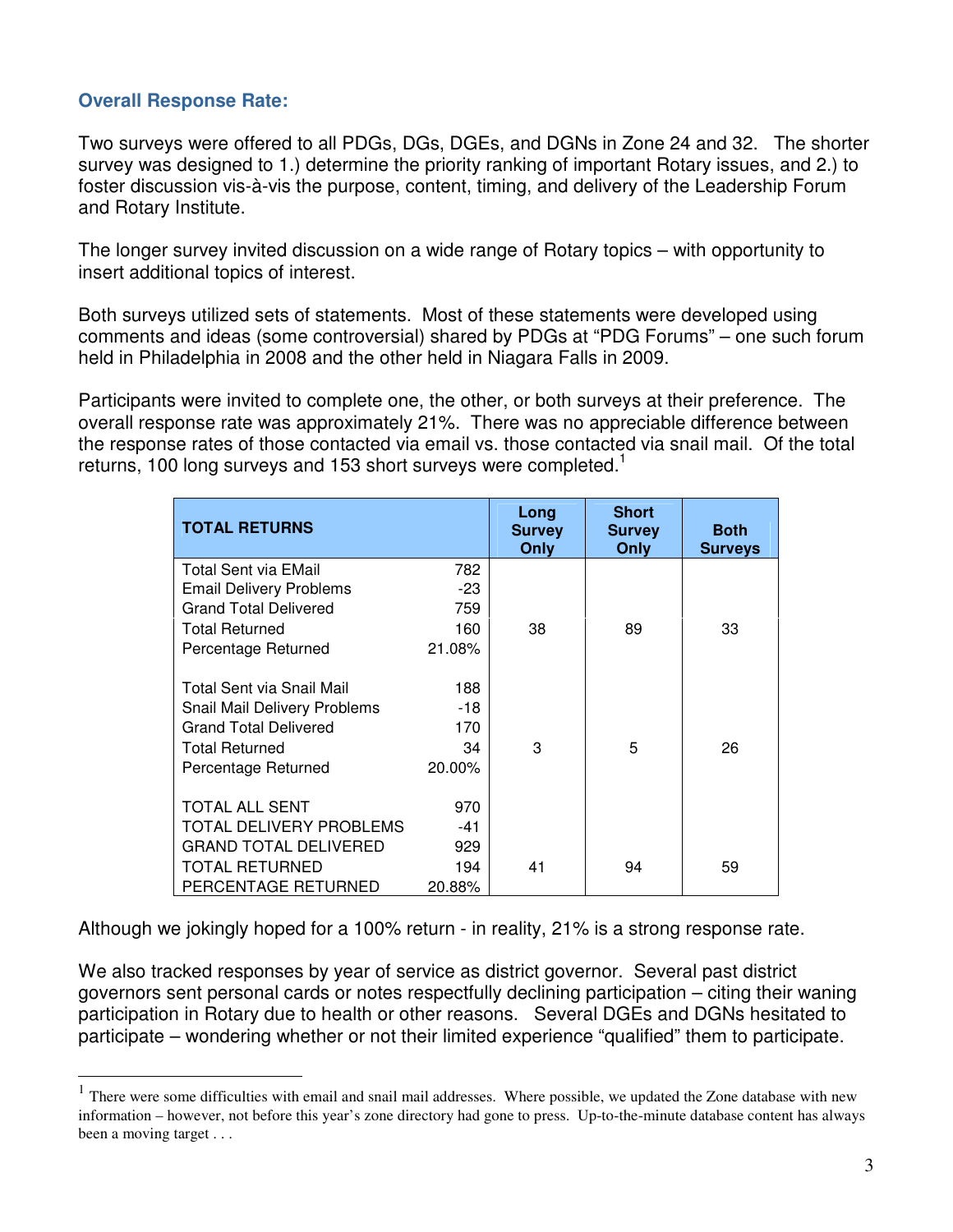Those who questioned their "qualifications" were nonetheless encouraged to return the surveys.<sup>2</sup>

| <b>BY YEAR</b><br>(%<br>highest<br>to lowest) | Total<br>Sent  | Rtn'd<br>Long<br><b>Survey</b><br>Only | Rtn'd<br><b>Short</b><br><b>Survey</b><br>Only | Rtn'd<br><b>Both</b><br><b>Surveys</b> | $\%$<br>Response | <b>BY YEAR</b><br>(%<br>highest to<br>lowest) | Total<br>Sent  | Rtn'd<br>Long<br><b>Survey</b><br>Only | Rtn'd<br><b>Short</b><br><b>Survey</b><br>Only | Rtn'd<br><b>Both</b><br><b>Surveys</b> | %<br>Response |
|-----------------------------------------------|----------------|----------------------------------------|------------------------------------------------|----------------------------------------|------------------|-----------------------------------------------|----------------|----------------------------------------|------------------------------------------------|----------------------------------------|---------------|
| 2009-10                                       | 36             | 3                                      | 4                                              | 6                                      | 36.11%           | 1989-90                                       | 19             |                                        |                                                | 2                                      | 10.53%        |
| 2004-05                                       | 38             | 3                                      | $\overline{7}$                                 | 3                                      | 34.21%           | 1992-93                                       | 20             |                                        | $\mathbf{1}$                                   | 1                                      | 10.00%        |
| 1962-63                                       | 3              | $\mathbf{1}$                           |                                                |                                        | 33.33%           | 1979-80                                       | 11             |                                        |                                                | 1                                      | 9.09%         |
| 1970-71                                       | 3              |                                        |                                                | 1                                      | 33.33%           | 1981-82                                       | 11             |                                        | 1                                              |                                        | 9.09%         |
| 2008-09                                       | 37             | 1                                      | 4                                              | $\overline{7}$                         | 32.43%           | 1996-97                                       | 33             |                                        | 3                                              |                                        | 9.09%         |
| 2005-06                                       | 36             | 3                                      | 5                                              | 3                                      | 30.56%           | 1983-84                                       | 14             |                                        | 1                                              |                                        | 7.14%         |
| 2007-08                                       | 37             | 1                                      | 6                                              | 4                                      | 29.73%           | 1994-95                                       | 28             |                                        | 1                                              | 1                                      | 7.14%         |
| 2003-04                                       | 36             | 3                                      | 5                                              | $\overline{c}$                         | 27.78%           | 1986-87                                       | 18             |                                        | 1                                              |                                        | 5.56%         |
| 1980-81                                       | 15             |                                        |                                                | $\overline{4}$                         | 26.67%           | 1988-89                                       | 20             |                                        | 1                                              |                                        | 5.00%         |
| 1984-85                                       | 15             |                                        | 3                                              | 1                                      | 26.67%           | 1991-92                                       | 25             |                                        | $\overline{1}$                                 |                                        | 4.00%         |
| 2010-11                                       | 37             | $\overline{2}$                         | 3                                              | 4                                      | 24.32%           | 1952-53                                       | 1              |                                        |                                                |                                        | 0.00%         |
| 1982-83                                       | 13             |                                        |                                                | 3                                      | 23.08%           | 1960-61                                       | 1              |                                        |                                                |                                        | 0.00%         |
| 1993-94                                       | 27             | 1                                      | 4                                              | 1                                      | 22.22%           | 1961-62                                       | 0              |                                        |                                                |                                        | 0.00%         |
| 2002-03                                       | 33             | $\overline{c}$                         | 4                                              | 1                                      | 21.21%           | 1963-64                                       | 0              |                                        |                                                |                                        | 0.00%         |
| 1997-98                                       | 34             | $\overline{2}$                         | 4                                              | 1                                      | 20.59%           | 1964-65                                       | 3              |                                        |                                                |                                        | 0.00%         |
| 2006-07                                       | 37             | 3                                      | 4                                              |                                        | 18.92%           | 1965-66                                       | 1              |                                        |                                                |                                        | 0.00%         |
| 2000-01                                       | 32             | $\overline{2}$                         | 3                                              | 1                                      | 18.75%           | 1966-67                                       | $\overline{c}$ |                                        |                                                |                                        | 0.00%         |
| 1999-00                                       | 35             | $\blacksquare$                         | 4                                              | 1                                      | 17.14%           | 1967-68                                       | 1              |                                        |                                                |                                        | 0.00%         |
| 1990-91                                       | 24             |                                        | 4                                              |                                        | 16.67%           | 1968-69                                       | 3              |                                        |                                                |                                        | 0.00%         |
| 1995-96                                       | 26             |                                        | 2                                              | $\overline{c}$                         | 15.38%           | 1969-70                                       | 4              |                                        |                                                |                                        | 0.00%         |
| 1977-78                                       | $\overline{7}$ |                                        |                                                | 1                                      | 14.29%           | 1971-72                                       | 1              |                                        |                                                |                                        | 0.00%         |
| $2011 - 12$                                   | 36             | $\mathbf{1}$                           | 3                                              | 1                                      | 13.89%           | 1972-73                                       | 4              |                                        |                                                |                                        | 0.00%         |
| 1998-99                                       | 32             | $\blacksquare$                         | 3                                              |                                        | 12.50%           | 1973-74                                       | 4              |                                        |                                                |                                        | 0.00%         |
| 1987-88                                       | 26             |                                        | $\overline{c}$                                 | 1                                      | 11.54%           | 1974-75                                       | 3              |                                        |                                                |                                        | 0.00%         |
| 2001-02                                       | 35             |                                        | 1                                              | 3                                      | 11.43%           | 1975-76                                       | 5              |                                        |                                                |                                        | 0.00%         |
| 1978-79                                       | 9              |                                        |                                                | 1                                      | 11.11%           | 1976-77                                       | 9              |                                        |                                                |                                        | 0.00%         |
| 1985-86                                       | 9              |                                        |                                                | 1                                      | 11.11%           | 2012-12                                       | 5              |                                        |                                                |                                        | $0.00\%$      |
|                                               |                |                                        |                                                |                                        |                  |                                               | 708            |                                        |                                                |                                        |               |

<sup>&</sup>lt;sup>2</sup> All email respondents received a reply thanking them and confirming receipt of their survey(s). Some of the snail mail correspondents received telephone calls in response to notes and letters attached to their survey(s).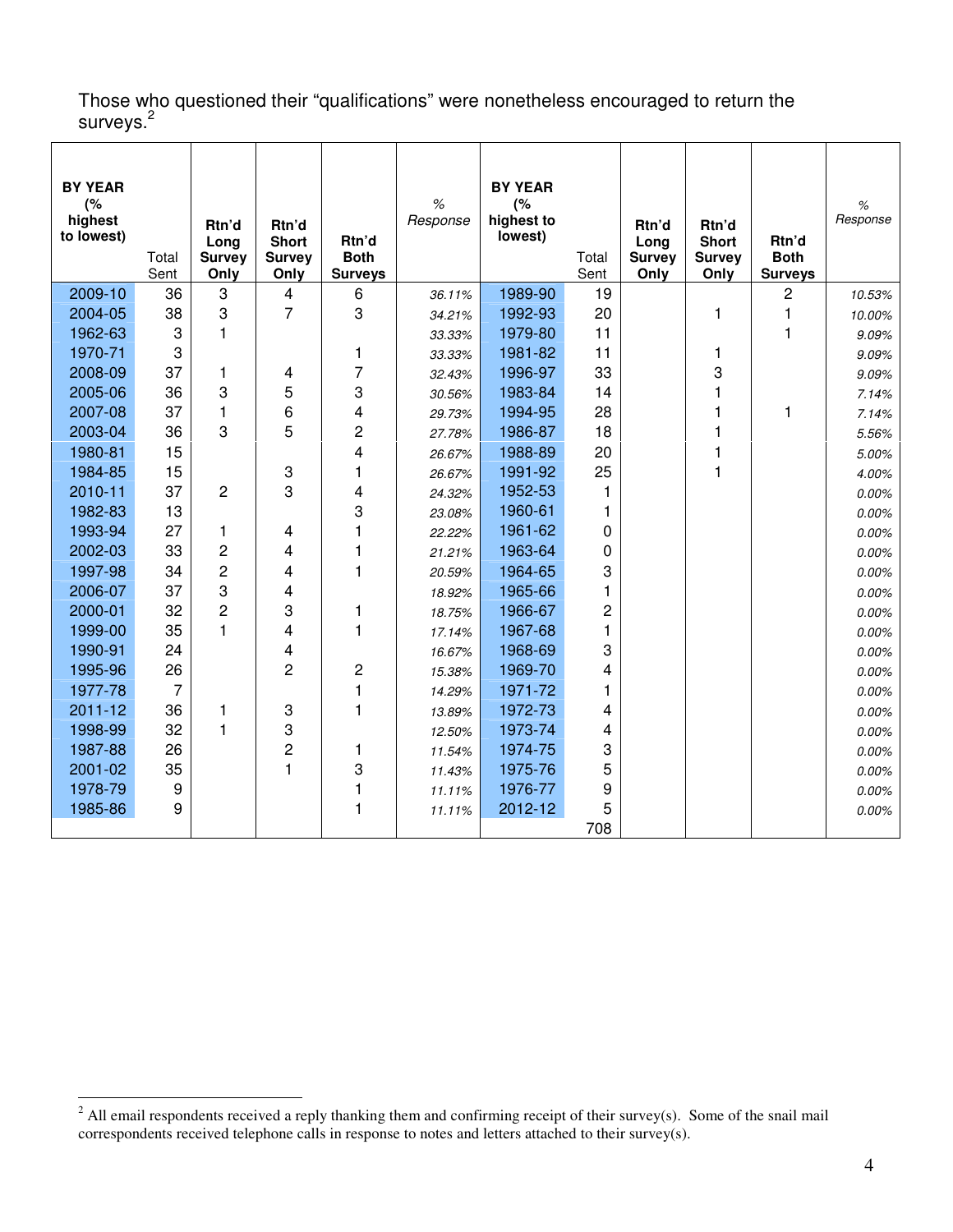# **Short Survey (Part 1) – RESULTS**

# **Priority Ranking of Issues (Responses and Comments)**

This is a tabulation of the "Priority Ranking of Issues" as well as a transcription of the comments section of each survey. We added the votes in the top two scoring columns (*High Priority, Very* Important). We also tested the results using the top three scoring columns (High Priority, Very Important, Important) and found that the results did not change appreciably. As per the scoring, the issues were ranked from highest score to lowest score as follows:

| $\%$  | Rank | High Priority, Very Important             | $\%$  | Rank | High Priority, Very Important, Important  |
|-------|------|-------------------------------------------|-------|------|-------------------------------------------|
| 82.43 |      | Membership Recruitment and Retention      | 90.54 |      | <b>District Training Programs</b>         |
| 76.03 | 2    | Rotary Foundation Programs and Polio Plus | 87.84 | 2    | Membership Recruitment and Retention      |
| 75.68 | 3    | <b>District Training Programs</b>         | 86.39 | 3    | Rotary Youth Programs                     |
| 65.31 | 4    | Rotary Youth Programs                     | 86.30 | 4    | Rotary Foundation Programs and Polio Plus |
| 61.22 | 5    | <b>District Conferences</b>               | 83.33 | 5    | The Role of Past District Governors       |
| 54.86 | 6    | The Role of Past District Governors       | 81.63 | 6    | <b>District Conferences</b>               |
| 50.34 |      | Future Vision                             | 77.62 | 7    | <b>RI Strategic Plan</b>                  |
| 49.65 | 8    | <b>RI Strategic Plan</b>                  | 77.24 | 8    | Future Vision                             |
| 49.32 | 9    | <b>District Administration</b>            | 71.83 | 9    | Rotary Institute                          |
| 42.96 | 10   | Rotary Institute                          | 69.86 | 10   | <b>District Administration</b>            |

Basically, the top four issues are: Membership Recruitment and Retention, Rotary Foundation Programs and Polio Plus, District Training Programs, Rotary Youth Programs. **The details of the ranking (scoring) in each area appear in the table on the following page.** 

In order to fully understand the results, one must also review the many comments offered by the respondents. In both of the short surveys, many included comments (the count of comments ranged from 16 to as many as 28 in each of the ten areas). Some observations:

- Some respondents misunderstood or questioned the meaning of the statement, which suggests that some of the statements may have been poorly constructed. In any event, the comments certainly gave rise to the development of different (or additional statements) to generate discussion for the PDG Forum.
- Some respondents took the statements at strict face value, as opposed to provocation to generate ideas for discussion.
- Most comments were thoughtful, humorous, insightful or all of these.
- Comments were transcribed verbatim for the most part some corrections to spelling or syntax were added. Changes were also made to remove identifying information (names, district, year of service, etc.)
- Some handwritten comments were illegible and, thus, not transcribed.
- Late submissions were not included for the total counts  $-$  but the comments were included in this report.

**The comments are listed (by category) beginning on page 7.**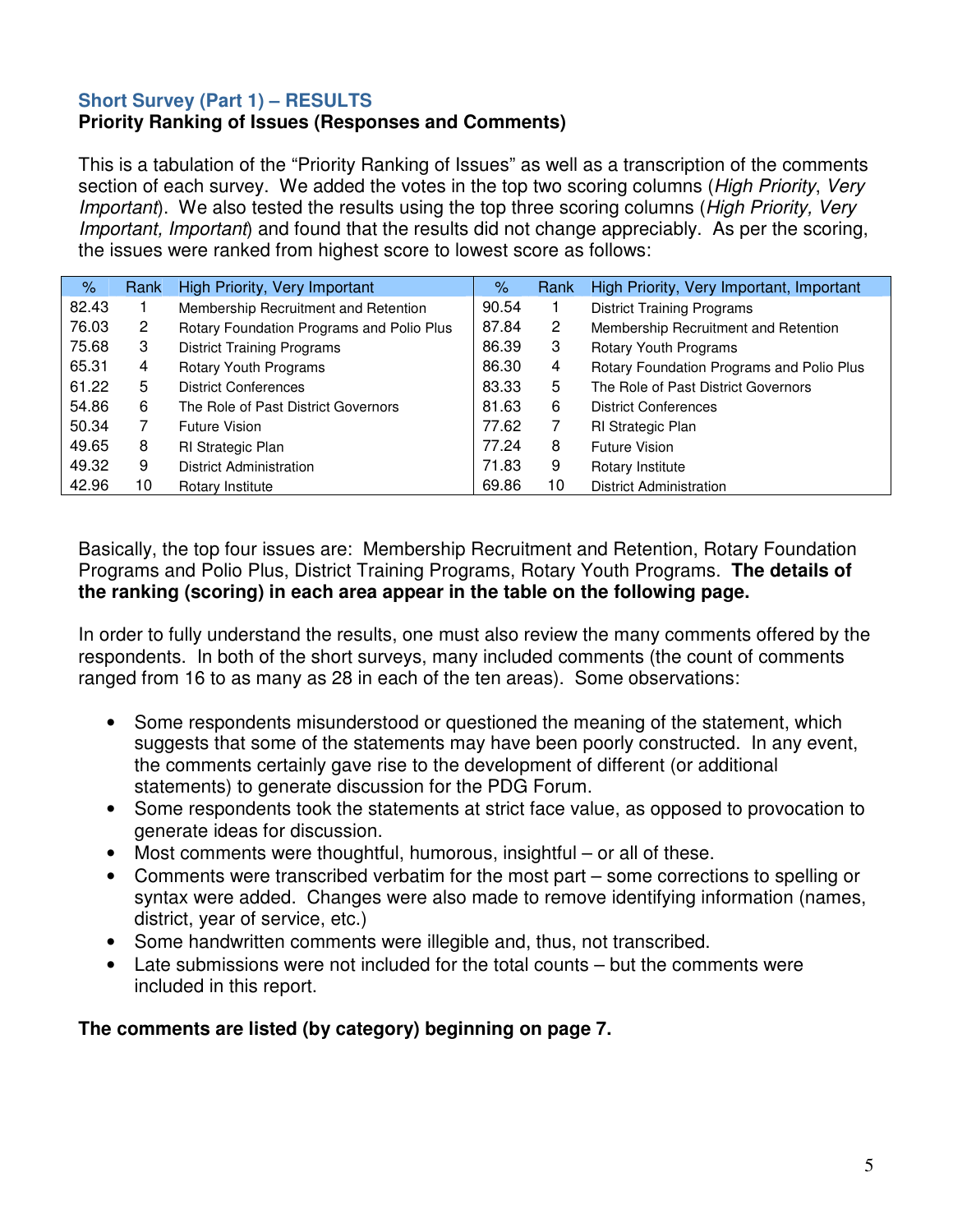| <b>SHORT SURVEY PART 1:</b>   | <b>Priority Ranking of Issues</b> |                |        |        |        |                |              |  |  |  |
|-------------------------------|-----------------------------------|----------------|--------|--------|--------|----------------|--------------|--|--|--|
|                               |                                   | $\overline{2}$ | 3      | 4      | 5      | N/A            | <b>TOTAL</b> |  |  |  |
| 1. District Training Programs | 5                                 | $\overline{7}$ | 22     | 43     | 69     | $\overline{2}$ | 148          |  |  |  |
|                               | 3.38%                             | 4.73%          | 14.86% | 29.05% | 46.62% | 1.35%          | 100.00%      |  |  |  |
| 2. The Role of Past District  | 5                                 | 17             | 41     | 51     | 28     | $\overline{2}$ | 144          |  |  |  |
| Governors                     | 3.47%                             | 11.81%         | 28.47% | 35.42% | 19.44% | 1.39%          | 100.00%      |  |  |  |
| 3. District Administration    | 9                                 | 17             | 30     | 30     | 42     | 18             | 146          |  |  |  |
|                               | 6.16%                             | 11.64%         | 20.55% | 20.55% | 28.77% | 12.33%         | 100.00%      |  |  |  |
| 4. Rotary Institute           | 7                                 | 31             | 41     | 41     | 20     | $\mathbf{2}$   | 142          |  |  |  |
|                               | 4.93%                             | 21.83%         | 28.87% | 28.87% | 14.08% | 1.41%          | 100.00%      |  |  |  |
| 5. District Conferences       | 6                                 | 20             | 30     | 41     | 49     |                | 147          |  |  |  |
|                               | 4.08%                             | 13.61%         | 20.41% | 27.89% | 33.33% | 0.68%          | 100.00%      |  |  |  |
| 6. Membership                 | $\overline{2}$                    | 7              | 8      | 24     | 98     | 9              | 148          |  |  |  |
| Recruitment/Retention         | 1.35%                             | 4.73%          | 5.41%  | 16.22% | 66.22% | 6.08%          | 100.00%      |  |  |  |
| 7. Rotary Foundation Programs | 3                                 | 8              | 15     | 32     | 79     | 9              | 146          |  |  |  |
| and Polio Plus                | 2.05%                             | 5.48%          | 10.27% | 21.92% | 54.11% | 6.16%          | 100.00%      |  |  |  |
| 8. Rotary Youth Programs      | 1                                 | 14             | 31     | 45     | 51     | 5              | 147          |  |  |  |
|                               | 0.68%                             | 9.52%          | 21.09% | 30.61% | 34.69% | 3.40%          | 100.00%      |  |  |  |
| 9. Future Vision              | 5                                 | 13             | 39     | 29     | 44     | 15             | 145          |  |  |  |
|                               | 3.45%                             | 8.97%          | 26.90% | 20.00% | 30.34% | 10.34%         | 100.00%      |  |  |  |
| 10. RI Strategic Plan         | $\overline{2}$                    | 18             | 40     | 34     | 37     | 12             | 143          |  |  |  |
|                               | 1.40%                             | 12.59%         | 27.97% | 23.78% | 25.87% | 8.39%          | 100.00%      |  |  |  |
| <b>TOTAL</b>                  | 45                                | 152            | 297    | 370    | 517    | 75             | 1456         |  |  |  |
| Percentage                    | 3.09%                             | 10.44%         | 20.40% | 25.41% | 35.51% | 5.15%          | 100.00%      |  |  |  |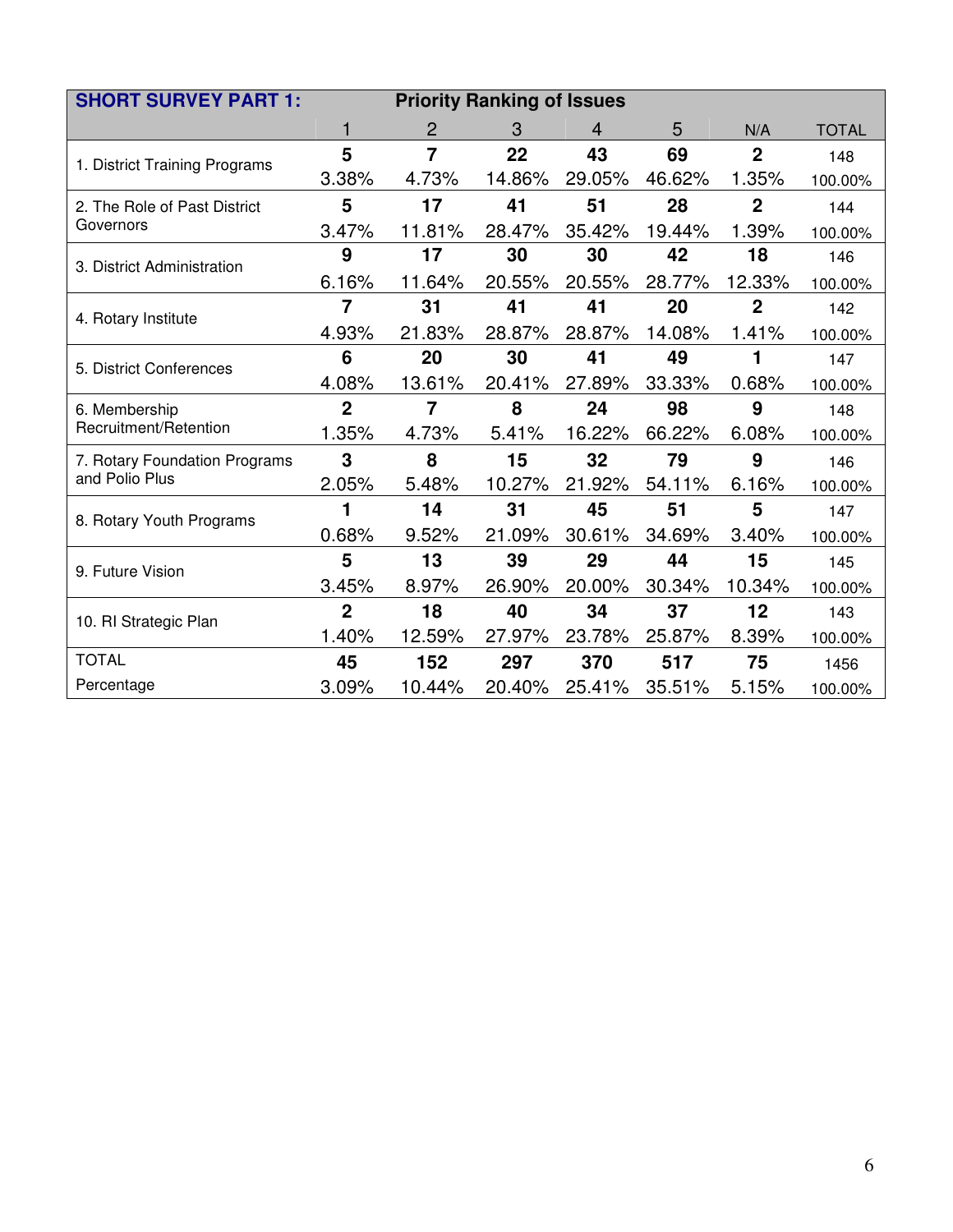| <b>SHORT SURVEY PART 1:</b><br><b>Priority Ranking of</b><br><b>Issues</b>                                                                                                      | 1     | $\overline{2}$ | 3      | 4      | $5\phantom{1}$ | N/A              | <b>TOTAL</b> |  |  |  |
|---------------------------------------------------------------------------------------------------------------------------------------------------------------------------------|-------|----------------|--------|--------|----------------|------------------|--------------|--|--|--|
| 1. District Training Programs                                                                                                                                                   | 5     | $\overline{7}$ | 22     | 43     | 69             | $\boldsymbol{2}$ | 148          |  |  |  |
|                                                                                                                                                                                 | 3.38% | 4.73%          | 14.86% | 29.05% | 46.62%         | 1.35%            | 100.00%      |  |  |  |
| They need to know what to do. Getting them there is a problem.                                                                                                                  |       |                |        |        |                |                  |              |  |  |  |
| unless asked by trainers or current leadership, it isn't important to PDGs                                                                                                      |       |                |        |        |                |                  |              |  |  |  |
| We should be available to the current DG if needed                                                                                                                              |       |                |        |        |                |                  |              |  |  |  |
| as a Rotarian for more than 50 years, this is most important                                                                                                                    |       |                |        |        |                |                  |              |  |  |  |
| we need training in order to be effective and efficient                                                                                                                         |       |                |        |        |                |                  |              |  |  |  |
| More emphasis needs to be put into advertising these!                                                                                                                           |       |                |        |        |                |                  |              |  |  |  |
| a training committee is needed at district level                                                                                                                                |       |                |        |        |                |                  |              |  |  |  |
| we have to train our leaders for the job                                                                                                                                        |       |                |        |        |                |                  |              |  |  |  |
| unfortunately, may district training programs fall short                                                                                                                        |       |                |        |        |                |                  |              |  |  |  |
| necessary for leadership development at the club level                                                                                                                          |       |                |        |        |                |                  |              |  |  |  |
| Rotary is only as good as the training its members - on all levels - receive                                                                                                    |       |                |        |        |                |                  |              |  |  |  |
| training is very important                                                                                                                                                      |       |                |        |        |                |                  |              |  |  |  |
| continue to find ways to access and upgrade Rotarians                                                                                                                           |       |                |        |        |                |                  |              |  |  |  |
| each district has its own needs                                                                                                                                                 |       |                |        |        |                |                  |              |  |  |  |
| some new presidents are not fully aware of their duties                                                                                                                         |       |                |        |        |                |                  |              |  |  |  |
| Districts do not always manage a consistent level of training quality from one year to the next - or even from one district<br>event to the next.                               |       |                |        |        |                |                  |              |  |  |  |
| key to the future                                                                                                                                                               |       |                |        |        |                |                  |              |  |  |  |
| potential to meddle - leave this subject to the DG                                                                                                                              |       |                |        |        |                |                  |              |  |  |  |
| district assemblies should train club officers                                                                                                                                  |       |                |        |        |                |                  |              |  |  |  |
| these are the future leaders of the district                                                                                                                                    |       |                |        |        |                |                  |              |  |  |  |
| We have far too many leaders within the district who are not able to respond to questions from members - no familiarity<br>with procedures; no familiarity with the Foundation. |       |                |        |        |                |                  |              |  |  |  |
| sharing of ideas - what works, what doesn't                                                                                                                                     |       |                |        |        |                |                  |              |  |  |  |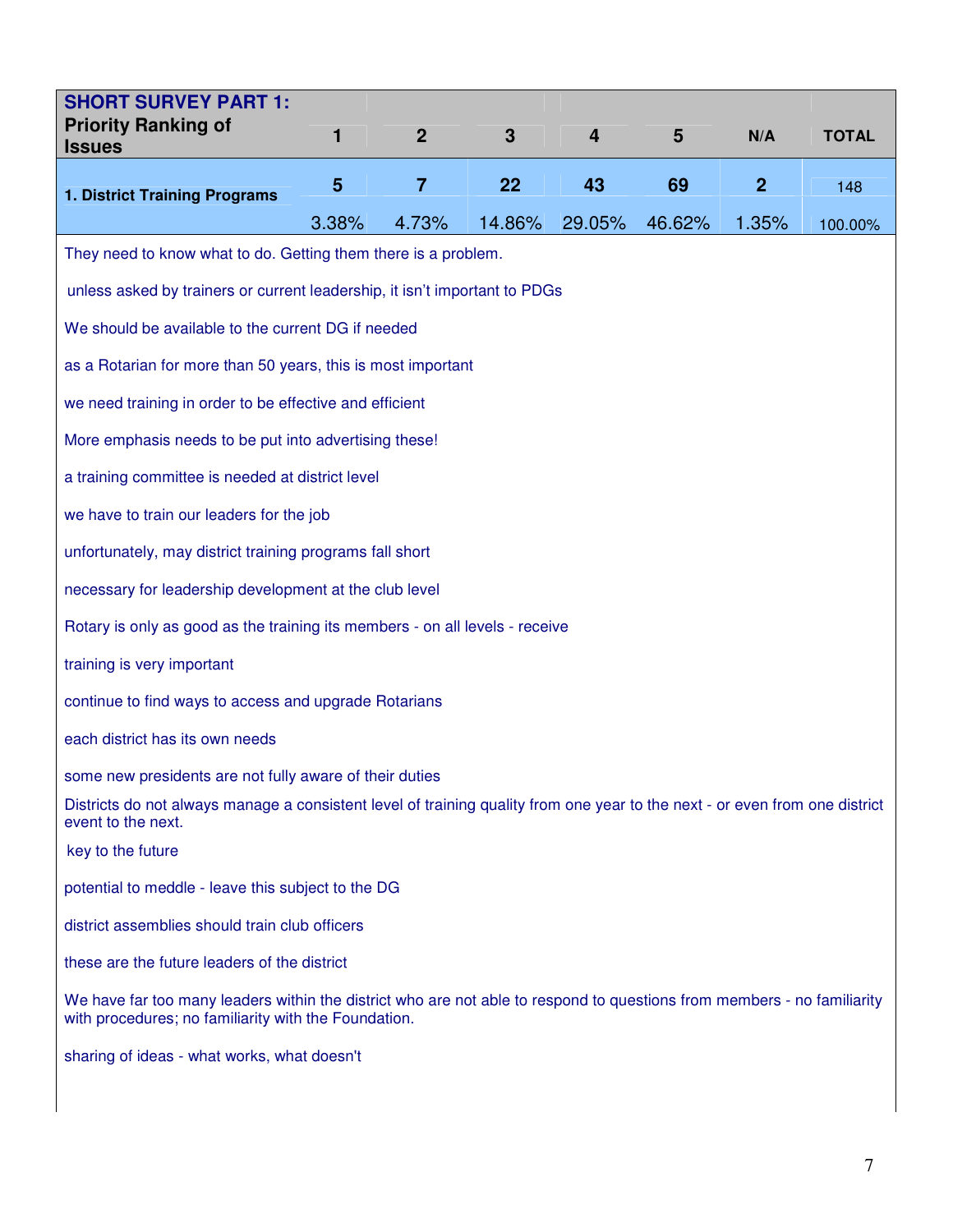| 2. The Role of Past District                                                                                                                                                                                                                                                                                                     | 5     | 17     | 41     | 51     | 28     | $\mathbf{2}$ | 144     |  |  |
|----------------------------------------------------------------------------------------------------------------------------------------------------------------------------------------------------------------------------------------------------------------------------------------------------------------------------------|-------|--------|--------|--------|--------|--------------|---------|--|--|
| <b>Governors</b>                                                                                                                                                                                                                                                                                                                 | 3.47% | 11.81% | 28.47% | 35.42% | 19.44% | 1.39%        | 100.00% |  |  |
| Problem is most of us do not know our time is past and when to shut up!                                                                                                                                                                                                                                                          |       |        |        |        |        |              |         |  |  |
| valuable asset for training and mentorship                                                                                                                                                                                                                                                                                       |       |        |        |        |        |              |         |  |  |
| should be more than the oldies but goodies club - get away from the 'crown for life' attitude                                                                                                                                                                                                                                    |       |        |        |        |        |              |         |  |  |
| use as mentors                                                                                                                                                                                                                                                                                                                   |       |        |        |        |        |              |         |  |  |
| DGs in our district are not "used" enough after their term of office                                                                                                                                                                                                                                                             |       |        |        |        |        |              |         |  |  |
| after 10 years out of office, you are past                                                                                                                                                                                                                                                                                       |       |        |        |        |        |              |         |  |  |
| Involving PDGs and past Rotary International leaders can sometimes block opportunities for newer Rotarians                                                                                                                                                                                                                       |       |        |        |        |        |              |         |  |  |
| has been neglected in our district but is being revisited this October                                                                                                                                                                                                                                                           |       |        |        |        |        |              |         |  |  |
| Don't know – some find a role, others do not. In D5550 it is not formalized                                                                                                                                                                                                                                                      |       |        |        |        |        |              |         |  |  |
| Strictly as motivators. Typically not long term                                                                                                                                                                                                                                                                                  |       |        |        |        |        |              |         |  |  |
| important to use expertise                                                                                                                                                                                                                                                                                                       |       |        |        |        |        |              |         |  |  |
| Some DGs are afraid to utilize the PDGs as they always want to be center stage. DGs and PDGs forget it is about the<br>clubs and the Rotarians - not about them.                                                                                                                                                                 |       |        |        |        |        |              |         |  |  |
| important that they learn to work together with current and incoming governors                                                                                                                                                                                                                                                   |       |        |        |        |        |              |         |  |  |
| can be very good or very bad - depends on the PDG                                                                                                                                                                                                                                                                                |       |        |        |        |        |              |         |  |  |
| With all of the \$\$\$ spent by RI on training, we need to do what we can to help and stay out of the way as well                                                                                                                                                                                                                |       |        |        |        |        |              |         |  |  |
| District or zone level?                                                                                                                                                                                                                                                                                                          |       |        |        |        |        |              |         |  |  |
| How do we keep them engaged and satisfied with their PAST position? What is their value and do we have the roles<br>for them to fill. Not all PDGs have the same talents or capabilities.                                                                                                                                        |       |        |        |        |        |              |         |  |  |
| every district committee should have a PDG as advisor only                                                                                                                                                                                                                                                                       |       |        |        |        |        |              |         |  |  |
| Some PDGs have caused rifts in our district - and these wounds have never healed. Then there are those who are<br>universally respected. The best "role" any PDG can play is to be supportive to the sitting DG and always - always -<br>supportive to the clubs. BEST ROLE - go back to being a good Rotarian in your own club! |       |        |        |        |        |              |         |  |  |
| In our district, there is no role after your year. You are adrift unless you volunteer                                                                                                                                                                                                                                           |       |        |        |        |        |              |         |  |  |
| too many PDGs still feel that they are in charge                                                                                                                                                                                                                                                                                 |       |        |        |        |        |              |         |  |  |
| This may be an issue each district needs to address but it is not important to me                                                                                                                                                                                                                                                |       |        |        |        |        |              |         |  |  |
| Need to understand their role and serve as Advisors, Trainers, Fundraisers - lots of experience                                                                                                                                                                                                                                  |       |        |        |        |        |              |         |  |  |
| Don't waste the knowledge available                                                                                                                                                                                                                                                                                              |       |        |        |        |        |              |         |  |  |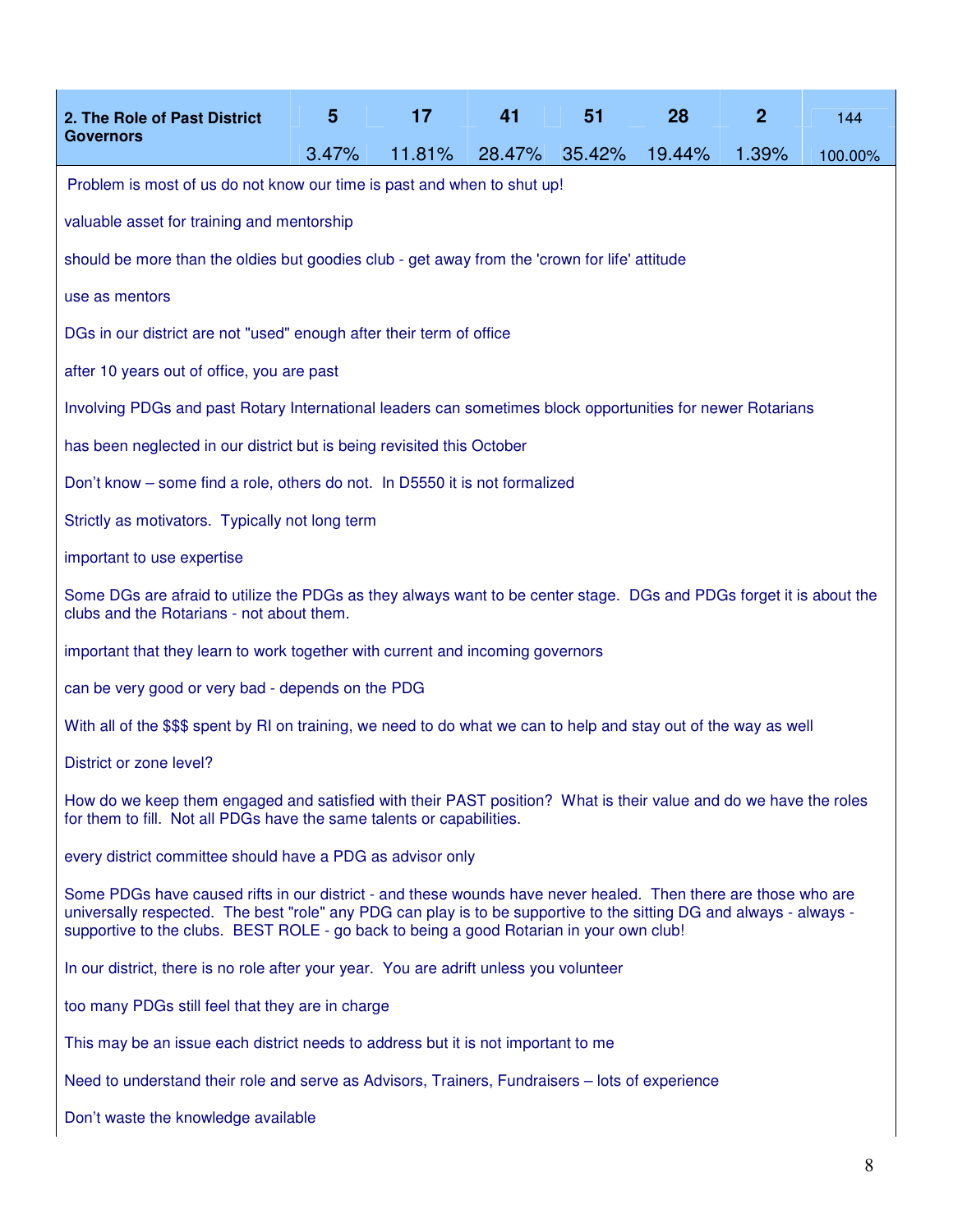| PDGs have a unique perspective on the District and can be very helpful to new DGs. Additionally PDGs have already<br>established relationships with the Clubs and can help out with membership, extension and the Foundation.                                                                                                                                                                                                              |                                                    |        |        |        |        |                |         |  |  |
|--------------------------------------------------------------------------------------------------------------------------------------------------------------------------------------------------------------------------------------------------------------------------------------------------------------------------------------------------------------------------------------------------------------------------------------------|----------------------------------------------------|--------|--------|--------|--------|----------------|---------|--|--|
| 3. District Administration                                                                                                                                                                                                                                                                                                                                                                                                                 | 9                                                  | 17     | 30     | 30     | 42     | 18             | 146     |  |  |
|                                                                                                                                                                                                                                                                                                                                                                                                                                            | 6.16%                                              | 11.64% | 20.55% | 20.55% | 28.77% | 12.33%         | 100.00% |  |  |
| Problem is it is geared from the top down instead of the bottom up.                                                                                                                                                                                                                                                                                                                                                                        |                                                    |        |        |        |        |                |         |  |  |
| Only on the position on committees that PDGs serve                                                                                                                                                                                                                                                                                                                                                                                         |                                                    |        |        |        |        |                |         |  |  |
|                                                                                                                                                                                                                                                                                                                                                                                                                                            | potential to meddle - leave this subject to the DG |        |        |        |        |                |         |  |  |
| PDGs need to know what is going on at the district and zone levels                                                                                                                                                                                                                                                                                                                                                                         |                                                    |        |        |        |        |                |         |  |  |
| It would be good to see different approaches presented.                                                                                                                                                                                                                                                                                                                                                                                    |                                                    |        |        |        |        |                |         |  |  |
| Must be kept as simple as possible                                                                                                                                                                                                                                                                                                                                                                                                         |                                                    |        |        |        |        |                |         |  |  |
| excellent district administration can make the club level more effective                                                                                                                                                                                                                                                                                                                                                                   |                                                    |        |        |        |        |                |         |  |  |
| Important - but should be in place already                                                                                                                                                                                                                                                                                                                                                                                                 |                                                    |        |        |        |        |                |         |  |  |
| always need records                                                                                                                                                                                                                                                                                                                                                                                                                        |                                                    |        |        |        |        |                |         |  |  |
| critical that it be communicative and engaged with the clubs                                                                                                                                                                                                                                                                                                                                                                               |                                                    |        |        |        |        |                |         |  |  |
| plan "post Governor" opportunities                                                                                                                                                                                                                                                                                                                                                                                                         |                                                    |        |        |        |        |                |         |  |  |
| Should be done in DGE or DGN trainings - not for PDGs                                                                                                                                                                                                                                                                                                                                                                                      |                                                    |        |        |        |        |                |         |  |  |
| Without effective administration the District can fall apart. We are already experiencing clubs with dwindling<br>membership, clubs that have no or little interaction with the District. The Governor must be in regular communication<br>with AGs and Committee Chairs - and the clubs - leaving that communication to others diminishes the respect in the<br>office of Governor - it becomes little more than a figurehead             |                                                    |        |        |        |        |                |         |  |  |
| most Rotarians only need information from their club                                                                                                                                                                                                                                                                                                                                                                                       |                                                    |        |        |        |        |                |         |  |  |
| Important to convey to DGEs and others                                                                                                                                                                                                                                                                                                                                                                                                     |                                                    |        |        |        |        |                |         |  |  |
| District administration works best when the clubs don't look upon "the district" as an "us-or-them" situation. If clubs see<br>"the district" as an annoyance or as interfering in their business, then the district administration is, quite obviously,<br>ineffective. Fix it!<br>This is what should be keeping everything working. However, I am referring to the total district functions, not just the<br>administrative committees. |                                                    |        |        |        |        |                |         |  |  |
| paid staff are an important element of district administration                                                                                                                                                                                                                                                                                                                                                                             |                                                    |        |        |        |        |                |         |  |  |
| 4. Rotary Institute                                                                                                                                                                                                                                                                                                                                                                                                                        | $\overline{7}$                                     | 31     | 41     | 41     | 20     | $\overline{2}$ | 142     |  |  |
|                                                                                                                                                                                                                                                                                                                                                                                                                                            | 4.93%                                              | 21.83% | 28.87% | 28.87% | 14.08% | 1.41%          | 100.00% |  |  |
| Way too expensive. Sending out videos is better and much less expensive<br>Few PDGs of D5550 attend                                                                                                                                                                                                                                                                                                                                        |                                                    |        |        |        |        |                |         |  |  |

Has grown too big and expensive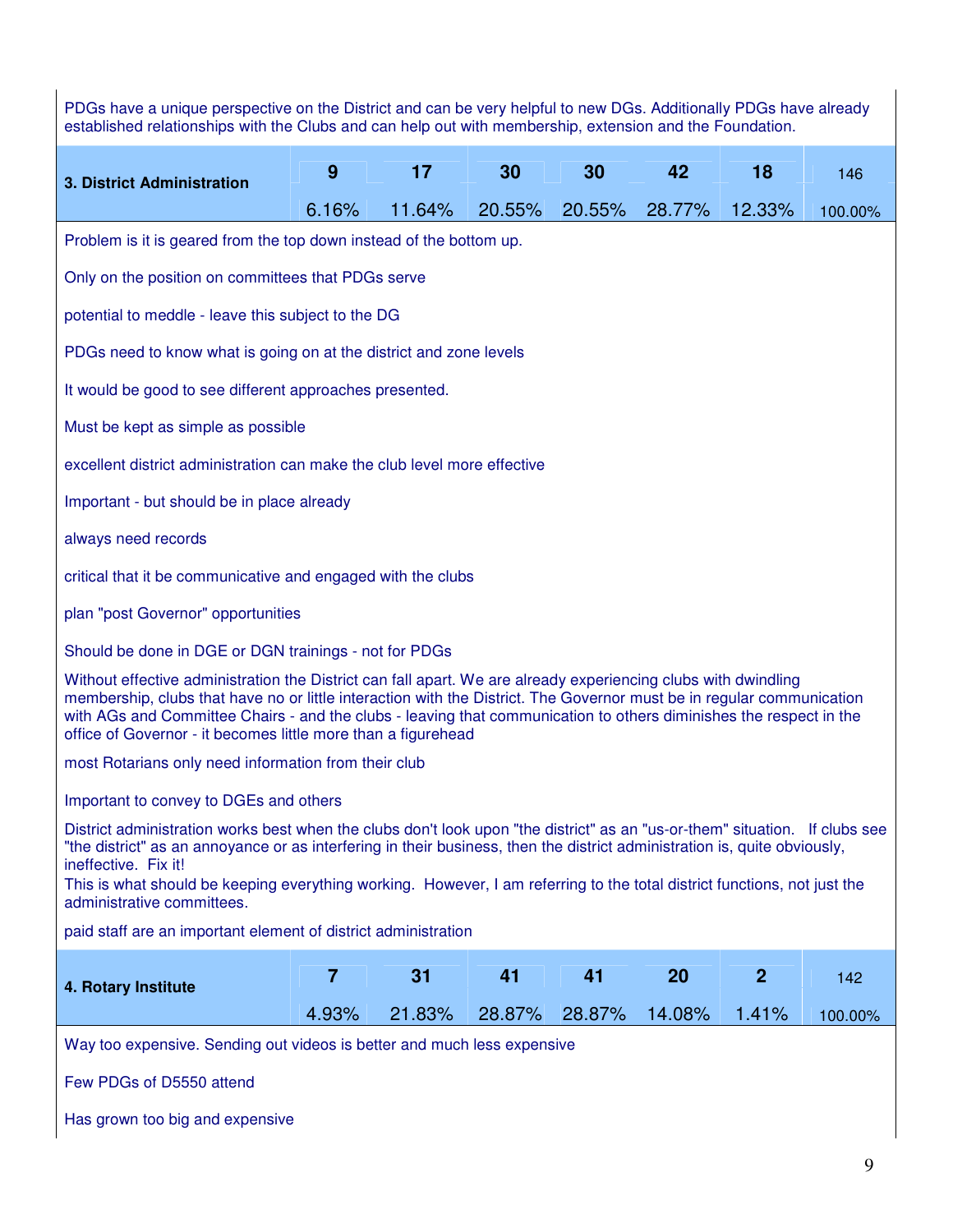The PDGs must be involved – expenses are also an issue to some PDGs

engage them - give them involvement

Institutes become repetitious and primarily serve as a renewal of friendships - which is important, but does not move Rotary forward into the future.

a learning institute for ALL Rotarians

They need to cover all aspects of Rotary not just what is going on during this Rotary year!

important to keep PDGs informed

The district budget should support this more strongly.

personally, I found these sessions very valuable

Needs to pay for itself

Generally ineffective as a teaching model. Great to renew acquaintances.

expensive and repetitious - efforts should be focused at district level

Do I think Rotary Institutes are important for the DGs - yes - but not in the format they are today. Expensive - very expensive to get information that you can get online and in other sessions. Administratively, it is completely top heavy where else does it need a committee of nearly 100 people to put on an event for 550? The sheer cost of time and \$\$s invested by all boggles the mind - how many polio immunizations can we do for the same investment?

very costly to attend

Necessary updating for all involved

It is a means of fostering discussion among the leadership, exploring issues and allowing for meaningful dialogue. I have enjoyed the programs but am not always able to attend the full institute because of cost and time.

| <b>5. District Conferences</b> | - 20                                            | - 30- | - 41 | 49 | 147 |
|--------------------------------|-------------------------------------------------|-------|------|----|-----|
|                                | 4.08% 13.61% 20.41% 27.89% 33.33% 0.68% 100.00% |       |      |    |     |

Good attendance by PDGs

Especially important in large geographical districts

The PDGs look forward to this annual district event – it is like a class reunion

Great summary of the past year. However, it does not seem to motivate for the following year. This could be the timing of the conference.

best opportunity to motivate Rotarians and club leaders

Have to be made affordable, interesting and fun for attendance to be better

Cost to value - questionable - but motivational - critical

every two years

potential to meddle - leave this subject to the DG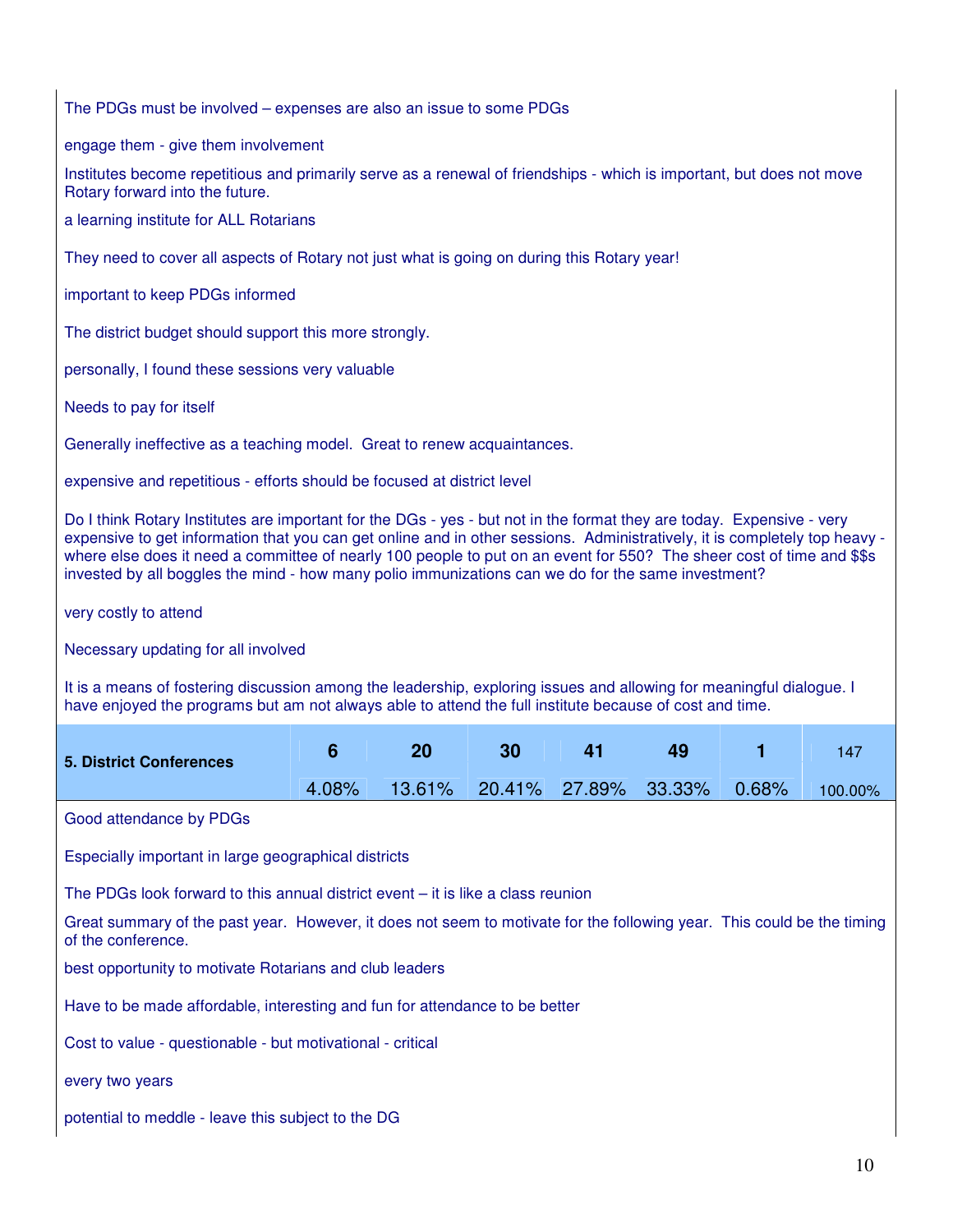| as a Rotarian for more than 50 years, this is most important                                                                                                                                                                                                                 |                                                                                                                                                               |                |       |        |                                                                                 |       |         |  |  |  |  |  |
|------------------------------------------------------------------------------------------------------------------------------------------------------------------------------------------------------------------------------------------------------------------------------|---------------------------------------------------------------------------------------------------------------------------------------------------------------|----------------|-------|--------|---------------------------------------------------------------------------------|-------|---------|--|--|--|--|--|
| gets incoming club officers going                                                                                                                                                                                                                                            |                                                                                                                                                               |                |       |        |                                                                                 |       |         |  |  |  |  |  |
| Districts could consider a district conference chairperson to serve a three-year term. This chair (and committee) could<br>handle all of the administrative tasks - and thus, free up resources to be used for the more creative needs of planning a<br>district conference. |                                                                                                                                                               |                |       |        |                                                                                 |       |         |  |  |  |  |  |
| meet Rotarians and share goals and ideas                                                                                                                                                                                                                                     |                                                                                                                                                               |                |       |        |                                                                                 |       |         |  |  |  |  |  |
| tremendous amount of work to serve only 10% of district Rotarians and their partners                                                                                                                                                                                         |                                                                                                                                                               |                |       |        |                                                                                 |       |         |  |  |  |  |  |
| to recognize and train Rotary leaders                                                                                                                                                                                                                                        |                                                                                                                                                               |                |       |        |                                                                                 |       |         |  |  |  |  |  |
| poor attendance - too expensive                                                                                                                                                                                                                                              |                                                                                                                                                               |                |       |        |                                                                                 |       |         |  |  |  |  |  |
| Similar to the Institutes, the material is repetitious. Possibly the inclusion of a very high profile, non-Rotarian individual<br>could increase participation                                                                                                               |                                                                                                                                                               |                |       |        |                                                                                 |       |         |  |  |  |  |  |
| again, what works, what doesn't - how to keep costs down                                                                                                                                                                                                                     |                                                                                                                                                               |                |       |        |                                                                                 |       |         |  |  |  |  |  |
| District Conferences have become prohibitively expensive; in some cases they are a competition to outdo prior<br>conferences. As attendance decreases they lose effectiveness in outreach to clubs.                                                                          |                                                                                                                                                               |                |       |        |                                                                                 |       |         |  |  |  |  |  |
| This is a place where current leadership can shine                                                                                                                                                                                                                           |                                                                                                                                                               |                |       |        |                                                                                 |       |         |  |  |  |  |  |
| Preaching to the committed. Those who attend are generally already knowledgeable and committed.                                                                                                                                                                              |                                                                                                                                                               |                |       |        |                                                                                 |       |         |  |  |  |  |  |
| 6. Membership                                                                                                                                                                                                                                                                | $\overline{2}$                                                                                                                                                | $\overline{7}$ | 8     | 24     | 98                                                                              | 9     | 148     |  |  |  |  |  |
| <b>Recruitment/Retention</b>                                                                                                                                                                                                                                                 | 1.35%                                                                                                                                                         | 4.73%          | 5.41% | 16.22% | 66.22%                                                                          | 6.08% | 100.00% |  |  |  |  |  |
| Ask new members what "they" want to do instead of telling them what "we" want them to do                                                                                                                                                                                     |                                                                                                                                                               |                |       |        |                                                                                 |       |         |  |  |  |  |  |
| Not much involvement by PDGs                                                                                                                                                                                                                                                 |                                                                                                                                                               |                |       |        |                                                                                 |       |         |  |  |  |  |  |
| retention most important                                                                                                                                                                                                                                                     |                                                                                                                                                               |                |       |        |                                                                                 |       |         |  |  |  |  |  |
| critical to have positive energetic retention strategies - particularly to keep women and young Rotarians                                                                                                                                                                    |                                                                                                                                                               |                |       |        |                                                                                 |       |         |  |  |  |  |  |
| without members there is no Rotary - so this should be top priority                                                                                                                                                                                                          |                                                                                                                                                               |                |       |        |                                                                                 |       |         |  |  |  |  |  |
|                                                                                                                                                                                                                                                                              |                                                                                                                                                               |                |       |        |                                                                                 |       |         |  |  |  |  |  |
|                                                                                                                                                                                                                                                                              | Retention of members should be the highest priority as needs of individuals are changing rapidly<br>This is the greatest challenge for our clubs and district |                |       |        |                                                                                 |       |         |  |  |  |  |  |
|                                                                                                                                                                                                                                                                              |                                                                                                                                                               |                |       |        | No need to say anything further here - other than it is the lifeblood of Rotary |       |         |  |  |  |  |  |
| not enough time spent with new members                                                                                                                                                                                                                                       |                                                                                                                                                               |                |       |        |                                                                                 |       |         |  |  |  |  |  |
|                                                                                                                                                                                                                                                                              |                                                                                                                                                               |                |       |        |                                                                                 |       |         |  |  |  |  |  |
| always need to work on membership                                                                                                                                                                                                                                            |                                                                                                                                                               |                |       |        |                                                                                 |       |         |  |  |  |  |  |
| as a Rotarian for more than 50 years, this is most important                                                                                                                                                                                                                 |                                                                                                                                                               |                |       |        |                                                                                 |       |         |  |  |  |  |  |
| If you are a PDG, you know how important this is in order to be an effective Rotary Club                                                                                                                                                                                     |                                                                                                                                                               |                |       |        |                                                                                 |       |         |  |  |  |  |  |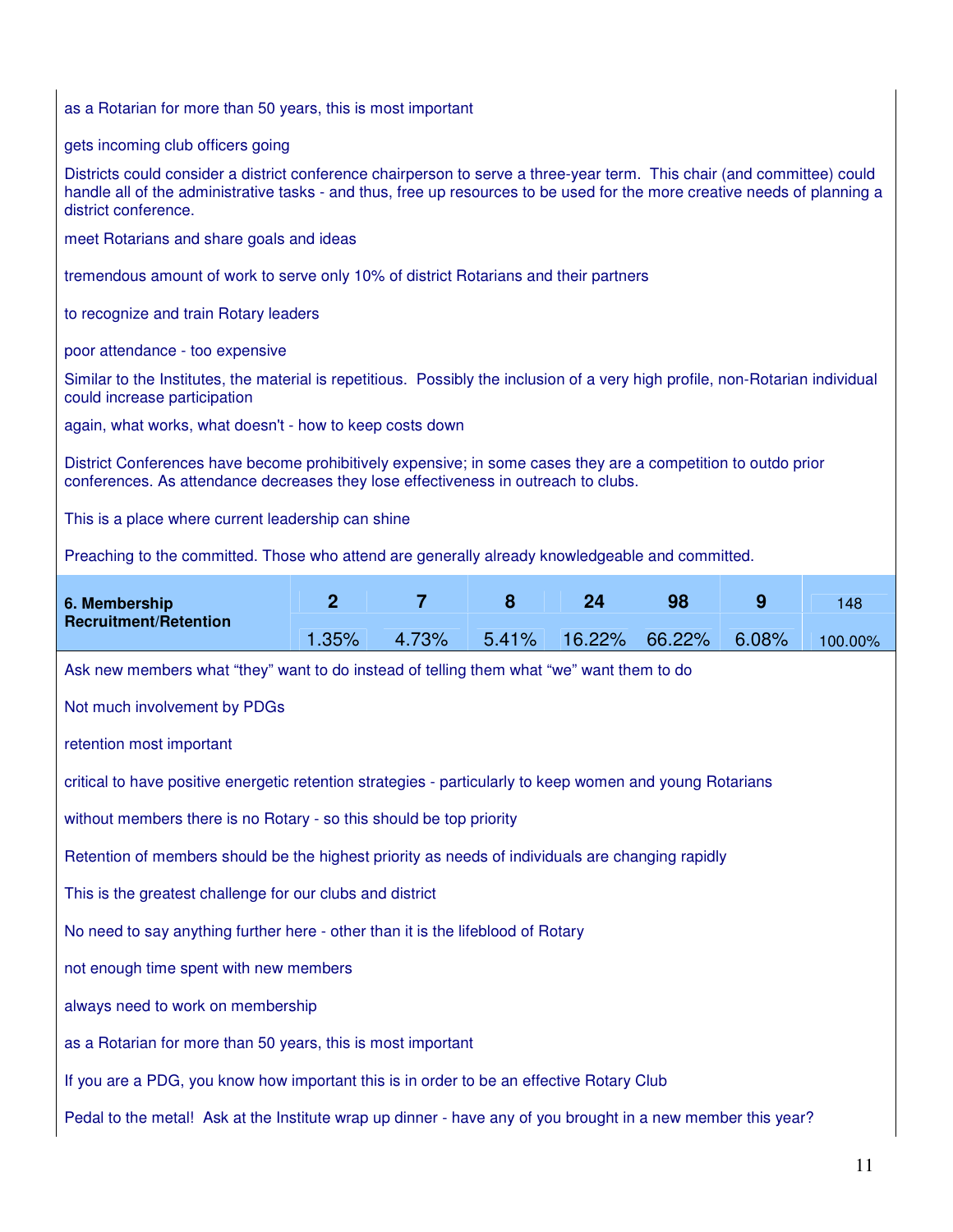has been neglected in our district but is being revisited this October

This is, absolutely, a key issue. Membership recruitment is easy - as long as one never stops the process. It is a continuous effort, the job is never done. Retention is all about being a club that welcomes and involves its members. Be that sort of club and retention will not be a problem.

| Key to the future                                                                                                                                                                                                                                                                                                                                                                                                                                           |       |       |        |        |        |       |         |  |  |
|-------------------------------------------------------------------------------------------------------------------------------------------------------------------------------------------------------------------------------------------------------------------------------------------------------------------------------------------------------------------------------------------------------------------------------------------------------------|-------|-------|--------|--------|--------|-------|---------|--|--|
| life blood of Rotary - a continuing challenge                                                                                                                                                                                                                                                                                                                                                                                                               |       |       |        |        |        |       |         |  |  |
| always important                                                                                                                                                                                                                                                                                                                                                                                                                                            |       |       |        |        |        |       |         |  |  |
| Good place to provide a leadership role in the district                                                                                                                                                                                                                                                                                                                                                                                                     |       |       |        |        |        |       |         |  |  |
| Everybody should be helping with membership                                                                                                                                                                                                                                                                                                                                                                                                                 |       |       |        |        |        |       |         |  |  |
| Rotary will die without this                                                                                                                                                                                                                                                                                                                                                                                                                                |       |       |        |        |        |       |         |  |  |
| Retention!!!                                                                                                                                                                                                                                                                                                                                                                                                                                                |       |       |        |        |        |       |         |  |  |
| The two have to work together - we can bring in members but if we don't work to retain them we face extinction. When I<br>joined Rotary in 1995 there were 1.2 million members; there are still 1.2 million members. We have to continuous<br>recruit and nurture new members. We also have to be willing to accept people who might not have been accepted in<br>prior decades - there are a lot of "Rotarians in spirit" who are not business executives. |       |       |        |        |        |       |         |  |  |
| Our most important challenge                                                                                                                                                                                                                                                                                                                                                                                                                                |       |       |        |        |        |       |         |  |  |
|                                                                                                                                                                                                                                                                                                                                                                                                                                                             | 3     | 8     | 15     | 32     | 79     | 9     | 146     |  |  |
| 7. Rotary Foundation<br><b>Programs and Polio Plus</b>                                                                                                                                                                                                                                                                                                                                                                                                      | 2.05% | 5.48% | 10.27% | 21.92% | 54.11% | 6.16% | 100.00% |  |  |
| Polio Plus is going to eat into The Rotary Foundation until it is done                                                                                                                                                                                                                                                                                                                                                                                      |       |       |        |        |        |       |         |  |  |
| Let's End Polio Now – they participated and want to get to the finish line                                                                                                                                                                                                                                                                                                                                                                                  |       |       |        |        |        |       |         |  |  |
| Our bank for doing good in the world                                                                                                                                                                                                                                                                                                                                                                                                                        |       |       |        |        |        |       |         |  |  |
| Must be kept as simple as possible                                                                                                                                                                                                                                                                                                                                                                                                                          |       |       |        |        |        |       |         |  |  |
| a very important area that needs support                                                                                                                                                                                                                                                                                                                                                                                                                    |       |       |        |        |        |       |         |  |  |
| Let's get polio eradication over and done with - Rotarians are now in polio fundraiser/donor fatigue mode                                                                                                                                                                                                                                                                                                                                                   |       |       |        |        |        |       |         |  |  |
| many do not understand the scope of TRF                                                                                                                                                                                                                                                                                                                                                                                                                     |       |       |        |        |        |       |         |  |  |
| We must get rid of polio - a huge interest to me!                                                                                                                                                                                                                                                                                                                                                                                                           |       |       |        |        |        |       |         |  |  |
| essential and critical                                                                                                                                                                                                                                                                                                                                                                                                                                      |       |       |        |        |        |       |         |  |  |
| This is the heart of Rotary                                                                                                                                                                                                                                                                                                                                                                                                                                 |       |       |        |        |        |       |         |  |  |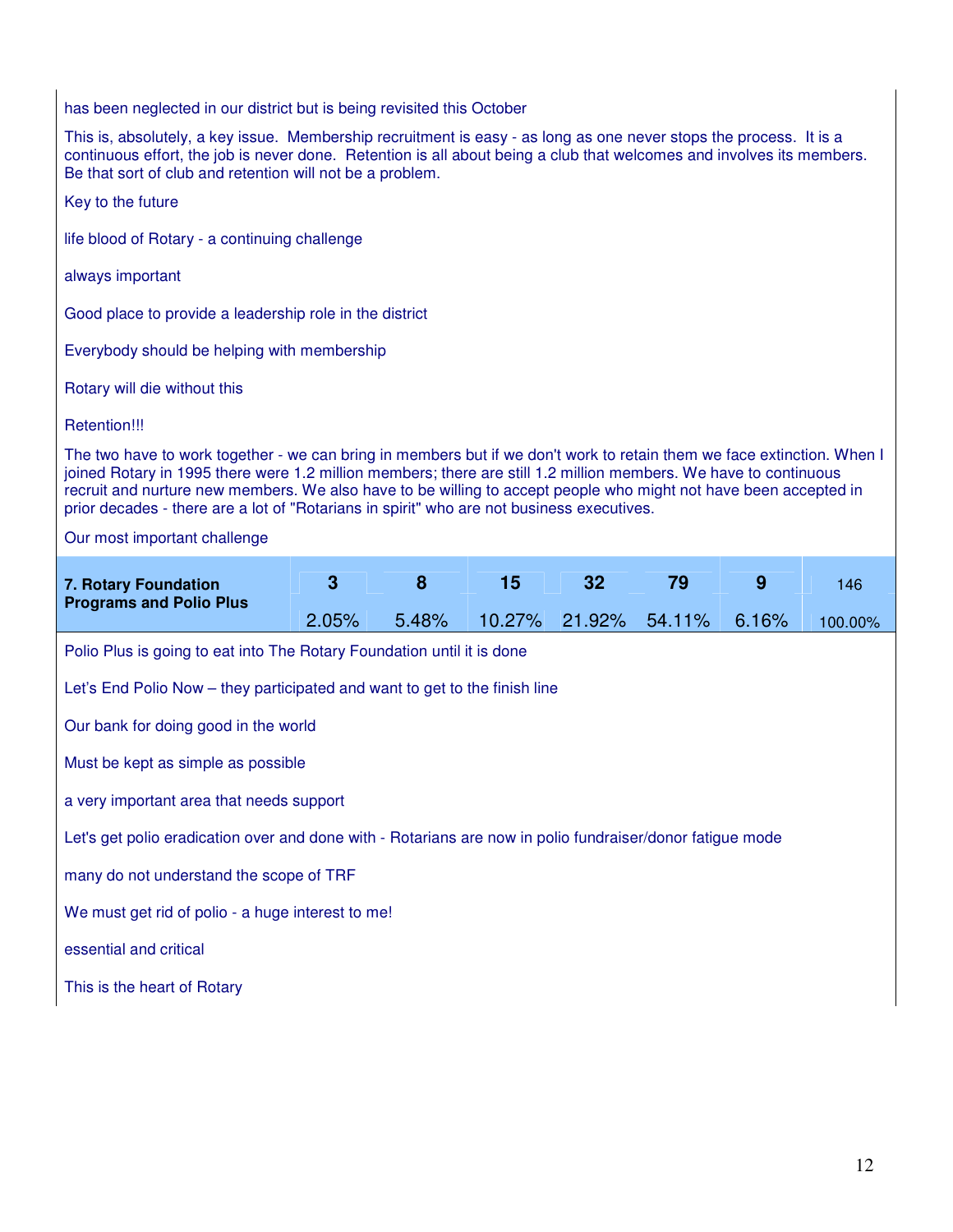Without the Foundation we would be just another service organization. The Programs we do through the Foundation not only help people who are not our next door neighbor (although we do that too) but it also fosters a deeper understanding and appreciation for the fellowship of humans. PolioPlus is important, but I fear it is depriving our other programs of needed contributions. None of our other Foundation programs receive the type of governmental and NGO support that Polio Plus does. Gates is not giving money to DDF or the World Fund. Instead of mandating that clubs donate \$2000 to Polio, we need to focus on their contributions to the Annual Giving Fund so that we can fund projects impacting water, health, education, economic development and peace. If you ask the average Rotarian, particularly one living in an area not impacted by polio, you will find their priority is not polio eradication

every district should have a Rotary Foundation Alumni Association

as a Rotarian for more than 50 years, this is most important

Imperative that Foundation and its programs flourish

This is a place where we can help if the DG wants help

I do believe TRF is our priority. However, I also believe if we build proud and enthusiastic Rotarians, Foundation support will follow.

To keep us all up-to-date!

| 8. Rotary Youth Programs | $\mathbf{14}$ | $\sim$ 31                                         | 45 51 8 | $\sim$ 5 $\sim$ | $-147$ |
|--------------------------|---------------|---------------------------------------------------|---------|-----------------|--------|
|                          |               | $0.68\%$ 9.52% 21.09% 30.61% 34.69% 3.40% 100.00% |         |                 |        |

It is the future!!

The future of Rotary is in the hands of our young people

This is the future of Rotary

The youth are the future and if we do not cultivate them into leaders our future is in danger. Our youth programs not only foster leadership and team building, but it builds confidence in the youth to pursue greater accomplishments than they may have thought possible.

the life blood of Rotary

as a Rotarian for more than 50 years, this is most important

Important, but becoming too problem filled with possible legal costs

very important

youth is always important - and this is where new membership is

most important to our future as an organization

A personal preference for participation. A meeting outside the Institute for those who have the interest.

A lot of focus on this already - and not anything that needs adjustment - except the emphasis

future Rotarians

this is an area where Rotary can help society survive the current problems it is facing

ESSENTIAL - but the right people have to be in place to make them work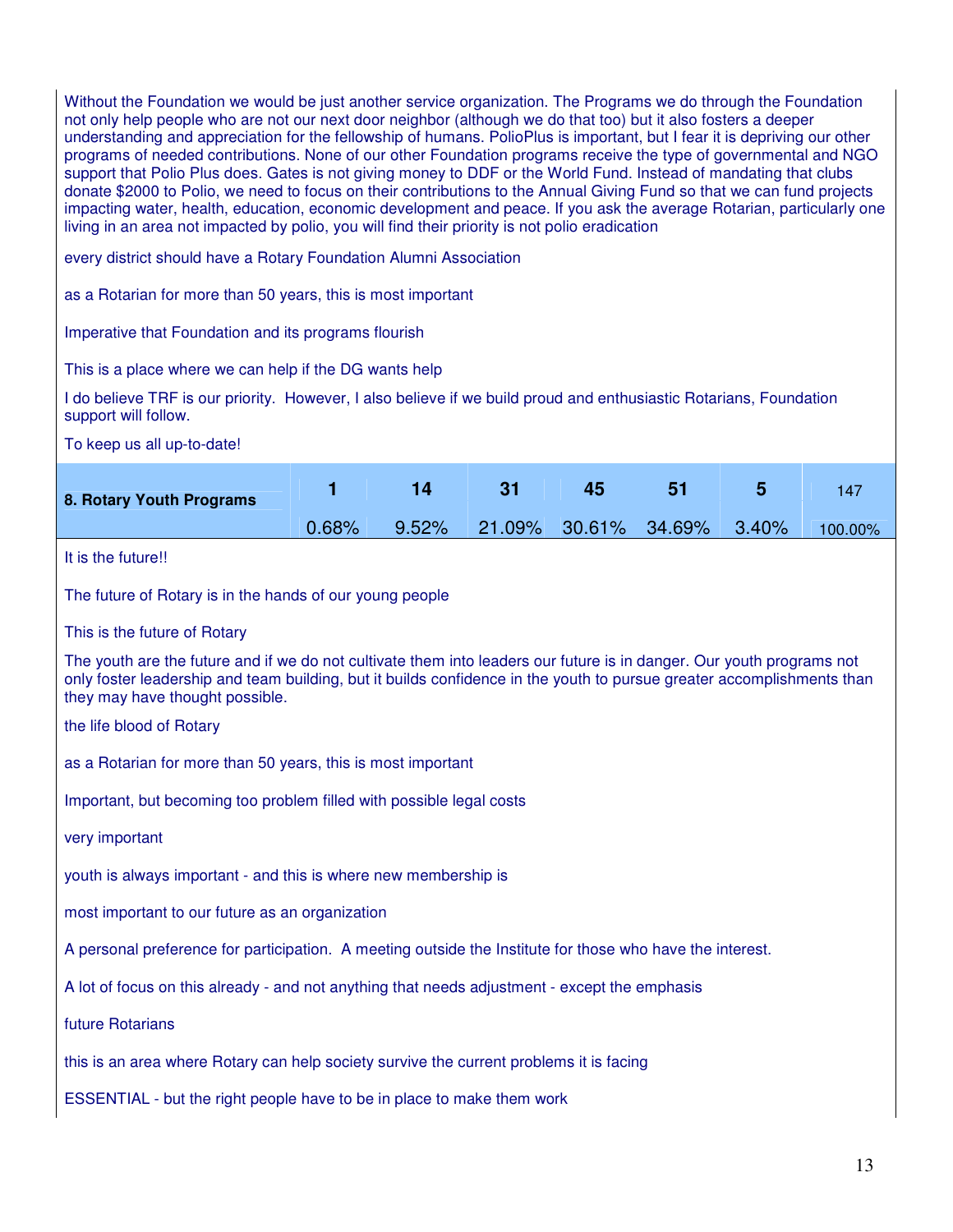| again, a life line to the future of Rotary                                                                                                                                                                                                                                                                                                                                                                     |                                                      |        |        |        |        |        |         |  |  |  |  |  |
|----------------------------------------------------------------------------------------------------------------------------------------------------------------------------------------------------------------------------------------------------------------------------------------------------------------------------------------------------------------------------------------------------------------|------------------------------------------------------|--------|--------|--------|--------|--------|---------|--|--|--|--|--|
| For the future of Rotary                                                                                                                                                                                                                                                                                                                                                                                       |                                                      |        |        |        |        |        |         |  |  |  |  |  |
| they represent a pool of prospective members for the future                                                                                                                                                                                                                                                                                                                                                    |                                                      |        |        |        |        |        |         |  |  |  |  |  |
|                                                                                                                                                                                                                                                                                                                                                                                                                | $5\phantom{.0}$<br>13<br>39<br>29<br>15<br>44<br>145 |        |        |        |        |        |         |  |  |  |  |  |
| 9. Future Vision                                                                                                                                                                                                                                                                                                                                                                                               | 3.45%                                                | 8.97%  | 26.90% | 20.00% | 30.34% | 10.34% | 100.00% |  |  |  |  |  |
| It is not understood                                                                                                                                                                                                                                                                                                                                                                                           |                                                      |        |        |        |        |        |         |  |  |  |  |  |
| always important to know where we are going                                                                                                                                                                                                                                                                                                                                                                    |                                                      |        |        |        |        |        |         |  |  |  |  |  |
| This is critical for non-pilot districts to be able to hit the ground running in 2013                                                                                                                                                                                                                                                                                                                          |                                                      |        |        |        |        |        |         |  |  |  |  |  |
| no thought given to grandfathering existing programs - these are being destroyed                                                                                                                                                                                                                                                                                                                               |                                                      |        |        |        |        |        |         |  |  |  |  |  |
| updates critical                                                                                                                                                                                                                                                                                                                                                                                               |                                                      |        |        |        |        |        |         |  |  |  |  |  |
| Good update for any Rotarian, but a potential role in their district                                                                                                                                                                                                                                                                                                                                           |                                                      |        |        |        |        |        |         |  |  |  |  |  |
| I sense this is one of the least understood process on which Rotary has embarked and appears to be an unfolding<br>initiative                                                                                                                                                                                                                                                                                  |                                                      |        |        |        |        |        |         |  |  |  |  |  |
| Many of our PDGs need to be educated and trained about the Future Vision plan                                                                                                                                                                                                                                                                                                                                  |                                                      |        |        |        |        |        |         |  |  |  |  |  |
| We need all of the info and help we can get to understand implications of the changes                                                                                                                                                                                                                                                                                                                          |                                                      |        |        |        |        |        |         |  |  |  |  |  |
| have to keep up with changes - or lose                                                                                                                                                                                                                                                                                                                                                                         |                                                      |        |        |        |        |        |         |  |  |  |  |  |
| allow for lots of discussion                                                                                                                                                                                                                                                                                                                                                                                   |                                                      |        |        |        |        |        |         |  |  |  |  |  |
| don't understand it well enough                                                                                                                                                                                                                                                                                                                                                                                |                                                      |        |        |        |        |        |         |  |  |  |  |  |
| This is important but some DGs are trying to put it in place in non-pilot districts before the kinks are all worked out                                                                                                                                                                                                                                                                                        |                                                      |        |        |        |        |        |         |  |  |  |  |  |
| Need to know more                                                                                                                                                                                                                                                                                                                                                                                              |                                                      |        |        |        |        |        |         |  |  |  |  |  |
| will need to work into this as we move forward                                                                                                                                                                                                                                                                                                                                                                 |                                                      |        |        |        |        |        |         |  |  |  |  |  |
| This is troubling because change is important but difficult to accept. Future Vision will focus our efforts - good. Future<br>Vision with encourage clubs and districts to plan their actions, work together, and maximize the "bang for the buck". But<br>unless we educate everyone about the benefits, it will be perceived as another attempt by The Foundation to tell clubs<br>and districts what to do. |                                                      |        |        |        |        |        |         |  |  |  |  |  |
| Conceptually, great. I am not sure about the functionality yet.                                                                                                                                                                                                                                                                                                                                                |                                                      |        |        |        |        |        |         |  |  |  |  |  |
| My District applied to become a Future Vision District but we were not accepted. Although I had a veto, I chose to<br>accept the majority decision. I have serious concern about putting control of too many dollars in District hands.                                                                                                                                                                        |                                                      |        |        |        |        |        |         |  |  |  |  |  |
|                                                                                                                                                                                                                                                                                                                                                                                                                | $\boldsymbol{2}$                                     | 18     | 40     | 34     | 37     | 12     | 143     |  |  |  |  |  |
| 10. RI Strategic Plan                                                                                                                                                                                                                                                                                                                                                                                          | 1.40%                                                | 12.59% | 27.97% | 23.78% | 25.87% | 8.39%  | 100.00% |  |  |  |  |  |
|                                                                                                                                                                                                                                                                                                                                                                                                                |                                                      |        |        |        |        |        |         |  |  |  |  |  |

PDGs need to serve as advocates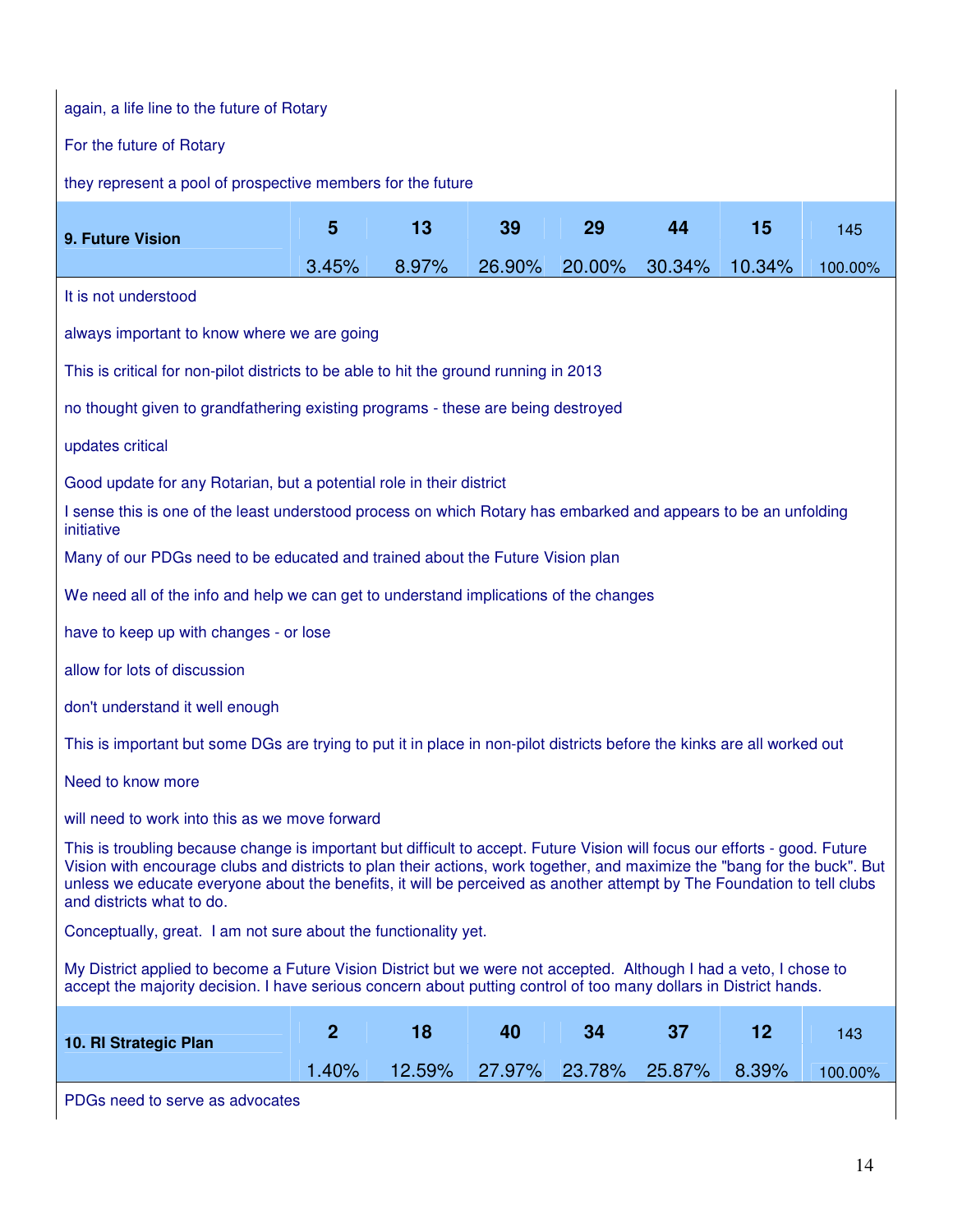| I believe the senior leaders are not walking the talk on this item. RI Presidents are not speaking to each other,<br>reviewing and having an integrated plan to implement. Often, they just "do their own thing" and BOD does not hold<br>them accountable.                 |       |        |        |        |        |       |         |  |  |  |
|-----------------------------------------------------------------------------------------------------------------------------------------------------------------------------------------------------------------------------------------------------------------------------|-------|--------|--------|--------|--------|-------|---------|--|--|--|
| More PR from RI                                                                                                                                                                                                                                                             |       |        |        |        |        |       |         |  |  |  |
| It is important to have a Strategic Plan but the Plan is not getting down to the District leadership - they do not know<br>about it, don't understand the concept of strategic planning, and it is not achieving its intended goals - at least not in my<br><b>District</b> |       |        |        |        |        |       |         |  |  |  |
| Good update for any Rotarian, but a potential role in their district                                                                                                                                                                                                        |       |        |        |        |        |       |         |  |  |  |
| definitely                                                                                                                                                                                                                                                                  |       |        |        |        |        |       |         |  |  |  |
| a helpful roadmap, but needs to remain flexible to adapt to change                                                                                                                                                                                                          |       |        |        |        |        |       |         |  |  |  |
| critical - PDGs have to understand this plan and the intent and focus behind it                                                                                                                                                                                             |       |        |        |        |        |       |         |  |  |  |
| always good to be grounded in this                                                                                                                                                                                                                                          |       |        |        |        |        |       |         |  |  |  |
| very important to know what it is                                                                                                                                                                                                                                           |       |        |        |        |        |       |         |  |  |  |
| What is it?                                                                                                                                                                                                                                                                 |       |        |        |        |        |       |         |  |  |  |
| there is so much to do at the district level                                                                                                                                                                                                                                |       |        |        |        |        |       |         |  |  |  |
| a plan is always most important                                                                                                                                                                                                                                             |       |        |        |        |        |       |         |  |  |  |
| can't go ahead without proper plan                                                                                                                                                                                                                                          |       |        |        |        |        |       |         |  |  |  |
| have not taken time to go over it                                                                                                                                                                                                                                           |       |        |        |        |        |       |         |  |  |  |
| needs to be better explained                                                                                                                                                                                                                                                |       |        |        |        |        |       |         |  |  |  |
| I like to know what direction RI is going                                                                                                                                                                                                                                   |       |        |        |        |        |       |         |  |  |  |
| <b>TOTAL</b>                                                                                                                                                                                                                                                                | 45    | 152    | 297    | 370    | 517    | 75    | 1456    |  |  |  |
| Percentage                                                                                                                                                                                                                                                                  | 3.09% | 10.44% | 20.40% | 25.41% | 35.51% | 5.15% | 100.00% |  |  |  |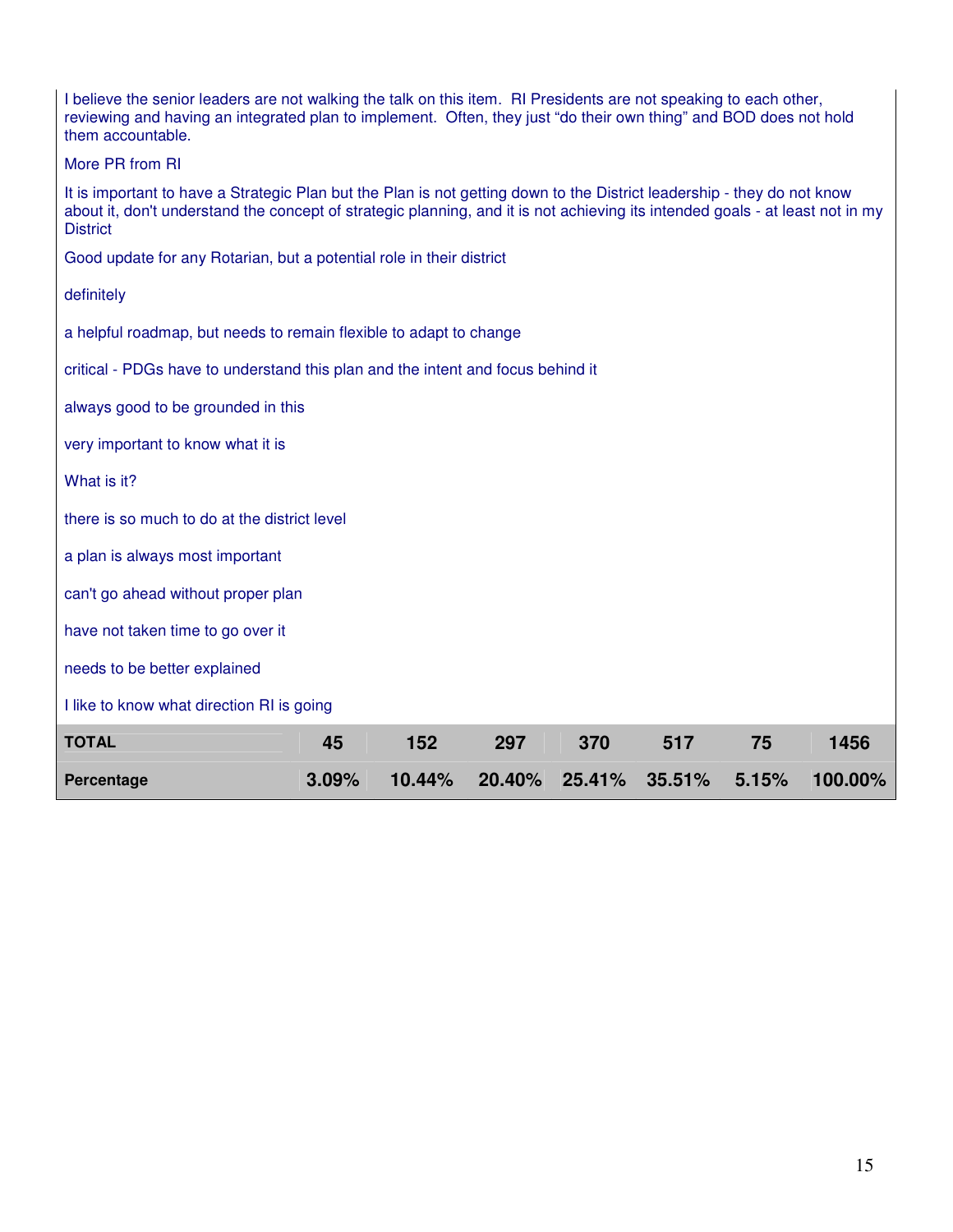# **Short Survey (Part 2) – RESULTS**

# **The Rotary Institute (Responses and Comments)**

This is a tabulation of the statements regarding "Rotary Institute". This time we highlighted the top results – the highest  $%$  is noted in green, the second highest in blue.

The results (both the scoring and the comments) demand a careful reading. For example, most respondents agreed that a Rotary Institute has become first a fellowship event, and second an educational event. However, the comments suggest that some would hope for more (or at least, equal) emphasis on education.

# **Note that a high percentage score is not "good" or "bad" – it only indicates agreement (or not) of a majority of the respondents with the statement.**

| <b>SHORT SURVEY PART 2:</b>                                                                             | <b>Rotary Institute</b> |                |        |                         |        |                         |              |  |  |
|---------------------------------------------------------------------------------------------------------|-------------------------|----------------|--------|-------------------------|--------|-------------------------|--------------|--|--|
|                                                                                                         | 1                       | 2              | 3      | $\overline{\mathbf{4}}$ | 5      | N/A                     | <b>TOTAL</b> |  |  |
| 1. Rotary Institutes are too<br>expensive for most PDGs to                                              | $\overline{7}$          | $\overline{7}$ | 14     | 55                      | 53     | $\overline{\mathbf{4}}$ | 140          |  |  |
| attend.                                                                                                 | 5.00%                   | 5.00%          | 10.00% | 39.29%                  | 37.86% | 2.86%                   | 100.00%      |  |  |
| 2. For most PDGs, Rotary<br>Institute is a fellowship event.                                            | $\overline{2}$          | 14             | 25     | 58                      | 27     | 10                      | 136          |  |  |
| Rotary education is secondary.                                                                          | 1.47%                   | 10.29%         | 18.38% | 42.65%                  | 19.85% | 7.35%                   | 100.00%      |  |  |
| 3. Rotary Institutes should be                                                                          | 9                       | 17             | 21     | 35                      | 43     | 8                       | 133          |  |  |
| open to other than only PDGs.                                                                           | 6.77%                   | 12.78%         | 15.79% | 26.32%                  | 32.33% | 6.02%                   | 100.00%      |  |  |
| 4. Rotary Institute participation                                                                       | 12                      | 24             | 16     | 29                      | 49     | 8                       | 138          |  |  |
| should additionally be offered<br>to all active Rotarians within<br>the district where the Institute is |                         |                |        |                         |        |                         |              |  |  |
| held.                                                                                                   | 8.70%                   | 17.39%         | 11.59% | 21.01%                  | 35.51% | 5.80%                   | 100.00%      |  |  |
| 5. Rotary Institutes should be                                                                          | 20                      | 14             | 28     | 27                      | 34     | 10                      | 133          |  |  |
| held every other year.                                                                                  | 15.04%                  | 10.53%         | 21.05% | 20.30%                  | 25.56% | 7.52%                   | 100.00%      |  |  |
| 6. Past District Governors will<br>likely not attend a Rotary<br>Institute unless they have a           | $\overline{7}$          | 18             | 15     | 51                      | 37     | $\overline{7}$          | 135          |  |  |
| meaningful role to play.                                                                                | 5.19%                   | 13.33%         | 11.11% | 37.78%                  | 27.41% | 5.19%                   | 100.00%      |  |  |
| 7. All 24/32 Zone Institutes                                                                            | 15                      | 22             | 19     | 31                      | 30     | 11                      | 128          |  |  |
| should be centrally located.                                                                            | 11.72%                  | 17.19%         | 14.84% | 24.22%                  | 23.44% | 8.59%                   | 100.00%      |  |  |
| 8. Rotary Institutes should be                                                                          | 38                      | 36             | 23     | 12                      | 12     | 12                      | 133          |  |  |
| only one day in length.                                                                                 | 28.57%                  | 27.07%         | 17.29% | 9.02%                   | 9.02%  | 9.02%                   | 100.00%      |  |  |
| 9. GETS training should be<br>held "east" and "west" - not in<br>conjunction with the Zone              | 28                      | 16             | 21     | 21                      | 23     | 23                      | 132          |  |  |
| Institute.                                                                                              | 21.21%                  | 12.12%         | 15.91% | 15.91%                  | 17.42% | 17.42%                  | 100.00%      |  |  |
| 10. Hold Rotary Institutes and                                                                          | 41                      | 18             | 20     | 19                      | 25     | 11                      | 134          |  |  |
| RI Conventions in alternate<br>years.                                                                   | 30.60%                  | 13.43%         | 14.93% | 14.18%                  | 18.66% | 8.21%                   | 100.00%      |  |  |
| <b>TOTAL</b>                                                                                            | 179                     | 186            | 202    | 338                     | 333    | 104                     | 1342         |  |  |
| Percentage                                                                                              | 13.34%                  | 13.86%         | 15.05% | 25.19%                  | 24.81% | 7.75%                   | 100.00%      |  |  |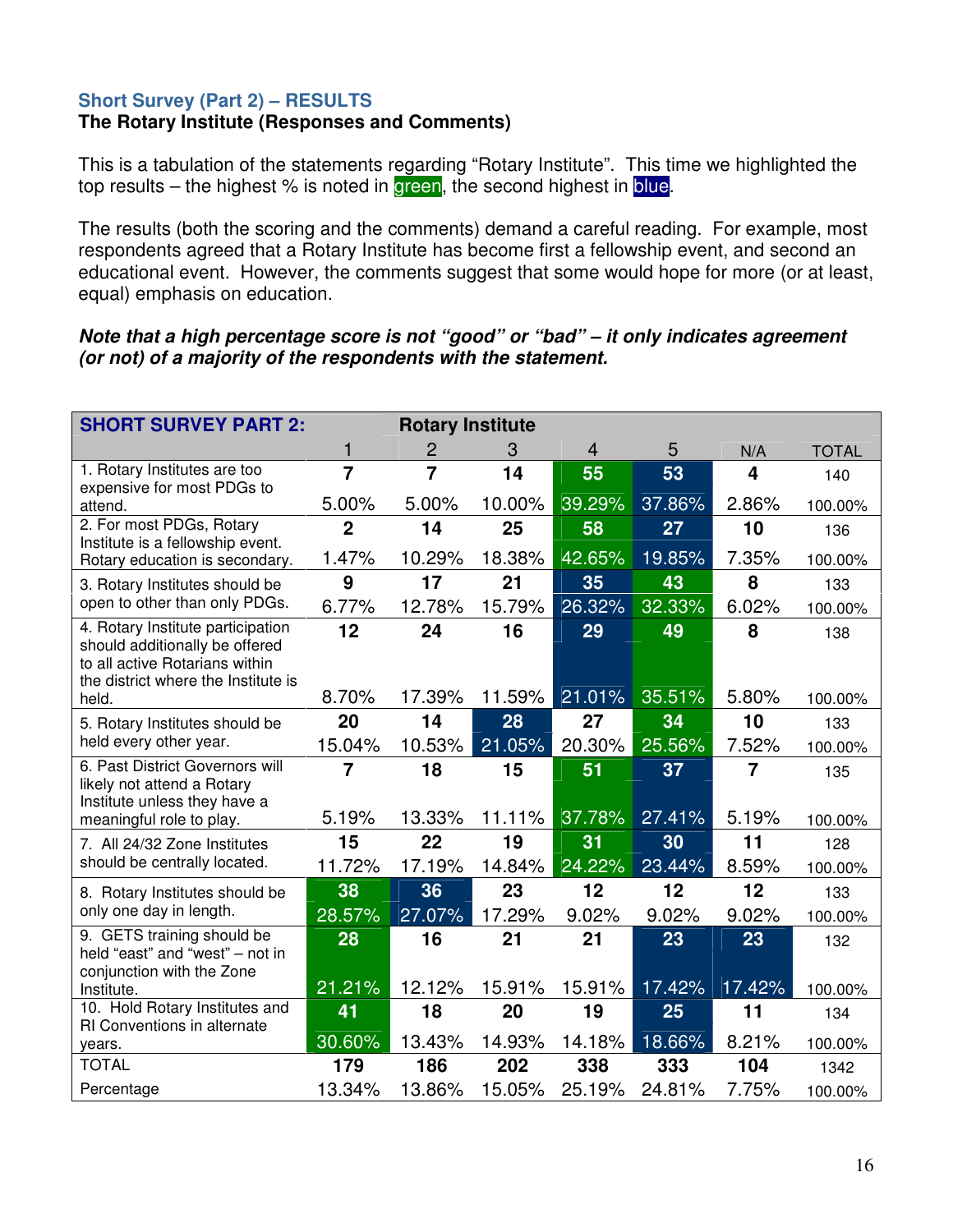Again, in order to fully understand the results, one must also review the comments offered by the respondents. Some observations bear repeating:

- Some respondents misunderstood or questioned the meaning of the statement, which suggests that some of the statements may have been poorly constructed. In any event, the comments certainly gave rise to the development of different (or additional statements) to generate discussion for the PDG Forum.
- Some respondents took the statements at strict face value, as opposed to provocation to generate ideas for discussion.
- Most comments were thoughtful, humorous, insightful or all of these.
- Comments were transcribed verbatim for the most part some corrections to spelling or syntax were added. Changes were also made to remove identifying information (names, district, year of service, etc.)
- Some handwritten comments were illegible and, thus, not transcribed.

| <b>SHORT SURVEY PART 2:</b>                                                                                      |                |                |        |                |        |                         |              |
|------------------------------------------------------------------------------------------------------------------|----------------|----------------|--------|----------------|--------|-------------------------|--------------|
| <b>Rotary Institute</b>                                                                                          | 1              | $\overline{2}$ | 3      | $\overline{4}$ | 5      | N/A                     | <b>TOTAL</b> |
| 1. Rotary Institutes are too                                                                                     | $\overline{7}$ | $\overline{7}$ | 14     | 55             | 53     | $\overline{\mathbf{4}}$ | 140          |
| expensive for most PDGs to attend.                                                                               | 5.00%          | 5.00%          | 10.00% | 39.29%         | 37.86% | 2.86%                   | 100.00%      |
| I don't know about "most" PDGs but I know they are too expensive for me                                          |                |                |        |                |        |                         |              |
| Try every other year                                                                                             |                |                |        |                |        |                         |              |
| Agree, absolutely                                                                                                |                |                |        |                |        |                         |              |
| our district does not send anyone to the Institute - the cost is too prohibitive for most PDGs, so they don't go |                |                |        |                |        |                         |              |
| Distance a big factor, too. But cost is the real issue.                                                          |                |                |        |                |        |                         |              |
| depends on cost of travel to a distant site from home                                                            |                |                |        |                |        |                         |              |
| can't speak for others - however, they are an investment                                                         |                |                |        |                |        |                         |              |
| travel and lodging too expensive today                                                                           |                |                |        |                |        |                         |              |
| most PDGs are retired - limited income                                                                           |                |                |        |                |        |                         |              |
| in large zones, travel is a huge additional cost                                                                 |                |                |        |                |        |                         |              |
| it is not the expense, but the value                                                                             |                |                |        |                |        |                         |              |
| this will be the first institute we have missed in 10 years - we went to Montreal instead                        |                |                |        |                |        |                         |              |
| PDGs can be on fixed incomes and this expense is difficult to absorb.                                            |                |                |        |                |        |                         |              |
| I have several PDG friends who do not attend for this reason                                                     |                |                |        |                |        |                         |              |
| More important than expense is What does a PDG get from an Institute?                                            |                |                |        |                |        |                         |              |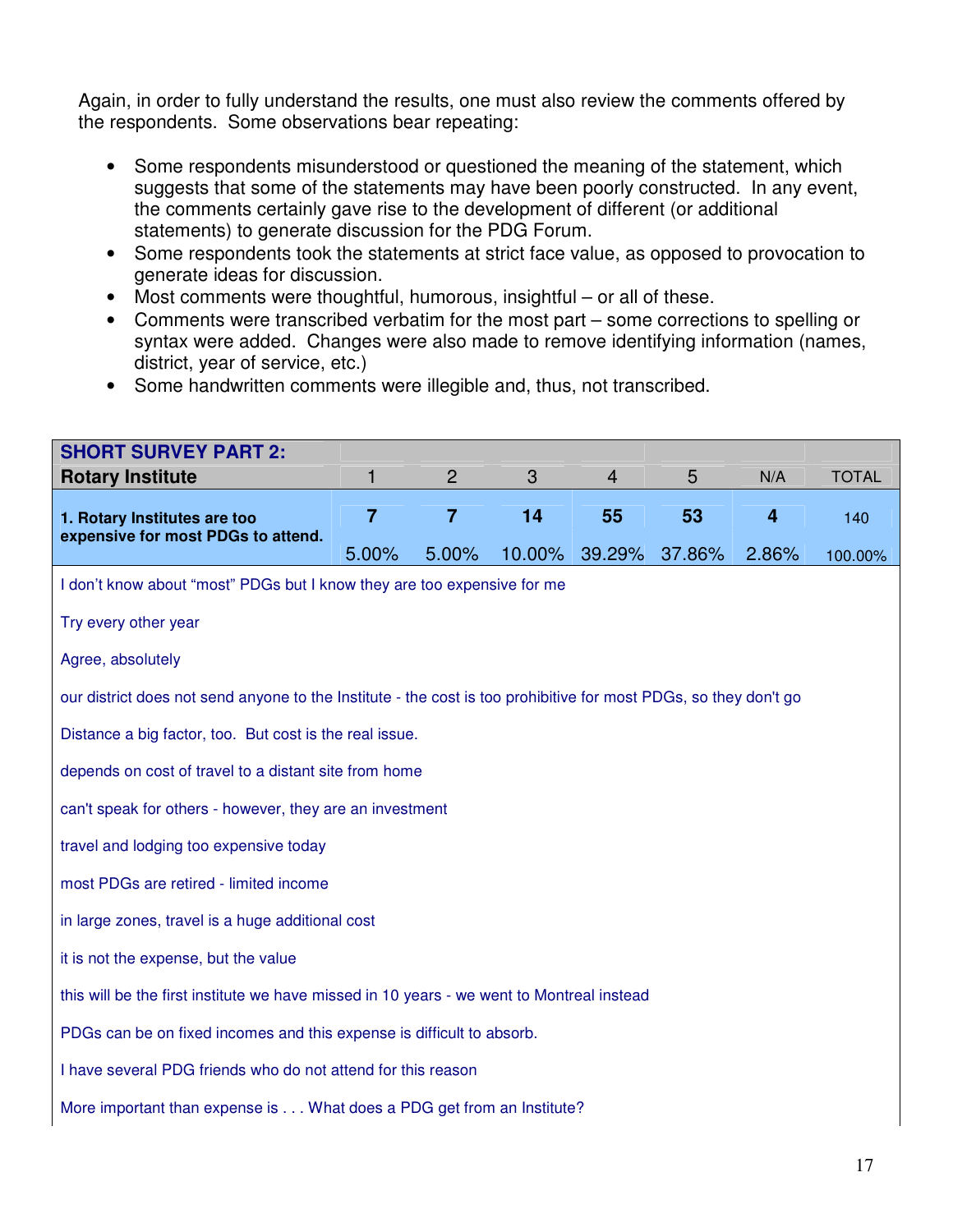with proper changes could be made easier and cheaper I resent unneeded VIP guests or friends of the RID coming free, which comes out of my pocket. Expense for PDGs attending the district conference, zone institute, and international convention in one year is very expensive. PDGs have to prioritize which event or events to attend Many of my PDGs stay home due to the cost Add this cost to the cost of the international convention and it becomes too expensive to attend. We are no longer subsidized by our Districts and as we attract younger DGs and working DGs to ask us to leave work and spend a few hundred dollars more is difficult. **2 14 25 58 27 10** 136 **2. For most PDGs, Rotary Institute is a fellowship event. Rotary education is secondary. 1.47% 10.29% 18.38% 42.65% 19.85% 7.35% 100.00%** Though it is great to see classmates, the info is also good fellowship is what holds us together I am looking for content, inspiration, information, and transformation Yes, as I assume that you mean zone institutes. The RI Conventions have an institute attached as well There is a real danger in this, although it is an opportunity to visit. Rotary education is important, but there has to be a better way. Why couldn't the institute be attached to the Zone meetings - lower travel costs (sometimes) and we could take advantage of the talent and resources that are within our Zone that might not ordinarily be tapped at an International venue. Bad question - all I can comment on is MY feeling. I attend the institute for education. PDGs are expected to keep up-to-date on an ongoing basis. **Hummmmm** Somewhat agree. But I would like to see it more educational Most PDGs want a job to attend. They forget about the education and fellowship - they want to be on stage! based on my own observation – definitely have been becoming more about fellowship over the years I attend more for fellowship as a lot of things have been the same in the last 4 years The further out a PDG is, the less importance is put on fellowship and almost no importance is put on education. Education can be gotten from other sources - RI website, local seminars, etc. This is the main reason that my wife likes to attend. We did not get to know our classmates from the other zone and thus, class reunions are now less important as a reason for us to come to an institute. That will slowly change as the two zones are trained together I have not attended one as the PDG and don't know what Rotary information will be passed to PDGs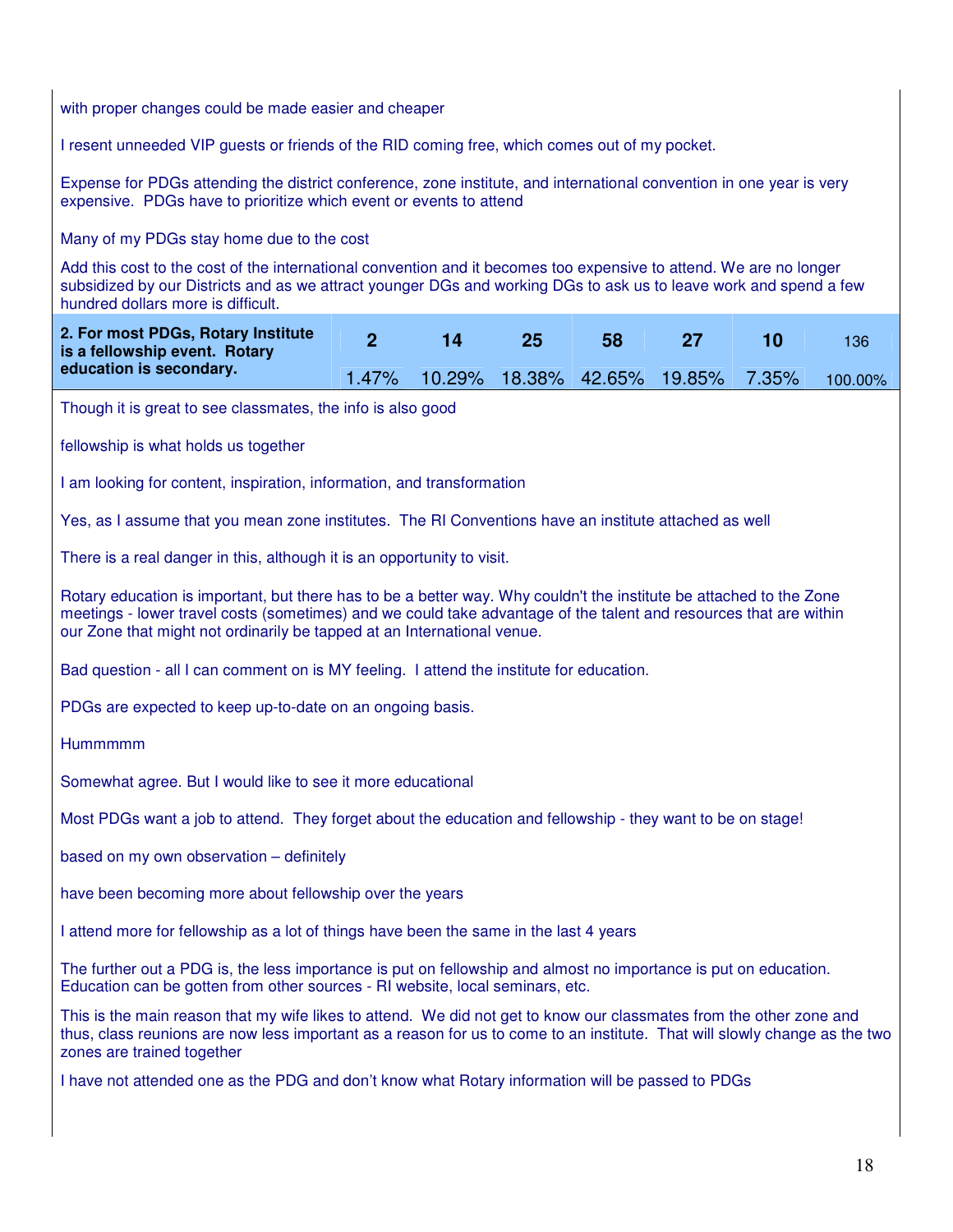| 3. Rotary Institutes should be open                                                                                                                                                                                                                                                                                | 9     | 17     | 21     | 35     | 43     | 8     | 133     |
|--------------------------------------------------------------------------------------------------------------------------------------------------------------------------------------------------------------------------------------------------------------------------------------------------------------------|-------|--------|--------|--------|--------|-------|---------|
| to other than only PDGs.                                                                                                                                                                                                                                                                                           | 6.77% | 12.78% | 15.79% | 26.32% | 32.33% | 6.02% | 100.00% |
| Governor-track members, as is done                                                                                                                                                                                                                                                                                 |       |        |        |        |        |       |         |
| The current restriction only feeds egos of PDGs in my view                                                                                                                                                                                                                                                         |       |        |        |        |        |       |         |
| I see little value in having an Institute and a district conference                                                                                                                                                                                                                                                |       |        |        |        |        |       |         |
| We can have PDG sessions, but learning about Rotary should be open to all. Might also help attendance.                                                                                                                                                                                                             |       |        |        |        |        |       |         |
| not sure if others would attend                                                                                                                                                                                                                                                                                    |       |        |        |        |        |       |         |
| not really sure on this one                                                                                                                                                                                                                                                                                        |       |        |        |        |        |       |         |
| Those aspiring to PDG should attend                                                                                                                                                                                                                                                                                |       |        |        |        |        |       |         |
| Many institutes are open to non-PDGs                                                                                                                                                                                                                                                                               |       |        |        |        |        |       |         |
| PDGs are in a position to be mentors and the institute is a plus                                                                                                                                                                                                                                                   |       |        |        |        |        |       |         |
| Excellent idea, allows other active Rotarians another source of learning.                                                                                                                                                                                                                                          |       |        |        |        |        |       |         |
| on a limited basis if seats are available                                                                                                                                                                                                                                                                          |       |        |        |        |        |       |         |
| Why - a costly way to get info you can get elsewhere - will not or must not replace the Convention                                                                                                                                                                                                                 |       |        |        |        |        |       |         |
| If Rotarians want the Rotary knowledge, they should have access to all opportunities                                                                                                                                                                                                                               |       |        |        |        |        |       |         |
| future leaders should be invited                                                                                                                                                                                                                                                                                   |       |        |        |        |        |       |         |
| I don't think too many will come if they are expensive                                                                                                                                                                                                                                                             |       |        |        |        |        |       |         |
| everyone can benefit from the training that is going on, why not open at least part of the events to others who wish to<br>attend                                                                                                                                                                                  |       |        |        |        |        |       |         |
| Absolutely. When and how did we get so snooty about this? When is it NOT a good idea to offer Rotary education to<br>anyone who wants it? And who other than PDGs to lead these educational sessions?                                                                                                              |       |        |        |        |        |       |         |
| only if costs are lowered will they come                                                                                                                                                                                                                                                                           |       |        |        |        |        |       |         |
| Maybe?                                                                                                                                                                                                                                                                                                             |       |        |        |        |        |       |         |
| PDGs have a different perspective on issues important to Rotary - we have training venues for non-leadership Rotarians,<br>and training for Leadership-level Rotarians, but very little to keep the attention of PDGs - this is our special chance to<br>engage in discussion and maintain our learning experience |       |        |        |        |        |       |         |
| But limited to DGs and DGEs - not DGNs and the rest that now attend. Please see the bylaws.                                                                                                                                                                                                                        |       |        |        |        |        |       |         |
| Current DGs, DGEs, DGNs as well                                                                                                                                                                                                                                                                                    |       |        |        |        |        |       |         |
| both are important                                                                                                                                                                                                                                                                                                 |       |        |        |        |        |       |         |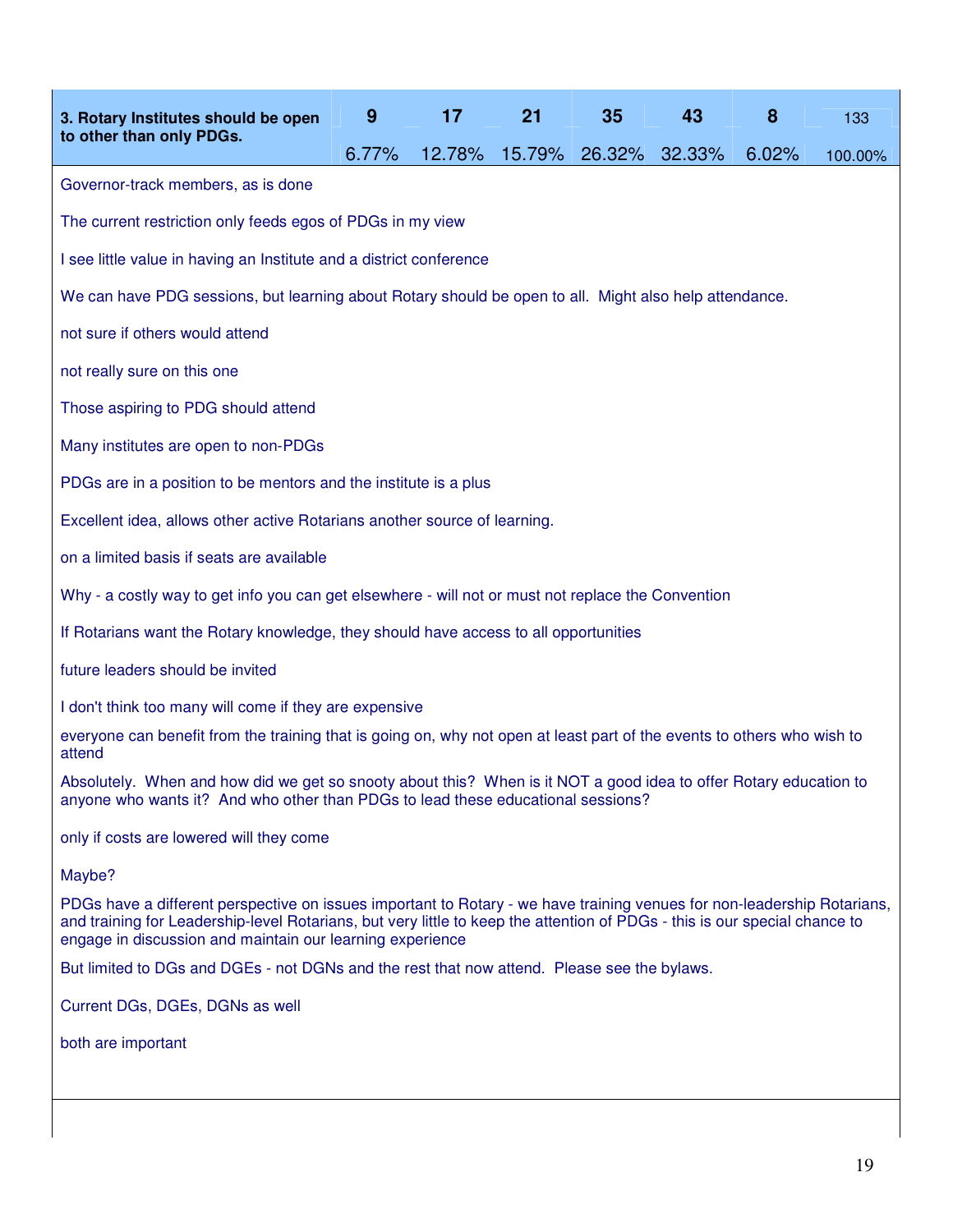| 4. Rotary Institute participation<br>should additionally be offered to all<br>active Rotarians within the district                                                                                                                                                                                                 | 12     | 24     | 16     | 29                   | 49     | 8     | 138     |  |  |  |
|--------------------------------------------------------------------------------------------------------------------------------------------------------------------------------------------------------------------------------------------------------------------------------------------------------------------|--------|--------|--------|----------------------|--------|-------|---------|--|--|--|
| where the Institute is held.                                                                                                                                                                                                                                                                                       | 8.70%  | 17.39% |        | 11.59% 21.01% 35.51% |        | 5.80% | 100.00% |  |  |  |
| Get these things on video and put them on the internet to share them with those not in attendance                                                                                                                                                                                                                  |        |        |        |                      |        |       |         |  |  |  |
| PDGs have a different perspective on issues important to Rotary - we have training venues for non-leadership Rotarians,<br>and training for Leadership-level Rotarians, but very little to keep the attention of PDGs - this is our special chance to<br>engage in discussion and maintain our learning experience |        |        |        |                      |        |       |         |  |  |  |
| Excellent idea, allows other active Rotarians another source of learning.                                                                                                                                                                                                                                          |        |        |        |                      |        |       |         |  |  |  |
| There is NO logic in this at all. Also, define an ACTIVE Rotarian                                                                                                                                                                                                                                                  |        |        |        |                      |        |       |         |  |  |  |
| I see little value in having an Institute and a district conference                                                                                                                                                                                                                                                |        |        |        |                      |        |       |         |  |  |  |
| this would be a good fall back option if you don't simply open it to all                                                                                                                                                                                                                                           |        |        |        |                      |        |       |         |  |  |  |
| Special presentations (RIP, etc.) should be open to all Rotarians                                                                                                                                                                                                                                                  |        |        |        |                      |        |       |         |  |  |  |
| if seats are available, yes                                                                                                                                                                                                                                                                                        |        |        |        |                      |        |       |         |  |  |  |
| Offer to club directors, president, and president elect.                                                                                                                                                                                                                                                           |        |        |        |                      |        |       |         |  |  |  |
| only incoming club officers or it will become a convention                                                                                                                                                                                                                                                         |        |        |        |                      |        |       |         |  |  |  |
| Why not                                                                                                                                                                                                                                                                                                            |        |        |        |                      |        |       |         |  |  |  |
| Why not - planning has been done and space is available                                                                                                                                                                                                                                                            |        |        |        |                      |        |       |         |  |  |  |
| This is graduate school                                                                                                                                                                                                                                                                                            |        |        |        |                      |        |       |         |  |  |  |
| That will reduce participation of PDGs from other areas                                                                                                                                                                                                                                                            |        |        |        |                      |        |       |         |  |  |  |
| Absolutely. When and how did we get so snooty about this? When is it NOT a good idea to offer Rotary education to<br>anyone who wants it? And who other than PDGs to lead these educational sessions?                                                                                                              |        |        |        |                      |        |       |         |  |  |  |
| It should not be discriminatory favoring local Rotarians. Either all Rotarians or none.                                                                                                                                                                                                                            |        |        |        |                      |        |       |         |  |  |  |
| But not just local. Others who are willing to travel should be welcome as well.                                                                                                                                                                                                                                    |        |        |        |                      |        |       |         |  |  |  |
| portions of it – probably                                                                                                                                                                                                                                                                                          |        |        |        |                      |        |       |         |  |  |  |
| Here is an opportunity to attend one meal or portion of a day for active Rotarians                                                                                                                                                                                                                                 |        |        |        |                      |        |       |         |  |  |  |
| it is a great chance to see Rotary at its highest level                                                                                                                                                                                                                                                            |        |        |        |                      |        |       |         |  |  |  |
| 5. Rotary Institutes should be held                                                                                                                                                                                                                                                                                | 20     | 14     | 28     | 27                   | 34     | 10    | 133     |  |  |  |
| every other year.                                                                                                                                                                                                                                                                                                  | 15.04% | 10.53% | 21.05% | 20.30%               | 25.56% | 7.52% | 100.00% |  |  |  |
| Would it lose momentum?                                                                                                                                                                                                                                                                                            |        |        |        |                      |        |       |         |  |  |  |
| one way of keeping costs down                                                                                                                                                                                                                                                                                      |        |        |        |                      |        |       |         |  |  |  |
| Assume DGE training will continue?                                                                                                                                                                                                                                                                                 |        |        |        |                      |        |       |         |  |  |  |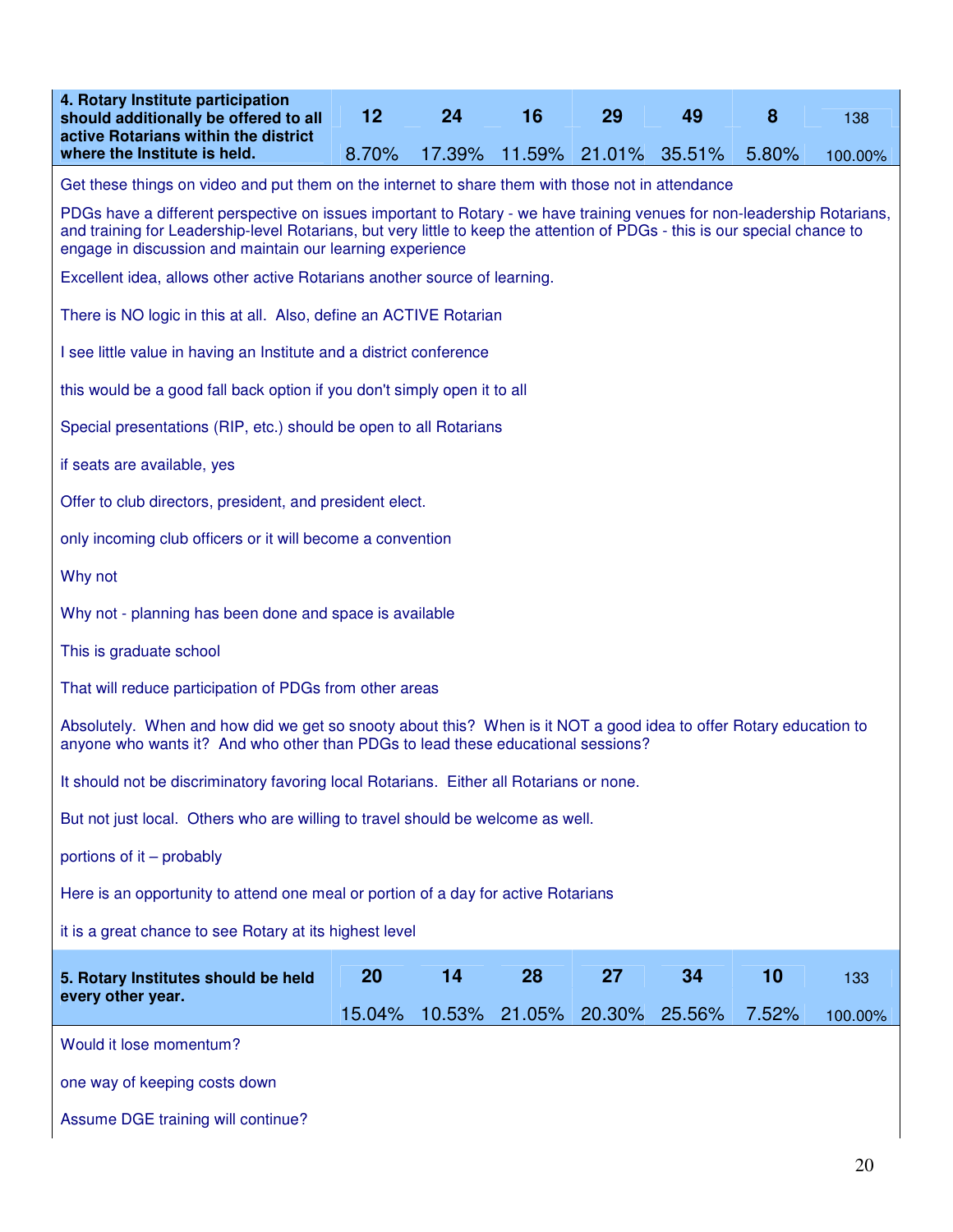| I see little value in having an Institute and a district conference                                                                                             |       |        |    |                      |    |       |         |
|-----------------------------------------------------------------------------------------------------------------------------------------------------------------|-------|--------|----|----------------------|----|-------|---------|
| Yes, as I assume that you mean zone institutes. The RI Conventions have an institute attached as well                                                           |       |        |    |                      |    |       |         |
| One Institute during the term of the director                                                                                                                   |       |        |    |                      |    |       |         |
| it's a little like our Rotary meetings - we have them every week for a reason                                                                                   |       |        |    |                      |    |       |         |
| Give this serious consideration                                                                                                                                 |       |        |    |                      |    |       |         |
| keep cost in line - and people are too busy                                                                                                                     |       |        |    |                      |    |       |         |
| Okay, not the hill to die on.                                                                                                                                   |       |        |    |                      |    |       |         |
| the only hitch would be the intro of the new DG, which is a highlight                                                                                           |       |        |    |                      |    |       |         |
| This would be a presidential decision as officially the institutes are at the President's calling                                                               |       |        |    |                      |    |       |         |
| not essential                                                                                                                                                   |       |        |    |                      |    |       |         |
| definitely an idea to consider                                                                                                                                  |       |        |    |                      |    |       |         |
| keep annual but make it more cost effective                                                                                                                     |       |        |    |                      |    |       |         |
| Is there a need for an institute?                                                                                                                               |       |        |    |                      |    |       |         |
| something to be considered                                                                                                                                      |       |        |    |                      |    |       |         |
| Once you miss one, you will have been away four years too long.                                                                                                 |       |        |    |                      |    |       |         |
| Get to know the director better                                                                                                                                 |       |        |    |                      |    |       |         |
| That might make it more affordable.                                                                                                                             |       |        |    |                      |    |       |         |
| <b>6. Past District Governors will</b><br>likely not attend a Rotary Institute                                                                                  | 7     | 18     | 15 | 51                   | 37 | 7     | 135     |
| unless they have a meaningful role<br>to play.                                                                                                                  | 5.19% | 13.33% |    | 11.11% 37.78% 27.41% |    | 5.19% | 100.00% |
| If it is not your area of interest, why spend the time and money?                                                                                               |       |        |    |                      |    |       |         |
| lower costs will attract more                                                                                                                                   |       |        |    |                      |    |       |         |
| I had no role this year, just an attendee - last year I was on two panels. But the panels I attended and the roundtable with<br>RIP Klinginsmith was priceless. |       |        |    |                      |    |       |         |
| Activity will insure attendance                                                                                                                                 |       |        |    |                      |    |       |         |
| an RI Director should involves as many PDGs as possible                                                                                                         |       |        |    |                      |    |       |         |
| In fact, last year, many left after they completed their task.                                                                                                  |       |        |    |                      |    |       |         |
| to a point, however, they are most instructional and informative                                                                                                |       |        |    |                      |    |       |         |
| seems that way                                                                                                                                                  |       |        |    |                      |    |       |         |
| when you are a PDG 20+ years ago - you are past                                                                                                                 |       |        |    |                      |    |       |         |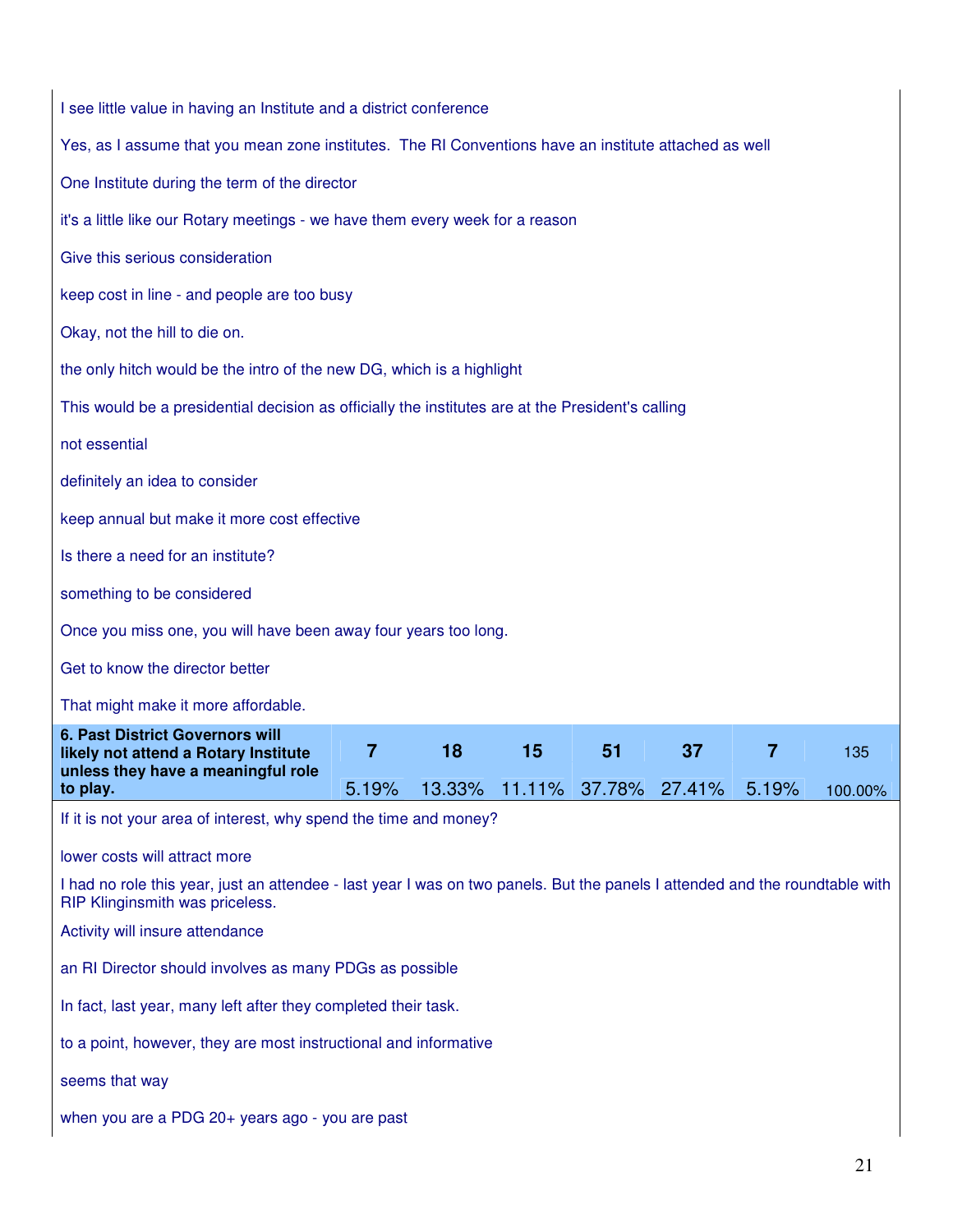| I strongly disagree - it is not the participation that gets them there - it is the cost (value for \$\$ and time investment) that<br>keeps them away                                                                                                                                                                                                                                    |        |        |        |        |        |       |         |
|-----------------------------------------------------------------------------------------------------------------------------------------------------------------------------------------------------------------------------------------------------------------------------------------------------------------------------------------------------------------------------------------|--------|--------|--------|--------|--------|-------|---------|
| only if they wish to renew friendships                                                                                                                                                                                                                                                                                                                                                  |        |        |        |        |        |       |         |
| don't know about others - not so for me                                                                                                                                                                                                                                                                                                                                                 |        |        |        |        |        |       |         |
| Other than participation and some fellowship why should a PDG attend?                                                                                                                                                                                                                                                                                                                   |        |        |        |        |        |       |         |
| give them a meaningful role and they will come                                                                                                                                                                                                                                                                                                                                          |        |        |        |        |        |       |         |
| while I disagree with the statement, PDGs will more likely attend if they are involved                                                                                                                                                                                                                                                                                                  |        |        |        |        |        |       |         |
| that has been my attitude                                                                                                                                                                                                                                                                                                                                                               |        |        |        |        |        |       |         |
| 7. All 24/32 Zone Institutes should                                                                                                                                                                                                                                                                                                                                                     | 15     | 22     | 19     | 31     | 30     | 11    | 128     |
| be centrally located.                                                                                                                                                                                                                                                                                                                                                                   | 11.72% | 17.19% | 14.84% | 24.22% | 23.44% | 8.59% | 100.00% |
| Only works if "your" home is centrally located                                                                                                                                                                                                                                                                                                                                          |        |        |        |        |        |       |         |
| What is "centrally" in our zones? They must be convenient to the majority                                                                                                                                                                                                                                                                                                               |        |        |        |        |        |       |         |
| makes sense if they are to continue                                                                                                                                                                                                                                                                                                                                                     |        |        |        |        |        |       |         |
| if attendance is important                                                                                                                                                                                                                                                                                                                                                              |        |        |        |        |        |       |         |
| In large zones, such as ours, it may be best to substitute Regional Seminars and other events in lieu of Zone Institutes                                                                                                                                                                                                                                                                |        |        |        |        |        |       |         |
| OK                                                                                                                                                                                                                                                                                                                                                                                      |        |        |        |        |        |       |         |
| I strongly agree                                                                                                                                                                                                                                                                                                                                                                        |        |        |        |        |        |       |         |
| in large zones, travel is a huge additional cost                                                                                                                                                                                                                                                                                                                                        |        |        |        |        |        |       |         |
| geography now a challenge                                                                                                                                                                                                                                                                                                                                                               |        |        |        |        |        |       |         |
| Nice to visit new locations                                                                                                                                                                                                                                                                                                                                                             |        |        |        |        |        |       |         |
| would make things difficult for further-flung districts                                                                                                                                                                                                                                                                                                                                 |        |        |        |        |        |       |         |
| often PDGs go to the institute because it is in a location that they wish to visit                                                                                                                                                                                                                                                                                                      |        |        |        |        |        |       |         |
| The COL is held in the same place every year. So is the International Assembly. We could choose one central location<br>in our two zones and gain some benefits (such as good pricing from our vendors, the ability of the districts to budget in<br>advance, etc.). Perhaps the costs could be underwritten just a bit for those who travel from the furthest reaches of the<br>zones. |        |        |        |        |        |       |         |
| transportation cost is minor - except from Russia                                                                                                                                                                                                                                                                                                                                       |        |        |        |        |        |       |         |
| I'm not sure if same group would come all the time (not good). Maybe at various locations for variety and maybe every<br>other year because of travel expense?                                                                                                                                                                                                                          |        |        |        |        |        |       |         |
| hard to say                                                                                                                                                                                                                                                                                                                                                                             |        |        |        |        |        |       |         |
| What is central to Zone 24? It will always be inconvenient to some                                                                                                                                                                                                                                                                                                                      |        |        |        |        |        |       |         |
| North, south zones would be best solution. Oops, don't open that one                                                                                                                                                                                                                                                                                                                    |        |        |        |        |        |       |         |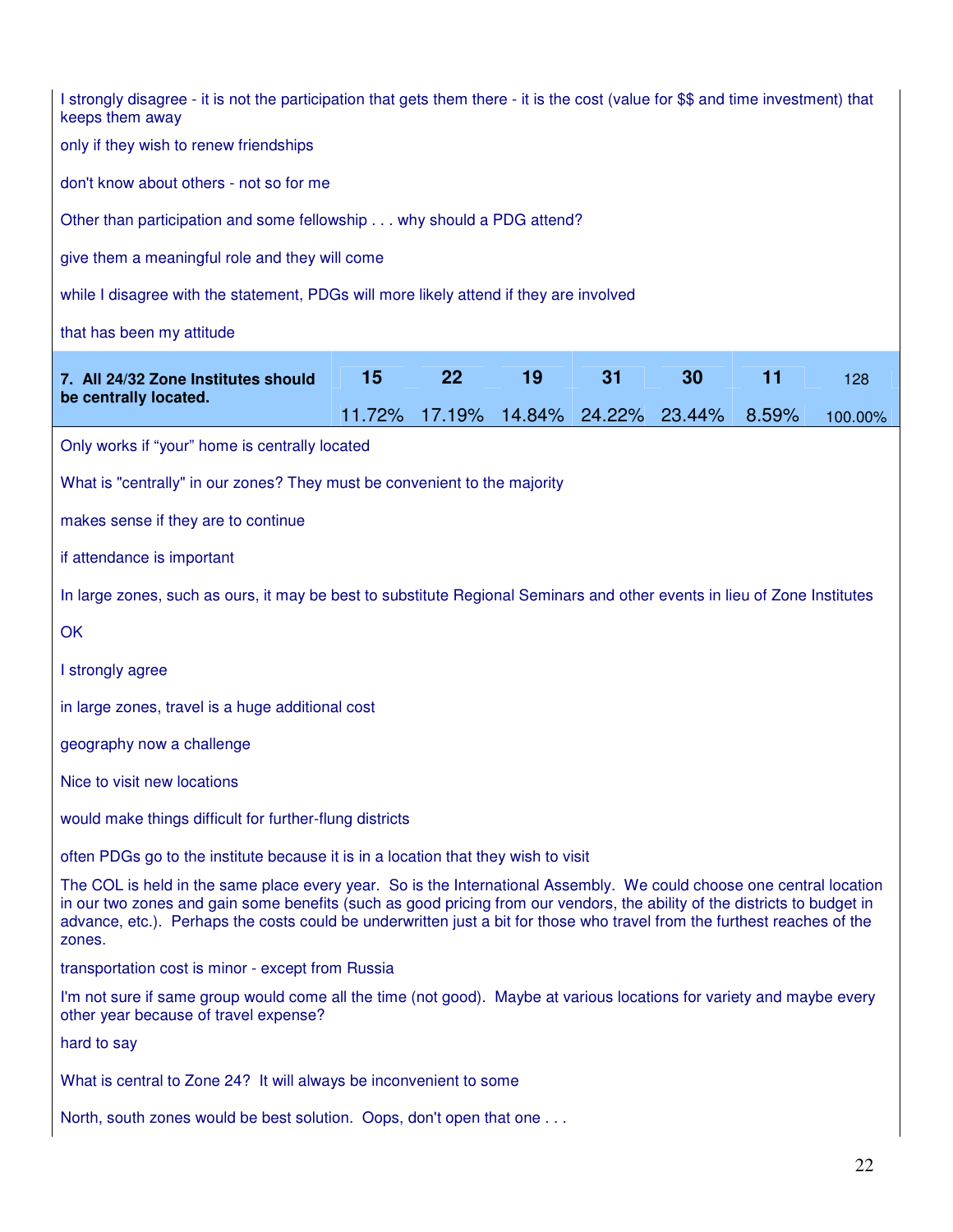| I enjoy the opportunity to see different parts of the zone.                                                                                                                                                                                                                                                          |  |                      |  |       |       |       |         |  |  |  |
|----------------------------------------------------------------------------------------------------------------------------------------------------------------------------------------------------------------------------------------------------------------------------------------------------------------------|--|----------------------|--|-------|-------|-------|---------|--|--|--|
| Considering that these two zones span 23 time zones, how do you define "central"?                                                                                                                                                                                                                                    |  |                      |  |       |       |       |         |  |  |  |
| Balance in distance traveled is fairer - alternate                                                                                                                                                                                                                                                                   |  |                      |  |       |       |       |         |  |  |  |
| Not an easy task                                                                                                                                                                                                                                                                                                     |  |                      |  |       |       |       |         |  |  |  |
| and the cost for those that live in the outlying areas? BC and Alaska - and what about Russia - would they ever<br>attend regularly?                                                                                                                                                                                 |  |                      |  |       |       |       |         |  |  |  |
| zone institutes will need to be evaluated and held in regions so more PDGs can attend                                                                                                                                                                                                                                |  |                      |  |       |       |       |         |  |  |  |
| Here's the problem - Zone 24 stretches over Canada and into Russia. Zone 32 is on the eastern seaboard. London,<br>Ontario may be a central location - but maybe more so for Zone 24, Boston is not - but it is better for those of us in Zone<br>32. The former 31/32 configuration was infinitely more convenient. |  |                      |  |       |       |       |         |  |  |  |
| In Zone 24, centrally located is still 1500-2000 km away for some                                                                                                                                                                                                                                                    |  |                      |  |       |       |       |         |  |  |  |
| Compared to Zones 31/32 (which was eastern seacoast Maine to Maryland), Zones 24/32 = Russia to east coast USA,<br>including the two largest countries in the world. It is a BIZARRE paring. If we choose a "central" location, it will be<br>equally difficult to get there! Russia should be linked to Europe.     |  |                      |  |       |       |       |         |  |  |  |
| It's not fair for those on both end of the zones to always have to travel                                                                                                                                                                                                                                            |  |                      |  |       |       |       |         |  |  |  |
| every one.                                                                                                                                                                                                                                                                                                           |  |                      |  |       |       |       |         |  |  |  |
| Should be moved around the Zone, Alaska and Bermuda should not be forced to undertake long distance travel for                                                                                                                                                                                                       |  |                      |  |       |       |       |         |  |  |  |
| How can one define central with a zone that encompasses 10+ time zones?<br>12<br>12<br>12<br>38<br>36<br>23<br>133                                                                                                                                                                                                   |  |                      |  |       |       |       |         |  |  |  |
| 8. Rotary Institutes should be only                                                                                                                                                                                                                                                                                  |  |                      |  |       |       |       |         |  |  |  |
| one day in length.                                                                                                                                                                                                                                                                                                   |  | 28.57% 27.07% 17.29% |  | 9.02% | 9.02% | 9.02% | 100.00% |  |  |  |
| Not worth the expense to travel any distance                                                                                                                                                                                                                                                                         |  |                      |  |       |       |       |         |  |  |  |
| It would not be worth the travel time or expense if it was just one day. But I do not believe we need all the additional add<br>on days for DGN, RF and Trainers                                                                                                                                                     |  |                      |  |       |       |       |         |  |  |  |
| Too much info to disseminate in one day                                                                                                                                                                                                                                                                              |  |                      |  |       |       |       |         |  |  |  |
| No one is going to travel a few hundred miles for a one day conference                                                                                                                                                                                                                                               |  |                      |  |       |       |       |         |  |  |  |
| only if you can travel by car                                                                                                                                                                                                                                                                                        |  |                      |  |       |       |       |         |  |  |  |
| One day would not justify the travel time.                                                                                                                                                                                                                                                                           |  |                      |  |       |       |       |         |  |  |  |
| Good luck - I think we would lose people if we did                                                                                                                                                                                                                                                                   |  |                      |  |       |       |       |         |  |  |  |
| to fly to Alaska for a zone meeting for one day will not promote the institute for example                                                                                                                                                                                                                           |  |                      |  |       |       |       |         |  |  |  |
| not really feasible if one has to travel great distances                                                                                                                                                                                                                                                             |  |                      |  |       |       |       |         |  |  |  |
| I guess I would not spend the average \$800 airfare and 2 nights of accommodation of \$300 = \$1100 for only one day of<br>participation                                                                                                                                                                             |  |                      |  |       |       |       |         |  |  |  |
| too far and too expensive for only one day                                                                                                                                                                                                                                                                           |  |                      |  |       |       |       |         |  |  |  |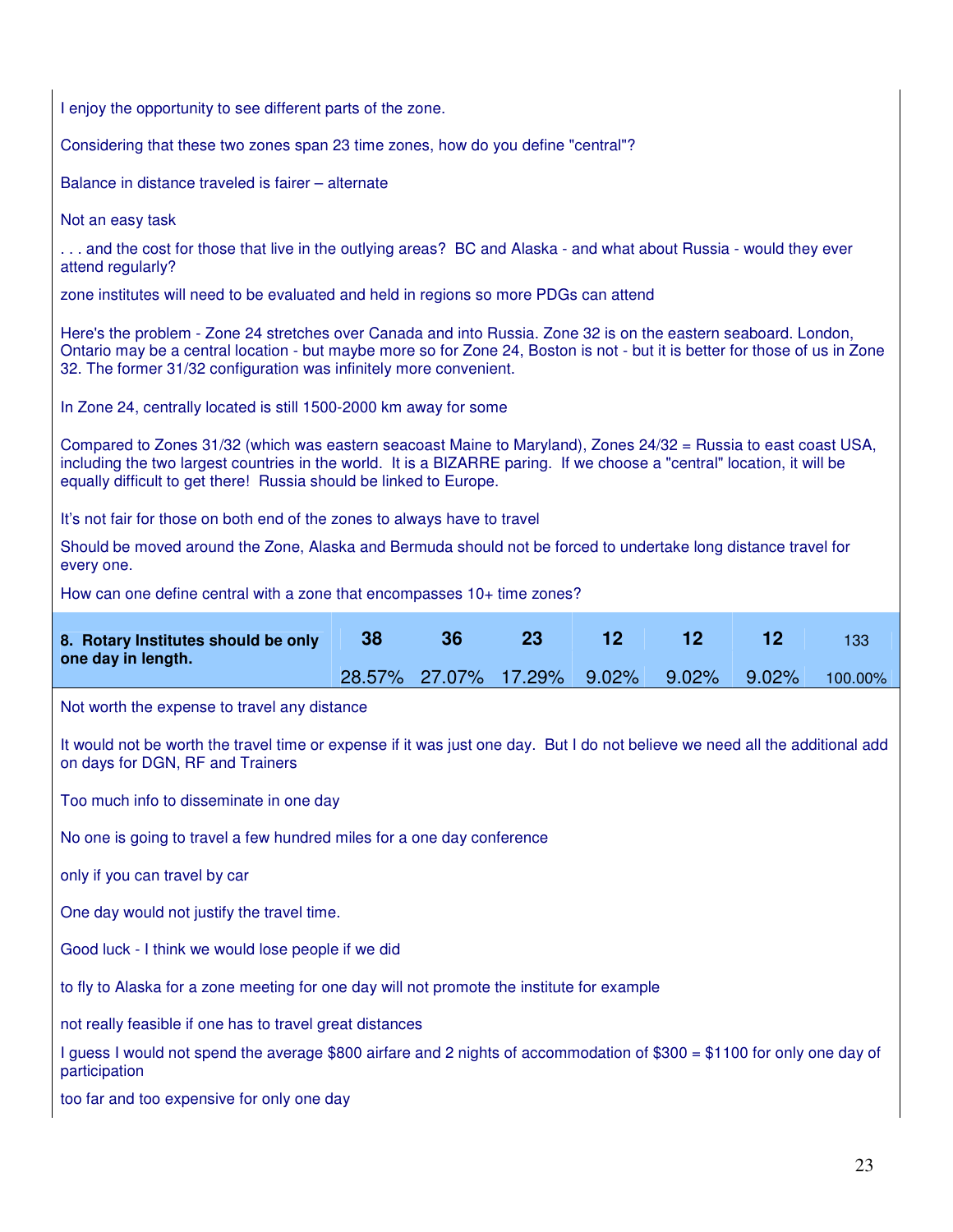| not worth the trip for just one day                                                                                                                                                                |        |        |        |        |        |        |         |  |  |
|----------------------------------------------------------------------------------------------------------------------------------------------------------------------------------------------------|--------|--------|--------|--------|--------|--------|---------|--|--|
| If distance is an issue, less people will come for a one day event                                                                                                                                 |        |        |        |        |        |        |         |  |  |
| How about a series of webinars?                                                                                                                                                                    |        |        |        |        |        |        |         |  |  |
| much to learn, one day won't do it                                                                                                                                                                 |        |        |        |        |        |        |         |  |  |
| Should one incur the expense of transportation for only one day?                                                                                                                                   |        |        |        |        |        |        |         |  |  |
| would like to know the reasoning around this                                                                                                                                                       |        |        |        |        |        |        |         |  |  |
| Not sure. Depends on the agenda                                                                                                                                                                    |        |        |        |        |        |        |         |  |  |
| too expensive and too far to travel for a one day meeting                                                                                                                                          |        |        |        |        |        |        |         |  |  |
| for the amount of travel involves, this is not a good idea                                                                                                                                         |        |        |        |        |        |        |         |  |  |
| I have only been to one – after a few more I will pass an opinion                                                                                                                                  |        |        |        |        |        |        |         |  |  |
| I would not travel half way across the Zones for one day                                                                                                                                           |        |        |        |        |        |        |         |  |  |
| depends                                                                                                                                                                                            |        |        |        |        |        |        |         |  |  |
| 9. GETS training should be held                                                                                                                                                                    | 28     | 16     | 21     | 21     | 23     | 23     | 132     |  |  |
| "east" and "west" - not in                                                                                                                                                                         |        |        |        |        |        |        |         |  |  |
| conjunction with the Zone Institute.                                                                                                                                                               | 21.21% | 12.12% | 15.91% | 15.91% | 17.42% | 17.42% | 100.00% |  |  |
| Getting them all together is part of the magic                                                                                                                                                     |        |        |        |        |        |        |         |  |  |
| OK                                                                                                                                                                                                 |        |        |        |        |        |        |         |  |  |
| A good opportunity to expose the future leadership to past leadership at zone                                                                                                                      |        |        |        |        |        |        |         |  |  |
| East and West perhaps, but whatever "coast" should be in conjunction with the Institute                                                                                                            |        |        |        |        |        |        |         |  |  |
| transportation is NOT the expensive item - registration and hotel costs                                                                                                                            |        |        |        |        |        |        |         |  |  |
| I think it should be all together with Institute, east/west could alternate each year. Much of the energy, ideas and<br>education comes from discussions with each other, not the training leader. |        |        |        |        |        |        |         |  |  |
| Do that and eliminate the Institutes                                                                                                                                                               |        |        |        |        |        |        |         |  |  |
| <b>Great idea</b>                                                                                                                                                                                  |        |        |        |        |        |        |         |  |  |
| makes sense - cuts cost and meet more people in your own zone                                                                                                                                      |        |        |        |        |        |        |         |  |  |
| a good possibility                                                                                                                                                                                 |        |        |        |        |        |        |         |  |  |
| All zone DGEs should be trained together to interact and receive the same training.                                                                                                                |        |        |        |        |        |        |         |  |  |
| Maybe                                                                                                                                                                                              |        |        |        |        |        |        |         |  |  |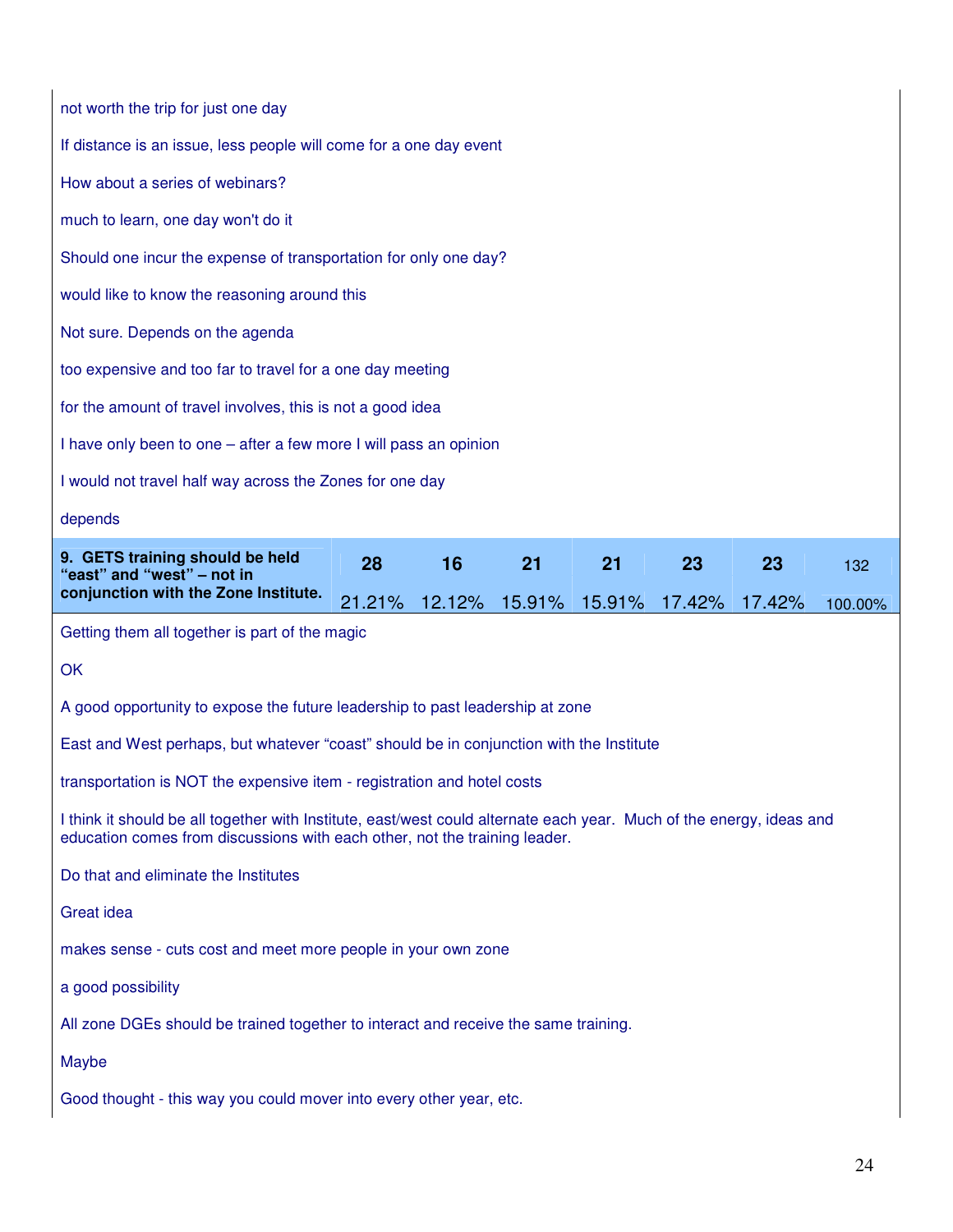| Not sure - having all together helps access for those that need to get a consistent message across                                                                                                                                                                                                                                                                                          |        |        |        |        |        |       |         |  |  |  |
|---------------------------------------------------------------------------------------------------------------------------------------------------------------------------------------------------------------------------------------------------------------------------------------------------------------------------------------------------------------------------------------------|--------|--------|--------|--------|--------|-------|---------|--|--|--|
| NETS, perhaps - then together for GETS                                                                                                                                                                                                                                                                                                                                                      |        |        |        |        |        |       |         |  |  |  |
| interesting - might help with the cost for individuals and districts                                                                                                                                                                                                                                                                                                                        |        |        |        |        |        |       |         |  |  |  |
| GETS forms the basis for lifelong friendships among DGEs. Larger group translates to more friends.                                                                                                                                                                                                                                                                                          |        |        |        |        |        |       |         |  |  |  |
| Agree                                                                                                                                                                                                                                                                                                                                                                                       |        |        |        |        |        |       |         |  |  |  |
| because of the size of our zones, this may become a necessity                                                                                                                                                                                                                                                                                                                               |        |        |        |        |        |       |         |  |  |  |
| should be held at zone institutes in geographical regions                                                                                                                                                                                                                                                                                                                                   |        |        |        |        |        |       |         |  |  |  |
| It is getting expensive for districts to send Governor-track people - east and west would make it more affordable.                                                                                                                                                                                                                                                                          |        |        |        |        |        |       |         |  |  |  |
| This and San Diego are the only opportunities to meet classmates                                                                                                                                                                                                                                                                                                                            |        |        |        |        |        |       |         |  |  |  |
| In a Zone like 24/32, that might be preferable. But you are still stuck with the location of the Institute                                                                                                                                                                                                                                                                                  |        |        |        |        |        |       |         |  |  |  |
| That would make sense for Zone 24                                                                                                                                                                                                                                                                                                                                                           |        |        |        |        |        |       |         |  |  |  |
| We in zone 24 and 32 should all meet in one place; after 300 or 400 miles of travel, 3,000 miles takes the same time                                                                                                                                                                                                                                                                        |        |        |        |        |        |       |         |  |  |  |
| Strong bonds are made amongst the DGEs at the training sessions.                                                                                                                                                                                                                                                                                                                            |        |        |        |        |        |       |         |  |  |  |
| Good idea!                                                                                                                                                                                                                                                                                                                                                                                  |        |        |        |        |        |       |         |  |  |  |
| districts simply cannot afford the expense                                                                                                                                                                                                                                                                                                                                                  |        |        |        |        |        |       |         |  |  |  |
|                                                                                                                                                                                                                                                                                                                                                                                             |        |        |        |        |        |       |         |  |  |  |
| 10. Hold Rotary Institutes and RI                                                                                                                                                                                                                                                                                                                                                           | 41     | 18     | 20     | 19     | 25     | 11    | 134     |  |  |  |
| Conventions in alternate years.                                                                                                                                                                                                                                                                                                                                                             | 30.60% | 13.43% | 14.93% | 14.18% | 18.66% | 8.21% | 100.00% |  |  |  |
| institutes don't come close to the impact that Intl Conventions have                                                                                                                                                                                                                                                                                                                        |        |        |        |        |        |       |         |  |  |  |
| totally separate events with different purposes                                                                                                                                                                                                                                                                                                                                             |        |        |        |        |        |       |         |  |  |  |
| This might be a good idea. It has been suggested in the past to have "Hemisphere" conventions every other year to<br>offset RI convention. Not sure if that got investigated at all or not.                                                                                                                                                                                                 |        |        |        |        |        |       |         |  |  |  |
| Int'l Convention, maybe                                                                                                                                                                                                                                                                                                                                                                     |        |        |        |        |        |       |         |  |  |  |
| conventions are becoming too expensive                                                                                                                                                                                                                                                                                                                                                      |        |        |        |        |        |       |         |  |  |  |
| Good idea!                                                                                                                                                                                                                                                                                                                                                                                  |        |        |        |        |        |       |         |  |  |  |
| each RIP should have a Convention in their year                                                                                                                                                                                                                                                                                                                                             |        |        |        |        |        |       |         |  |  |  |
| Now that sounds affordable - but if the Convention offers a chance for the out-going RIP to have their last hurrah and a<br>formal intro to the new RIP, alternate years do present a problem. Another fact - advances in our programming are on-<br>going - waiting two years may be too long. This discussion requires a review of the objective of the Institutes and the<br>Convention. |        |        |        |        |        |       |         |  |  |  |

 $\mathsf{l}$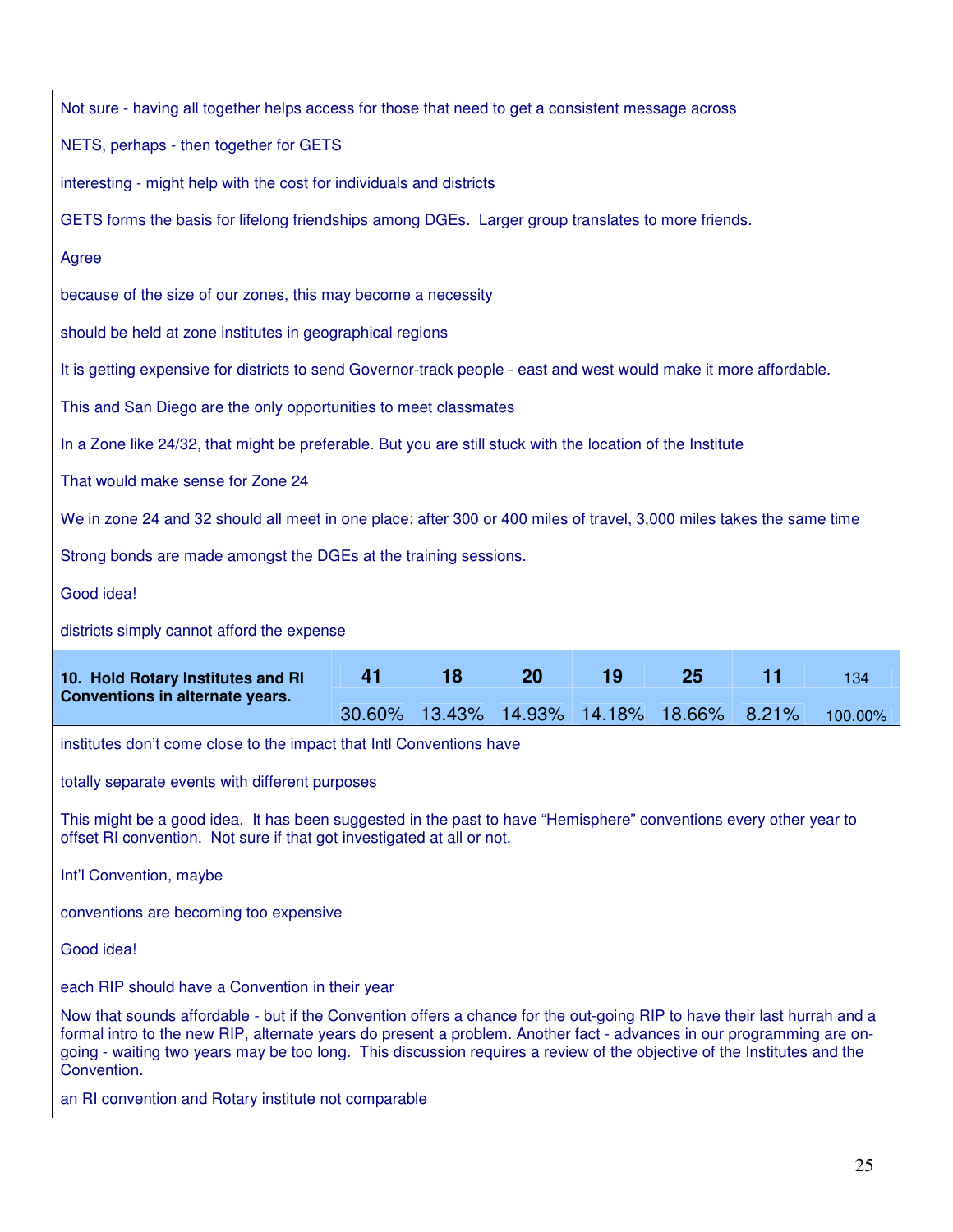| Not sure, I have to think seriously about this.                                                                                          |        |     |                             |     |     |       |         |
|------------------------------------------------------------------------------------------------------------------------------------------|--------|-----|-----------------------------|-----|-----|-------|---------|
| That could work!                                                                                                                         |        |     |                             |     |     |       |         |
| conventions each year - institutes not essential                                                                                         |        |     |                             |     |     |       |         |
| Unlikely I will attend either anyway                                                                                                     |        |     |                             |     |     |       |         |
| DEFINITELY - I get the impression that a convention every year sucks the energy out of RI                                                |        |     |                             |     |     |       |         |
| Yes, as I assume that you mean zone institutes. The RI Conventions have an institute attached as well                                    |        |     |                             |     |     |       |         |
| would need a change in constitution, article 9, section 1 Plus the bylaws and code of policies                                           |        |     |                             |     |     |       |         |
| I might wish to attend both - GETS in Bangkok?                                                                                           |        |     |                             |     |     |       |         |
| Great thought - cost impact plus reduced duplication of info                                                                             |        |     |                             |     |     |       |         |
| People look forward to these events. Miss one and you will be four years apart instead of two. Not conducive to future<br>attendance.    |        |     |                             |     |     |       |         |
| Not entirely the same group of people involved.                                                                                          |        |     |                             |     |     |       |         |
| Each attracts a different audience. Conventions are of interest to spouses and families where institutes do not hold the<br>same appeal. |        |     |                             |     |     |       |         |
| That would mean switching the RI Convention open to all Rotarians to alternate years. Not gonna' happen.                                 |        |     |                             |     |     |       |         |
| Not sure of the questions - is this International Conventions? If so, the answer is no.                                                  |        |     |                             |     |     |       |         |
| As long as all Rotarians are invited to the Institutes.                                                                                  |        |     |                             |     |     |       |         |
| we need convention every year - and institute is a different issue                                                                       |        |     |                             |     |     |       |         |
| makes sense                                                                                                                              |        |     |                             |     |     |       |         |
| <b>TOTAL</b>                                                                                                                             | 179    | 186 | 202                         | 338 | 333 | 104   | 1342    |
| Percentage                                                                                                                               | 13.34% |     | 13.86% 15.05% 25.19% 24.81% |     |     | 7.75% | 100.00% |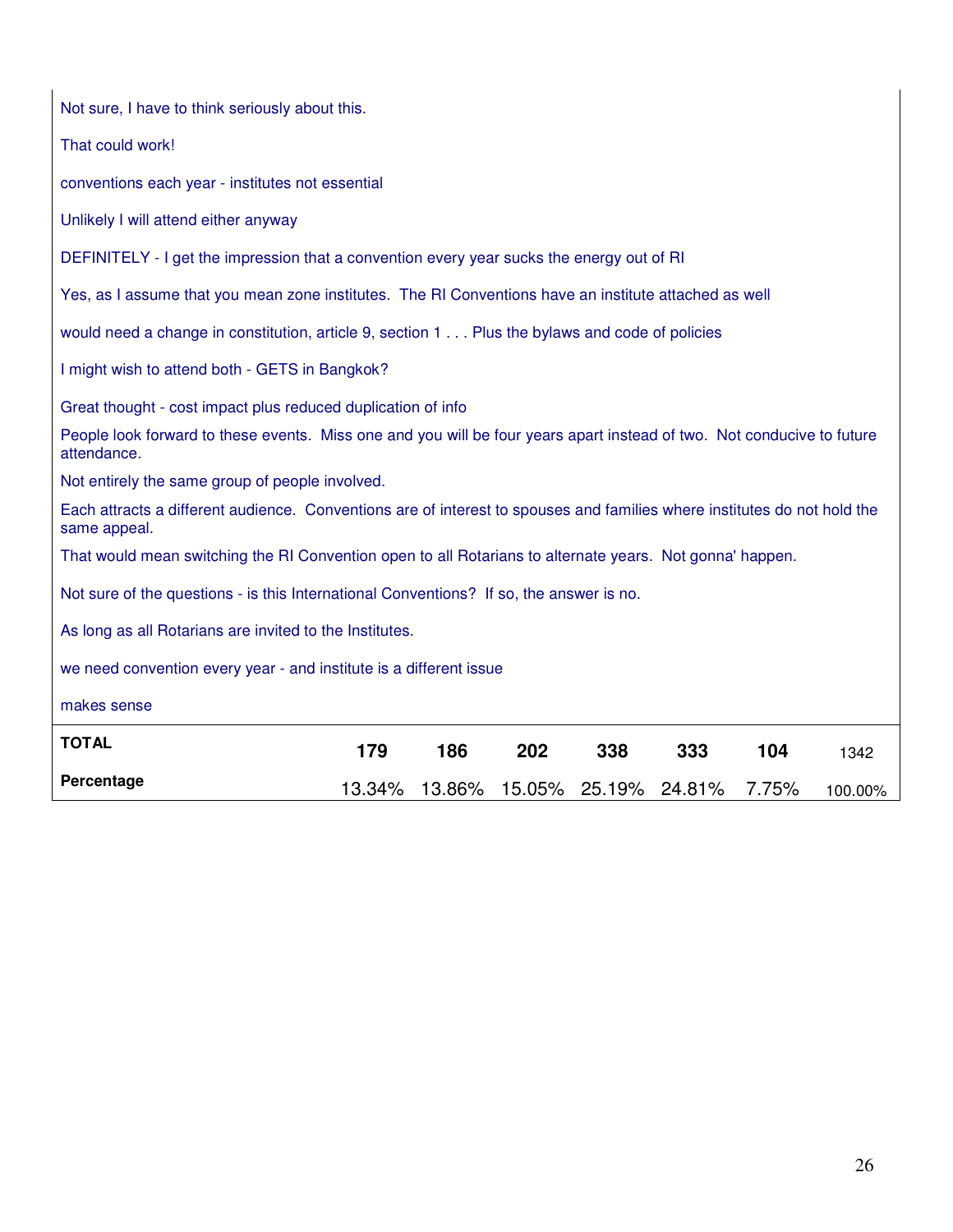# **Long Survey (Part A) Results:**

Again, in order to fully understand the results, one must also review the comments offered by the respondents. Some observations bear repeating:

- Some respondents misunderstood or questioned the meaning of the statement, which suggests that some of the statements may have been poorly constructed. In any event, the comments certainly gave rise to the development of different (or additional statements) to generate discussion for the PDG Forum.
- Some respondents took the statements at strict face value, as opposed to provocation to generate ideas for discussion.
- Most comments were thoughtful, humorous, insightful or all of these.
- Comments were transcribed verbatim for the most part some corrections to spelling or syntax were added. Changes were also made to remove identifying information (names, district, year of service, etc.)
- Some handwritten comments were illegible and, thus, not transcribed.

# **District Training Programs**

| <b>A. District Training Programs</b>                                                                                                                                                                                                                                                                                                                                                                                                                                                                                                                                                                                        | 1      | $\overline{2}$ | 3      | 4      | 5      | N/A    | <b>TOTAL</b> |
|-----------------------------------------------------------------------------------------------------------------------------------------------------------------------------------------------------------------------------------------------------------------------------------------------------------------------------------------------------------------------------------------------------------------------------------------------------------------------------------------------------------------------------------------------------------------------------------------------------------------------------|--------|----------------|--------|--------|--------|--------|--------------|
| 1. The District Trainer should always be a Past District Governor.                                                                                                                                                                                                                                                                                                                                                                                                                                                                                                                                                          | 17     | 15             | 12     | 22     | 33     | 0      | 99           |
|                                                                                                                                                                                                                                                                                                                                                                                                                                                                                                                                                                                                                             |        |                |        |        |        |        |              |
| <b>Comments</b>                                                                                                                                                                                                                                                                                                                                                                                                                                                                                                                                                                                                             | 17.17% | 15.15%         | 12.12% | 22.22% | 33.33% | 0.00%  | 100.00%      |
| Not necessarily. It is probably more important that the trainer has experience of training. Of course, the trainer must also have extensive knowledge of<br>Rotary.                                                                                                                                                                                                                                                                                                                                                                                                                                                         |        |                |        |        |        |        |              |
| The trainer needs to have sufficient knowledge of Rotary                                                                                                                                                                                                                                                                                                                                                                                                                                                                                                                                                                    |        |                |        |        |        |        |              |
| PDGs may not be experienced trainers. Let the most suitable candidate do the job.                                                                                                                                                                                                                                                                                                                                                                                                                                                                                                                                           |        |                |        |        |        |        |              |
| A competent Trainer has often different skills                                                                                                                                                                                                                                                                                                                                                                                                                                                                                                                                                                              |        |                |        |        |        |        |              |
| We have had very good trainers that are not PDGs                                                                                                                                                                                                                                                                                                                                                                                                                                                                                                                                                                            |        |                |        |        |        |        |              |
| Not always possible                                                                                                                                                                                                                                                                                                                                                                                                                                                                                                                                                                                                         |        |                |        |        |        |        |              |
| I find that the definition of a district trainer varies by district. Our district trainer trains the DG.                                                                                                                                                                                                                                                                                                                                                                                                                                                                                                                    |        |                |        |        |        |        |              |
| I know many districts don't use a PDG but I think it should be Someone who has been through the process. They understand better what needs to be<br>done.                                                                                                                                                                                                                                                                                                                                                                                                                                                                   |        |                |        |        |        |        |              |
| Our district has used both PDGs and up an coming Rotarians                                                                                                                                                                                                                                                                                                                                                                                                                                                                                                                                                                  |        |                |        |        |        |        |              |
| PDG Have the knowledge needed to do the Job                                                                                                                                                                                                                                                                                                                                                                                                                                                                                                                                                                                 |        |                |        |        |        |        |              |
| competence should be the primary criterion                                                                                                                                                                                                                                                                                                                                                                                                                                                                                                                                                                                  |        |                |        |        |        |        |              |
| Sometime, there are very capable & excellent professional "Rotarian" trainers                                                                                                                                                                                                                                                                                                                                                                                                                                                                                                                                               |        |                |        |        |        |        |              |
| Strongly disagree. Trainers should be selected via their ability to be effective Trainers.<br>The District Trainer should be an experienced Rotarian which in many cases is a PDG. However, the door should be open to a qualified Rotarian as<br>well                                                                                                                                                                                                                                                                                                                                                                      |        |                |        |        |        |        |              |
| Trainers should be selected by their skills in presenting/facilitating and not their Rotary pedigree. Sometimes best facilitators are ones who know little<br>about the topic and then they do not lecture/preach as much.                                                                                                                                                                                                                                                                                                                                                                                                  |        |                |        |        |        |        |              |
| not sure anyone else would have the knowledge to do it                                                                                                                                                                                                                                                                                                                                                                                                                                                                                                                                                                      |        |                |        |        |        |        |              |
| It is hard for a non-PDG to give advice for something they have never experienced                                                                                                                                                                                                                                                                                                                                                                                                                                                                                                                                           |        |                |        |        |        |        |              |
| We have a lot of talent in non PDGs.                                                                                                                                                                                                                                                                                                                                                                                                                                                                                                                                                                                        |        |                |        |        |        |        |              |
| Should be the best person suitable for the role. Believe way too much emphasis on PDG skills. While some are excellent, many others are not & in a<br>lot of cases not prepared to take on a challenging role. Had this rule been in place, I would not have become DG. This was my entry to District team.<br>This would also shut out many Rotarians within the District who have the required skillets to be effective Trainers. Not all PDGs make good trainers<br>and if the emphasis is on growing leaders then persons new to the District or those who may wish to contribute in this way are the better way to go. |        |                |        |        |        |        |              |
| 2. The District Trainer serves an important role on the Multi-District                                                                                                                                                                                                                                                                                                                                                                                                                                                                                                                                                      | 1      | $\overline{2}$ | 3      | 4      | 5      | N/A    | <b>TOTAL</b> |
| <b>PETS</b> committee.                                                                                                                                                                                                                                                                                                                                                                                                                                                                                                                                                                                                      | 7      | 2              | 8      | 21     | 35     | 11     | 84           |
| <b>Comments</b>                                                                                                                                                                                                                                                                                                                                                                                                                                                                                                                                                                                                             | 8.33%  | 2.38%          | 9.52%  | 25.00% | 41.67% | 13.10% | 100.00%      |
| absolutely                                                                                                                                                                                                                                                                                                                                                                                                                                                                                                                                                                                                                  |        |                |        |        |        |        |              |
|                                                                                                                                                                                                                                                                                                                                                                                                                                                                                                                                                                                                                             |        |                |        |        |        |        |              |

We have a single District PETS.

Northeast PETS (NEPETS) does not include trainers on the PETS committee.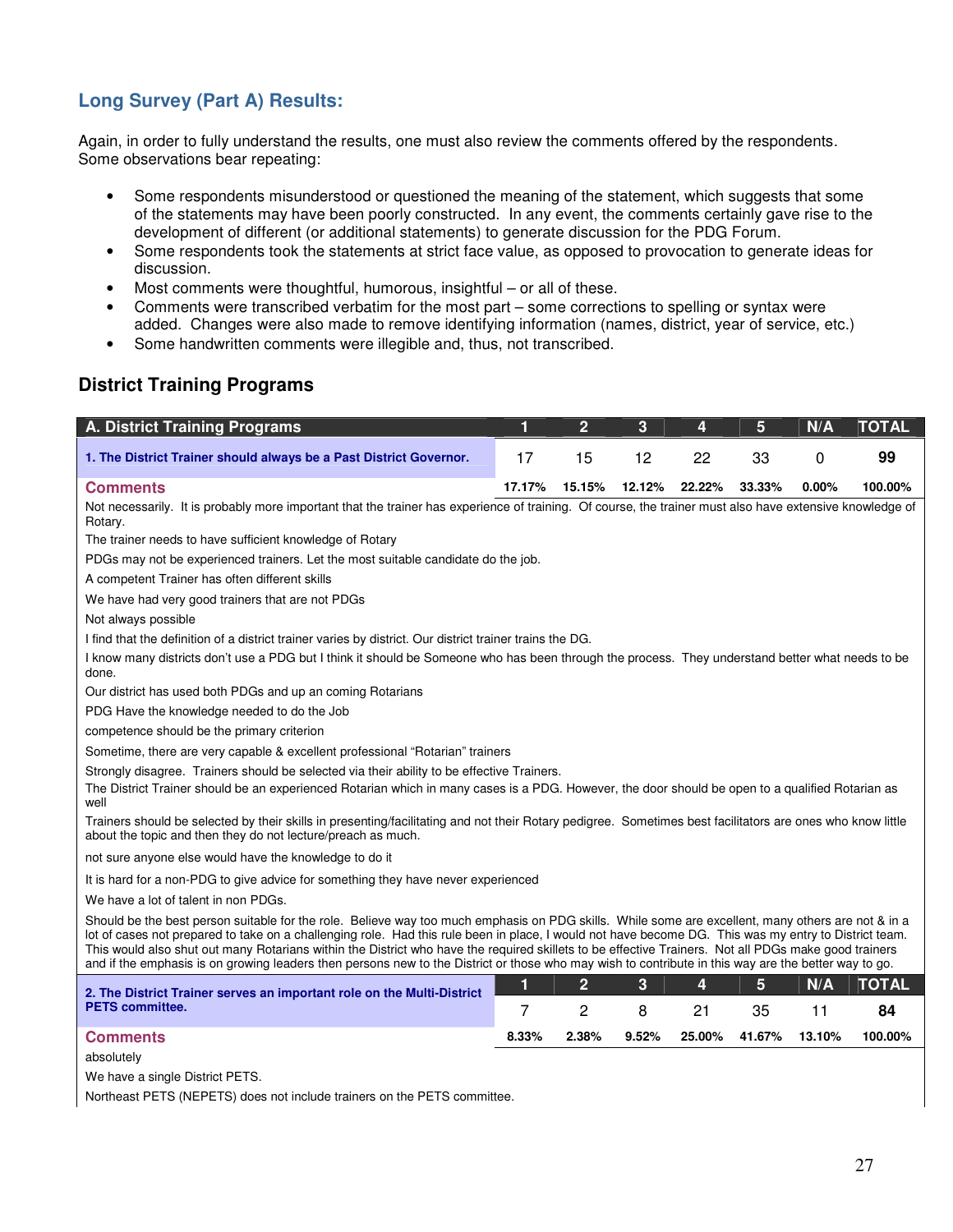We do not hold Multi-District PETS. The District Trainer in this District does take a lead role in our PETS/SETS training sessions – the Trainer works with the incoming Governor to set the agenda and makes all of the logistical arrangements to ensure the sessions provide optimal education and sharing to the incoming officers.

He should be the leader for the District

If a DG uses them

Maybe as Discussion Leaders

Maybe they should, but it doesn't happen now.

n/a

Not all districts participate in a multi-district PETS. In those districts, the District trainer has a very important role.

Not in our PETS. Trainers are selected via past experience, interviews etc.

Our District is not involved in Multi-PETS.

The District Trainer has never been a part of the NE Multi-District PETS

We are not part of a multi-district PETS

We do not have a multi-District PETS. In a PETS like ours he/she is the most important person.

Yes – absolutely need to know the background and curriculum

| 3. The district holds quarterly meetings of the District Leadership |          |       | $2 \parallel 3$ | $\begin{array}{ c c c c c } \hline \text{4} & \text{5} \end{array}$ |                            | N/A | <b>TOTAL</b> |
|---------------------------------------------------------------------|----------|-------|-----------------|---------------------------------------------------------------------|----------------------------|-----|--------------|
| Team (IPDG, DG, DGE, DGN, DGND).                                    |          |       |                 | 20                                                                  |                            |     | 98           |
| <b>Comments</b>                                                     | $8.16\%$ | 5.10% |                 |                                                                     | 15.31% 20.41% 45.92% 5.10% |     | 100.00%      |

#### we do

This happens serendipitously in our district. Only important if IPDG can be helpful to those in the governor track.

Our District, under my leadership holds a monthly Board meeting by conference call. We also hold monthly conference call meetings with our AGs and as well as other District Team Leaders (i.e. Membership, Public Relations, etc.)

Yes – how else do you plan training?

10 per year

Whenever the need arises

our DLT meets monthly. DLT includes AGs and is open to Committee Chairs.

I think it should be mandatory quarterly meetings and no spouses. When spouses attend it tends to be a social event.

It develops continuity, communication and cooperation in the District

monthly

Not a bad idea – does it happen?

Not possible due to travel costs

Not quarterly but often

This should be done monthly as we do in our district

Urge they be monthly w/AGs Trainer, Treasurer

We call it council board. It is convened by the current DG and is open to all governor line.

We hold regular meetings but at 6 month intervals.

Yes

| 4. The district holds an annual Team Training Session for incoming |       |       |          | $\begin{array}{ c c c c c c }\hline \quad & \textbf{3} & \textbf{4} & \textbf{5} \ \hline \end{array}$ |               | N/A   | $\blacksquare$ TOTAL |
|--------------------------------------------------------------------|-------|-------|----------|--------------------------------------------------------------------------------------------------------|---------------|-------|----------------------|
| district officers, committee chairs, and assistant governors.      |       |       |          |                                                                                                        |               |       | 99                   |
| ∣ Comments                                                         | 2.02% | 1.01% | $3.03\%$ |                                                                                                        | 23.23% 65.66% | 5.05% | 100.00%              |

We do and they are normally very well attended

As our District is so large, we cannot afford to bring our team together. This will be the first year this is done. To plan the year, as incoming DG I brought together 25 members of our district to discuss and develop 12, 24 and 36 month plans on the focus areas of Membership, Public Relations, Communications, Foundation and Recognition as well as a session for our AG

A chance to put everyone on the same page

As above

It is usually held in April but can be held at the discretion of the DG

We do this at the District Assembly

We should but haven't lately

Yes

| 5. The district holds a "mid-year" meeting for all club presidents |        |        |        | $\overline{\phantom{a}}$ and $\overline{\phantom{a}}$ and $\overline{\phantom{a}}$ |        | N/A   | <b>TOTAL</b> |
|--------------------------------------------------------------------|--------|--------|--------|------------------------------------------------------------------------------------|--------|-------|--------------|
| and other interested Rotarians.                                    |        |        | 16     |                                                                                    | 39     |       | 98           |
| <b>Comments</b>                                                    | 11.22% | 12.24% | 16.33% | 14.29%                                                                             | 39.80% | 6.12% | 100.00%      |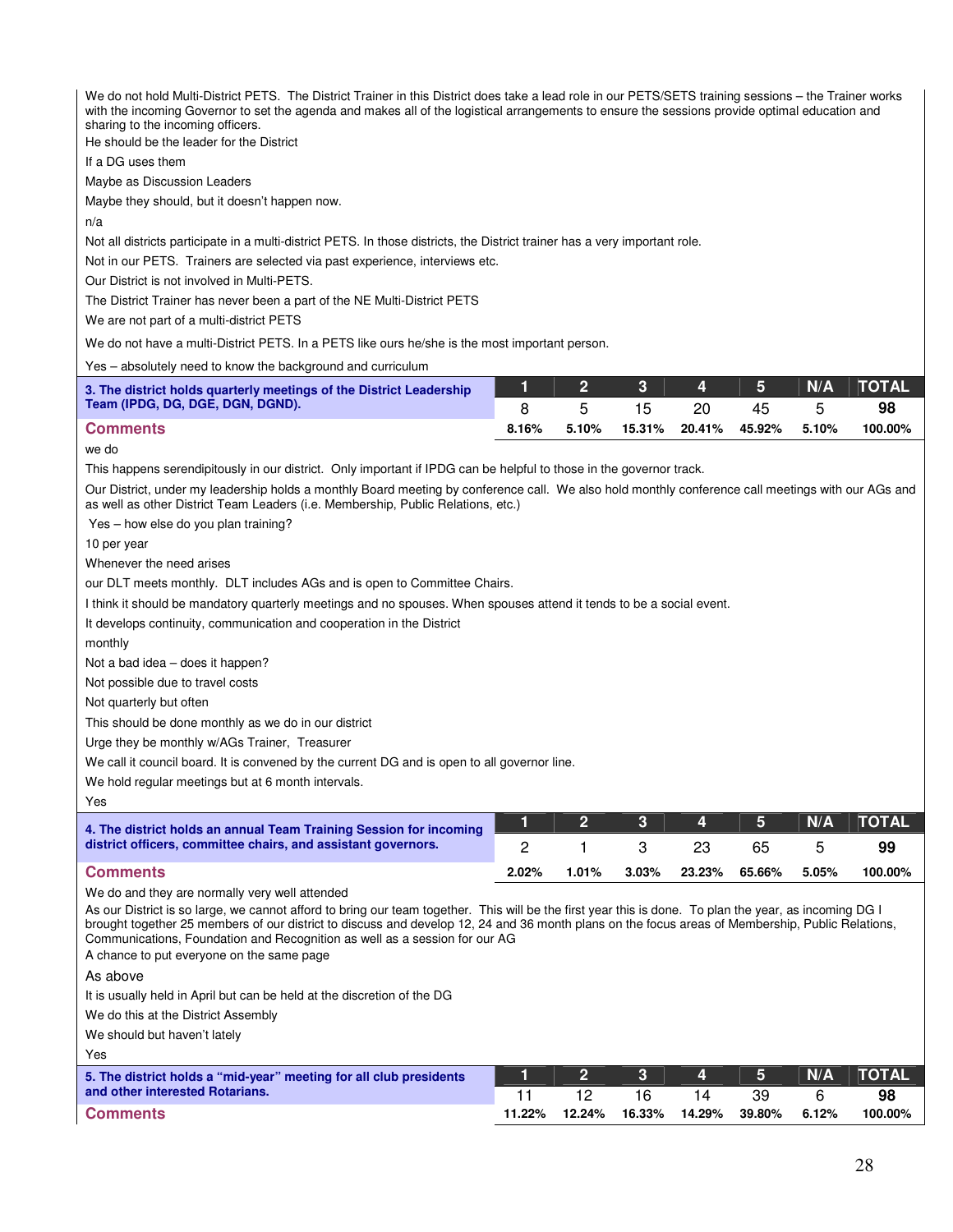This has never been done in this District because of travel costs. This is not possible in this District due to its geographic size and the monetary requirements to make this happen. Development of an on-line or virtual meeting is being explored.

In 7890, "other interested Rotarians" are not included. The meeting is strictly the sitting governor with current club presidents.

We hold Presidents Club meetings each second month; meetings for other officers/interested parties quarterly

we hold one every 60 to 90 days.

We call it a District Assembly

Are you asking the importance of doing this, in which case I answer 4 . . . or are you asking if our district does this, in which case I answer 2.

Can be done on-line

our district does not hold such a meeting.

I'm not sure this is necessary

Individual clubs have at least three general assemblies within their own club

No but our assistant district governors hold regular meetings with the presidents in their area.

Not possible due to travel costs

Status Report

We hold 4 such sessions annually.

We hold a COP (Council of Presidents) meeting Quarterly

We hold a mid-year meeting for the sitting presidents, president-elect and Vice President which has worked well for our district.

We like the idea but have only done it once.

We will be holding two Foundation meetings. One in the north and one in the south end of the District. We will also be holding 3 membership meeting in north, south and center.

|                                                                     |       |          |          |               |     |       | 1   2    3   4   5   N/A   TOTAL' |
|---------------------------------------------------------------------|-------|----------|----------|---------------|-----|-------|-----------------------------------|
| 6. The district trainer works well – IF you have a dynamic trainer. |       |          |          | 25            | 52. |       | 99                                |
| <b>Comments</b>                                                     | 7.07% | $2.02\%$ | $9.09\%$ | 25.25% 52.53% |     | 4.04% | 100.00%                           |

Of course, the Trainer should be dynamic. How would he/she be appointed to the position if not?

depends on the role of your District trainer. Being dynamic does not mean the person is a great organizer, preparer and deliverer of the essentials of whatever training is needed. You need someone well organized and willing to put in the effort to make the training worthwhile and beneficial to those attending. It is much more critical to have someone who is well organized and can get multiple events going in many locations. Assembly

also needs to be inspiring and well educated on Rotary

agree

All you really need is a great organizer to get good trainer

Depends on the training team

District Trainer is wrong term to begin with. S/b District Training Chairman in my view. Their job skills need to be coordinate/organize/motivate. They can recruit others to do the actual training.

Dynamic is good as long as the person isn't overpowering or a bully! Each DGN picks his or her own Trainer to follow assist them.

I have not experienced anything but a dynamic trainer

IF you have a strong effective trainer. Dynamic is not part of the job description nor should it be

If you have an organized program

It really depends on the person. Also, should not do 2 years in a row.

The Committee concept is a good idea - advisors to the District Trainer

Works pretty well with non-dynamic trainer too, if a good speakers help deliver content

Yes

|                                                                                                |        |        | $1 \t2 \t3 \t4 \t5$            |    |     | N/A   TOTAL |
|------------------------------------------------------------------------------------------------|--------|--------|--------------------------------|----|-----|-------------|
| 7. Your district has a "training committee" in place to assist the<br><b>District Trainer.</b> |        |        | 16 11                          | 14 | 26. |             |
| <b>Comments</b>                                                                                | 12.09% | 17.58% | 12.09%  15.38%  28.57%  14.29% |    |     | 100.00%     |

Not formally, but in reality

Yes the Assistant Governors

we do not; in some years, we have had a couple of people wiling to focus on training but, distance is a significant challenge for us.

Being set into place at this time

Don't know

No we don't the Trainer will reach out to district staff for help

Not yet but working on it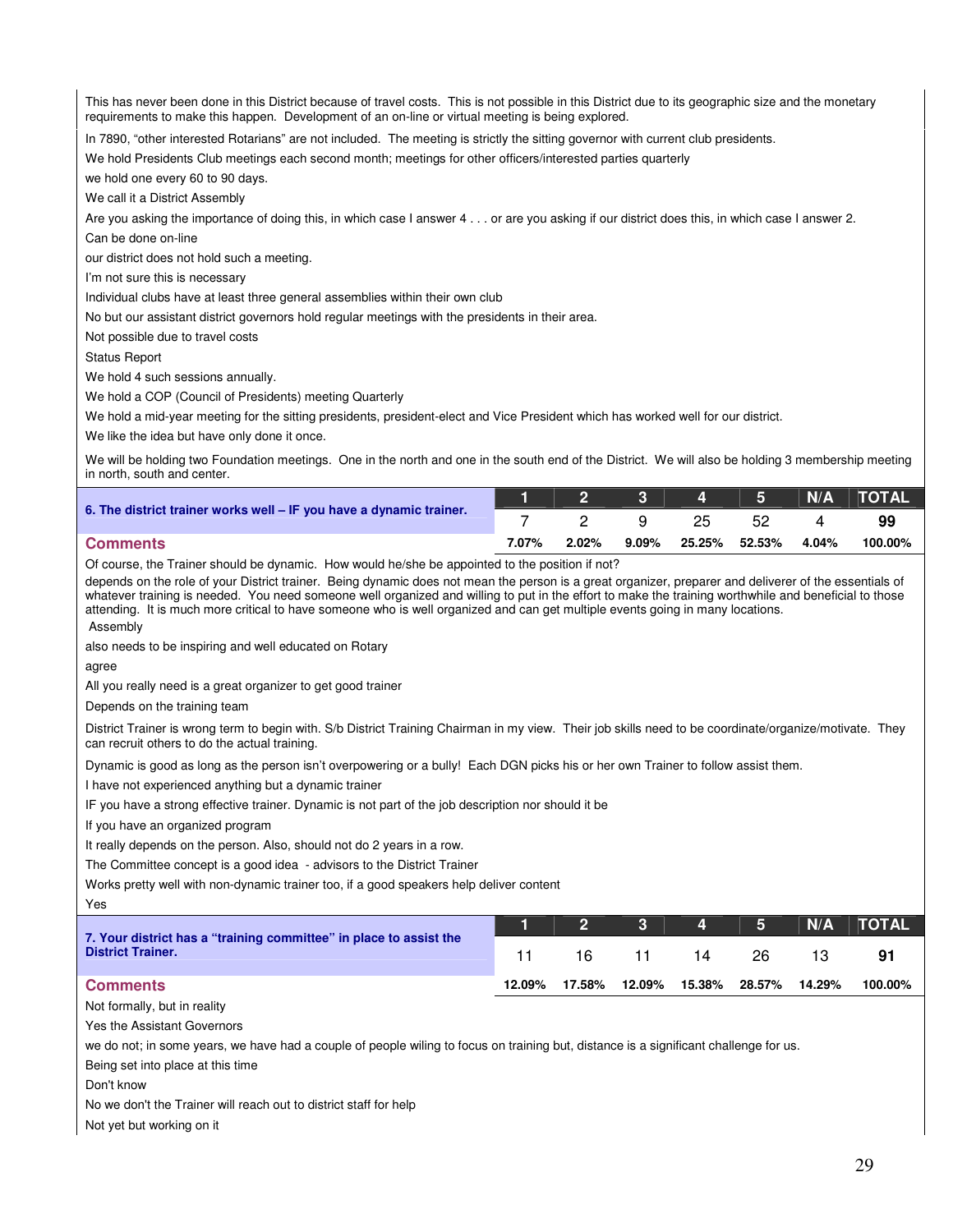| partially<br>we have an assistant trainer<br>Should have<br>The district trainer is responsible for all training as well as RLI, and our on-line Rotary Information course.<br>Trainer takes the leader with informal input of PDGs<br>Yes                                                                                                                                                    |        |                |        |        |        |        |              |
|-----------------------------------------------------------------------------------------------------------------------------------------------------------------------------------------------------------------------------------------------------------------------------------------------------------------------------------------------------------------------------------------------|--------|----------------|--------|--------|--------|--------|--------------|
|                                                                                                                                                                                                                                                                                                                                                                                               | 1      | $\overline{2}$ | 3      | 4      | 5      | N/A    | <b>TOTAL</b> |
| 8. The district trainer serves a three-year term in your district.                                                                                                                                                                                                                                                                                                                            | 16     | 6              | 10     | 11     | 36     | 12     | 91           |
| <b>Comments</b>                                                                                                                                                                                                                                                                                                                                                                               | 17.58% | 6.59%          | 10.99% | 12.09% | 39.56% | 13.19% | 100.00%      |
| That's the norm. Changes may occur if the trainers job situation changes                                                                                                                                                                                                                                                                                                                      |        |                |        |        |        |        |              |
| Bad, bad, bad idea. There must be a very strong personal connection between the trainer and the trainee. Having to accept someone simply because<br>of an appt a year or two before does not appeal to me.                                                                                                                                                                                    |        |                |        |        |        |        |              |
| that has been the norm in the last number of years unless there was a reason to replace                                                                                                                                                                                                                                                                                                       |        |                |        |        |        |        |              |
| Usually runs for 2 -3 yrs.                                                                                                                                                                                                                                                                                                                                                                    |        |                |        |        |        |        |              |
| with a new person starting the second year to work side by side                                                                                                                                                                                                                                                                                                                               |        |                |        |        |        |        |              |
| Between 2 and 5 years dependant upon the trainer                                                                                                                                                                                                                                                                                                                                              |        |                |        |        |        |        |              |
| Each DG selects his or her DT. It might be a repeat.                                                                                                                                                                                                                                                                                                                                          |        |                |        |        |        |        |              |
| Good idea                                                                                                                                                                                                                                                                                                                                                                                     |        |                |        |        |        |        |              |
| I'm not certain three years is a good idea.                                                                                                                                                                                                                                                                                                                                                   |        |                |        |        |        |        |              |
| If approved by the incoming governor.                                                                                                                                                                                                                                                                                                                                                         |        |                |        |        |        |        |              |
| It is a bad policy. A trainer has difficulty doing two years in a row well.<br>No                                                                                                                                                                                                                                                                                                             |        |                |        |        |        |        |              |
| no                                                                                                                                                                                                                                                                                                                                                                                            |        |                |        |        |        |        |              |
| No. Each DGN selects his/her own                                                                                                                                                                                                                                                                                                                                                              |        |                |        |        |        |        |              |
| The district trainer is follows the DGN through his DGN, DGE and DG. until they are done as DG.                                                                                                                                                                                                                                                                                               |        |                |        |        |        |        |              |
| Usually longer if dynamic and effective                                                                                                                                                                                                                                                                                                                                                       |        |                |        |        |        |        |              |
| yes                                                                                                                                                                                                                                                                                                                                                                                           |        |                |        |        |        |        |              |
| I see no reason trainer should serve more than one year                                                                                                                                                                                                                                                                                                                                       |        |                |        |        |        |        |              |
| <b>YES</b>                                                                                                                                                                                                                                                                                                                                                                                    |        |                |        |        |        |        |              |
| Yes                                                                                                                                                                                                                                                                                                                                                                                           |        |                |        |        |        |        |              |
| Yes - if possible - but they keep getting other Zone or RI jobs and have to move on!                                                                                                                                                                                                                                                                                                          |        |                |        |        |        |        |              |
| 9. The incoming governor and the incoming club presidents hold                                                                                                                                                                                                                                                                                                                                | 1      | $\overline{2}$ | 3      | 4      | 5      | N/A    | <b>TOTAL</b> |
| multiple "fireside chats" or "round table discussions" in advance<br>of taking office.                                                                                                                                                                                                                                                                                                        | 15     | 14             | 13     | 17     | 24     | 4      | 87           |
|                                                                                                                                                                                                                                                                                                                                                                                               |        |                |        |        |        |        |              |
| <b>Comments</b>                                                                                                                                                                                                                                                                                                                                                                               | 17.24% | 16.09%         | 14.94% | 19.54% | 27.59% | 4.60%  | 100.00%      |
| Yes, we run at least 2 President Elect meetings prior to PETS, plus District Assembly.                                                                                                                                                                                                                                                                                                        |        |                |        |        |        |        |              |
| Excellent idea but not something that has happened in our district to my knowledge                                                                                                                                                                                                                                                                                                            |        |                |        |        |        |        |              |
| absolutely not  this has never happened to my knowledge. It would be hugely beneficial if RI could organize a vehicle that allowed districts to conduct<br>online session or teleconference session when districts are large. Not possible in this district due to geographic size and the high cost of travel<br>between provinces (i.e. airfares, ferry costs and significant road travel). |        |                |        |        |        |        |              |
| Not always possible in large districts. An online session may be more useful.                                                                                                                                                                                                                                                                                                                 |        |                |        |        |        |        |              |
| DGEs hold a meeting with groups of PEs before PETS using roundtable.                                                                                                                                                                                                                                                                                                                          |        |                |        |        |        |        |              |
| Fireside Chats or Pre-PETs meetings are held in our district.<br>I am trying to visit as many of the club as possible before the official visit. It takes over 7 hours of hard driving to get from one end to the other. Not to<br>mention the time it takes at the border.<br>It started in 2009-10 and continued this year.                                                                 |        |                |        |        |        |        |              |
| No                                                                                                                                                                                                                                                                                                                                                                                            |        |                |        |        |        |        |              |
| No, but a good idea                                                                                                                                                                                                                                                                                                                                                                           |        |                |        |        |        |        |              |
| Not done in our district                                                                                                                                                                                                                                                                                                                                                                      |        |                |        |        |        |        |              |
| Not fireside chats but we meet as a group to discuss responsibilities goals and expectations                                                                                                                                                                                                                                                                                                  |        |                |        |        |        |        |              |
| Not possible due to travel costs                                                                                                                                                                                                                                                                                                                                                              |        |                |        |        |        |        |              |
| Only at PETS with the DGE. In our district, the AGs do that role.<br>Our geography limits this option but the more work done together in advance of the year, the better the result                                                                                                                                                                                                           |        |                |        |        |        |        |              |
|                                                                                                                                                                                                                                                                                                                                                                                               |        |                |        |        |        |        |              |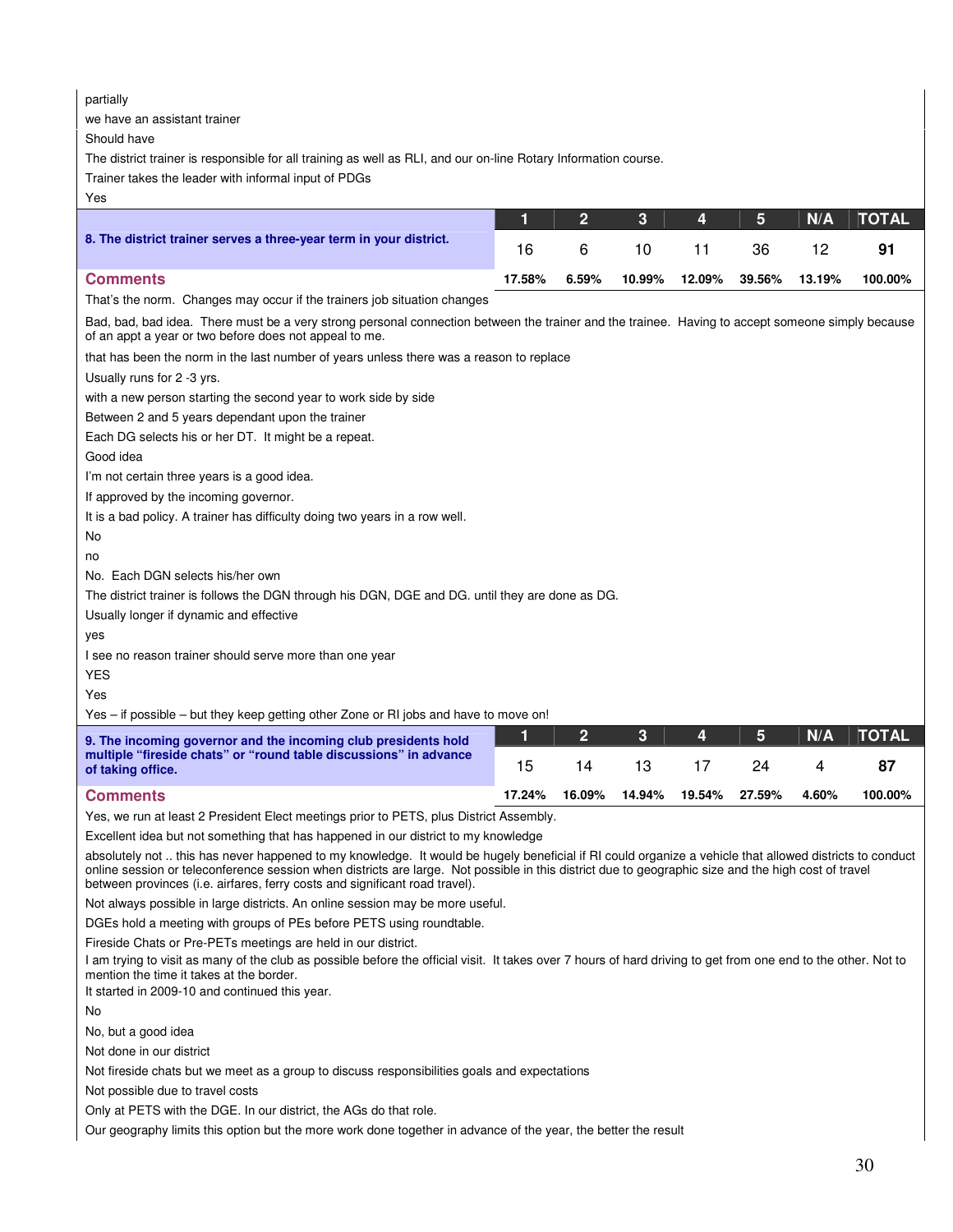| Pre PETS and PETS and last COPS meeting of the year                                                                                                                 |       |                |        |        |        |       |              |
|---------------------------------------------------------------------------------------------------------------------------------------------------------------------|-------|----------------|--------|--------|--------|-------|--------------|
| Round table discussions are most helpful in preparation                                                                                                             |       |                |        |        |        |       |              |
| several                                                                                                                                                             |       |                |        |        |        |       |              |
| Some, but not multiple                                                                                                                                              |       |                |        |        |        |       |              |
| We do not do this                                                                                                                                                   |       |                |        |        |        |       |              |
| $Yes - and can all be online - the ideal - does not always happen$                                                                                                  |       |                |        |        |        |       |              |
| 10. RI should provide a survey vehicle for clubs and districts to                                                                                                   | 1     | $\overline{2}$ | 3      | 4      | 5      | N/A   | <b>TOTAL</b> |
| ascertain general training needs.                                                                                                                                   | 7     | 5              | 20     | 30     | 26     | 2     | 90           |
| <b>Comments</b>                                                                                                                                                     | 7.78% | 5.56%          | 22.22% | 33.33% | 28.89% | 2.22% | 100.00%      |
| It might help/be convenient, but otherwise I believe we know how to get the status and needs for the Clubs                                                          |       |                |        |        |        |       |              |
| These surveys must be tailored to fit the specific areas in which they are carried out – needs and challenges differ from District to District and Zone to<br>Zone. |       |                |        |        |        |       |              |
| Good idea                                                                                                                                                           |       |                |        |        |        |       |              |
| Ask the immediate PDG or someone other than the DG. DG is tooooo busy.                                                                                              |       |                |        |        |        |       |              |
| Each District is different, has different needs, etc. I think a generic one from RI might be helpful but a district one would be equally or more important.         |       |                |        |        |        |       |              |
| Let RLI do it                                                                                                                                                       |       |                |        |        |        |       |              |
| No comment                                                                                                                                                          |       |                |        |        |        |       |              |
| Not just the survey, also help with defining training needs and plan to address them.                                                                               |       |                |        |        |        |       |              |
| Planning Guide is a good tool for this purpose.                                                                                                                     |       |                |        |        |        |       |              |
| That would be nice                                                                                                                                                  |       |                |        |        |        |       |              |
| There are many tools already                                                                                                                                        |       |                |        |        |        |       |              |
| Yes – good idea                                                                                                                                                     |       |                |        |        |        |       |              |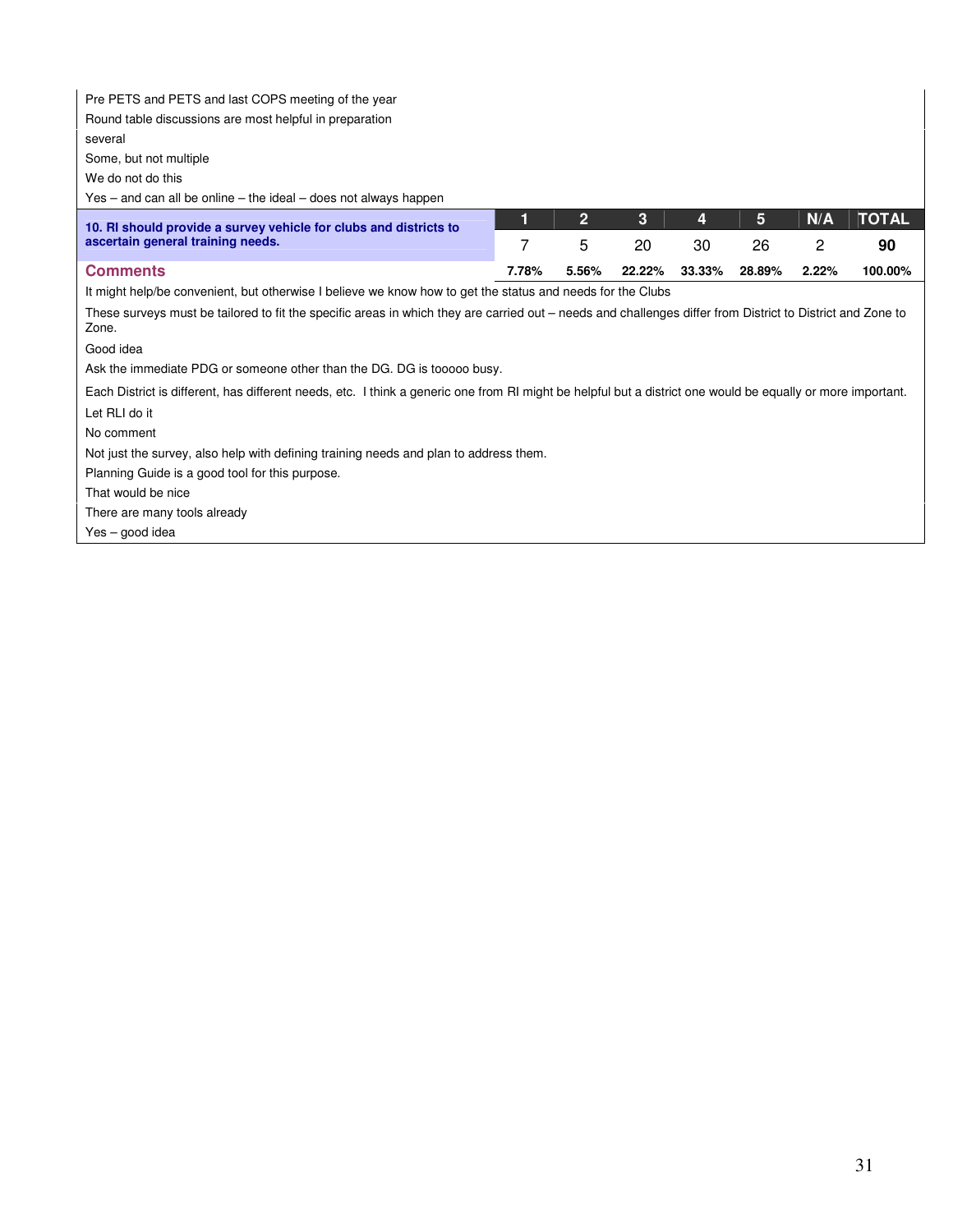# **Long Survey (Part B) Results:**

Again, in order to fully understand the results, one must also review the comments offered by the respondents. Some observations bear repeating:

- Some respondents misunderstood or questioned the meaning of the statement, which suggests that some of the statements may have been poorly constructed. In any event, the comments certainly gave rise to the development of different (or additional statements) to generate discussion for the PDG Forum.
- Some respondents took the statements at strict face value, as opposed to provocation to generate ideas for discussion.
- Most comments were thoughtful, humorous, insightful or all of these.
- Comments were transcribed verbatim for the most part some corrections to spelling or syntax were added. Changes were also made to remove identifying information (names, district, year of service, etc.)
- Some handwritten comments were illegible and, thus, not transcribed.

# **The Role of Past District Governors**

| <b>B. The Role of Past District Governors</b>                                                                                                                                                                                                                                                                                                                                                                                                                                                                                                               | 1      | $\overline{2}$ | 3      | 4      | 5      | N/A   | <b>TOTAL</b> |
|-------------------------------------------------------------------------------------------------------------------------------------------------------------------------------------------------------------------------------------------------------------------------------------------------------------------------------------------------------------------------------------------------------------------------------------------------------------------------------------------------------------------------------------------------------------|--------|----------------|--------|--------|--------|-------|--------------|
| 11. The experience and training of Past District Governors is<br>effectively utilized in my district.                                                                                                                                                                                                                                                                                                                                                                                                                                                       | 11     | 12             | 15     | 29     | 26     | 3     | 96           |
| <b>Comments</b>                                                                                                                                                                                                                                                                                                                                                                                                                                                                                                                                             | 11.46% | 12.50%         | 15.63% | 30.21% | 27.08% | 3.13% | 100.00%      |
| We tend to use every PDG who wants to be involved in District affairs. Most want to stay involved.                                                                                                                                                                                                                                                                                                                                                                                                                                                          |        |                |        |        |        |       |              |
| PDGs are consulted on individual issues depending on the nature of the question. They are not front and centre to all district efforts. There seems to<br>be distinct conflict between PDGs and what incoming DGs want to do. There is always an inherent risk of PDGs becoming a "mafia" in that they wish<br>to control and question the decisions and opportunities within the District. While it is more than appropriate for PDGs to offer their experiences, input<br>and service, they should not dominate or expect to dominate the decisions made. |        |                |        |        |        |       |              |
| I need to more clearly understand what you mean by effectively used. Use of PDGs is challenged by their style, interest, motivation, and acceptance<br>by others. Not all PDGs are interested unless asked to do something of value to them. We have PDGs in clubs that are in significant difficulty yet<br>they focus on areas of personal interest instead of trying to save the club in question.                                                                                                                                                       |        |                |        |        |        |       |              |
| PDG are not utilized as they could                                                                                                                                                                                                                                                                                                                                                                                                                                                                                                                          |        |                |        |        |        |       |              |
| limited                                                                                                                                                                                                                                                                                                                                                                                                                                                                                                                                                     |        |                |        |        |        |       |              |
| we want to do better at this.                                                                                                                                                                                                                                                                                                                                                                                                                                                                                                                               |        |                |        |        |        |       |              |
| Depends on the DG in office at the time.                                                                                                                                                                                                                                                                                                                                                                                                                                                                                                                    |        |                |        |        |        |       |              |
| For the most part the PDG'S are active, but we need to do some education for those not active                                                                                                                                                                                                                                                                                                                                                                                                                                                               |        |                |        |        |        |       |              |
| If politics does not get in the way                                                                                                                                                                                                                                                                                                                                                                                                                                                                                                                         |        |                |        |        |        |       |              |
| It depends on the skill and ability of the PDG. Some are great and others are not                                                                                                                                                                                                                                                                                                                                                                                                                                                                           |        |                |        |        |        |       |              |
| no                                                                                                                                                                                                                                                                                                                                                                                                                                                                                                                                                          |        |                |        |        |        |       |              |
| Not for the last few years.                                                                                                                                                                                                                                                                                                                                                                                                                                                                                                                                 |        |                |        |        |        |       |              |
| The district governors who want to be are included by the DG.                                                                                                                                                                                                                                                                                                                                                                                                                                                                                               |        |                |        |        |        |       |              |
| We use willing PDGs. Others are either not interested or do not have the necessary skills.                                                                                                                                                                                                                                                                                                                                                                                                                                                                  |        |                |        |        |        |       |              |
| Yes                                                                                                                                                                                                                                                                                                                                                                                                                                                                                                                                                         |        |                |        |        |        |       |              |
| depends on the sitting governor                                                                                                                                                                                                                                                                                                                                                                                                                                                                                                                             |        |                |        |        |        |       |              |
| <b>YES</b>                                                                                                                                                                                                                                                                                                                                                                                                                                                                                                                                                  |        |                |        |        |        |       |              |
| YOU NEVER KNOW WHAT YOU WILL NEED, AND HOW                                                                                                                                                                                                                                                                                                                                                                                                                                                                                                                  |        |                |        |        |        |       |              |
| I am currently 81 and active in my club only                                                                                                                                                                                                                                                                                                                                                                                                                                                                                                                |        |                |        |        |        |       |              |
| 12. RI should maintain a database of the skill sets of individual                                                                                                                                                                                                                                                                                                                                                                                                                                                                                           | 1      | $\mathbf{2}$   | 3      | 4      | 5      | N/A   | <b>TOTAL</b> |
| PDGs (perhaps by Zone) and offer them as resources to other<br>nearby districts.                                                                                                                                                                                                                                                                                                                                                                                                                                                                            | 4      | 5              | 14     | 32     | 33     | 6     | 94           |
| <b>Comments</b>                                                                                                                                                                                                                                                                                                                                                                                                                                                                                                                                             | 4.26%  | 5.32%          | 14.89% | 34.04% | 35.11% | 6.38% | 100.00%      |
| I believe the District could do instead. RI might come up with a template, but leave it to the individual and districts to keep it updated. If it were to be                                                                                                                                                                                                                                                                                                                                                                                                |        |                |        |        |        |       |              |

done by RI, it will take resources that must be funded.

Who will decide on the person's "skill sets?"

There is value in maintaining a database of this kind, however, the cost of travelling PDGs into other Districts may be prohibitive.

Also those who are not PDGs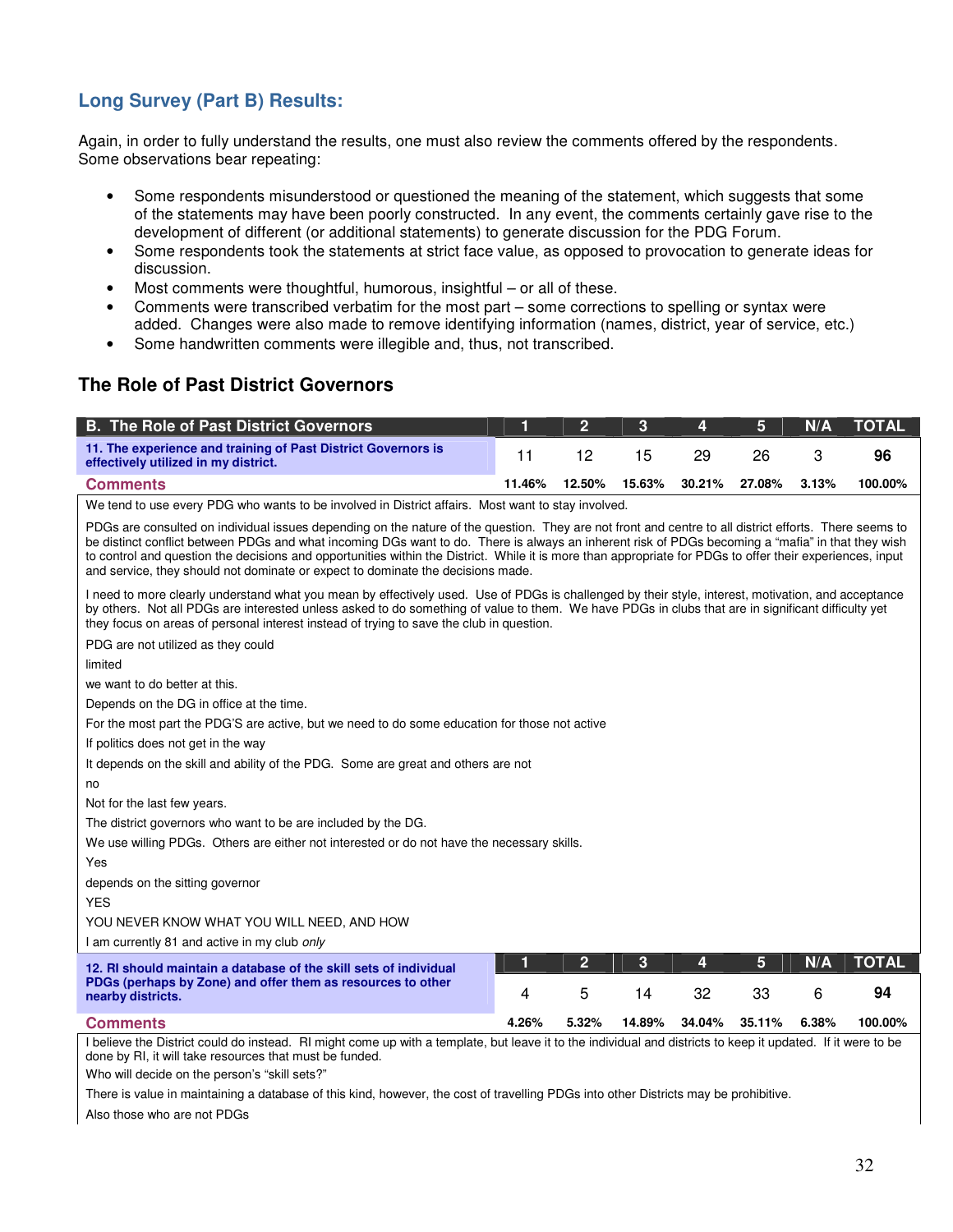But it might be better to do this by zone and not RI. Too many language and geographical differences.

Good idea

Great Idea

It would be a good idea to know the skill sets but travel would expensive.

No opinion

Not just PDGs. Our district will function better if we have such a data base for our members

This could be good, but should not be burdensome to maintain.

We need to have a district list of classifications for the same reason

Yes Strongly agree

Yes, it is amazing to me how we let great leaders slip through the cracks. I had great achievements during my DG term and received lots of RI praise, yet nobody followed up to ask how I did that, which could have been a huge benefit for others.

| 13. PDGs should never be allowed to serve again as Club                                                                      |        |          |        | $\overline{4}$ | 5            | N/A   | <b>NOTAL</b> |
|------------------------------------------------------------------------------------------------------------------------------|--------|----------|--------|----------------|--------------|-------|--------------|
| Presidents.                                                                                                                  | 48     |          | 18.    | -8             |              |       | 98           |
| <b>Comments</b>                                                                                                              | 48.98% | $9.18\%$ | 18.37% |                | 8.16% 11.22% | 4.08% | 100.00%      |
| Why not? It might actually be very beneficial for the Club, having a very knowledgeable President. We have examples of this. |        |          |        |                |              |       |              |

"never" is a red flag — it is possible this would be necessary on rare occasions

Only in extreme instances should this occur. If a club is recycling Past Presidents, then there is an evident problem and this should be addressed.

They have all the knowledge which could benefit the club

If a club is in trouble or has a leadership problem, a PDG could help.

If he/she comes from a small club why throw all that expertise away,

No disagree

That should be a club decision

Too authoritarian – this view may not reflect the reality in some clubs.

What does this have to do with training?

Why not – This would be a club decision

Why not?

Why?? What about a small club

I know of PRIDs who are serving second term as club president and do well.

| 14. PDGs should never be allowed to serve again as Assistant                                                                                               |        |          |        | <b>A</b> | 5      | N/A   | <b>TOTAL</b> |
|------------------------------------------------------------------------------------------------------------------------------------------------------------|--------|----------|--------|----------|--------|-------|--------------|
| Governors.                                                                                                                                                 | 34     |          | 18     | 10.      |        |       | 96           |
| <b>Comments</b>                                                                                                                                            | 35.42% | $6.25\%$ | 18.75% | 10.42%   | 20.83% | 8.33% | 100.00%      |
| $l$ don't see the reason for this oither. The obeliance is with the DC who appoints $\Lambda$ Cs to make sure that such a move decan't provent 'up coming' |        |          |        |          |        |       |              |

I don't see the reason for this either. The challenge is with the DG who appoints AGs to make sure that such a move doesn't prevent 'up-coming' Rotarians to serve as AGs

Only in extreme instances should this be permitted. I believe that if a District is healthy and there is much education ongoing around the role of Assistant Governor, then there will be a number of Past Presidents who could be groomed over a period of time to undertake the role

"never" is a red flag — it is possible this would be necessary on rare occasions

Utilize their experience and their skills

Depends on situation and let District decide.

I think we should make room for new blood.

If they are, then the district is not properly training Rotarians to be leaders.

No disagree

Poor leadership is the downfall of clubs

The AG position provides a post to give others the opportunity to serve.

Why not?

Why??

Yes – I agree – give other Rotarians a chance

|                                                                                               |        |        |        | AT     | 457    | N/A   | <b>TOTAL</b> |
|-----------------------------------------------------------------------------------------------|--------|--------|--------|--------|--------|-------|--------------|
| 15. The District Rotary Foundation Chair should always be a Past<br><b>District Governor.</b> |        |        | 15     | 20     | 34     |       | 100          |
| <b>Comments</b>                                                                               | 13.00% | 13.00% | 15.00% | 20.00% | 34.00% | 5.00% | 100.00%      |

Yes, unless there is a complete lack of PDGs in the District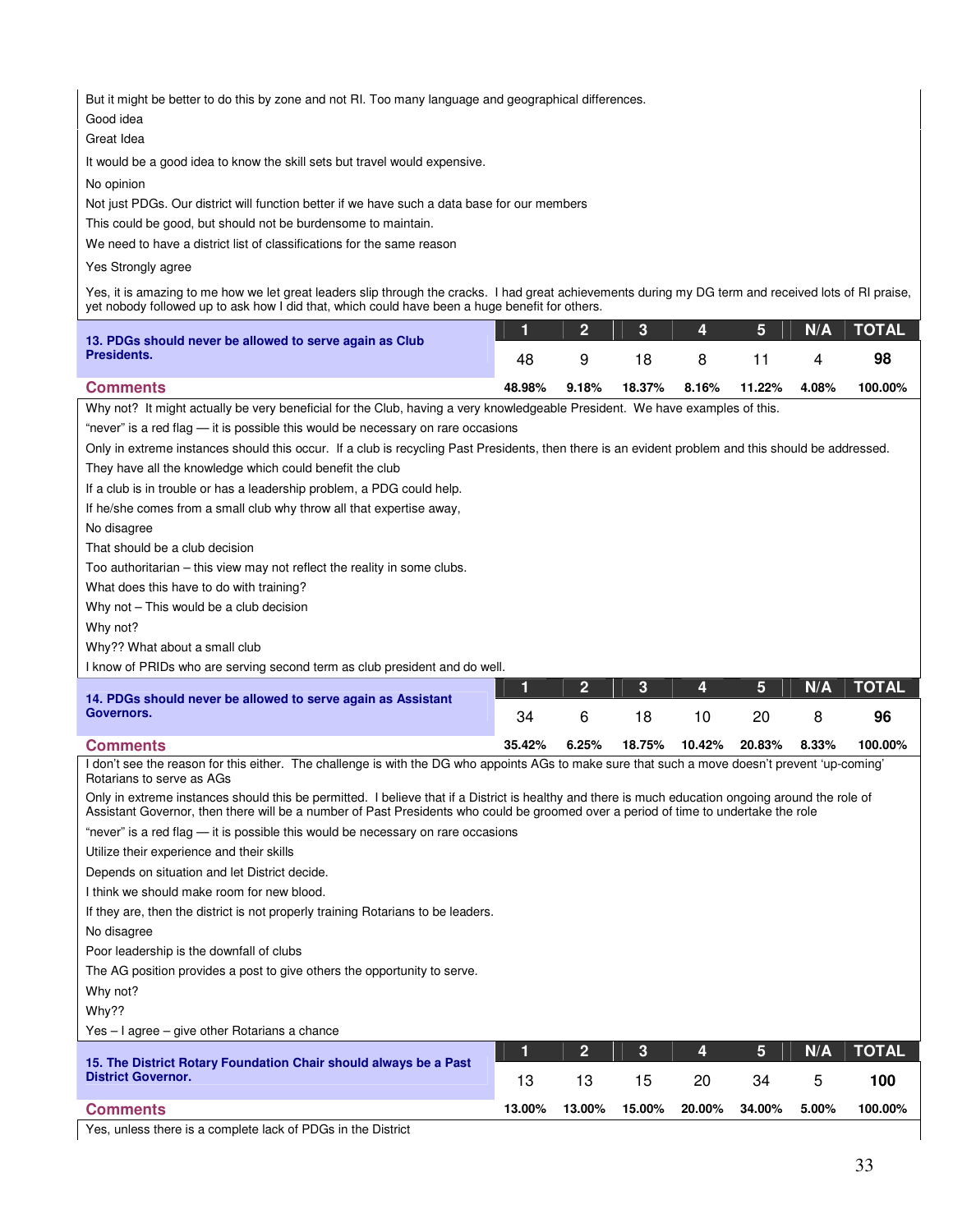Seems preferable, but the word "always" causes me to disagree with this statement. Special circumstances may warrant someone having the position

A non-PDG could serve as an effective DRFC, but being PDG is a big plus.

It must be someone who is interested and cares about the role. Our District has had PDGs before in this role. Unless they are interested enough to learn the ins/outs of TRF, they pay lip service and the district loses. The role cannot be asking for money – instead, it must be about showing the benefit and value of TRF to the average Rotarian. If the TRF does not wake up and smell the roses soon, I believe a large percentage of average Rotarians will abandon contributions. They have to make it simple and not be so picky with detail. Being more flexible with movement of money from DSG & MG would help. In my view, the TRF District Chair should be the person who can bring all of the Clubs onboard and one who has walked the walk and talked the talk. Just because someone is a PDG doesn't mean that they necessarily have the passion to encourage Clubs to work with the Foundation. Knowledge is gained in many ways and as is evident in this District there are many Rotarians who are knowledge and skilled with the intricacies of how to work with the Foundation.

In the past in this District the focus has always been on funding the Foundation – not on creating ownership and interest. A significant change was made this year to engender true interest and ownership. The TRF Chair is not a PDG but a Rotarian who has much credibility and stature with the Clubs.

An experienced Rotarian with knowledge of the Foundation and a graduate of RLI

Can the incumbent effectively build a team to raise funds? We have not demonstrated strength in this area using PDGs

competence is first criterion

**Definitely** 

Depends on the individual

I think that this limits the talents of other Rotarians.

Not necessarily so. Use the person with the best knowledge and skill set.

Pick best person for the job, not go by Rotary pedigree.

Someone in the district should be found to join the leadership team.

The foundation chair should likely be a PDG just because to the knowledge level.

The knowledge is useful.

Hard to have enough experience or knowledge unless PDG.

| 16. All Past District Governors either sit as chair or serve on an |        |        | 2 3 4 5 1 |     |               | N/A   | <b>NOTAL</b> |
|--------------------------------------------------------------------|--------|--------|-----------|-----|---------------|-------|--------------|
| important district committee.                                      |        | 15.    |           | 19. |               |       | 97           |
| <b>Comments</b>                                                    | 25.77% | 15.46% | 22.68%    |     | 19.59% 12.37% | 4.12% | 100.00%      |

#### It is important to invite PDGs to serve on various district committees and use their expertise. It should not be mandatory; however, our experience is that most want to stay involved.

We have some rather old PDGs; it is enough to have them participate in meetings of our College of Governors. Of course, age is not the primary factor. One or two of our most senior PDGs are the best trainers.

great way to ensure you kill Rotary. PDGs should offer themselves as mentors but not act as Chairs – unless there is no other option or alternative. How can a District expect to grow leaders if there are no positions open to which to aspire. Having this will ensure there is no leadership path and no interest in the role of DG.

"All" is too strong. Most" is better

They could be utilized to some extend in various capacities

but good idea

Depends on the Individual

If a DG was no good at the job, why would you want them to do more?

If he or she wants to

More recent PDGs, yes. Not so from governors from years past.

No – nor do they want to

No strongly disagree

Some of D7430 senior PDGs are not able to serve any longer.

The good ones are.

There are some that would not be effective.

There needs to be sunset on mandatory service in this way by PDGs to enable new energy and ideas

|                                                                                                                    |        |        |        | 4      | $-5$ $\parallel$ | N/A   | <b>NTOTAL</b> |
|--------------------------------------------------------------------------------------------------------------------|--------|--------|--------|--------|------------------|-------|---------------|
| 17. Past District Governors and their partners should attend major<br>district function as quests of the district. |        |        |        | 16.    |                  |       | 99            |
| <b>Comments</b>                                                                                                    | 41.41% | 12.12% | 18.18% | 16.16% | 8.08%            | 4.04% | 100.00%       |

No. They should be encouraged to attend, but should pay like everyone else.

PDGS should lead the way — want to attend. Paying one's own way is the way to demonstrate that.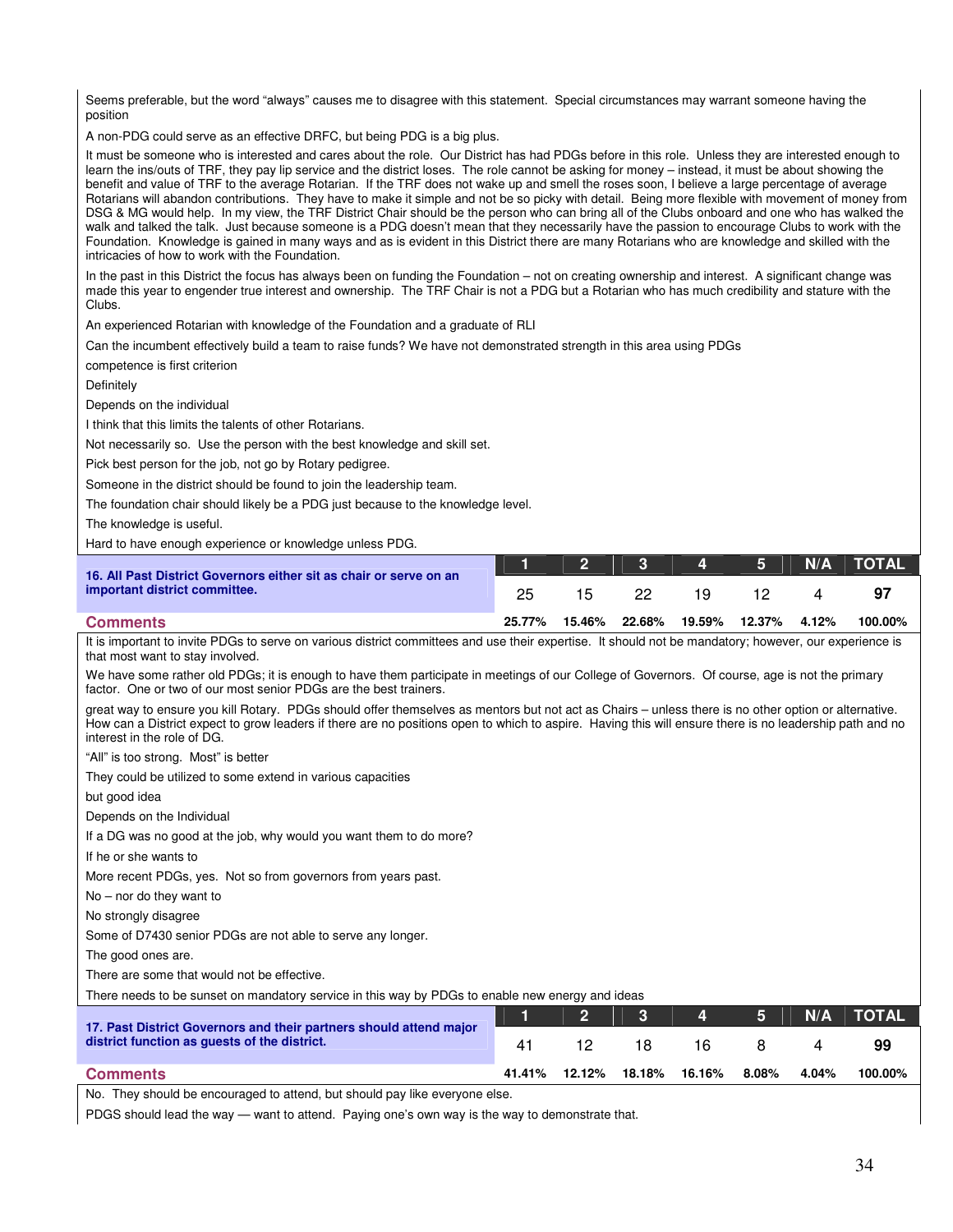I might support this if I understood why. I would not support any move in this direction. Once their DG year is over, they should contribute just like everyone else. I am becoming very disillusioned about the PDG unit and them feeling entitled. They should be recognized at functions as past officers of the District, however, they should not be a cost to the District. There are others who make significant contributions to District operations in their own right and they are not held in the same light as PDGs and that is not appropriate.

this has caused a problem for us. PDGs need to pay to attend events

They put in a lot of their own time. It would be a nice gesture

Any PDG that wishes to serve after they are DG should be willing to pay their own way. This cost should not be passed on to clubs who can't afford to pay for some of their own members to attend.

Budget considerations prevent this from happening

Certain functions only as decided by the District Governor

IF THE DISTRICT CAN AFFORD THIS

I already do attend many as guests, but generally offer to pay my way unless I'm the guest speaker or asked to do some presentation, etc. If district/club has a budget then fine, but I do not want to go on the backs of the member's pocketbook.

Might be cost prohibitive

No – PDG does not stand for: Perpetual Dinner Guest!!

No the district cannot afford that. But if they have a job at the function then it may be well to cover their expenses.

Not possible due to travel costs

Skill sets should be noted and make room for non PDGs.

That would be nice for us. However it would be a financial burden on the district

That's the only way to get some there, but it makes events too costly

We sometimes forget that not all PDGs have enough funds to be able to say yes to the invitations received

They can pay to go.

non-PDGs will resent paying for PDG meals

|                                                                                                                              |       |          | 2 3 4 5 |               |        | N/A      | <b>NTOTAL</b> |
|------------------------------------------------------------------------------------------------------------------------------|-------|----------|---------|---------------|--------|----------|---------------|
| 18. It is important that Past District Governors continue their Rotary<br>education for the good of the districts and clubs. |       |          |         | 32.           | 40.    |          | 99            |
| <b>Comments</b>                                                                                                              | 5.05% | $0.00\%$ |         | 17.17% 32.32% | 40.40% | $5.05\%$ | 100.00%       |

Yes, if they want to stay involved. We don't want to have PDGs who talk about things as they were in their year, particularly if they are in any kind of training/leading capacity.

unless they KNOW IT ALL, this make sense. Just because any individual serves as DG does not mean they have any superior ability than the average Rotarian. Yes we are exposed to things but anyone interested can learn. If a PDG wishes to continue to serve the District in any capacity – be it as mentor or as an officer, then he/she must ensure that their knowledge is current.

They should remain a strong asset to their district and clubs and should serve as a resource

Absolutely critical as Rotary must keep up

If not already burned out

If they want to

It certainly can add to Rotary's performance.

More important is the leadership creating motivation and inspiration for the PDGs to want to do it. Also keep in mind personal finances.

Only if they have continued interest and resources to do so.

PDG s can probably afford more than the regular Rotarian.

Too many PDGs are never seen at an Institute once they are done as

DG Yes if they play an active role

Yes, A PDG should always be willing to assist his club as well as his district

This is why we have Zone Institutes

| 19. All District Governors should receive a performance appraisal                                         |        |        |        | $\mathbf{A}$ | <b>ABS</b> |       | N/A TOTAL |
|-----------------------------------------------------------------------------------------------------------|--------|--------|--------|--------------|------------|-------|-----------|
| by a PDG from another district appointed by the Zone Director<br>within 90 days of the end of their term. | 44     | 14     | 18     | 10.          |            |       | 98        |
| <b>Comments</b>                                                                                           | 44.90% | 14.29% | 18.37% | 10.20%       | 8.16%      | 4.08% | 100.00%   |

No. We are talking about volunteers. There is a limit to what we should do to people. Words travel fast, so we learn pretty fast who is good, who is not as good.

Egads. Think of the politics in our apolitical Rotary world.

I agree with the concept and feel it should not be after the fact because it changes nothing about what can be done in the district. I do fear the cost implications especially for a district like ours that is struggling to do orientation and training. As an alternative, possibility a 3 person committee from their own District. One appointed by the DG, one by the District Board and one appointed by Zone. I would be much more in favour of having a PDG from another district visit the DGE prior to assuming office to work with him/her to ensure they have everything in order before the year begins.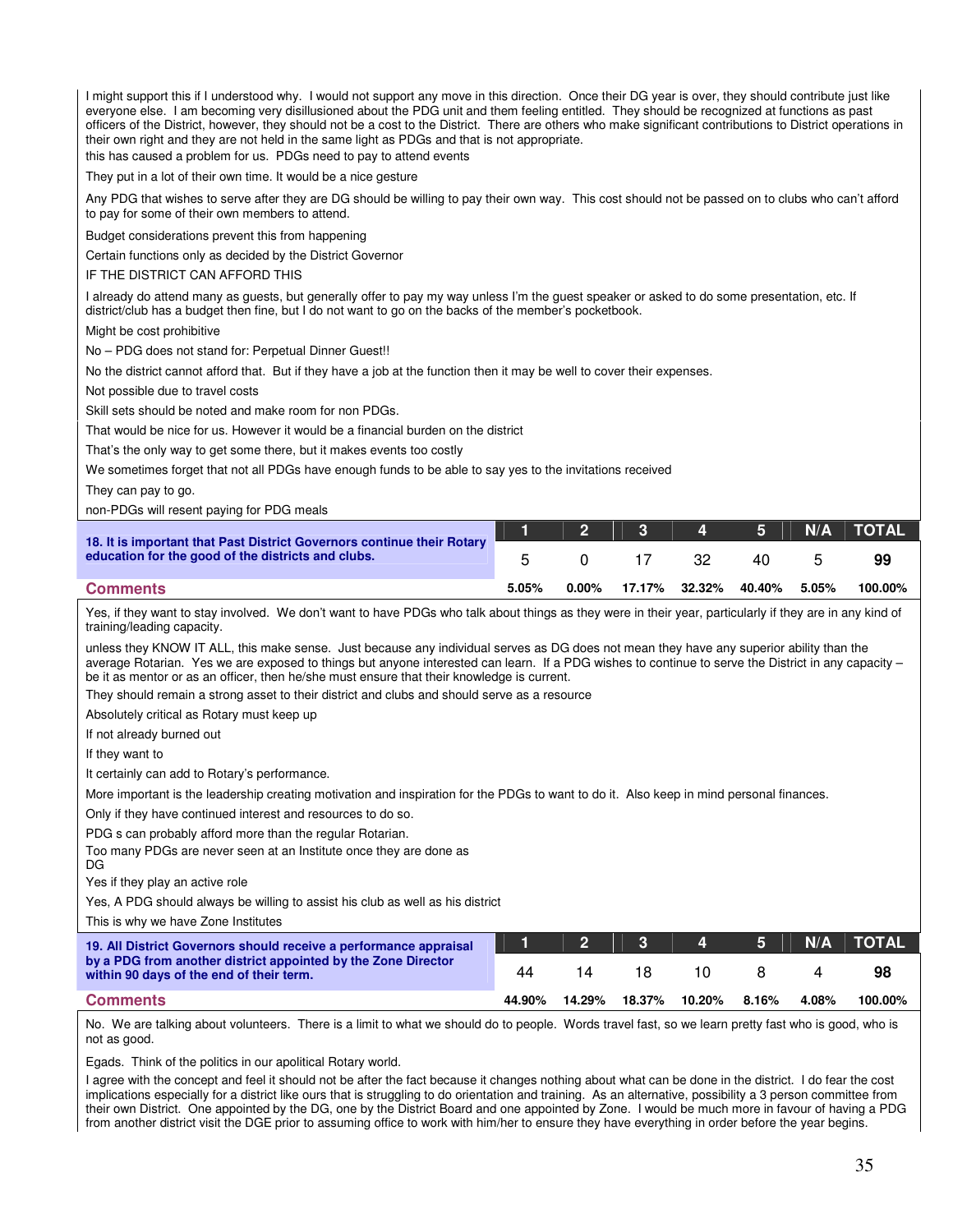results are self-evident. Too late after end of term

Depending where the other district gets their information from

Criteria, purpose needs to be communicated/discussed

After it's over it's over. It's like locking the barn after the horse is gone.

Great idea but not sure if it would work or be well received. Also, what would purpose be? If job is done, too late for corrective action unless it is training needs assessment tool.

Hmmm – may be a very good idea

How would this be administered?

I am not sure what benefit that would be to the future DGs.

If they want to remain useful to the district, people should stay informed.

It is very unlikely that a PDG from outside the district could give a fair evaluation. Whether they know them or not, it may not be objective. Also, the fear of giving a bad evaluation because they know who did it could cause it to not be fairly done either.

Never.

Not necessary. It is too late to do any good.

Only if it suggests things that might help the DG in his/her role.

Only if they were close and familiar with the ongoings of that District Governor. I would think the International RI REP would have some feedback on his observations while at the District Conference.

Performance review of a DG should be done in the District by the District

Some people do great jobs some not so great but let us remember this is a volunteer position. We don't need outside of the District people judging. What would the purpose of this be?

To what end? This will create a burden and potential liability. Don't do it!

What purpose would it serve??

Horrible idea!

maybe club presidents should do this?

|                                                                                                                    |        |       |        | $\mathbf{A}$ | 5      | N/A      | <b>NOTAL</b> |
|--------------------------------------------------------------------------------------------------------------------|--------|-------|--------|--------------|--------|----------|--------------|
| 20. All Rotarians holding a Zone, RI, or Foundation appointment<br>should receive an annual performance appraisal. | 1 Q    |       |        | 20.          |        |          |              |
| <b>Comments</b>                                                                                                    | 20.88% | 6.59% | 29.67% | 21.98%       | 18.68% | $2.20\%$ | 100.00%      |

No. We are talking about volunteers. There is a limit to what we should do to people. Words travel fast, so we learn pretty fast who is good, who is not as good.

Depends on who is performing the appraisal — if it is an objective person from Evanston, perhaps. If it is someone who wants to be upwardly mobile in Rotary or may have an agenda, absolutely not.

If this is another way to give a perk to PDGs by having them visit areas of the world, I am opposed to it. It really depends on how it will be done, what will be reviewed and who does it. To get a realistic appraisal of success, suggestions for improvement etc it has to be independent and a true critique. All evaluations or appraisals should be carried out by the Rotarians at Club or District level – the audience they serve.

but depends on who does the appraisal

Would be very helpful

we all need info to improve

Again this is Volunteer and what are the standards you are judging on?

Again, why?

If their performance is poor are you going to fire them?

Interesting concept but would Probably be buried in politics

Needs to have some objectivity. What are the parameters?

Only if they are to continue in that Position.

Very difficult question. Would they be removed from office if they had a bad report? Who would do the appraisal?

We monitor the performance of each individual on committees and if necessary would make changes

What would it accomplish? What would the information be used for?

Why not!

Yes

Yes, but it should start with a clear outline of what is expected and also person needs to be given resources. We also need more transparency in how individuals are selected. I'm often selected for RI positions, but never sure how or why. I also see other colleagues who have not interest or skills in the role they are doing, yet others better qualified are not utilized. Seems to be an old boys club at times, I sense.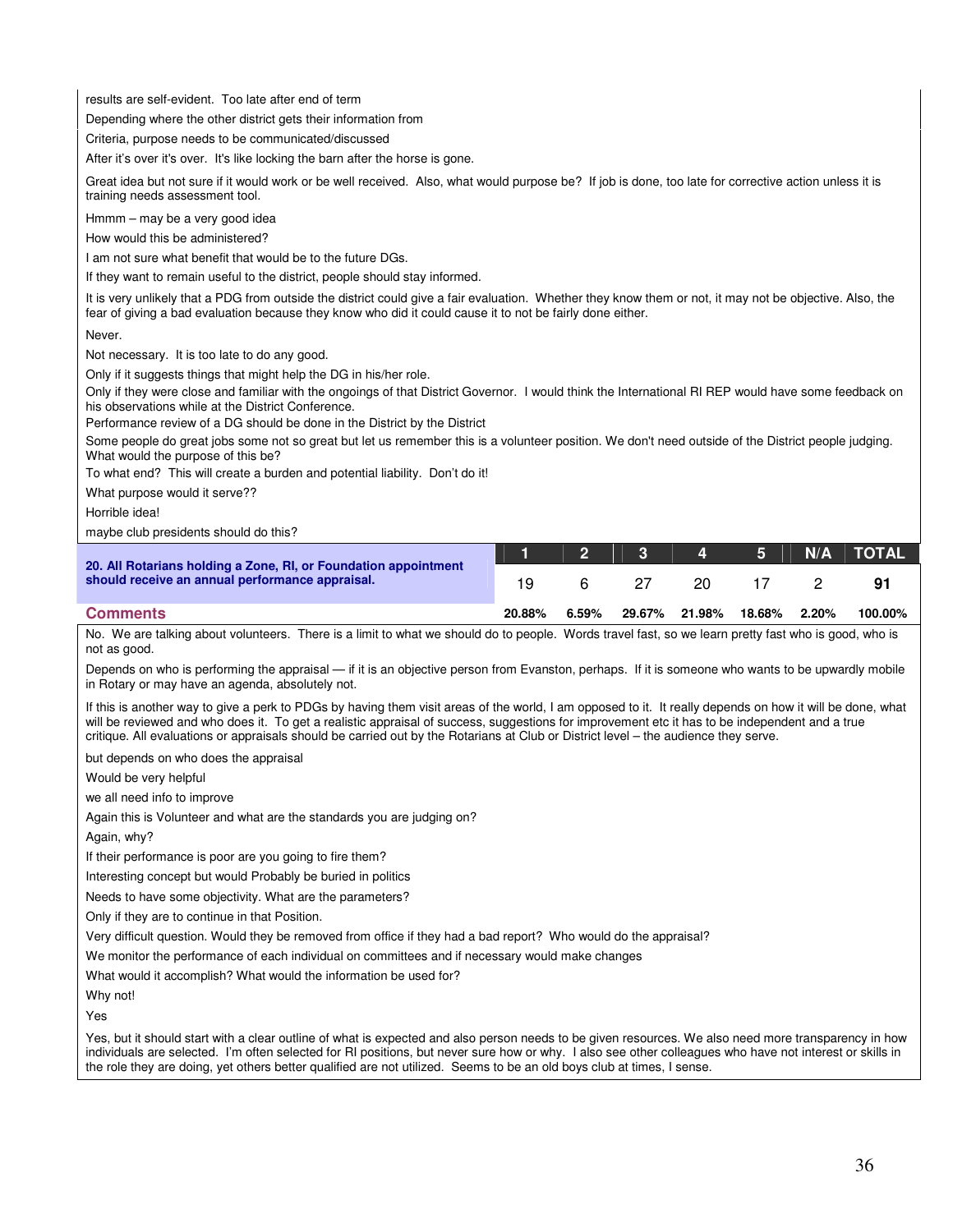# **Long Survey (Part C) Results:**

Again, in order to fully understand the results, one must also review the comments offered by the respondents. Some observations bear repeating:

- Some respondents misunderstood or questioned the meaning of the statement, which suggests that some of the statements may have been poorly constructed. In any event, the comments certainly gave rise to the development of different (or additional statements) to generate discussion for the PDG Forum.
- Some respondents took the statements at strict face value, as opposed to provocation to generate ideas for discussion.
- Most comments were thoughtful, humorous, insightful or all of these.
- Comments were transcribed verbatim for the most part some corrections to spelling or syntax were added. Changes were also made to remove identifying information (names, district, year of service, etc.)
- Some handwritten comments were illegible and, thus, not transcribed.

# **District Administration**

| <b>C. District Administration</b>                                                                                                                                                                                                                                                                                                                                                                                                                                                                                                                                                                                                                                                                                                                                                                                                                                                                    | 1      | $\overline{2}$      | 3       | 4       | 5                    | N/A      | <b>TOTAL</b>       |  |  |  |  |  |
|------------------------------------------------------------------------------------------------------------------------------------------------------------------------------------------------------------------------------------------------------------------------------------------------------------------------------------------------------------------------------------------------------------------------------------------------------------------------------------------------------------------------------------------------------------------------------------------------------------------------------------------------------------------------------------------------------------------------------------------------------------------------------------------------------------------------------------------------------------------------------------------------------|--------|---------------------|---------|---------|----------------------|----------|--------------------|--|--|--|--|--|
| 21. The District administration should implement applicable<br>elements of the Club Leadership Plan at the district level.                                                                                                                                                                                                                                                                                                                                                                                                                                                                                                                                                                                                                                                                                                                                                                           | 2      | 5                   | 15      | 34      | 30                   | 6        | 92                 |  |  |  |  |  |
| <b>Comments</b>                                                                                                                                                                                                                                                                                                                                                                                                                                                                                                                                                                                                                                                                                                                                                                                                                                                                                      | 2.17%  | 5.43%               | 16.30%  | 36.96%  | 32.61%               | 6.52%    | 100.00%            |  |  |  |  |  |
| makes sense                                                                                                                                                                                                                                                                                                                                                                                                                                                                                                                                                                                                                                                                                                                                                                                                                                                                                          |        |                     |         |         |                      |          |                    |  |  |  |  |  |
| Believe a plan is a good idea but should start from scratch, not try to adjust the club plan.<br>This is now occurring within this District and appears to be working<br>well.                                                                                                                                                                                                                                                                                                                                                                                                                                                                                                                                                                                                                                                                                                                       |        |                     |         |         |                      |          |                    |  |  |  |  |  |
| It would depend on what element would be suitable.                                                                                                                                                                                                                                                                                                                                                                                                                                                                                                                                                                                                                                                                                                                                                                                                                                                   |        |                     |         |         |                      |          |                    |  |  |  |  |  |
| Not sure what you mean by "implement" – Training covers this with clubs.                                                                                                                                                                                                                                                                                                                                                                                                                                                                                                                                                                                                                                                                                                                                                                                                                             |        |                     |         |         |                      |          |                    |  |  |  |  |  |
| We have developed a three to five year strategic plan                                                                                                                                                                                                                                                                                                                                                                                                                                                                                                                                                                                                                                                                                                                                                                                                                                                |        |                     |         |         |                      |          |                    |  |  |  |  |  |
| Yes                                                                                                                                                                                                                                                                                                                                                                                                                                                                                                                                                                                                                                                                                                                                                                                                                                                                                                  |        |                     |         |         |                      |          |                    |  |  |  |  |  |
| Yes strongly agree                                                                                                                                                                                                                                                                                                                                                                                                                                                                                                                                                                                                                                                                                                                                                                                                                                                                                   |        |                     |         |         |                      |          |                    |  |  |  |  |  |
| 22. Finding willing and capable DG candidates is becoming<br>more and more difficult.                                                                                                                                                                                                                                                                                                                                                                                                                                                                                                                                                                                                                                                                                                                                                                                                                | 1<br>4 | $\overline{2}$<br>5 | 3<br>16 | 4<br>33 | $5\phantom{.}$<br>36 | N/A<br>3 | <b>TOTAL</b><br>97 |  |  |  |  |  |
| <b>Comments</b>                                                                                                                                                                                                                                                                                                                                                                                                                                                                                                                                                                                                                                                                                                                                                                                                                                                                                      | 4.12%  | 5.15%               | 16.49%  | 34.02%  | 37.11%               | 3.09%    | 100.00%            |  |  |  |  |  |
| Not really. We tend to have a group of potential candidates. We also have enough time to train them.<br>Agreed - the Assistant Governor role should be a training and leadership program for future DGs, however, with three year terms AG's are often<br>"burnt out" at the end and take time to re-evaluate. The commitment to be DG is huge and with more and more people working later in life, the time<br>required for Districts such as our own where you are away from home for nearly 4 months when doing official visits, it is simply not possible. Nor is it<br>possible for a younger person with a family.<br>Depends on the 'spirit" of District Leadership and how political the scene is.<br><b>JUST ASK</b><br>Not really<br>Some years yes; other years we have had an abundant number of candidates<br>We have been fortunate in this area<br>Yes the time commitment is killing |        |                     |         |         |                      |          |                    |  |  |  |  |  |
| 23. District Governors and Club Presidents should serve two-                                                                                                                                                                                                                                                                                                                                                                                                                                                                                                                                                                                                                                                                                                                                                                                                                                         | 1      | $\overline{2}$      | 3       | 4       | 5                    | N/A      | <b>TOTAL</b>       |  |  |  |  |  |
| year terms.                                                                                                                                                                                                                                                                                                                                                                                                                                                                                                                                                                                                                                                                                                                                                                                                                                                                                          | 50     | 19                  | 9       | 6       | 8                    | 5        | 97                 |  |  |  |  |  |
| <b>Comments</b>                                                                                                                                                                                                                                                                                                                                                                                                                                                                                                                                                                                                                                                                                                                                                                                                                                                                                      | 51.55% | 19.59%              | 9.28%   | 6.19%   | 8.25%                | 5.15%    | 100.00%            |  |  |  |  |  |
| I believe the one year terms in Rotary is one of Rotary's absolute strengths. It would be a big mistake to change that.<br>Depends on the district and the club. I, for one, might be willing to serve two years as DG simply because it seems a waste after all the training and<br>experience on the job to have it end after just twelve months.<br>There is some merit to this thought – the workload would be less in the second year, however, the level of commitment to the life of the role would<br>increase and this may not be feasible for most people.<br>not should but may be allowed would be better                                                                                                                                                                                                                                                                                |        |                     |         |         |                      |          |                    |  |  |  |  |  |

Club Pres may as an option; not DGs

Club Presidents – Okay Dist. Governors - No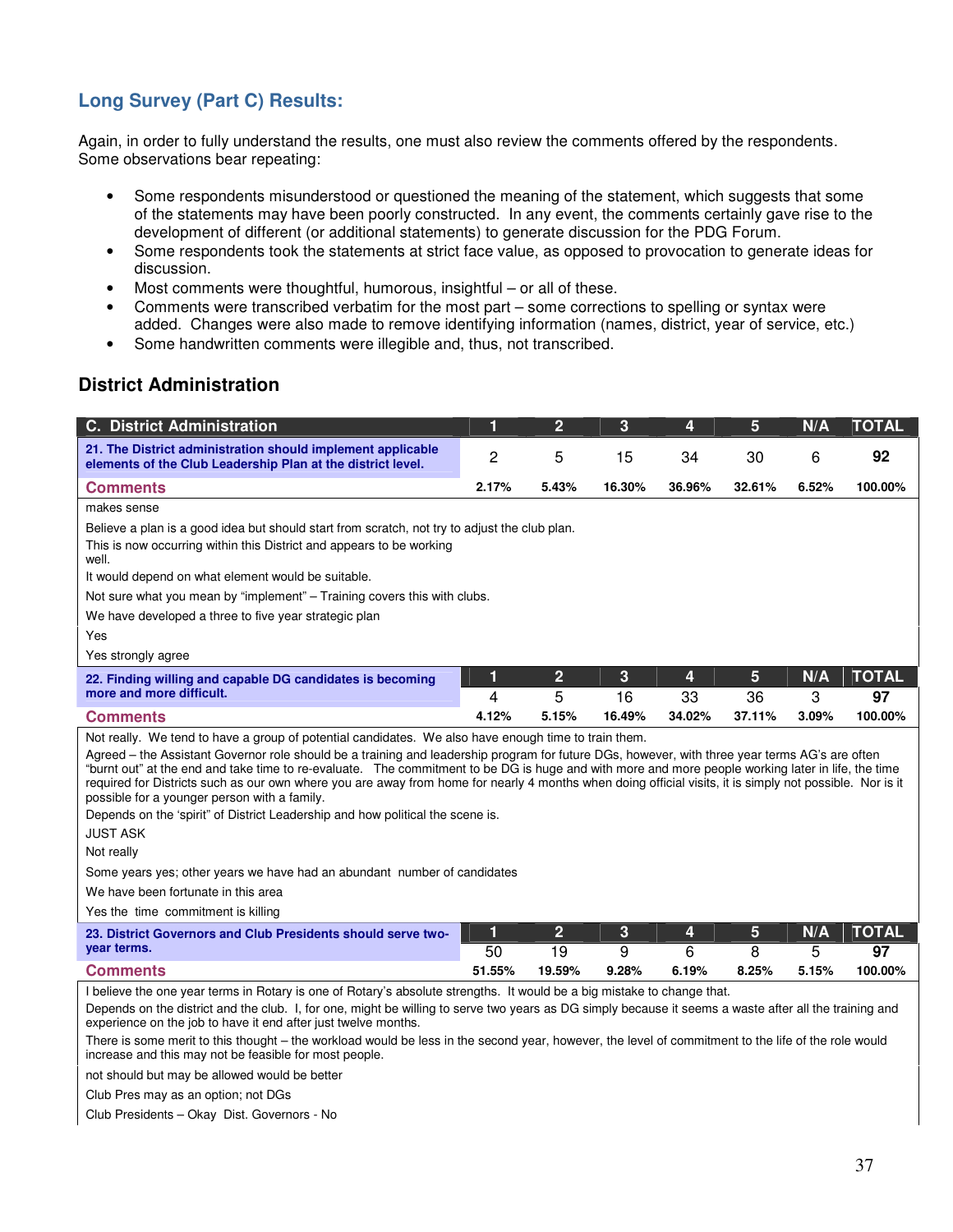| DG No and Club Presidents do in some smaller clubs in our<br>district<br>I like the idea of 2-year terms especially for DGs as you are fully aware of the demands the second time around but I doubt very much that anyone<br>would consider it.<br>I think the answer is being better prepared and not doing the planning during the term. We need to create more opportunities to serve not less.<br>most are working prior to their DG year already.<br>One year keeps you focused and limits your reach, in a good way. It leaves room for others to contribute.<br>ONE YEAR OUT OF YOUR LIFE IS ENOUGH<br>Rotary's idea of changing leadership every year has worked for the better<br>That option should be open to all.<br>The one year is good. Ownership of projects should be by the club not the president.<br>What happens if they are doing a poor job?<br>few people could be DG for two years and survive |            |                     |              |              |              |            |               |
|--------------------------------------------------------------------------------------------------------------------------------------------------------------------------------------------------------------------------------------------------------------------------------------------------------------------------------------------------------------------------------------------------------------------------------------------------------------------------------------------------------------------------------------------------------------------------------------------------------------------------------------------------------------------------------------------------------------------------------------------------------------------------------------------------------------------------------------------------------------------------------------------------------------------------|------------|---------------------|--------------|--------------|--------------|------------|---------------|
| 24. All District Governor candidates should be RLI-trained                                                                                                                                                                                                                                                                                                                                                                                                                                                                                                                                                                                                                                                                                                                                                                                                                                                               | 1          | $\overline{2}$      | 3            | 4            | 5            | N/A        | <b>TOTAL</b>  |
| before serving as a DGE.                                                                                                                                                                                                                                                                                                                                                                                                                                                                                                                                                                                                                                                                                                                                                                                                                                                                                                 | 16         | 6                   | 18           | 30           | 24           | 3          | 97            |
| <b>Comments</b><br>The important thing is that they know about Rotary. RLI is not particularly good, so to make that mandatory would be a big mistake. We have GETS                                                                                                                                                                                                                                                                                                                                                                                                                                                                                                                                                                                                                                                                                                                                                      | 16.49%     | 6.19%               | 18.56%       | 30.93%       | 24.74%       | 3.09%      | 100.00%       |
| as well as Zone Institutes and the International Assembly.<br>RLI has its uses. I definitely have benefited from some of the sessions. Making it mandatory is not a good idea.<br>Agreed - provided the opportunity to receive RLI exists. In our district many people would be excluded because of lack of available courses or cost to<br>get to the location of training. This should be a district decision because RLI is not an RI program<br>too costly                                                                                                                                                                                                                                                                                                                                                                                                                                                           |            |                     |              |              |              |            |               |
| Some could definitely use more training                                                                                                                                                                                                                                                                                                                                                                                                                                                                                                                                                                                                                                                                                                                                                                                                                                                                                  |            |                     |              |              |              |            |               |
| Although commendable, I don't feel it is totally necessary nor should it be mandated. It would certainly limit our recruitment of DGs if implemented.                                                                                                                                                                                                                                                                                                                                                                                                                                                                                                                                                                                                                                                                                                                                                                    |            |                     |              |              |              |            |               |
| But there should be exceptions.                                                                                                                                                                                                                                                                                                                                                                                                                                                                                                                                                                                                                                                                                                                                                                                                                                                                                          |            |                     |              |              |              |            |               |
|                                                                                                                                                                                                                                                                                                                                                                                                                                                                                                                                                                                                                                                                                                                                                                                                                                                                                                                          |            |                     |              |              |              |            |               |
| Fully trained (I-III and G)? Or just at least one course?                                                                                                                                                                                                                                                                                                                                                                                                                                                                                                                                                                                                                                                                                                                                                                                                                                                                |            |                     |              |              |              |            |               |
| I think this is a good idea                                                                                                                                                                                                                                                                                                                                                                                                                                                                                                                                                                                                                                                                                                                                                                                                                                                                                              |            |                     |              |              |              |            |               |
| It is a good idea and would be helpful. Rate this a 3                                                                                                                                                                                                                                                                                                                                                                                                                                                                                                                                                                                                                                                                                                                                                                                                                                                                    |            |                     |              |              |              |            |               |
| Nice idea but impractical where RLI is not present in the district or neighbouring districts<br>Our District training to be a DG made most of the institutes a<br>review.<br>RLI or equivalent – must walk the walk                                                                                                                                                                                                                                                                                                                                                                                                                                                                                                                                                                                                                                                                                                      |            |                     |              |              |              |            |               |
| There are more training programs than RLI. Our district has an excellent one on-line.                                                                                                                                                                                                                                                                                                                                                                                                                                                                                                                                                                                                                                                                                                                                                                                                                                    |            |                     |              |              |              |            |               |
| We do this now at the Institutes and District Seminars.                                                                                                                                                                                                                                                                                                                                                                                                                                                                                                                                                                                                                                                                                                                                                                                                                                                                  |            |                     |              |              |              |            |               |
| <b>YES</b>                                                                                                                                                                                                                                                                                                                                                                                                                                                                                                                                                                                                                                                                                                                                                                                                                                                                                                               |            |                     |              |              |              |            |               |
| 25. Leadership continuity is important - all district leaders                                                                                                                                                                                                                                                                                                                                                                                                                                                                                                                                                                                                                                                                                                                                                                                                                                                            | 1          | 2                   | 3            | 4            | 5            | N/A        | <b>TOTAL</b>  |
| must reach consensus and work together.                                                                                                                                                                                                                                                                                                                                                                                                                                                                                                                                                                                                                                                                                                                                                                                                                                                                                  | 5          | 4                   | 10           | 25           | 47           | 2          | 93            |
| <b>Comments</b>                                                                                                                                                                                                                                                                                                                                                                                                                                                                                                                                                                                                                                                                                                                                                                                                                                                                                                          | 5.38%      | 4.30%               | 10.75%       | 26.88%       | 50.54%       | 2.15%      | 100.00%       |
| Continuity is important and it is very good if everyone is pulling in the same direction; however, sometimes one can't reach consensus. A decision<br>has to be made.                                                                                                                                                                                                                                                                                                                                                                                                                                                                                                                                                                                                                                                                                                                                                    |            |                     |              |              |              |            |               |
| "must" is a red flag — how about "should be encouraged to"                                                                                                                                                                                                                                                                                                                                                                                                                                                                                                                                                                                                                                                                                                                                                                                                                                                               |            |                     |              |              |              |            |               |
| As much as possible                                                                                                                                                                                                                                                                                                                                                                                                                                                                                                                                                                                                                                                                                                                                                                                                                                                                                                      |            |                     |              |              |              |            |               |
| Critical                                                                                                                                                                                                                                                                                                                                                                                                                                                                                                                                                                                                                                                                                                                                                                                                                                                                                                                 |            |                     |              |              |              |            |               |
| In my year, we began working and planning as a team, the DG, DGE, DGN so we are moving in the same direction with similar goals.<br>Need to do this at RI level as well. Currently not done well.                                                                                                                                                                                                                                                                                                                                                                                                                                                                                                                                                                                                                                                                                                                        |            |                     |              |              |              |            |               |
| Of course                                                                                                                                                                                                                                                                                                                                                                                                                                                                                                                                                                                                                                                                                                                                                                                                                                                                                                                |            |                     |              |              |              |            |               |
| Starting something new must be agreed on or we are wasting our time and resources.<br>THERE COULD BE WAR IN SOME DISTRICTS                                                                                                                                                                                                                                                                                                                                                                                                                                                                                                                                                                                                                                                                                                                                                                                               |            |                     |              |              |              |            |               |
| You should not manage by committee. The DG has the final word.                                                                                                                                                                                                                                                                                                                                                                                                                                                                                                                                                                                                                                                                                                                                                                                                                                                           |            |                     |              |              |              |            |               |
| We hold a monthly continuity meeting                                                                                                                                                                                                                                                                                                                                                                                                                                                                                                                                                                                                                                                                                                                                                                                                                                                                                     |            |                     |              |              |              |            |               |
| 26. The District Governor is fully "in charge" during their year<br>in office.                                                                                                                                                                                                                                                                                                                                                                                                                                                                                                                                                                                                                                                                                                                                                                                                                                           | 1          | $\overline{2}$<br>7 | 3            | 4            | 5            | N/A        | <b>TOTAL</b>  |
| <b>Comments</b>                                                                                                                                                                                                                                                                                                                                                                                                                                                                                                                                                                                                                                                                                                                                                                                                                                                                                                          | 8<br>8.33% | 7.29%               | 13<br>13.54% | 25<br>26.04% | 39<br>40.63% | 4<br>4.17% | 96<br>100.00% |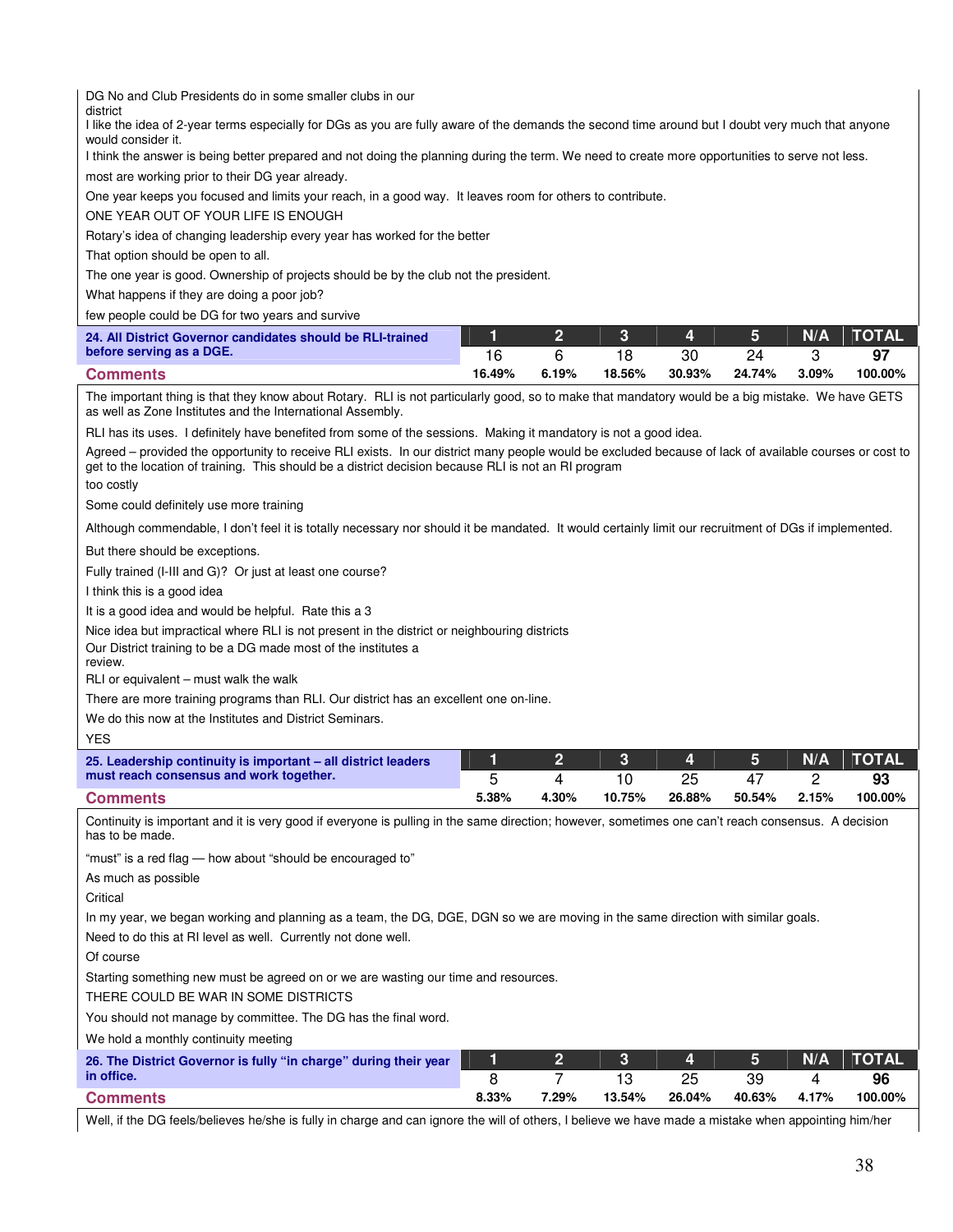No one person can be everywhere. There are some decisions only an RI officer can make, but there are many things which other Rotarians can oversee.

In consultation with the Assistant Governors and the District Board of Directors.

"in charge" of what is applicable during their year. Planning for future years and aiding to correct specific problems should be shared with PDGs interested in assisting.

in theory

with support from Board

EXCEPT FOR THEIR SECRETARY

Governors with this attitude do not help districts to become better.

He/she is responsible for what is happening in the district but it is not a dictatorship.

It depends on the strength and ability of the DG

It depends on what you mean by "in charge". They should not run every committee, let the chairs do their job and give guidance as needed.

The DG should work with and develop a sense of cooperation with the DGE, DGN, IPDG

The Governor is a leader and should be there to help where needed and serve as a problem solver as well. Let those who are doing well alone.

Ultimately but it takes a village (expert team) to make it work

We lead by invitation. It can be frustrating but we are not in charge. We lead by example and by invitation through visioning, team building, and delegation of responsibility. Just because we are a DG, it does not give us entitlement to be fully in charge. That's not Rotary.

Yes – but as the head of a team

The clubs are in charge. The DG works for them.

| 27. District Governors Elect and Nominee should attend the                     |        |        | $2 \quad 3$ |        |        |       | $N/A$ $\top$ $\top$ $\top$ $\top$ $\top$ $\top$ $\top$ $\top$ $\top$ $\top$ |
|--------------------------------------------------------------------------------|--------|--------|-------------|--------|--------|-------|-----------------------------------------------------------------------------|
| official club visits along with the District Governor as often as<br>possible. |        |        |             |        |        |       |                                                                             |
| <b>Comments</b>                                                                | 18.56% | 19.59% | 22.68%      | 23.71% | 12.37% | 3.09% | 100.00%                                                                     |

I don't think that is a good idea. In some cases, yes, but overall I believe it should be the DG who is in focus. DGEs and DGNs should be encouraged to visit Clubs on their own to make themselves more familiar with the Clubs.

We are doing this in our district for the first time since the mid-nineties. So far, I believe it is important. My trainer suggested that I do this.

Disagree – they can attend their home clubs but if they attend with the DG it detracts from the current DGs visibility and certainly will be cost prohibitive for some districts.

club leaders would feel threatened and if attended DGE DGN should be "quiet"

As DG they will have plenty of traveling to do

BUT ONLY AS AN OBSERVER. SPEAK WHEN SPOKEN TO

but they should at least attend one meeting of clubs, with DG

I believe the DGE and DGN should visit the clubs prior to their year independently. You don't want to diminish the DGs role. When the DG visits my club and the clubs looked after by our AG, I like to try to be on hand.

I think it should be up to the individual and not be required. I think It would be more beneficial if they went on their own.

I would think the DGE should attend as often as he or she can

If they all got mileage it would be very expensive.

If they do, their attendance MUST be unobtrusive.

Nominee should attend only if DGE cannot

Not sure if time would allow although in my year, I included the DGE in multiple club and board visits. I think a few visits with DG and DGE is helpful.

This is the Governor's show. Bringing in the troops takes away from this.

When possible and practical without "burning them out" and creating issues within their own business.

When possible, the E should be invited and welcome. It is a good chance to get to know the clubs. However, it should not be required.

Would put a lot of stress on the DG and invite interference

Yes if possible – but costs? Who pays?

|                                                |       |       |        |        |        |       | 1   2   3   4   5   N/A   TOTAL \ |
|------------------------------------------------|-------|-------|--------|--------|--------|-------|-----------------------------------|
| 28. Districts exist solely to serve the clubs. |       |       |        | 14     | 58.    |       | -97                               |
| <b>Comments</b>                                | 4.12% | 5.15% | 12.37% | 14.43% | 59.79% | 4.12% | 100.00%                           |

Yes, the District should not have its own agenda. However, sometimes the District may have to take an initiative to get the Clubs to support a project or an activity.

… and the Rotarians and RI

To provide leadership and serve as resource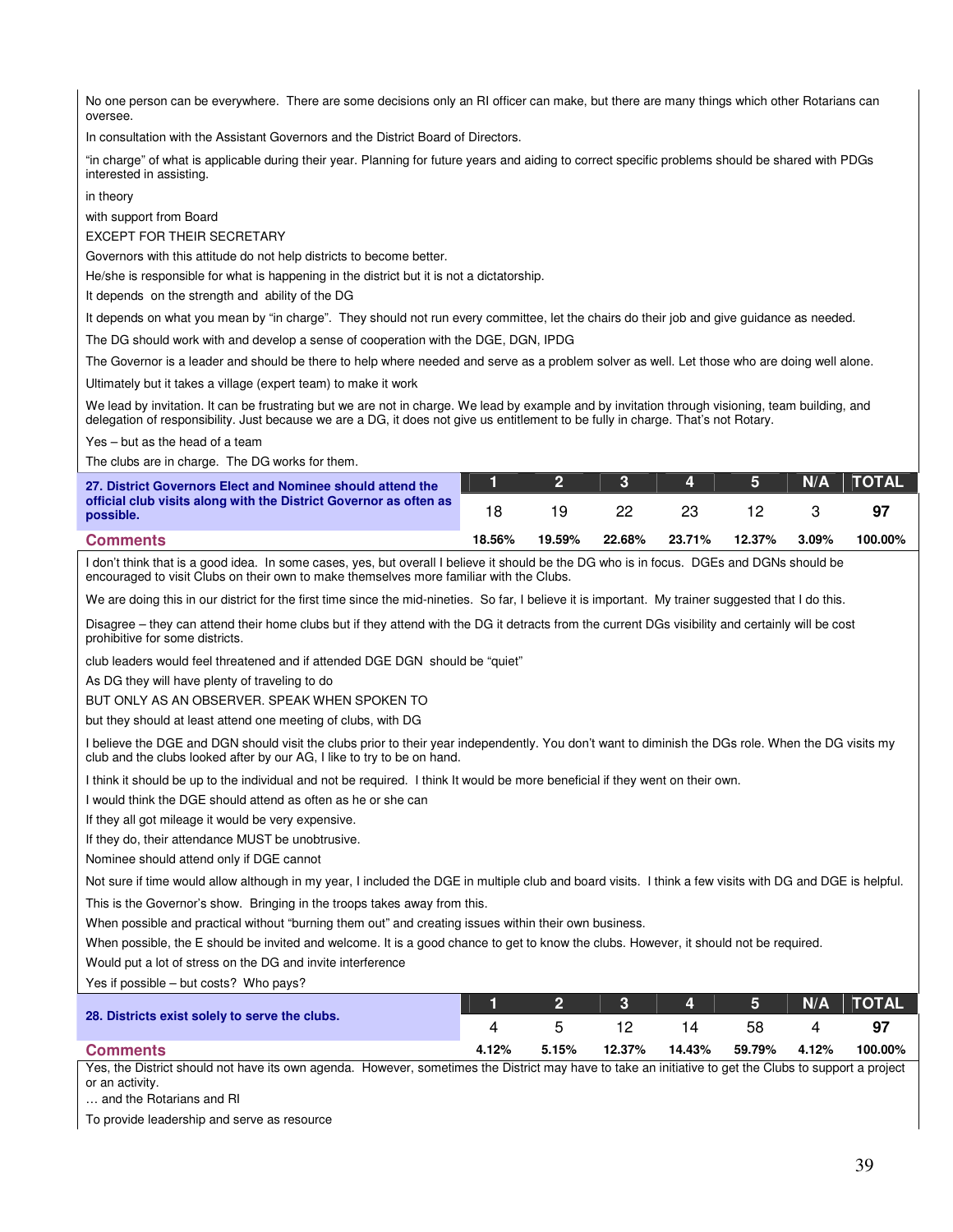I firmly believe in serving the club needs but there are other responsibilities such as RI and District goals that need to be met. I believed that my role was to inspire the clubs to meets all obligations at all levels, to give them credit and assist where needed.

Mainly serve, but also provide framework & resources to help, plus inspire and motivate.

THIS POINT MUST BE DRIVEN HOME AT EVERY OPPORTUNITY, TO CLUBS & COMMITTEES!

Totally agree

Without a doubt

Yes, of course and the Rotarians

| 29. All District Governor candidates should have served as an |        |       |        | 4 5 \  |        | N/A   | <b>NTOTAL</b> |
|---------------------------------------------------------------|--------|-------|--------|--------|--------|-------|---------------|
| Assistant Governor prior to their selections as a DGN.        |        |       |        |        |        |       |               |
| <b>Comments</b>                                               | 12.90% | 9.68% | 19.35% | 27.96% | 27.96% | 2.15% | 100.00%       |

Yes, I believe being an AG gives good experience that is very valuable for anyone servicing as DG

Since Rotary has prodded districts to have AGs serve for three years, there is not always a slot for a candidate. That was my experience.

Where possible – yes, but it should not be a barrier to nomination.

Other District Positions prepare them for the job just as effectively.

but not practical

Certainly, but other key district positions can be excellent training grounds

I did not – and did not do too badly!! In fact because I was not part of that political scene I had advantage.

I did not serve as an AG. Although this would be helpful, there should be exceptions.

I did not. Reports are that I served successfully.

It gives the district an opportunity to assess their leadership ability

Nice idea but not necessary if the Rotarian has extensive experience. Besides, the roles are quite different. One is to be a leader and the other is to be more of a relationship manager. Relationship management may not create the best DGs

No I think this would eliminate a lot of good people including myself.

Not absolutely necessary depending on the individual's knowledge but being ADG is so very helpful. It should be a desirable trait.

Suggest either AG or District Committee Chair. If AG can work well with a few clubs, they are predicted to be able to do similar with more. However, if they only work within their cluster and not across the district, they have little knowledge/experience/relationship with other clubs/members.

The experience is most helpful

Too constraining. Our 2009-10 DG was not an AG, but was a great DG!!

That would be helpful, but to serve as YE Chair would be better.

| 30. Districts should provide a written report to RI every year |       |       |        |        |        |       | <u>  2   3   4   5   N/A   TOTAL\</u> |
|----------------------------------------------------------------|-------|-------|--------|--------|--------|-------|---------------------------------------|
| detailing their activities in support of the clubs.            |       |       |        |        |        |       |                                       |
| <b>Comments</b>                                                | 6.52% | 7.61% | 29.35% | 30.43% | 23.91% | 2.17% | 100.00%                               |

I am not sure exactly what the question is. However, I am generally concerned to make more reports to RI. It takes time for the DG as well as RI will have to set resources aside. It really would have to be evaluated why this would be required.

Just as the completion of the application for a Presidential Citation encourages clubs to evaluate how they are doing, such a report would cause the district to evaluate its most important function.

DGs do that now.

more paper to be filed and not acted upon

should not be required, but encouraged

Absolutely – how else does RI know what is going on

I recommend an Annual Report by the District Governor

Is this not the purpose of the Report of Official Visit?

It would be nice to have this compilation. Districts do not report to anyone although we take money from RI.

Not necessary

This should be done by a district committee not by the outgoing DG.

Was in contact with RI regarding my clubs activities. During my year I developed a massive list of all their activities and participation of youth programs, listed all their fundraising activities, local as well as international programs

Well, what is the purpose and as a result of RI receiving this report what will happen? Too many reports just get filed with no corrective action taken to address issues.

What would R.I. do with the information?

Who will read 530 reports and what will they do as a result of them?

Who will read them? If you want "best practices" send a survey or questionnaire once in a while.

Who would read it? Who reads the current reports?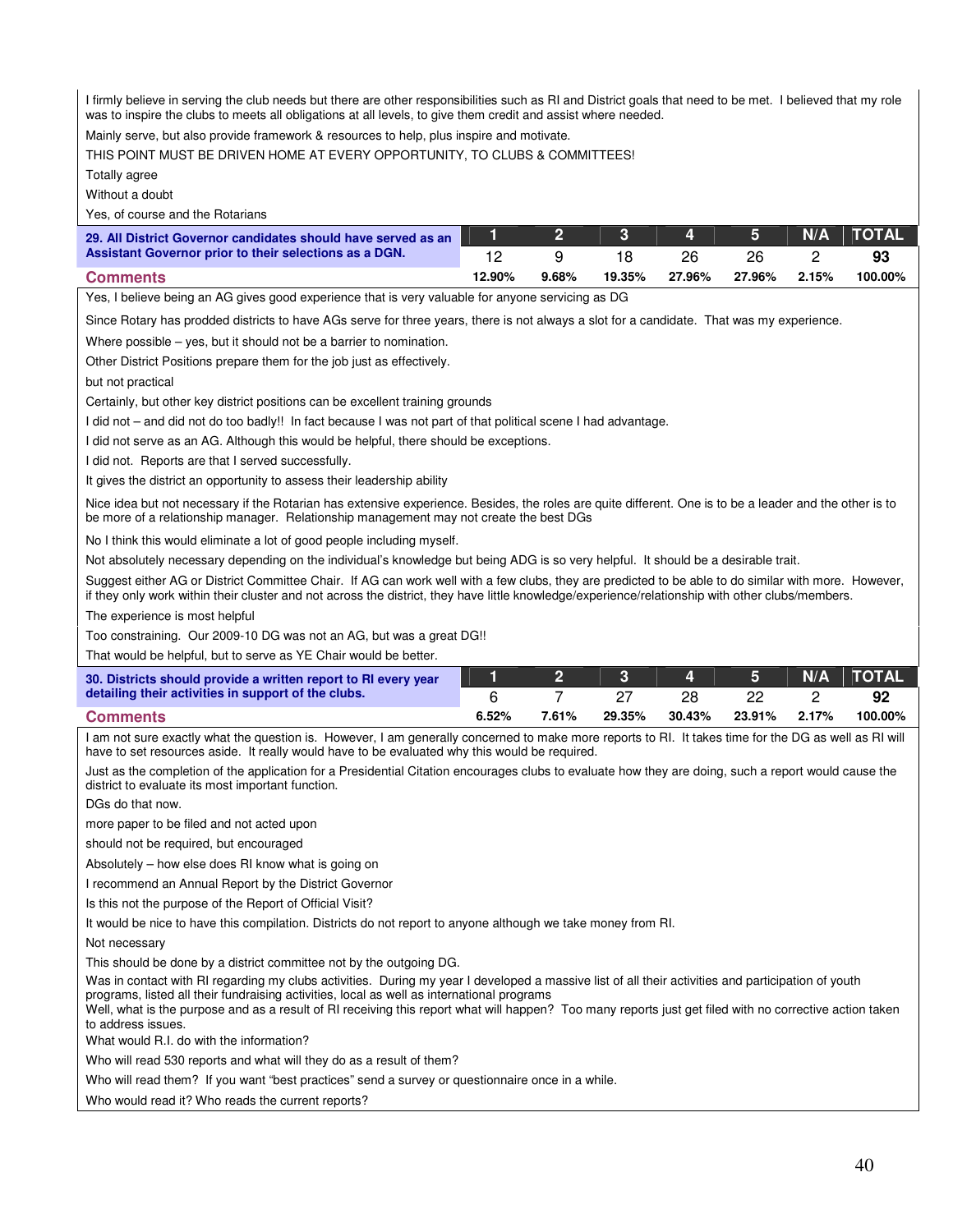# **Long Survey (Part D) Results:**

Again, in order to fully understand the results, one must also review the comments offered by the respondents. Some observations bear repeating:

- Some respondents misunderstood or questioned the meaning of the statement, which suggests that some of the statements may have been poorly constructed. In any event, the comments certainly gave rise to the development of different (or additional statements) to generate discussion for the PDG Forum.
- Some respondents took the statements at strict face value, as opposed to provocation to generate ideas for discussion.
- Most comments were thoughtful, humorous, insightful or all of these.
- Comments were transcribed verbatim for the most part some corrections to spelling or syntax were added. Changes were also made to remove identifying information (names, district, year of service, etc.)
- Some handwritten comments were illegible and, thus, not transcribed.

## **District Conferences**

| <b>D. District Conferences</b>                                                                                                                                                                                                                                                                                                                                                                         | 1      | $\overline{2}$ | 3      | 4      | 5      | N/A      | <b>TOTAL</b> |
|--------------------------------------------------------------------------------------------------------------------------------------------------------------------------------------------------------------------------------------------------------------------------------------------------------------------------------------------------------------------------------------------------------|--------|----------------|--------|--------|--------|----------|--------------|
| 31. Districts should be allowed to hold conferences every                                                                                                                                                                                                                                                                                                                                              | 32     | 15             | 17     | 14     | 13     | 3        | 94           |
| other year.                                                                                                                                                                                                                                                                                                                                                                                            | 34.04% | 15.96%         | 18.09% | 14.89% | 13.83% | 3.19%    | 100.00%      |
| <b>Comments</b>                                                                                                                                                                                                                                                                                                                                                                                        |        |                |        |        |        |          |              |
| If a District feels it works, I can't see a reason why not.                                                                                                                                                                                                                                                                                                                                            |        |                |        |        |        |          |              |
| For our district, I do not believe this is a good idea. During my visits this year, I am hearing over and over how much people get from these<br>conferences. Several have told me they became Rotarians at a District Conference.                                                                                                                                                                     |        |                |        |        |        |          |              |
| Conferences are an honor and celebration for the DG, every DG should have his or her own conference                                                                                                                                                                                                                                                                                                    |        |                |        |        |        |          |              |
| A conference is a fellowship opportunity to celebrate accomplishments and to be challenged.                                                                                                                                                                                                                                                                                                            |        |                |        |        |        |          |              |
| Conferences are too important as a fellowship and learning experience to hold just every other year.                                                                                                                                                                                                                                                                                                   |        |                |        |        |        |          |              |
| Conferences are very expensive and really do not accomplish much                                                                                                                                                                                                                                                                                                                                       |        |                |        |        |        |          |              |
| District Conference should be every year to highlight the accomplishments of the district to the clubs                                                                                                                                                                                                                                                                                                 |        |                |        |        |        |          |              |
| I think District Conferences take too much time/energy/money for the small number of Rotarians that participate. In Asia and other countries, they get<br>much higher participation rates but you cannot continue to do what we do in America and only get 100 Rotarians, with spouses and youth = maybe<br>250 registrants. Has to be a new and better way to get more ROI on the resources expended. |        |                |        |        |        |          |              |
| I would have to see the advantage of this – rather change the culture of the 'want" to attend.                                                                                                                                                                                                                                                                                                         |        |                |        |        |        |          |              |
| it is the highlight of each DG, why not allow them the glory of the conference.                                                                                                                                                                                                                                                                                                                        |        |                |        |        |        |          |              |
| Not fair to each DG serving                                                                                                                                                                                                                                                                                                                                                                            |        |                |        |        |        |          |              |
| Only if DG has two year term                                                                                                                                                                                                                                                                                                                                                                           |        |                |        |        |        |          |              |
| What kind of conferences are you talking about?                                                                                                                                                                                                                                                                                                                                                        |        |                |        |        |        |          |              |
| 32. Conferences are too long, too expensive, and under-                                                                                                                                                                                                                                                                                                                                                | 1      | $\overline{2}$ | 3      | 4      | 5      | N/A      | <b>TOTAL</b> |
| attended.                                                                                                                                                                                                                                                                                                                                                                                              | 16     | 9              | 19     | 27     | 23     | $\Omega$ | 94           |
| <b>Comments</b>                                                                                                                                                                                                                                                                                                                                                                                        | 17.02% | 9.57%          | 20.21% | 28.72% | 24.47% | 0.00%    | 100.00%      |

Difficult to generalize. The aim should be to design district conferences that are interesting, entertaining and affordable, so we get good attendance. I agree the conferences I've gone to have been under attended even from clubs within driving distance and I am uncertain why. I believe it is expensive to travel - \$500 for airfare and 2 nights hotel at \$200 is a \$1000 and if you take a partner and include meals and registration it becomes prohibitive for some.

Provide for excellent training, inspiration, education and fellowship. Clubs should be encouraged to sponsor attendees.

25% of our district usually attends

due to conference, AGM & Assembly held at same time due to costs not much choice

Conferences ARE under attended. Some formats can be long and expensive. That is a marketing challenge.

Conferences can be inexpensive and people should be able to attend "a la carte"

Depends on the conference and speaker

Either a District Confer or a District Day should be held at a reasonable fee

In our Zones yes. In other Zones they have great turnout.

It could be in some districts. Rather I believe it is a question of creating value. Fundamentally why did we join Rotary? We get the results we set out to achieve. I've been to many very large district conferences that were fun.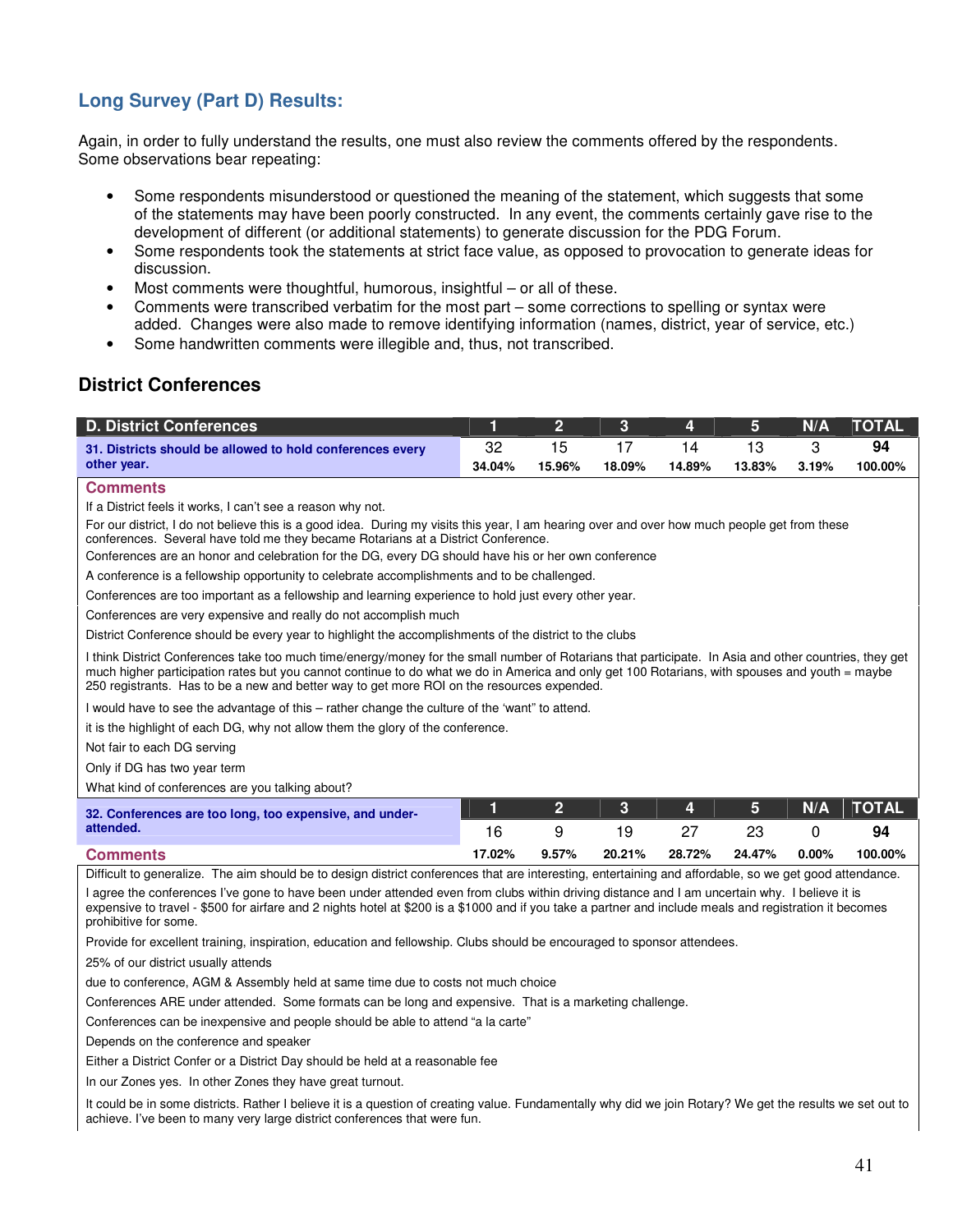#### It gets to expensive when DGs try to outdo their fellow DGs. Keeping up with the Jones syndrome!

NEED MORE MOTIVATION TO ATTEND

not in our district

This can be controlled by those planning the conferences.

Totally concur

You have to give value for the time and \$\$ commitment, fellowship and fun.

| 33. Fellowship and celebration should be the main purpose of |       |        |        | <b>NO. A. DEA</b> | $\sqrt{5}$ | N/A  | <b>TOTAL</b> |
|--------------------------------------------------------------|-------|--------|--------|-------------------|------------|------|--------------|
| a district conference.                                       |       |        |        |                   |            |      | 94           |
| <b>Comments</b>                                              | 7.45% | 12.77% | 25.53% | 30.85%            | 22.34%     | .06% | 100.00%      |

Those things are important, but there should also be a large portion of Rotary training and information

While Fellowship is terribly important, especially in a diverse district like ours, it is also important to create enthusiasm in those members who attend. Even if conferences were held every two years, I do not believe our convention would be any better attended because it was combined with PETS for a long time and it is engrained in clubs that sending many people is not likely to happen. Our district is working hard to change that view.

inspiration and education as well.

YES!

and motivational speakers

Conferences should be about learning as well.

District Conference should be every year to highlight the accomplishments of the district to the clubs

Education, Recognition and final event of the sitting Gov's year

I agree with that but we also need to showcase all of our good works during the year. The clubs in our district ask for it

I would add SHARING INFORMATION.

INFORMATION THEN FELLOWSHIP

That is what our upcoming conference will do.

This is a great opportunity to help new Rotarians to understand Rotary.

Why not make the "education" fun and fellowship opportunity - plus celebration!

We need to use the venue to challenge us to further action.

|                                                          |        |        | 1   2   3   4   5   N/A   TOTAL |        |        |          |         |
|----------------------------------------------------------|--------|--------|---------------------------------|--------|--------|----------|---------|
| 34. District conferences should be a one day event only. |        |        |                                 |        |        |          | 94      |
| <b>Comments</b>                                          | 26.60% | 22.34% | 24.47%                          | 10.64% | 15.96% | $0.00\%$ | 100.00% |

Again, it should be up to the district to decide.

Depends on District Rotarian's needs

in the case of our district, I do not believe a large percentage of people would attend for one day due to the cost of travel alone. I can see it being Friday and Sat nite hotel. In most cases it is also Thursday evening hotel.

minimum 2 days

Absolutely not. Who would travel such distances and incur expenses for what?????

Again - \$\$'s spent vs. time investment if you have far to travel.

All the needs of a District Conference cannot be fulfilled in one day. However, those who can only attend one day should do so.

Allow it; don't mandate it

I prefer three days and two nights or two days & one night (Depends on registration) one day event at least

Let the District decide. I personally favor minimum two days but segment so participants can choose when they register.

Rushing to jamb more content in a shorter time doesn't directly lead to better results.

Should be left up to district, not mandated

Should be up to the district.

This is a worthy discussion.

To travel for 2 days for a one day event in my opinion would kill the event.

Two days.

We presently offer that option. A Rotarian may register for one day only.

You cannot have meaningful fellowship in just one day.

|                                                                                                            |       |       |       | $\overline{4}$ | 5 <sup>5</sup> | N/A   | <b>TOTAL</b> |
|------------------------------------------------------------------------------------------------------------|-------|-------|-------|----------------|----------------|-------|--------------|
| 35. President's Representative should be allowed to fully<br>participate in all aspects of the conference. |       |       |       |                | 58             |       | 92           |
| <b>Comments</b>                                                                                            | 4.35% | 5.43% | 7.61% | 17.39%         | 63.04%         | 2.17% | 100.00%      |

I thought that was supposed to happen. So maybe my response should be 5 instead.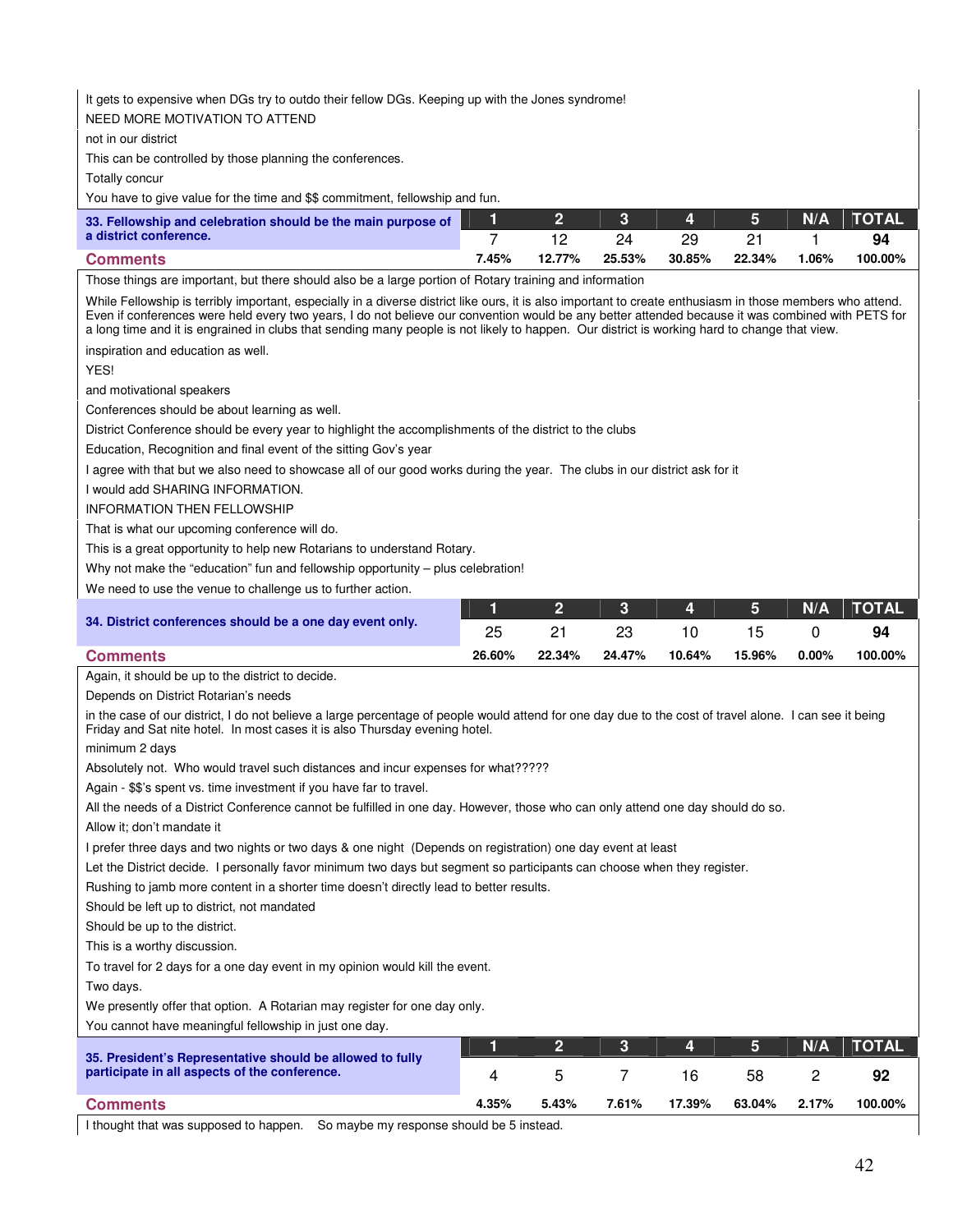if the individual or partners are coming all that way, I do not understand why they cannot or should not be fully involved.

As required by RI. absolutely

except business meeting

Absolutely

Aren't they now?

He certainly did and enjoyed every bit of it.

The representative is our guest and should be welcome to all events.

They should be invited to participate over their requirements set by RI as long as they don't take over each event they take part in.

We have had Presidents Reps in the past in my opinion thought they where better than the rest of us

What is "fully participate"?

Your schedule is the DGs schedule in the District that you are visiting.

Why not??

|                                                            |       |       |        |        |        |          | 1   2   3   4   5   N/A  TOTAL <sup> </sup> |
|------------------------------------------------------------|-------|-------|--------|--------|--------|----------|---------------------------------------------|
| 36. All Presidents' Representatives MUST be good speakers. |       |       |        |        | 46.    |          | 91                                          |
| <b>Comments</b>                                            | 2.20% | 4.40% | 14.29% | 26.37% | 50.55% | $2.20\%$ | 100.00%                                     |

Hopefully they are but there are examples of excellent representatives who are very knowledgeable and interesting but may not necessarily be good speakers. In addition, such a rule may limit the opportunities to get a very good representative, whose native language isn't the one spoken in the country.

unless they can communicate a good message, their value is lost. I have attended several conferences where the quality of the presenter as RI rep left an awful lot to be desired. They added little value to attendees. In other cases they were fabulous and inspiring.

sure helps

Only the best

Certainly should be if district is required to allow them several opportunities to speak.

If we must have Pres. Reps, they should engage their audience. The DG should be allowed to insert the Pres. Rep. presentation into the program as where he/she believes will work best. AND, no more than a 20 minute speech. Preference would be to opt out of an RI Pres. Rep.

It certainly helps to be a good speaker with personality and knowledge of Rotary and the goals of the President

Not sure about that. I think personality, sociability, presence and other factors can come into play

Not totally necessary but should be able to speak the local language

Often times they are someone's friend that is why they are chosen and are lousy speakers!

Place change "good" to "excellent" speakers and also highly involved in their own zone and/or district.

Strongly!!

That's only if the way of extracting value is through the microphone.

The rep is attending for the RIP and the message needs to be conveyed.

This is vital

This is wishful thinking.

yes and have good topics to speak on.

Yes, Yes, Yes!!

still, not everyone is a Cliff Dochterman

|                                                                                                   |        |        | $\sim$ 3 $\sim$ |       | $\boxed{4}$ $\boxed{5}$ | N/A   | <b>TOTAL</b> |
|---------------------------------------------------------------------------------------------------|--------|--------|-----------------|-------|-------------------------|-------|--------------|
| 37. District Conferences should only be held within the<br>geographical confines of the district. |        |        |                 |       |                         |       | 95           |
| <b>Comments</b>                                                                                   | 33.68% | 14.74% | 22.11%          | 9.47% | 18.95%                  | 1.05% | 100.00%      |

No, leave it to the District to decide. For instance, has anyone tried to hold the District Conference in connection with the RI convention?

if a district in Canada decided to have a conference in Florida and the clubs agree – why not!

not always possible to find suitable site in district

Keep travel time to a limit

We always have

At least every other year conference should be in the district so that those who cannot travel can attend.

IN MY DISTRICT, LOCAL CONFERENCES WERE THE POOREST ATTENDED

It depends on the geography of the district. To ask our district to only have its conference in \_\_\_\_ County would not be very exciting.

Not all districts have a great location for a conference, while some districts have a number of good locations. This should not be something mandated "from above."

Not always possible – but cheaper if held a little closer to home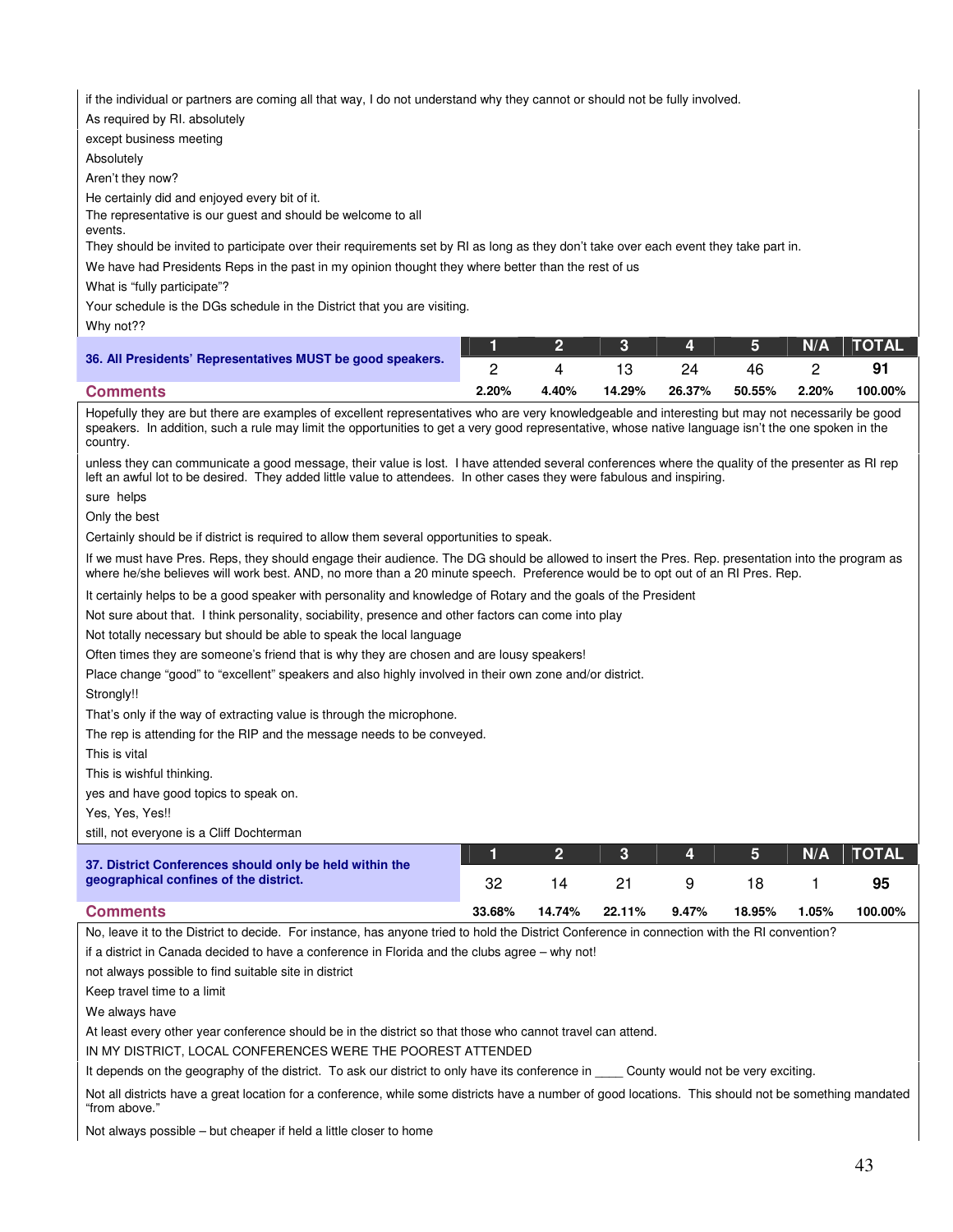Oftentimes discussed. We have not always stayed within the confines of the district although in my year, we celebrated our Franco-American Heritage at FAHC a state of the art center. FABULOUS!!!!!!

or be combined with another district.

Or within a short distance if the venue is attractive.

Some Districts are not so blessed with suitable facilities and sometimes it is nice to "splurge."

Some of the best Discons are outside the district and this also gives Rtns a bigger purpose to go.

You hold these at good locations so that more Rotarians may participate.

Until 2009 there was no facility large enuff in district; our 2010 conf was on a cruise ship.

| 38. Joint District Conferences should be mandatory (at |        |        |        |       |          |          |         |
|--------------------------------------------------------|--------|--------|--------|-------|----------|----------|---------|
| minimum with two districts).                           |        |        |        |       |          |          |         |
| <b>Comments</b>                                        | 59.38% | 14.58% | 17.71% | 5.21% | $1.04\%$ | $2.08\%$ | 100.00% |

No. We may want to encourage it, but it should be left to the Districts to decide. After all, we are saying Rotary is a bottom up organization

I think these should be done as an experiment in our District. And I can see them alternating every other year.

resent word mandatory

More costs and politics

One per District. Keep it personal

Allowed, not mandatory.

Been there and done that. It tends to be taken over by one of the two districts.

First you may not have much in common. Programs could be different and to manage who will showcase what would be difficult. You would need more time.

Good idea but again, let the districts decide.

I don't think there is any chance of that working. Who is partnering with whom? How chosen?

Most don't do this so mandatory would be a radical change. Some areas would be geographically difficult. It would be like zone institutes.

Please NO! We did it in 2008 and it was awful

Should not be mandatory

This has been tried with less than stellar success

Up to the districts; should not be mandated by RI.

We have had some bad experiences here – One very strong DG and one not prepared to get into a fight.

| 39. Hold District Conferences and RI Conventions in alternate |        |        | $-3$   | $\blacksquare$ $\blacksquare$ $\blacksquare$ |       | N/A      | <b>TOTAL</b> |
|---------------------------------------------------------------|--------|--------|--------|----------------------------------------------|-------|----------|--------------|
| vears.                                                        | 36     | ᠒      |        |                                              |       |          | 98           |
| <b>Comments</b>                                               | 36.73% | 20.41% | 22.45% | 10.20%                                       | 9.18% | $1.02\%$ | 100.00%      |

see no value in this at all. The average Rotarian in Canada is not going to travel to Australia or England or Taiwan to attend an RI Convention. There is no relationship between the two. Interested Rotarians will go to RI Conventions but the cost becomes prohibitive.

nice idea

Good idea

It is not fair to the Leaders holding office each year - consistency

My love of Rotary comes from the people I have met outside my club. My international activity is enhanced by the both activities annually

Not fair for the current Governor would worked so hard to achieve desirable outcomes

Possible idea. Or pair districts to alternate every other year.

They are so very different, but both serve a purpose. As a Rotarian, this is not a big issue for me. I will attend them when they are offered.

Two entirely different functions and purposes.

Finding ways to make the conference cheaper for the delegates is important

interesting idea

I am worried about continuity

#### **40. Blank**

#### **Comments**

This is a trick question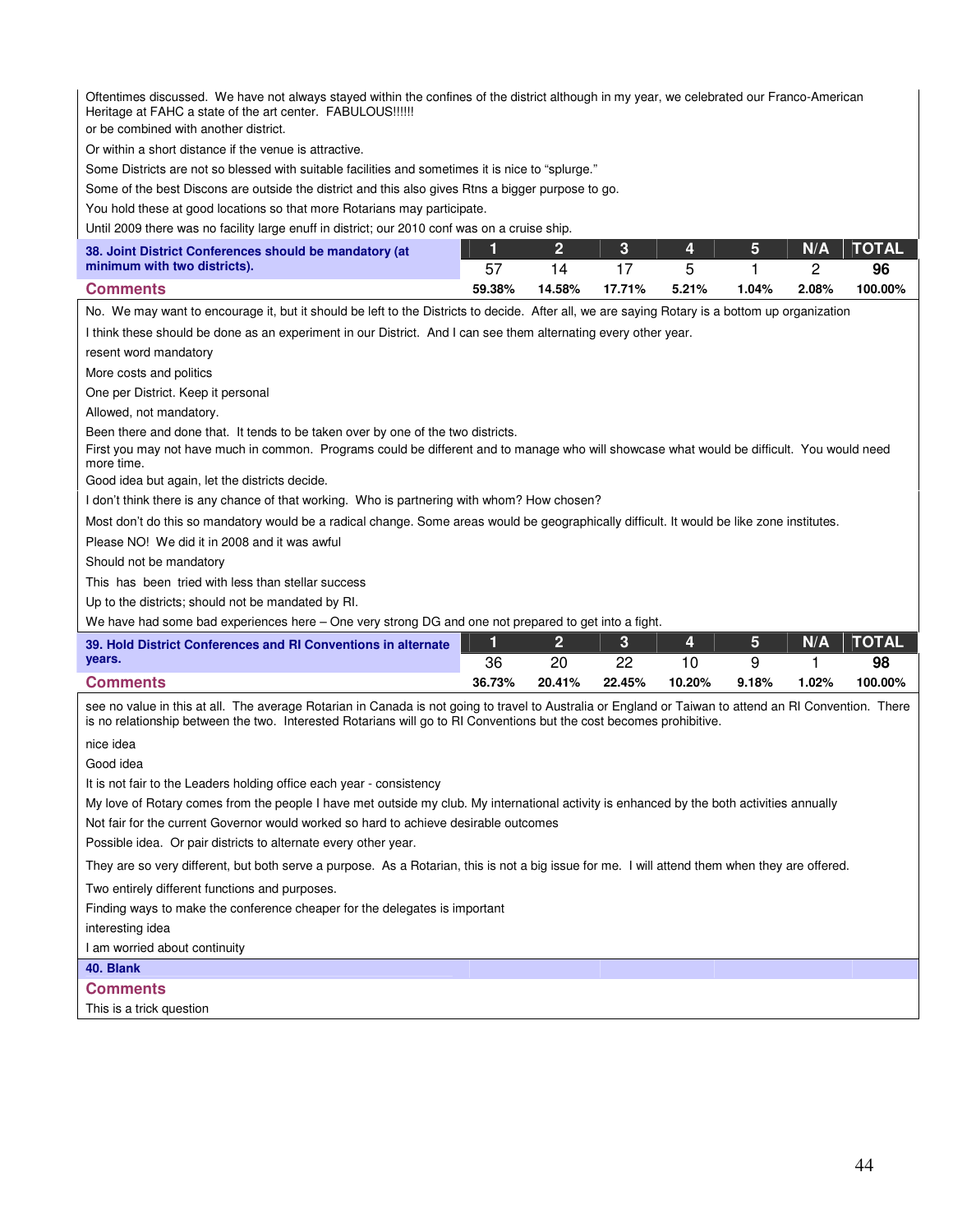# **Long Survey (Part E) Results:**

Again, in order to fully understand the results, one must also review the comments offered by the respondents. Some observations bear repeating:

- Some respondents misunderstood or questioned the meaning of the statement, which suggests that some of the statements may have been poorly constructed. In any event, the comments certainly gave rise to the development of different (or additional statements) to generate discussion for the PDG Forum.
- Some respondents took the statements at strict face value, as opposed to provocation to generate ideas for discussion.
- Most comments were thoughtful, humorous, insightful or all of these.
- Comments were transcribed verbatim for the most part some corrections to spelling or syntax were added. Changes were also made to remove identifying information (names, district, year of service, etc.)
- Some handwritten comments were illegible and, thus, not transcribed.

# **Membership Recruitment/Retention**

| <b>E. Membership Recruitment/Retention</b>                                                                                      |        |        | <b>The Company of Street</b> | $\overline{\phantom{a}}$ | T51   | N/A   | TOTAL   |
|---------------------------------------------------------------------------------------------------------------------------------|--------|--------|------------------------------|--------------------------|-------|-------|---------|
| 41. Clubs with fewer than 20 members for two or more consecutive<br>years should be required to merge with another Rotary club. | 54     | 26     |                              | 5.                       |       |       | 97      |
| <b>Comments</b>                                                                                                                 | 55.67% | 26.80% | $7.22\%$                     | 5.15%                    | 4.12% | 1.03% | 100.00% |

According to our experience, it has never worked well to merge Clubs. To force them to do it would be asking for a disaster. Maybe a better way to encourage Clubs to grow would be to raise the minimum number RI will charge to 15 or 20 from currently 10

There are several clubs like that in my area and I know they should merge. I believe it should be a mutual decision of the two clubs and the DG. If the smaller club does not agree, I believe the DG Council should be permitted to enforce it. By DG Council, I mean the immediate Past DG, DG, DGE and **DGN.** 

dislike word required

One functions better than others. Only if they don't function well I world agree.

Although I see the benefits and it some cases we have done that, we have some small clubs that have a great impact in their communities and would lose that it combined

for some districts that is geographically impossible.

Geography will make this difficult. Should clubs be larger, of course!

I know of an 8 member RC that does more than a 40 member RC in a year

No, we should have a swat team to go in and help them get to 25 members. "25 to Survive, 45 to Really Thrive" is my motto.

Only if they are not doing anything – community service, Fundraisers, etc. then this should be required.

Several of our small clubs are in very small communities. To ask them to merge would mean asking them to turn in their charter. They do very good work in their communities.

Some communities are very small

Some of our good clubs are small.

Sometimes small clubs accomplish Much more than larger clubs – they have their own community needs

The communities they help would suffer. Many under 20 work very well.

some of the most active clubs I've seen are under 20 members

We certainly need to work with small clubs to grow, but a requirement like this is not a good idea.

the type of thinking shown on this list is one of the major reasons for Rotary membership decline and lack of Rotary appeal to prospective members

some communities are too small to support clubs of 20 members and towns too far apart

| 42. All evening and noontime clubs should be required to sponsor                                                                  |        |        | $\sim$ 3 $\sim$ | $\mathbf{A}$ | <b>64</b> | N/A   | <b>TOTAL</b> |
|-----------------------------------------------------------------------------------------------------------------------------------|--------|--------|-----------------|--------------|-----------|-------|--------------|
| a breakfast club or "after-hours" club in their community or in a<br>nearby community that does not currently host a Rotary club. | 56     | 15.    |                 |              |           |       | 85           |
| <b>Comments</b>                                                                                                                   | 65.88% | 17.65% | 1.18%           | 8.24%        | 5.88%     | 1.18% | 100.00%      |

Again, we are talking about volunteers. Rotarians are taking of their free time to be members. It is more important they get their own Club in order as well as participate in project organized by their Club than spending time on such ideas as mentioned in this statement.

Required is too strong. It is my view that the DG should have some say in those required or not required to meet this criteria. Besides what if they cannot find 20 members willing to form a club that meets at breakfast or after-hours. Be careful on imposing rules that cannot be enforced.

'Required' is not the language of invitation or engagement. Are there opportunities for these clubs in our communities? Yes! Will we act on the opportunity? Yes!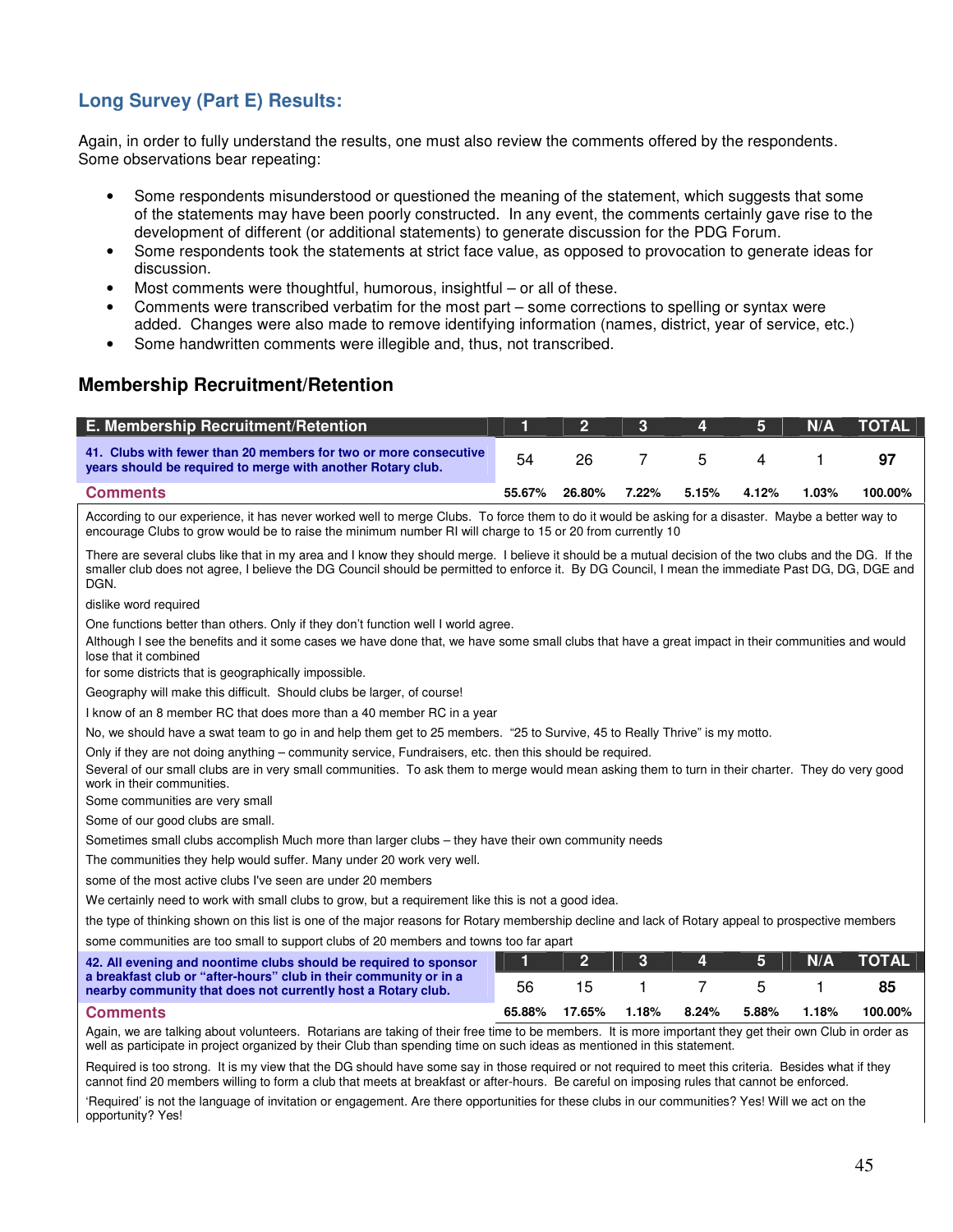because "BIG BROTHER" says so????

dislike word required

Does not work in all areas.

Again, requiring this seems not a good idea. However, encouraging this is an excellent idea!

Clubs don't like to sponsor other clubs and requiring them to do it would be very controversial and negative.

I am not a fan of "required" actions like this.

It should not be required but suggested.

It should not be required, but strongly recommended

Maybe not suitable for the community!

#### NOT REQUIRED, RECOMENDED

RI has always said that clubs have a great deal of autonomy. To put this restriction on them is not necessary.

Should sounds a lot like must to me.

Suggest; don't require it

that would be great. It would not have to be a new club, but rather a club within a club, offering alternatives.

We have so many demands/goals from RI, District, and other unexpected events such as Haiti, I think it's unreasonable to make such a demand. However, it is notable to do so when possible and if needed in the community.

don't dilute the club

Who are we to give dictums like this? All clubs are autonomous and wouldn't do it if forced. Who would ever Police this? "Change the wording Should be ENCOURAGED then I'm in favour.

You should not "require" Clubs to do anything other than pay there dues and follow the Constitution and By laws

the type of thinking shown on this list is one of the major reasons for Rotary membership decline and lack of Rotary appeal to prospective members

some rural areas in the world cannot possibly do this

| 43. Every district should be required to hold a Membership                                 |       |       |               | 4 5 1  | N/A      | <b>TOTAL</b> |
|--------------------------------------------------------------------------------------------|-------|-------|---------------|--------|----------|--------------|
| Seminar. All clubs should be required to send one or more club<br>members to this seminar. |       |       | 30.           | 42     |          | 97           |
| <b>Comments</b>                                                                            | 8.25% | 5.15% | 12.37% 30.93% | 43.30% | $0.00\%$ | 100.00%      |

We already do. Clubs are encouraged to send representatives. We really don't have the means to force them to do it.

I agree this should be done but how it is done should be a choice of the district. For districts in a large geographic area, travel costs may be prohibitive and some clubs may not be able to afford the travel and accommodation costs. If RI were assertive, they would develop a webinar that would assist district bring this type orientation to all clubs without incurring travel costs. We need to become much smarter in using technology. Would be beneficial

(with the exception of "requiring the club to have a rep) We should "strongly encourage" and not be dictatorial with clubs.

All clubs should be encouraged (not required) to send representatives.

We hold several Workshops at locations closer to the Clubs to encourage participation. District Conference would offer the opportunity to attract a "big" speaker.

In theory this is a good idea

Not possible due to travel costs

Or a Rotary Success Seminar in conjunction with the TRF Seminar

Problem with required. All clubs should be represented but why just one representative?

They should do so but again dislike the word required, what happens if they don't?

Too many "requireds"

We do

we do that already, in half of our district. Need to find the right people to host it in the remaining district.

We will hold three this year.

What is with this "required" approach? If we cannot attract Rotarians to a membership seminar then we are not doing the job.

Why not

Yes, again I'm wordsmithing with "required" but agree in concept.

the type of thinking shown on this list is one of the major reasons for Rotary membership decline and lack of Rotary appeal to prospective members good idea but what if clubs do not sent a rep?

| 44. Clubs should be required to re-certify their charter in writing |        |       |        |       | $\begin{array}{ c c c c c c } \hline \textbf{4} & \textbf{5} & \textbf{1} \ \hline \end{array}$ | N/A      | <b>TOTAL</b> |
|---------------------------------------------------------------------|--------|-------|--------|-------|-------------------------------------------------------------------------------------------------|----------|--------------|
| every year to RI.                                                   | 59     |       | 19.    |       |                                                                                                 |          | 96           |
| <b>Comments</b>                                                     | 61.46% | 9.38% | 19.79% | 4.17% | 2.08%                                                                                           | $3.13\%$ | 100.00%      |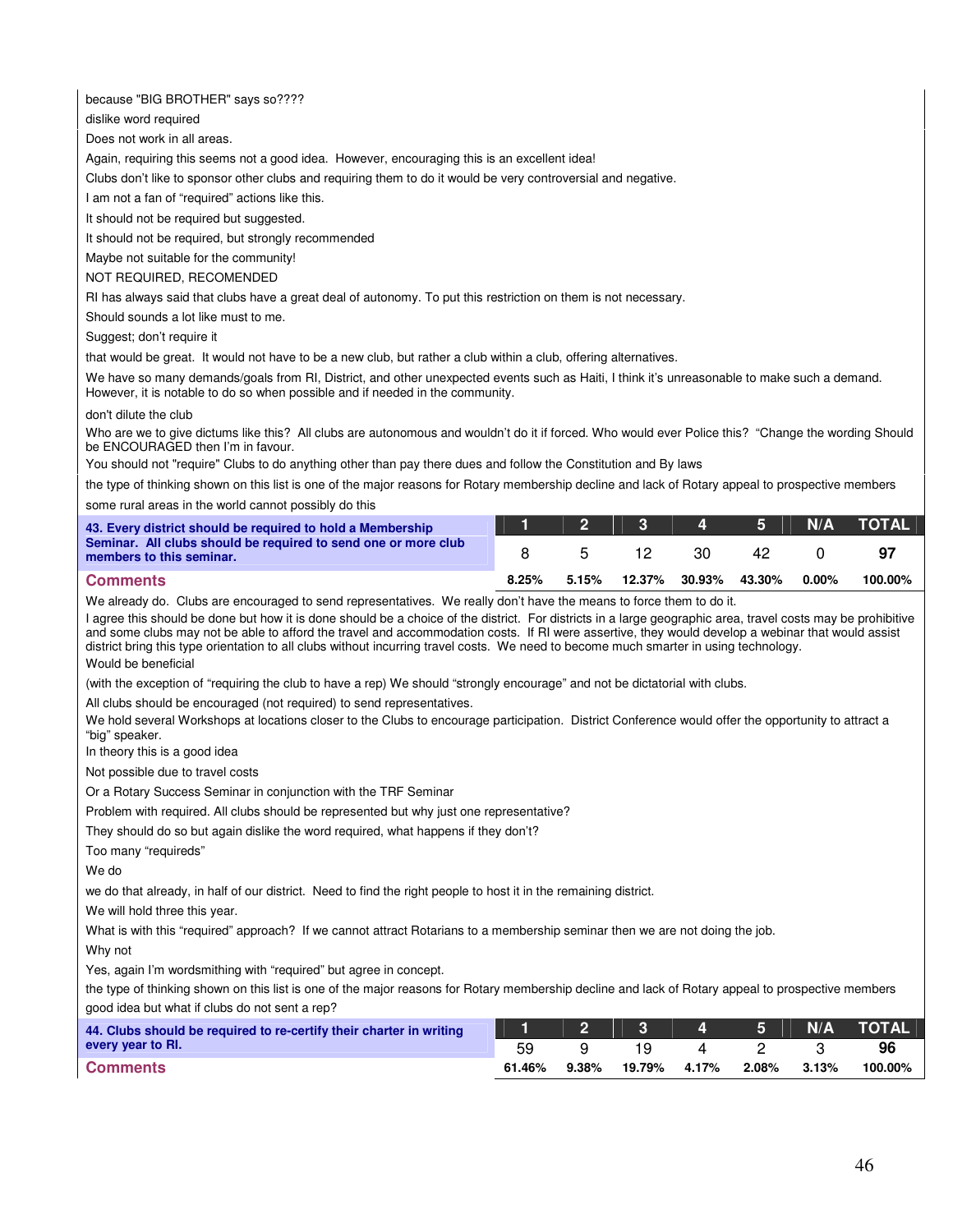RI has more involvement with clubs now than is necessary for smooth operation. If this is a requirement of RI, I believe the DG should obtain that certification of charter during his/her visit. RI must be more cognizant of the amount of effort it imposes on District, District Committees, Clubs and Rotarians. I get the very strong impression the tail is wagging the dog. I believe it is time for RI to start paying much more attention to the needs of clubs … to do so, they need to ask clubs, not PDGs who are often far removed from club operations. As the DG reports to RI at the end of their year regarding the health and stability of all of the Clubs in a District, doesn't that essentially fill this role?

#### ??????

dislike "required". Why?

Under certain circumstances perhaps

Are you serious?

Clubs are very busy. This would be a nightmare.

Every 5 Years

Is this not the purpose of the Official Visit?

no

Some clubs could use a reminder that they are, in fact, Rotary Clubs.

RI could not afford the staff

Unsure why this is an issue.

We do not need more bureaucracy

WHY?

Why? Who's paying attention at RI?

the type of thinking shown on this list is one of the major reasons for Rotary membership decline and lack of Rotary appeal to prospective members

this type of bureaucratic baloney destroys clubs!

| 45. Clubs should be required to submit the names of the President |        |       |     | 2 3 4 5 |       | N/A TOTAL |
|-------------------------------------------------------------------|--------|-------|-----|---------|-------|-----------|
| Elect AND President Elect Nominee by January 1st of each year.    |        |       | 16. | 42      |       | 96        |
| <b>Comments</b>                                                   | 11.46% | 7.29% |     |         | 3.13% | 100.00%   |

Encouraged yes, but not forced. Whatever we do, we will have clubs that come up with their Presidents Elect and Nominee later than that date.

Since succession planning is such a huge part of what should be happening in Rotary Clubs, I believe when the name of a President is submitted, the PEN should be required to be submitted at the same time. In other words names of Presidents for two-years.

dislike "required". Encouraged, yes.

Prior to December 1.

will not happen

Actually, if RI is going to do this (thought they already did), deadline should be Dec. 1st, so DGE can get information in time to plan for PETS.

Aren't they already to do this? For RI Directory?

BACK IN MY DAY…….IT WAS IN DECEMBER OR IT WAS NOT PUBLISHED IN THE DIRECTORY

December 1st

If possible – CLP mandates this

It would be very helpful for training.

Probably a good idea but may not be practical

Some clubs are not always ready I would recommend March 1st of each year

They should but don't always so I developed a document where you simply write in the names, add. Etc. of the incoming officers during my club visits and turn them over to the DGE by September. Voila!

This is already required!

the type of thinking shown on this list is one of the major reasons for Rotary membership decline and lack of Rotary appeal to prospective members You can try. I just got my last 2010-11 Pres on July 7th

| 46. Cost of membership should include dues, meals, and |        |        |        | 123451        | <b>N/A</b> | <b>NOTAL</b> |
|--------------------------------------------------------|--------|--------|--------|---------------|------------|--------------|
| participation in district training events.             | 39.    |        | 15.    | 13.           |            | 95           |
| <b>Comments</b>                                        | 41.05% | 20.00% | 15.79% | 13.68%  9.47% | $0.00\%$   | 100.00%      |

in our district that would be the death of Rotary. Rotary would become very elitist and recruitment would become a disaster. It is expensive enough now. Unless I have read the Q wrong. Cost of membership currently includes, dues, insurance, meals, fines, tickets, gas travelling to events, holidays and time away from family. If you are suggesting the Cost of Membership be the amount a person pays each year to the club – it will not work – we will lose members in droves

every district and club is different

Depending on the culture of the club. Those with a large number of make ups would pay double.

Could effect club memberships

It might be too expensive for some small clubs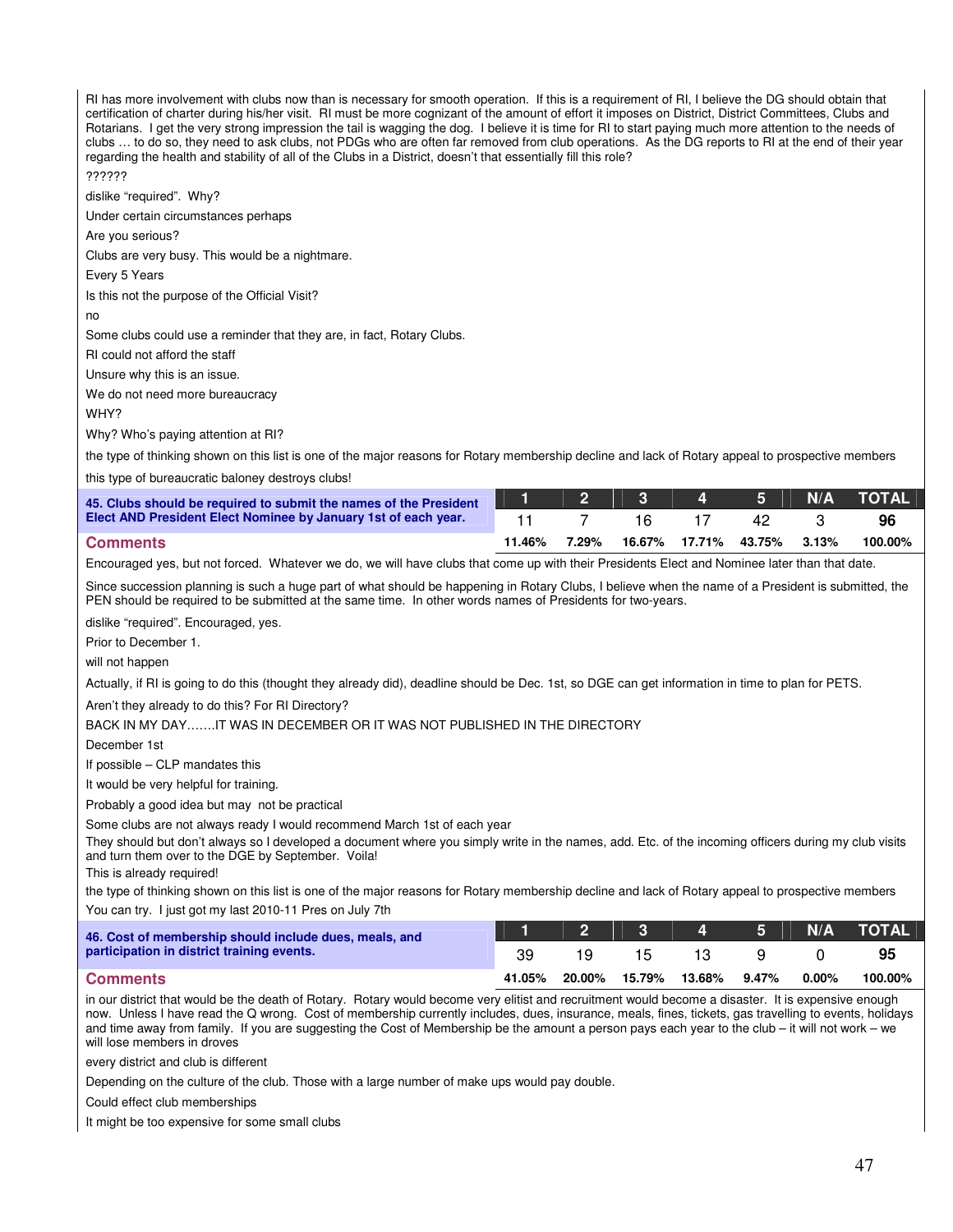IT WORKS WELL THAT WAY

Let each club handle its own finances

NO, NO, NO -- It is too expensive already!!

Not everyone can attend all district training events so they should not be required to pay for it. DUES are too high now in many clubs! Not meals

Or District Dues cover training cost as of this year. Meals are up to the club

Paying "a la carte" makes it easier to afford for members.

Should be up to the club. My club helps pay for members' attending district training events, such as the district assembly.

Some clubs do that but it should remain optional

The club pays this expense.

This is club business, not ours.

This is strictly a Club decision. Do not limit the options to address concerns about cost of membership.

This would make it too expensive to be a Rotarian

We should take meals out of the equation. It could include participation fees but that will be a selling job.

the type of thinking shown on this list is one of the major reasons for Rotary membership decline and lack of Rotary appeal to prospective members some members do not want to eat

| 47. A district task force should be made available to assist weak |       |       |       | 1 2 3 4 5 N         | N/A TOTAL |
|-------------------------------------------------------------------|-------|-------|-------|---------------------|-----------|
| clubs.                                                            |       |       |       | 47                  | 88        |
| <b>Comments</b>                                                   | 4.55% | 1.14% | 5.68% | 31.82% 53.41% 3.41% | 100.00%   |

We have that; however, it is important that it is the Clubs that request the assistance. It won't work otherwise

This is one of my goals this year to pilot with 4-8 clubs who seek assistance from district. So far, 6 clubs have asked for help with Membership, Strategic Planning, and Foundation. Asking 1-2 people to do this is challenging. I believe this is a potential use of PDGs as long as they go to clubs to listen and offer suggestions and ideas and not tell them how to run their club.

but recommend same, not require it

but travel costs too great

ABSOLUTELY!! BUT a Club must request the assistance. This might follow "encouragement."

Although we don't have a task force, I had a Membership Extension committee that served that function and needed their assistance for one club

Good idea but what is the AG for?

I've been preaching this forever. Membership Committee should have mandate to focus on clubs under 25.

If they want it. It's okay for weak clubs to die out. It's not okay for weak clubs to remain weak. Up or down? Clubs shouldn't be 'projects' of District Leadership any more than members should be 'projects' of their clubs.

Our district has a PDG team that helps club develop a long term mission and goals

There should be one already in the membership committee

We do this in my district but sometimes by the time the help arrives it is too late.

We tried to form one last year and expect to have it working this.

Weak RCs won't admit their need and will not accept "district" help, i.e., interference

YES

Yes – a great way to involve inactive PDG'S

the type of thinking shown on this list is one of the major reasons for Rotary membership decline and lack of Rotary appeal to prospective members

this could easily be the membership committee

| 48. We should take steps to reduce the cost of Rotary membership |       |        |  |                            | N/A | <b>NTOTAL</b> |
|------------------------------------------------------------------|-------|--------|--|----------------------------|-----|---------------|
| - to include lowered dues to International and to the District.  |       |        |  |                            |     | 95            |
| <b>Comments</b>                                                  | 8.42% | 16.84% |  | 24.21% 27.37% 21.05% 2.11% |     | 100.00%       |

Every attempt possible should be made to lower charges to RI & District. On the other hand, it is also a matter of services provided

This I wholly agree with. I heard Zone was trying to get a club to go to London just to have someone say grace in French. This does not meet the 4- Way Test. I believe corners can be cut in much of what is done now and how RI spends members' dues. I am dissatisfied with some of what I see and observe some significant waste

depends on district - but I would wager most districts agonize each yr at budget time

As long as RI and the district keep their expenses in line this may not be necessary

Commendable but not easy to do

Cost of meals is the greatest cost of Rotary membership. Club, District and RI dues are minimal in comparison.

District & RI dues are the only fair way to access every Rotarian equally for the cost of supporting all the programs the district & RI provides.

Everything we can do to keep costs down means more money to help others. The meals are the biggest cost.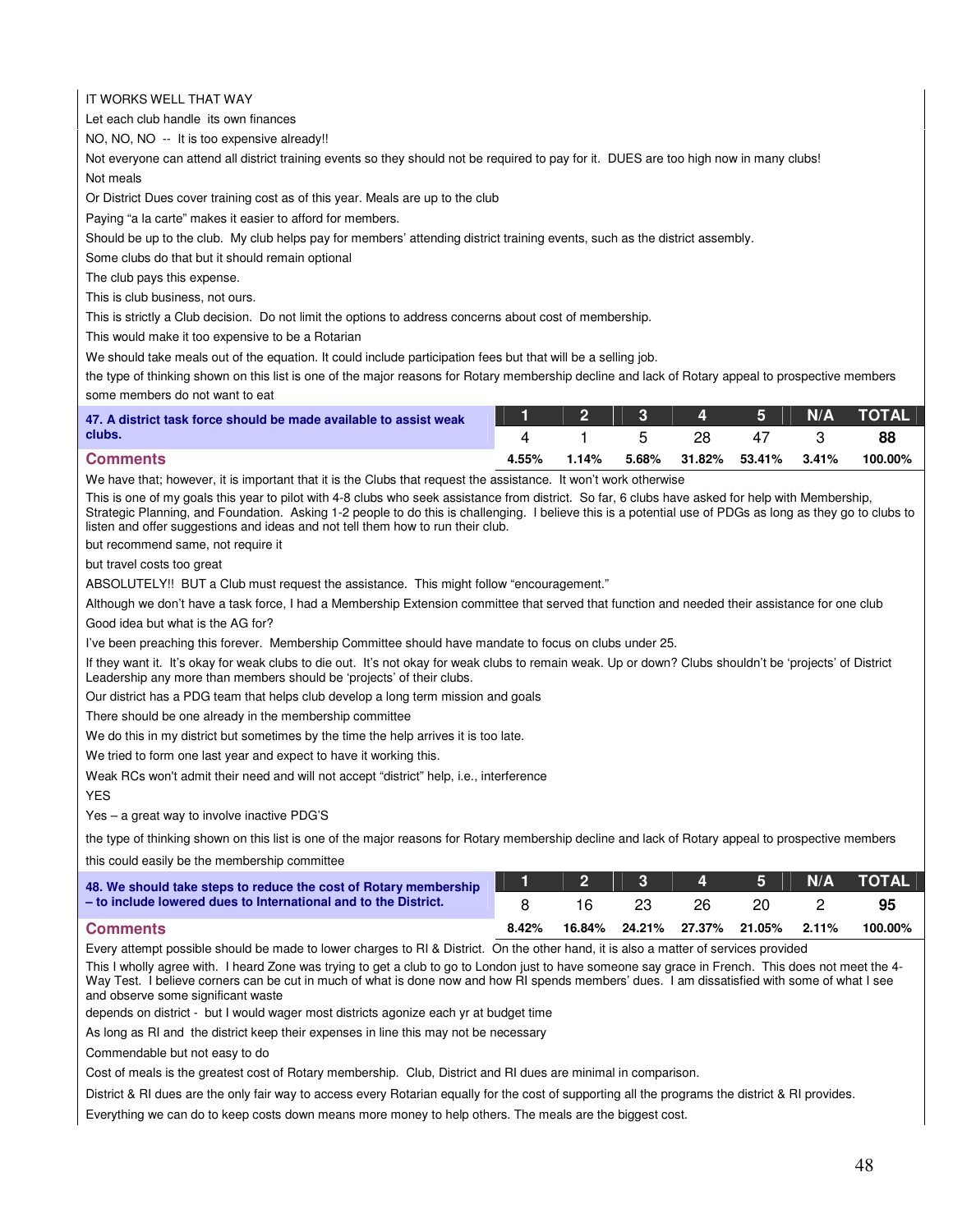I think it is the meal costs that add to the burden.

I think that is already being done. That is why we must resist adding things that have no clear Club benefit.

In my area, dues are not the main issue. Other "costs" such as participating in some functions are more significant.

Relative to what? We need to be inclusive but we also need to have strong Rotarians from business and professions. They pay much higher dues elsewhere.

Sounds good. What will we each cut from our programs?

Too many clubs and District have elaborate budgets that inflate the Dues. Budgets should be based on actual expenses not so governor types can spend what they want on elaborate hotels, big name speakers for every event, etc.

We should look at all budgets – the district & RI budgets are also important

#### WHAT WOULD HAPPEN TO RI THEN

Yes to reduced costs – but dues to RI and District are minimal already

Yes, we do waste a lot of money.

Dreamer! Everyone wants lower costs for more services

the type of thinking shown on this list is one of the major reasons for Rotary membership decline and lack of Rotary appeal to prospective members our senior leaders should exercise restraint

| 49. The classifications should include talented community                     |       |       |        | $4 \mid 5$    | N/A      | <b>TOTAL</b> |
|-------------------------------------------------------------------------------|-------|-------|--------|---------------|----------|--------------|
| members who may not be employed in a "traditional" business or<br>profession. |       |       |        |               |          | 95           |
| <b>Comments</b>                                                               | 1.05% | 5.26% | 13.68% | 24.21% 55.79% | $0.00\%$ | 100.00%      |

It already does

many clubs are already doing this and I fully support having anyone in a club who can contribute to the Five Avenues of Service, are good citizens and wanting to make our world a better place to live. Absolutely! This is being done now

Absolutely!

Be imaginative with classifications

Don't we do this already?

I don't think classifications are keeping people out. Most clubs are very creative if they have a quality prospect.

I thought the classification of Community Volunteer was available?

Let's not create obstacles to membership

Most definitely

Sure we can use all the help we can get

The description of Rotarians is "business, professional and community leaders." That would allow this.

#### WHAT CLASSIFICATION… YOU MAKE ONE UP FOR A HOT BODY

the type of thinking shown on this list is one of the major reasons for Rotary membership decline and lack of Rotary appeal to prospective members what a creative idea

| 50. Membership in Rotary should be open to all – as opposed to |        |        | 2 3 4 5 1 |          |               | N/A TOTAL |
|----------------------------------------------------------------|--------|--------|-----------|----------|---------------|-----------|
| being offered "by invitation only".                            |        |        |           | u        |               | -97       |
| <b>Comments</b>                                                | 32.99% | 22.68% | 13.40%    | $9.28\%$ | 11.34% 10.31% | 100.00%   |

Anyone who expresses interest in joining Rotary should be invited to join subject to ethical tests

Agree Fully. In the last two weeks, two people approach me to join. One club in our district had a person walk in off the street to a Rotary meeting because they saw the club's website and wanted to join. Think we should deny membership?

… what? Then it would not be elitist and you are treading on very hallowed ground!

Invitation makes it "special"

Must do some "weeding out"

I think it is open to all who are approved by the board

Invitation is what keeps us able to instill the good business ethics in all our candidates for membership

It depends on whether the invitee is willing to meet the expectations of all Rotarians

Most Clubs follow this already, though there is still an invitation required.

Quality before quantity. Some of our problems are from brining in members not qualified or oriented properly

Semantics. If someone approaches my club, we do our best to figure out how they can fit in, including inviting them to our meetings.

That would change Rotary into Kiwanis.

We do need to screen potential Rotarians

We include most everyone. But there is always someone who does not meet the standards.

the type of thinking shown on this list is one of the major reasons for Rotary membership decline and lack of Rotary appeal to prospective members

Where is the chemistry? No doubt our clubs and districts should reflect the broader communities (and the world) in which we serve. But the prospective member must be of good character etc.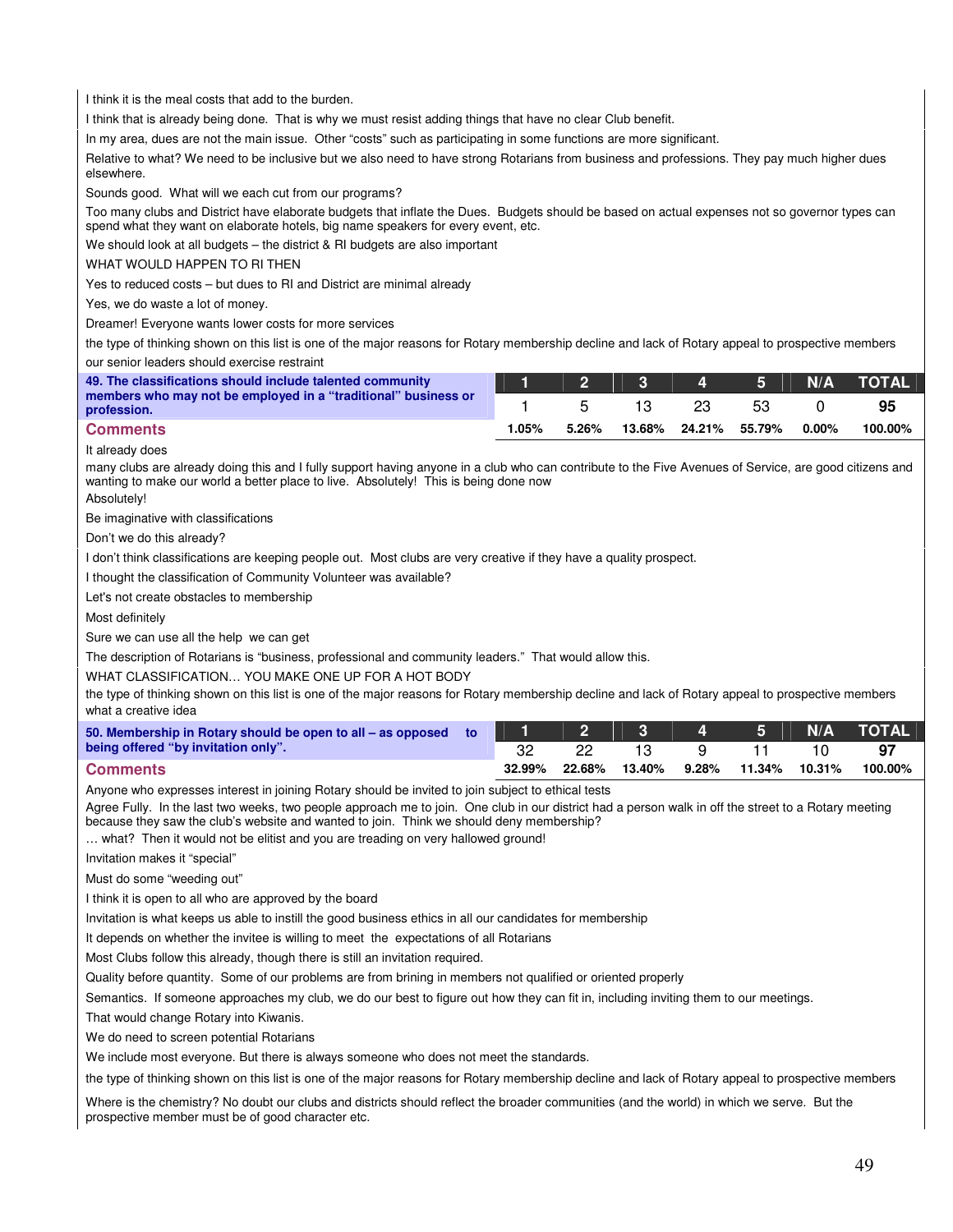# **Long Survey (Part F) Results:**

Again, in order to fully understand the results, one must also review the comments offered by the respondents. Some observations bear repeating:

- Some respondents misunderstood or questioned the meaning of the statement, which suggests that some of the statements may have been poorly constructed. In any event, the comments certainly gave rise to the development of different (or additional statements) to generate discussion for the PDG Forum.
- Some respondents took the statements at strict face value, as opposed to provocation to generate ideas for discussion.
- Most comments were thoughtful, humorous, insightful  $-$  or all of these.
- Comments were transcribed verbatim for the most part some corrections to spelling or syntax were added. Changes were also made to remove identifying information (names, district, year of service, etc.)
- Some handwritten comments were illegible and, thus, not transcribed.

# **Rotary Foundation, Programs, PolioPlus**

| F. Rotary Foundation, Programs, and PolioPlus                                                                                                                                                                                                                       | 1      | $\overline{2}$ | 3      | 4      | 5      | N/A      | <b>TOTAL</b> |
|---------------------------------------------------------------------------------------------------------------------------------------------------------------------------------------------------------------------------------------------------------------------|--------|----------------|--------|--------|--------|----------|--------------|
| 51. All clubs should be required to send one or more<br>representatives to the District's Foundation Seminar.                                                                                                                                                       | 14     | 5              | 8      | 25     | 45     | 0        | 97           |
| <b>Comments</b>                                                                                                                                                                                                                                                     | 14.43% | 5.15%          | 8.25%  | 25.77% | 46.39% | 0.00%    | 100.00%      |
| Again, use the word encourage, not required. We are dealing with people who offer their volunteer time. To put pressure by requiring things won't<br>help us.                                                                                                       |        |                |        |        |        |          |              |
| I again refer to opportunities for RI to step up and create these Foundation Seminars that people can attend on line. Expecting people to travel long<br>distances at high expense  will not work                                                                   |        |                |        |        |        |          |              |
| encouraged better word than required -- what happens if required and club doesn't send a member?                                                                                                                                                                    |        |                |        |        |        |          |              |
| no dictates to clubs                                                                                                                                                                                                                                                |        |                |        |        |        |          |              |
| Again, I do not favor "requiring" Clubs to do things like this. Strongly encouraged, yes.                                                                                                                                                                           |        |                |        |        |        |          |              |
| Encouraged, inspired, motivated but not required. I have a friend in the entertainment business and he says "If people don't come to our shows, we<br>are not doing something right," it's not their fault. If they do not come, then we need a different approach. |        |                |        |        |        |          |              |
| Good idea but not required. Also not limited to one person per club.                                                                                                                                                                                                |        |                |        |        |        |          |              |
| How do you censure a Club that doesn't?                                                                                                                                                                                                                             |        |                |        |        |        |          |              |
| In an ideal world, we would get the officers and the foundation chair.                                                                                                                                                                                              |        |                |        |        |        |          |              |
| Not possible due to travel costs                                                                                                                                                                                                                                    |        |                |        |        |        |          |              |
| Should and must are very close for a volunteer organization                                                                                                                                                                                                         |        |                |        |        |        |          |              |
| That "requirement" thing again.                                                                                                                                                                                                                                     |        |                |        |        |        |          |              |
| The word required is a tough thing to use in a volunteer organization                                                                                                                                                                                               |        |                |        |        |        |          |              |
| We required at least two per club—current president and chair of club foundation. More attend though.                                                                                                                                                               |        |                |        |        |        |          |              |
| who comes up with such foolish ideas?                                                                                                                                                                                                                               |        |                |        |        |        |          |              |
| We want them there. If it becomes "required," what is the remedy when they don't show up?                                                                                                                                                                           |        |                |        |        |        |          |              |
|                                                                                                                                                                                                                                                                     | 1      | $\overline{2}$ | 3      | 4      | 5      | N/A      | <b>TOTAL</b> |
| 52. All clubs should be required to hold at least two club meeting<br>programs related to TRF or to PolioPlus each year.                                                                                                                                            | 15     | 3              | 10     | 22     | 44     | 0        | 94           |
| <b>Comments</b>                                                                                                                                                                                                                                                     | 15.96% | 3.19%          | 10.64% | 23.40% | 46.81% | $0.00\%$ | 100.00%      |
| I am sorry, but the word required that comes back on a regular basis in this questionnaire drives me nuts. If we can motivate and encourage our<br>members, we are in trouble. Forcing them to do things won't help.                                                |        |                |        |        |        |          |              |
| not an enforceable requirement. I think clubs should be encouraged to do so. Might even be an opportunity for RI to development a full year calendar<br>with ideas for clubs for every meeting of the year.                                                         |        |                |        |        |        |          |              |
| encouraged better word than required -- what happens if required and club doesn't send a member?                                                                                                                                                                    |        |                |        |        |        |          |              |
| no dictates to clubs                                                                                                                                                                                                                                                |        |                |        |        |        |          |              |
| good suggestion but how is it monitored.                                                                                                                                                                                                                            |        |                |        |        |        |          |              |
| Again ideally this would be great.                                                                                                                                                                                                                                  |        |                |        |        |        |          |              |
| How do you censure a Club that doesn't?                                                                                                                                                                                                                             |        |                |        |        |        |          |              |
| I think that's already being done by most clubs. Many of our club do a Foundation minute at their meeting                                                                                                                                                           |        |                |        |        |        |          |              |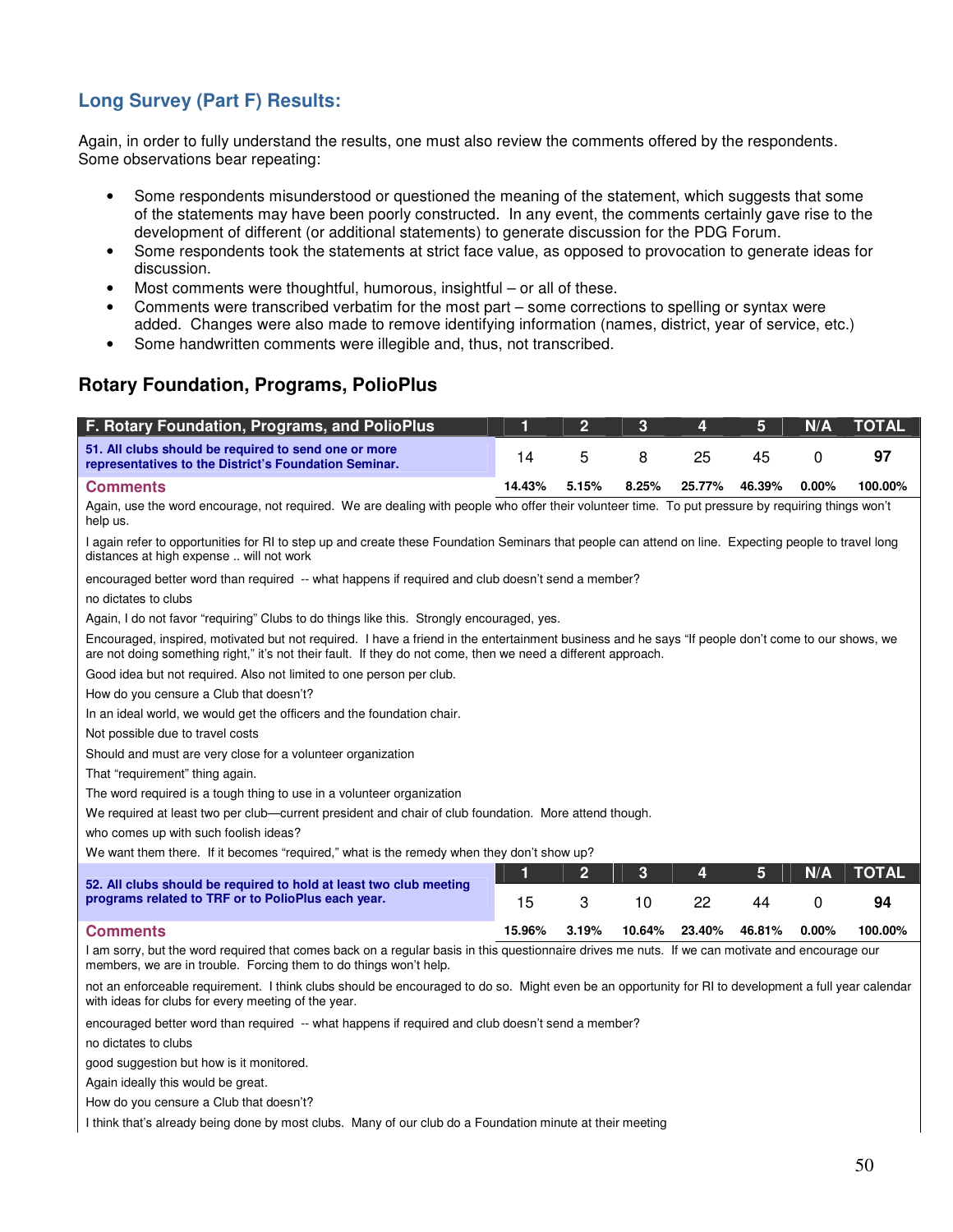I would say 4 club meetings because the foundation involves so much. Polio – top priority

Most clubs do more than that now.

No

Required?

District should provide speakers list

Stop with the "required." I cannot agree.

who comes up with such foolish ideas?

Strongly encouraged, rather than required. Perhaps amend the Effective Club definition to include this.

|                                                                  |       |          |                      | $\mathbf{3}$ $\mathbf{4}$ |       | N/A TOTAL |
|------------------------------------------------------------------|-------|----------|----------------------|---------------------------|-------|-----------|
| 53. TRF should not run two major giving programs simultaneously. |       |          | 26                   | -23                       |       | 95        |
| <b>Comments</b>                                                  | 7.37% | $6.32\%$ | 27.37% 24.21% 29.47% |                           | 5.26% | 100.00%   |

What are we talking about here? A complement to Polio Plus? No, finish one before taking on another.

Having two major giving programs does create confusion. Clubs, once their understand both, often decide to support either one or the other or split their giving between the two. It is often influenced by any members who have had direct experience with Foundation programs. The problem for the Permanent Fund comes when there is a push for a specific effort – i.e. Polio. All contributions are then focused there and away from the traditional programs, especially the Permanent Fund.

Everybody has a different definition for major

Folks still only support the ones they believe in.

I agree no more until Polio is done!

It might be difficult not to do two at the same time.

Most of us give to multiple charities. We give to multiple charities within our own club.

No people can choose where they want to put their resources

Rotarians are supporting MANY programs now, in addition to PolioPlus.

What are we getting at here?

who comes up with such foolish ideas?

everyone will be glad when PolioPlus is finished!

| 54. The Paul Harris Fellow recognition should be limited to those |        |        |       |       | 511   |       | N/A TOTAL |
|-------------------------------------------------------------------|--------|--------|-------|-------|-------|-------|-----------|
| individuals who contribute \$10,000 or more to TRF.               | 64     |        |       |       |       |       |           |
| <b>Comments</b>                                                   | 68.09% | 11.70% | 9.57% | 5.32% | 3.19% | 2.13% | 100.00%   |

my advice is to work harder at orienting people who receive PHF to pay it back when granted by their club. We have untold number of clubs who use PHF as recognition – the club pays the \$1000 USD and the recipient never pays any of it back. I believe there should be an appeal to all recipients to contribute and PAY IT FORWARD.

If started in 1957 with \$1,000. I know \$1,000 in 1957 was a lot more than it is now but a PH is a PH no matter what year.

It should be higher than \$1,000, but not sure about \$10,000

Let us not forget that recognition is so important even for \$1,000 donors – major donors are a different category

Nice idea but how does one make the change. What is an amount that is a thoughtful response to the programme? In Uganda the average income is about US \$300. In the US it's about \$45,000. In Canada, it's about US \$34,000.

Put recognition out of reach and people will not even try.

That level would certainly make it an exclusive honor! What would be given in its place?

Then you won't have any PHF. This will be limited to the few rich Rotarians and not necessarily to those who merit these awards. BAD IDEA!!!!!!!!

This is dumb especially in this economy. To many Rotarians especially younger ones \$100 is a lot of money.

Why eliminate those who cannot afford \$10,000

You cannot change a program mid-stream. We already have the major donor for this.

don't turn the clock back - it once was the equivalent of this

perhaps raise from \$1000 to \$2000

it is a charitable donation - NOT an award!

by keeping a PHF at \$1000, more people give at higher level

PHF should have three categories: Club, Community, Donor

who comes up with such foolish ideas?

The people who can give \$10,000 already have special recognition. Leave something special for the masses.

| 55. Paul Harris Fellow Recognition that is bestowed upon non- |        |       |     | $-4$ 5 $\overline{5}$ |       | N/A TOTAL |
|---------------------------------------------------------------|--------|-------|-----|-----------------------|-------|-----------|
| Rotarians should be called by a different name.               |        |       | 20. |                       |       | 96        |
| l Comments                                                    | 53.13% | 5.21% |     | 20.83% 8.33% 12.50%   | 0.00% | 100.00%   |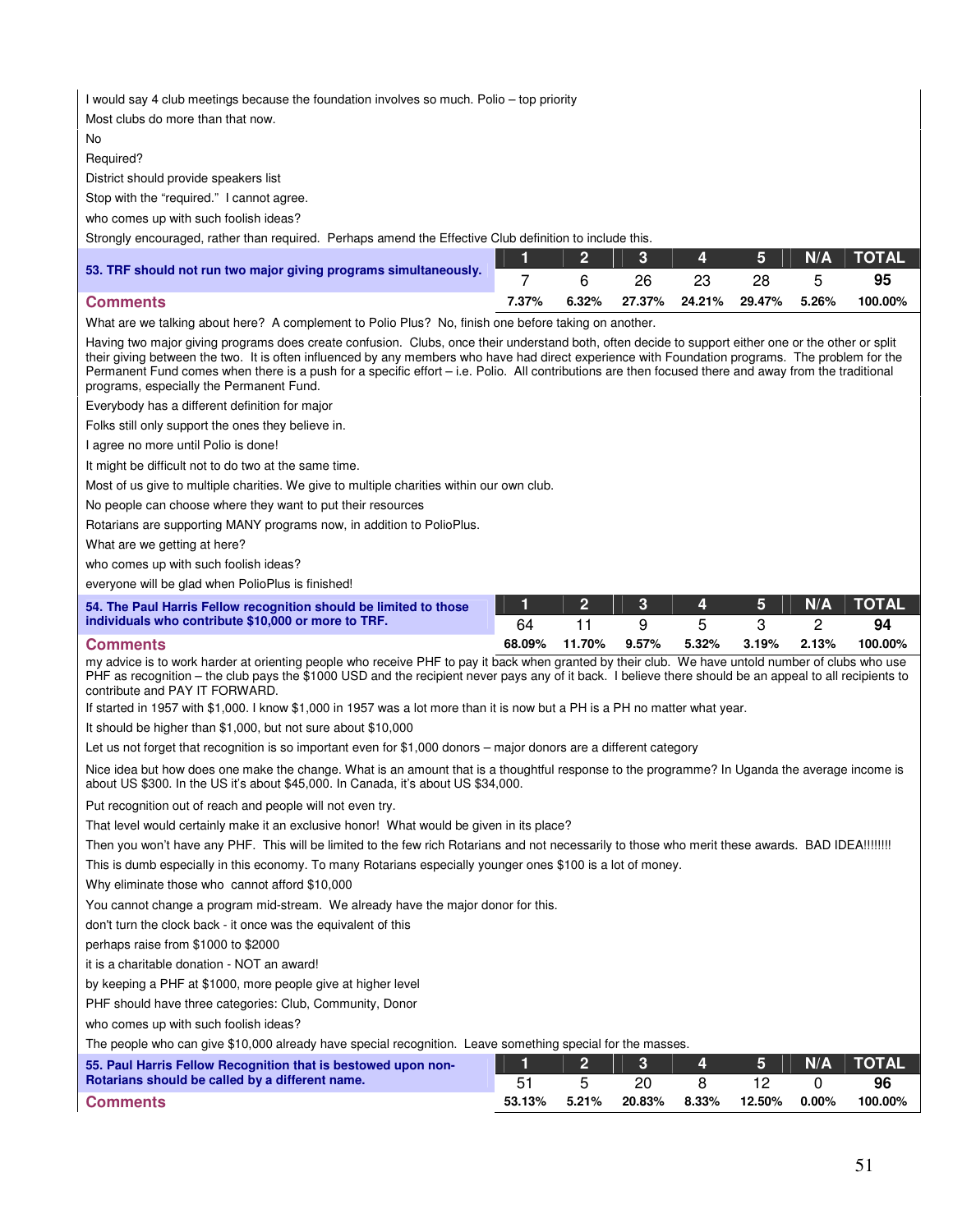I like the idea of being recognized as a Rotarian for contributing to my Foundation. I think it would be very beneficial to have another recognition clubs can use to reward members and non-Rotarians while at the same time not degrading it for people in clubs who feel they should not "buy" their PHF good idea

How about? PHF Recognition for Rotarians & PHF Recognition for Friends of Rotary

It's an honor for anyone.

Many are still confused by the notion of buying a Paul Harris. I've bought many and will continue to contribute to TRF as long as I am able. How else can I show my partnership with Rotarians from around the world in trying to make it a better place for all? no

Paul Harris fellowship should have nothing to do with a donation of dollars. An award named after our founder should be given to both Rotarian and non Rotarians on merit, not dollars.

What is the reason to segregate?

Why? Is there a reason for this/

PHF should have three categories: Club, Community, Donor

who comes up with such foolish ideas?

Why??????

| 56. TRF sanctioning of other non-TRF programs (such as the                                                              |        |       |        | $3 \quad 4 \quad$ | $-5$ $-$ | N/A   | <b>NTOTAL</b> |
|-------------------------------------------------------------------------------------------------------------------------|--------|-------|--------|-------------------|----------|-------|---------------|
| Wheelchair Foundation or Shelter Boxes) should be handled<br>through the APF for Paul Harris Fellow recognition points. | 29     |       | 34     |                   |          |       | 96            |
| <b>Comments</b>                                                                                                         | 30.21% | 9.38% | 35.42% | $9.38\%$          | $9.38\%$ | 6.25% | 100.00%       |

Totally Agree – clubs want PHF credits whenever they donate to TRF. I sometimes believe those running TRF are not in tune with the average Rotarians needs and wants. People feel it is an incentive and an encouragement to get those PHF credits and likely more funds would come from the average person if it was simplified. What does it matter how the funds get there as long as they do.

good idea

Great Idea

I think we need more interaction with joint partners. The major point here is to have them partner with us and contribute \$ to our Matching Grants, rather than have our Rotary money go to them. This is what we do with Wheel Chairs. They help fund some of our MG projects.

Since RI has no control over these programs they should remain as they are

Will have to think of the implications of this – but tend to think absolutely no!

Yes – if they agree with TRF Policy

who comes up with such foolish ideas?

In truth, TRF provides scholarships and grants to the programs devised by the RI Board. This balance has gone way overboard and now "programs" are becoming non-existent (RCC, Rotary Volunteers, University Teachers, etc.).

| 57. Rotarians should be permitted to allocate their Foundation                                                                                                                                                                                                                                                                                                                                                                                                                                                                                                         | ۲۱.    | $\overline{2}$ | 3      | 4      | 5      | N/A   | <b>TOTAL</b> |
|------------------------------------------------------------------------------------------------------------------------------------------------------------------------------------------------------------------------------------------------------------------------------------------------------------------------------------------------------------------------------------------------------------------------------------------------------------------------------------------------------------------------------------------------------------------------|--------|----------------|--------|--------|--------|-------|--------------|
| donations to the Annual Programs Fund to one of the Future Vision<br>focus areas.                                                                                                                                                                                                                                                                                                                                                                                                                                                                                      | 19     | $\overline{7}$ | 31     | 21     | 12     | 3     | 93           |
| <b>Comments</b>                                                                                                                                                                                                                                                                                                                                                                                                                                                                                                                                                        | 20.43% | 7.53%          | 33.33% | 22.58% | 12.90% | 3.23% | 100.00%      |
| No, don't complicate things further                                                                                                                                                                                                                                                                                                                                                                                                                                                                                                                                    |        |                |        |        |        |       |              |
| too costly to control                                                                                                                                                                                                                                                                                                                                                                                                                                                                                                                                                  |        |                |        |        |        |       |              |
| Allowing that is another avenue of choice                                                                                                                                                                                                                                                                                                                                                                                                                                                                                                                              |        |                |        |        |        |       |              |
| If RI would set up DAF accounts for the major focus areas that could tie in with RAG interests and allow this flexibility for Rotarians. Each has their<br>own passion and will give more freely if they can support this area of interest, rather than feeling it is going into a big black hole as many do now.<br>Also need capability to do DAF's in Canada. We've talked about this for 4 years now. Local banks are doing it, why don't we show some leadership<br>and get it done?<br>It might even help giving as people will know where their money is going. |        |                |        |        |        |       |              |
| Let's see how future vision works out first                                                                                                                                                                                                                                                                                                                                                                                                                                                                                                                            |        |                |        |        |        |       |              |
| We're micromanaging if we go to that level of engagement. The needs are broad and we need to be able to respond to the projects and programmes<br>presented                                                                                                                                                                                                                                                                                                                                                                                                            |        |                |        |        |        |       |              |
| Why what purpose does this hold?                                                                                                                                                                                                                                                                                                                                                                                                                                                                                                                                       |        |                |        |        |        |       |              |
| who comes up with such foolish ideas?                                                                                                                                                                                                                                                                                                                                                                                                                                                                                                                                  |        |                |        |        |        |       |              |
| should be allowed for major gifts of \$10,000 or more                                                                                                                                                                                                                                                                                                                                                                                                                                                                                                                  |        |                |        |        |        |       |              |
| 58. Trustees of The Rotary Foundation should be nominated from                                                                                                                                                                                                                                                                                                                                                                                                                                                                                                         | 1      | $\overline{2}$ | 3      | 4      | 5      | N/A   | <b>TOTAL</b> |
| Zones and elected by the member-ship in the same manner as RI<br>directors.                                                                                                                                                                                                                                                                                                                                                                                                                                                                                            | 8      |                | 20     | 31     | 32     | 3     | 95           |
| <b>Comments</b>                                                                                                                                                                                                                                                                                                                                                                                                                                                                                                                                                        | 8.42%  | 1.05%          | 21.05% | 32.63% | 33.68% | 3.16% | 100.00%      |
| No, but we should try to find a better way to get a broader membership on the TRF board. Maybe some people who have been involved in projects<br>should be chosen to sit on the board.                                                                                                                                                                                                                                                                                                                                                                                 |        |                |        |        |        |       |              |

Totally agree – this opens the door to more buy-in at the Club Level – right now it is seen as an appointment from a high level set of people and there is a total mystery of how people are appointed

I don't know how they are nominated.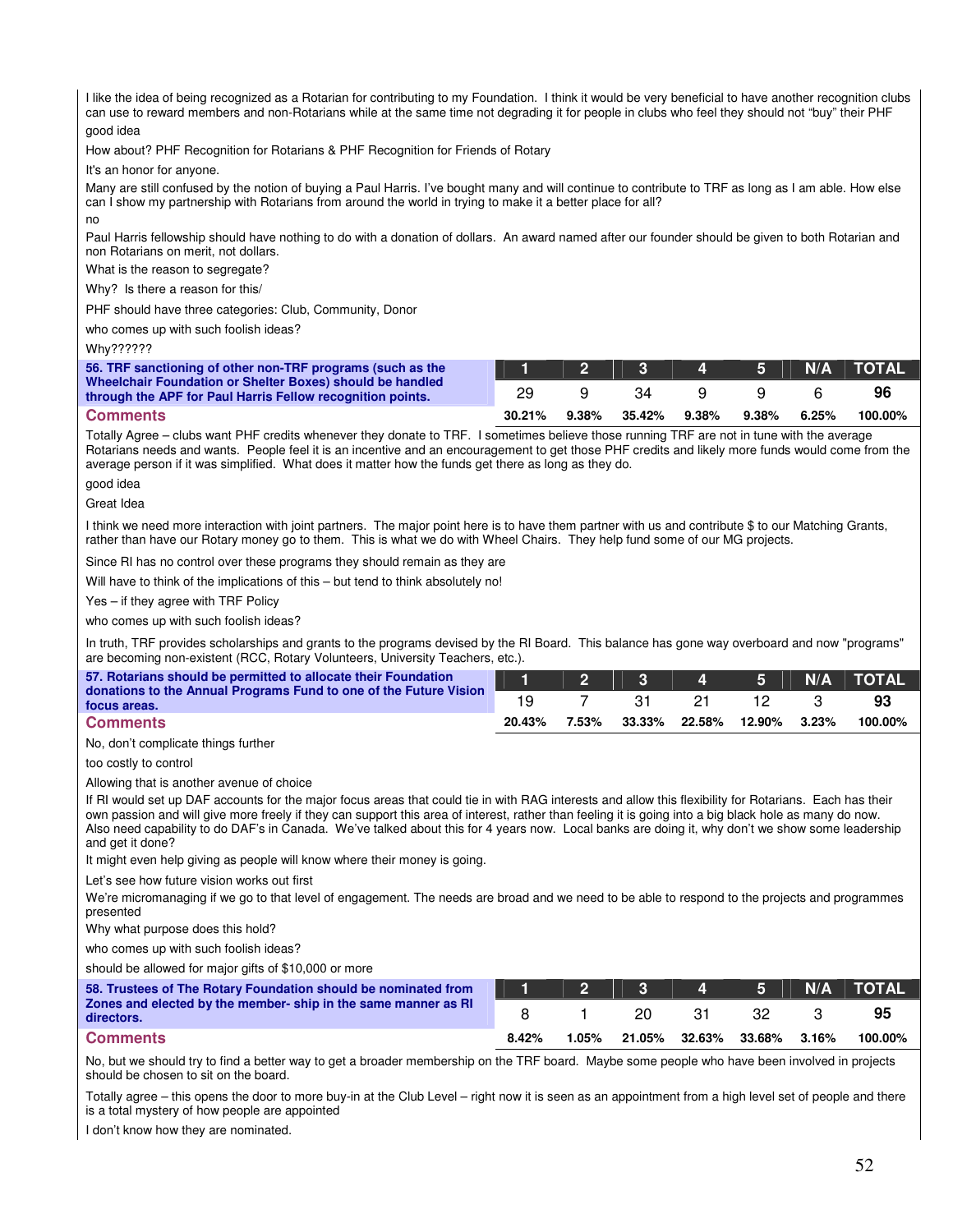If it ain't broke why fix it?

There is no transparency on the process for nominating Trustees, and the Chair. It is all part of the Old Boys Club and I agree with this, with the provision that a person has adequate financial management and board of director experience in related fields. Trustees are not a popularity contest. These people are carefully chosen and know what is going on in Rotary.

Why not

WOW, what would happen to all those PRIPs who are trustees and eventually chair of TRF.

should be a quota - women plus visible minorities

Yes

Yes – why is it different anyway?

who comes up with such foolish ideas?

There needs to be a different system. It should not be a requirement to be a lawyer or rich!

| 59. All pending vacancies to Zone, RI, and Foundation volunteer                                 |       |       |        | 4      | 5.     | N/A   | <b>TOTAL</b> |
|-------------------------------------------------------------------------------------------------|-------|-------|--------|--------|--------|-------|--------------|
| positions should be posted and all eligible candidates permitted to<br>apply for the positions. |       |       | 15     | 33.    |        |       | 96           |
| <b>Comments</b>                                                                                 | 7.29% | 3.13% | 15.63% | 34.38% | 33.33% | 6.25% | 100.00%      |

Again, I believe we are creating too much administration.

think this is a great idea especially if a job description is included as well as time commitment and financial expectations are clearly laid out. I for one would be willing to do more in Zone but need to understand the expectations. Totally agree – we are missing some of the most talented Rotarians by not doing this.

good idea -- open up to all

I thought that all pending vacancies were decided by past performances

OK I guess

Posted, yes, but where? The RI site under Member Access would seem to make most sense.

Sounds good

This could be an avenue to find qualified candidates.

This is a great idea, because now we have friends of friends, many of whom have no interest or skills in the area they are assigned to. Many just want ego stroked by having their name in the RI Directory. We have lots of young talent we overlook, merely because they are not PDGs. Time to change!

This would be a great way to find out what talent is out there. But there is no greater compliment than to be 'asked"

What type of positions?

Yes with a full selection committee

The status quo does not work anymore. A parade of mostly elderly men with a spouse on their arm to make it look balanced. There is a need for better representation. The message as it stands is no women or visible minorities aspire (or apply)! Ditto on statement #60.

who comes up with such foolish ideas?

Interesting

| 60. All Zone, RI, and Foundation positions should be selected by a                                                |       |       |               | $\mathbf{A}$ | 151    |       | N/A TOTAL' |
|-------------------------------------------------------------------------------------------------------------------|-------|-------|---------------|--------------|--------|-------|------------|
| zone nominating committee who recommend the best candidate (to<br>Zone Director, RI President, or Trustee Chair). |       |       |               | -31.         |        |       | 92         |
| <b>Comments</b>                                                                                                   | 7.61% | 2.17% | 22.83% 33.70% |              | 26.09% | 7.61% | 100.00%    |

Again, I believe we are creating too much administration.

Reality for those of us farther down the organization – this process is "the boys" looking after their "buddies". If you are not rich and someone's friend, you have no chance to get involved at this level. There are no "ordinary" Rotarians working in any of these roles.

As an alternative to the above

Does the Zone Director appoint them, of endorse them to the President or Trustee Chair?

Don't understand this question!

I don't know how they are nominated.

I think this has merit same as previous question. However another viewpoint is a Committee Leader or RID may want to influence who is on his team, based on prior relationship or performance/experience. It is hard for a leader to lead if they have not got people on the team they are comfortable with and confident in.

Sounds good but impractical.

Wouldn't that mean only PDGs got to vote

The status quo does not work anymore. A parade of mostly elderly men with a spouse on their arm to make it look balanced. There is a need for better representation. The message as it stands is no women or visible minorities aspire (or apply)!

who comes up with such foolish ideas?

Interesting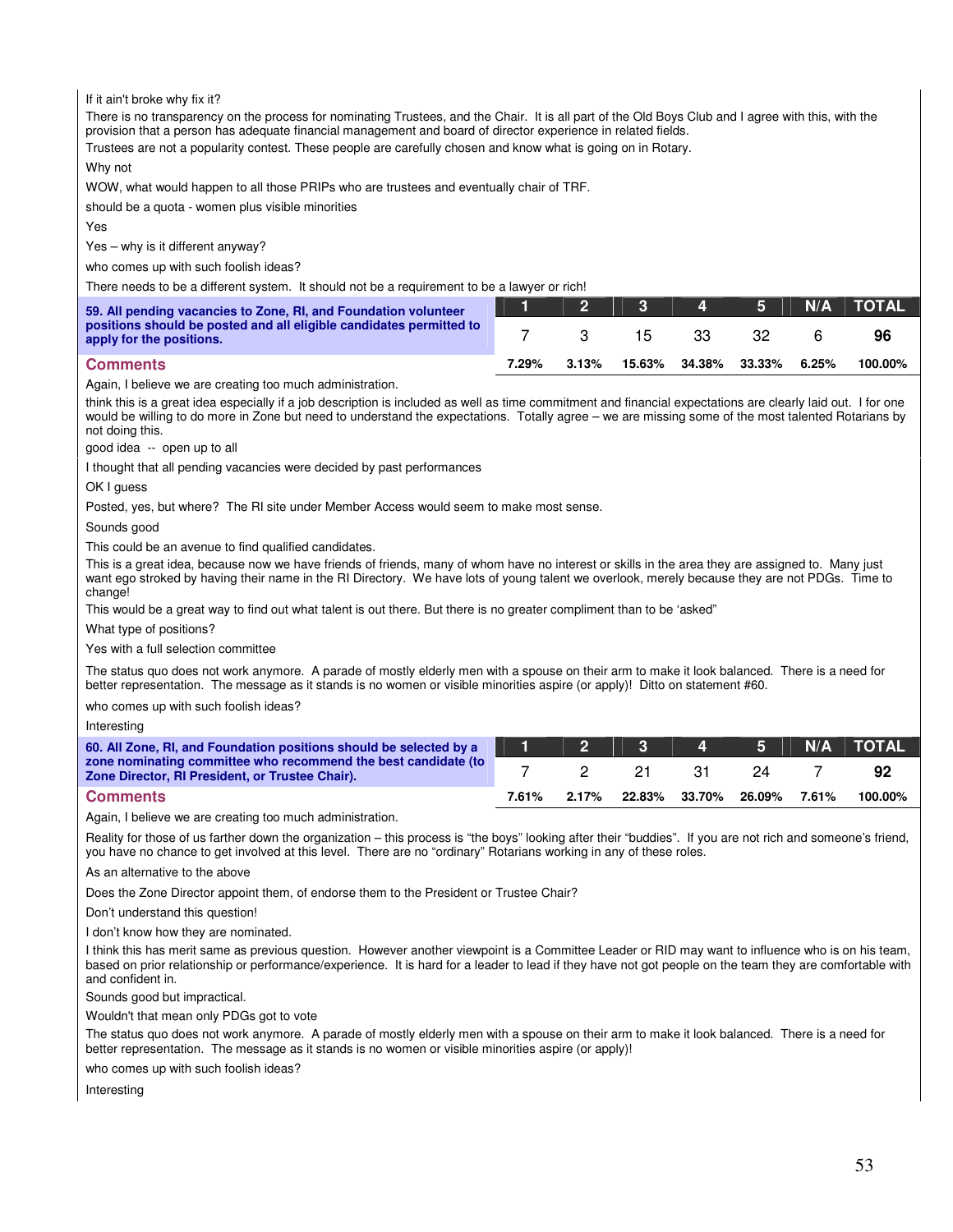# **Long Survey (Part G) Results:**

Again, in order to fully understand the results, one must also review the comments offered by the respondents. Some observations bear repeating:

- Some respondents misunderstood or questioned the meaning of the statement, which suggests that some of the statements may have been poorly constructed. In any event, the comments certainly gave rise to the development of different (or additional statements) to generate discussion for the PDG Forum.
- Some respondents took the statements at strict face value, as opposed to provocation to generate ideas for discussion.
- Most comments were thoughtful, humorous, insightful or all of these.
- Comments were transcribed verbatim for the most part some corrections to spelling or syntax were added. Changes were also made to remove identifying information (names, district, year of service, etc.)
- Some handwritten comments were illegible and, thus, not transcribed.

# **Rotary Youth Programs**

| G. Rotary Youth Programs                                                                                              |        |        | - 3-   | $\mathbf{A}$ | -5.      | N/A   | <b>TOTAL</b> |
|-----------------------------------------------------------------------------------------------------------------------|--------|--------|--------|--------------|----------|-------|--------------|
| 61. The Youth Exchange program should be limited to one-<br>semester or one summer-long stay rather than a full year. | 46     |        | 19     |              |          |       | 99           |
| <b>Comments</b>                                                                                                       | 46.46% | 21.21% | 19.19% | 7.07%        | $3.03\%$ | 3.03% | 100.00%      |

No, as I believe it will create problems for the student. If one were to be attending school in a foreign country for one semester, it will create problems in most countries when you come back.

I believe this should be an option to clubs, potentially 3 types of programs clubs can sign up for – summer, semester, full year., This will tell RI what clubs want because they will only sign up for the program best suited to their needs. It also has the potential to involve many more people.

A full term gives them a better feel for what the exchange is all about. It sometimes takes a full semester for the student to acclimate to their new environment.

Becomes just another exchange

Depends – there are pros and cons of each

I think you get 80% of the value in three months

The academic year stay has the greatest impact on a student.

The present program is working well. Why screw it up?

This would dilute the programs effectiveness

We have short exchanges now.

Having had the opportunity for 3 of our daughters to experience the YEX experience for one year, I strongly urge this opportunity continue.

|                                                                                                                    |        |        |   |                      | 2 3 4 5 | N/A   | <b>TOTAL</b> |
|--------------------------------------------------------------------------------------------------------------------|--------|--------|---|----------------------|---------|-------|--------------|
| 62. Students should be required to maintain a "C" average each<br>quarter or be returned home for non-performance. |        |        | q | 28.                  |         |       | 88           |
| <b>Comments</b>                                                                                                    | 19.32% | 20.45% |   | 10.23% 31.82% 13.64% |         | 4.55% | 100.00%      |

#### There are other values to the exchange program than grades. Many reasons can explain why a student won't make the local equivalent of a passing grade. Even if a student fails the program, he/she may still have had a very valuable experience and been a positive force when it comes to international exchange.

Agreed – it is a fact that some students use the experience as a way to "drop out" of having to perform. For example, students coming from Europe to Canada have already graduated from school and are simply taking a "gap year". Their requirement to achieve is minimal. It also suggests that the semester program may be a better fit for many youth.

A hard and fast rule is not appropriate for all circumstances

C average or better.

Good thought, but some GREAT exchange students just do not do well academically. Passing should be OK.

Ideally

Impossible – different education systems and language

It could be a language issue!

Some students are in a year that has no academic meaning to them. Also what impact does language have on results?

This makes no sense since many schools do not even require classroom study

Till they get the language mastered it would be very hard. The youth going to some countries are used to a different school system and it might be impossible no matter how hard they tried.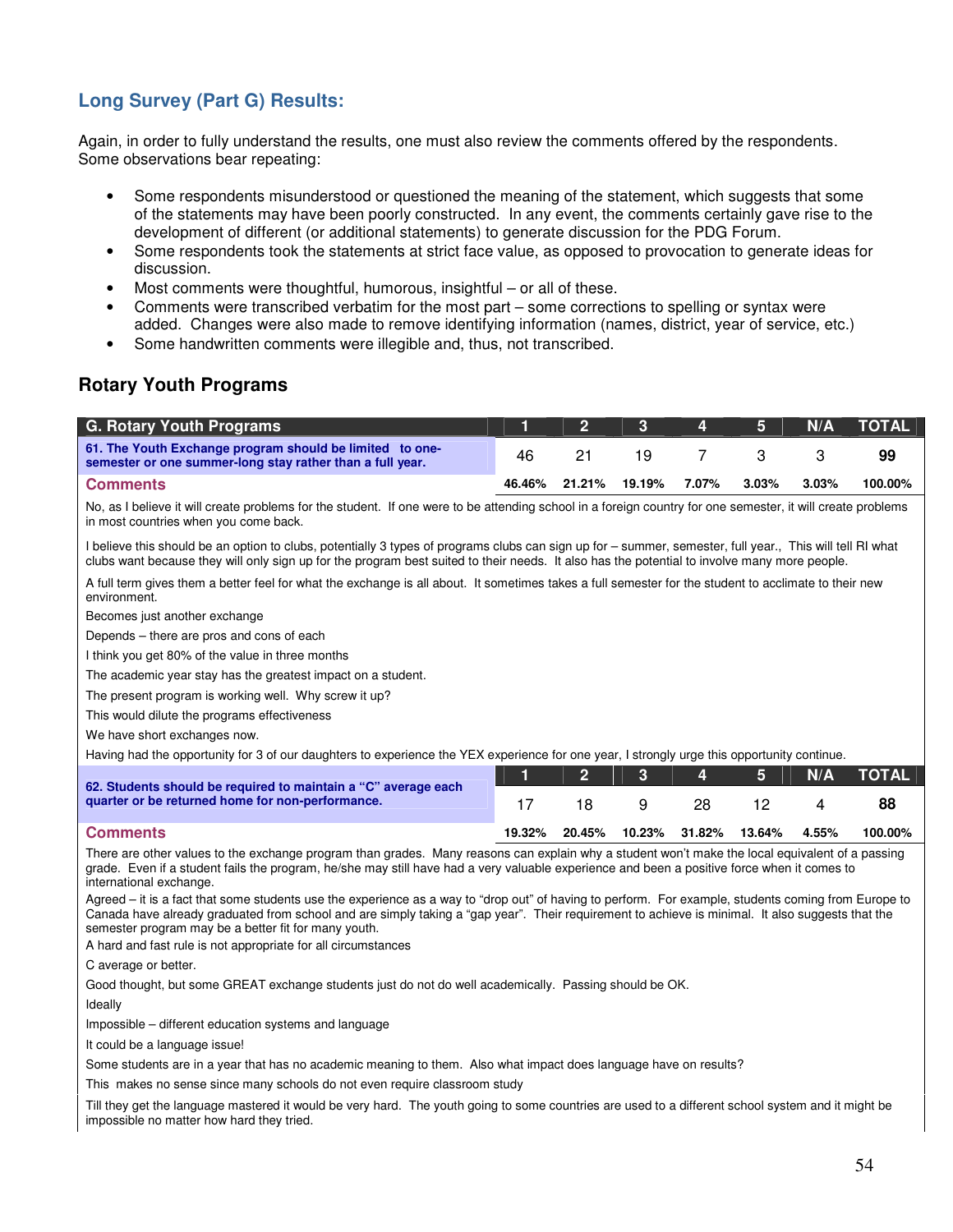| 63. The Youth Exchange program should be funded to allow clubs                                                                                                                                                                                                                                                                          | 1      | $\overline{2}$ | 3      | 4      | 5      | N/A   | <b>TOTAL</b> |
|-----------------------------------------------------------------------------------------------------------------------------------------------------------------------------------------------------------------------------------------------------------------------------------------------------------------------------------------|--------|----------------|--------|--------|--------|-------|--------------|
| to provide modest stipends to host families.                                                                                                                                                                                                                                                                                            | 16     | 13             | 26     | 23     | 14     | 4     | 96           |
| <b>Comments</b>                                                                                                                                                                                                                                                                                                                         | 16.67% | 13.54%         | 27.08% | 23.96% | 14.58% | 4.17% | 100.00%      |
| Agree – clubs in our district now provide an "allowance" to our students.                                                                                                                                                                                                                                                               |        |                |        |        |        |       |              |
| should be a labor of love for children.                                                                                                                                                                                                                                                                                                 |        |                |        |        |        |       |              |
| BUT not by RI or TRF. Clubs do that now, as a part of participating.                                                                                                                                                                                                                                                                    |        |                |        |        |        |       |              |
| Clubs provide a stipend to the YEX in our district.                                                                                                                                                                                                                                                                                     |        |                |        |        |        |       |              |
| I do not think it is cost that affects getting hosts. I think it is a lack of information and understanding of the opportunity.                                                                                                                                                                                                         |        |                |        |        |        |       |              |
| Many clubs already do this                                                                                                                                                                                                                                                                                                              |        |                |        |        |        |       |              |
| Our club already gives a stipend to host families                                                                                                                                                                                                                                                                                       |        |                |        |        |        |       |              |
| Since the addition of the 5th Ave of Service we have increased District dues to include all youth program cost except the stipend to the incoming<br>student. If the club want to subsides the host family why not?                                                                                                                     |        |                |        |        |        |       |              |
| Would be nice                                                                                                                                                                                                                                                                                                                           |        |                |        |        |        |       |              |
| I fear the loss of the great host families who participate now because they believe in the program and the transformation. To some who are looking for<br>a stipend.                                                                                                                                                                    |        |                |        |        |        |       |              |
| the student stipend should suffice                                                                                                                                                                                                                                                                                                      |        |                |        |        |        |       |              |
| 64. The Youth Exchange program should be a "true" exchange -                                                                                                                                                                                                                                                                            | 1      | $\mathbf{2}$   | 3      | 4      | 5      | N/A   | <b>TOTAL</b> |
| thus families that wish to participate MUST accept a student in<br>return in their home.                                                                                                                                                                                                                                                | 21     | 18             | 18     | 19     | 19     | 3     | 98           |
| <b>Comments</b>                                                                                                                                                                                                                                                                                                                         | 21.43% | 18.37%         | 18.37% | 19.39% | 19.39% | 3.06% | 100.00%      |
| Again, we should encourage, but there are situations where a very qualified student could be chosen and that the parent/s can't host a student. Single<br>parent families would probably be particularly hit by such a rule.<br>All hosting families must be carefully screened prior to taking in a student<br>I couldn't agree more!! |        |                |        |        |        |       |              |
| I know that in some parts of the world this is the expectation. Or at least, that might influence the selection process if a family agrees to host.                                                                                                                                                                                     |        |                |        |        |        |       |              |
| Ideal, but some situations will not support it. Do we reject a great candidate?                                                                                                                                                                                                                                                         |        |                |        |        |        |       |              |
| students must stay with a Rotary family                                                                                                                                                                                                                                                                                                 |        |                |        |        |        |       |              |
| If at all possible                                                                                                                                                                                                                                                                                                                      |        |                |        |        |        |       |              |
| Not necessary                                                                                                                                                                                                                                                                                                                           |        |                |        |        |        |       |              |
| Not sure about that. What if the home is not suitable                                                                                                                                                                                                                                                                                   |        |                |        |        |        |       |              |
| Some students would not be able to participate. We would be exchanging only with the "elite"                                                                                                                                                                                                                                            |        |                |        |        |        |       |              |
| That's a limited view of an exchange. It doesn't take into account the circumstances of the host family.                                                                                                                                                                                                                                |        |                |        |        |        |       |              |
| We might not want them as host families. Might not past the background check?????                                                                                                                                                                                                                                                       |        |                |        |        |        |       |              |
| Requiring a family to host does not always result in the best experience.                                                                                                                                                                                                                                                               |        |                |        |        |        |       |              |
| not always possible or desirable                                                                                                                                                                                                                                                                                                        |        |                |        |        |        |       |              |
| 65. Clubs that sponsor an Interact or a Rotaract Club must hold a                                                                                                                                                                                                                                                                       | 1      | $\mathbf{2}$   | 3      | 4      | 5      | N/A   | <b>TOTAL</b> |
| minimum of four joint meetings each year.                                                                                                                                                                                                                                                                                               | 18     | 16             | 21     | 30     | 11     | 1     | 97           |
| <b>Comments</b>                                                                                                                                                                                                                                                                                                                         | 18.56% | 16.49%         | 21.65% | 30.93% | 11.34% | 1.03% | 100.00%      |
| Why this MUST all the time? You will be more successful with a carrot than a stick. Encourage them, but not force them.                                                                                                                                                                                                                 |        |                |        |        |        |       |              |
| They should meet together because they want to - not because they have to. It is important to maintain that link with the Rotary club. I'm not sure<br>what the correct number of joint meetings really is. I would be cautious in imposing a number.<br>"Should be encouraged" to hold a number of joint meetings, NOT required.       |        |                |        |        |        |       |              |
| "must" is too strong, encourage better                                                                                                                                                                                                                                                                                                  |        |                |        |        |        |       |              |
| I believe ours do                                                                                                                                                                                                                                                                                                                       |        |                |        |        |        |       |              |
| Must? Like 'required' I don't like "must'. It reads like I am trying to get a badge from Boy Scouts.                                                                                                                                                                                                                                    |        |                |        |        |        |       |              |
| Not a bad Ideas                                                                                                                                                                                                                                                                                                                         |        |                |        |        |        |       |              |
| Our club tries to have joint meetings. It is difficult to schedule and four would be impossible.                                                                                                                                                                                                                                        |        |                |        |        |        |       |              |
| Should, must, four might not be enough or four might be not needed.                                                                                                                                                                                                                                                                     |        |                |        |        |        |       |              |
| That requirement thing again                                                                                                                                                                                                                                                                                                            |        |                |        |        |        |       |              |
| Why are we trying to dictate all this?                                                                                                                                                                                                                                                                                                  |        |                |        |        |        |       |              |
| 66. RYLA students must provide a written report of their experience                                                                                                                                                                                                                                                                     | 1      | $\mathbf{2}$   | 3      | 4      | 5      | N/A   | <b>TOTAL</b> |
| to be shared with their high school administration and with their<br>sponsoring Rotary Club.                                                                                                                                                                                                                                            | 9      | 6              | 13     | 33     | 31     | 3     | 95           |
| <b>Comments</b>                                                                                                                                                                                                                                                                                                                         | 9.47%  | 6.32%          | 13.68% | 34.74% | 32.63% | 3.16% | 100.00%      |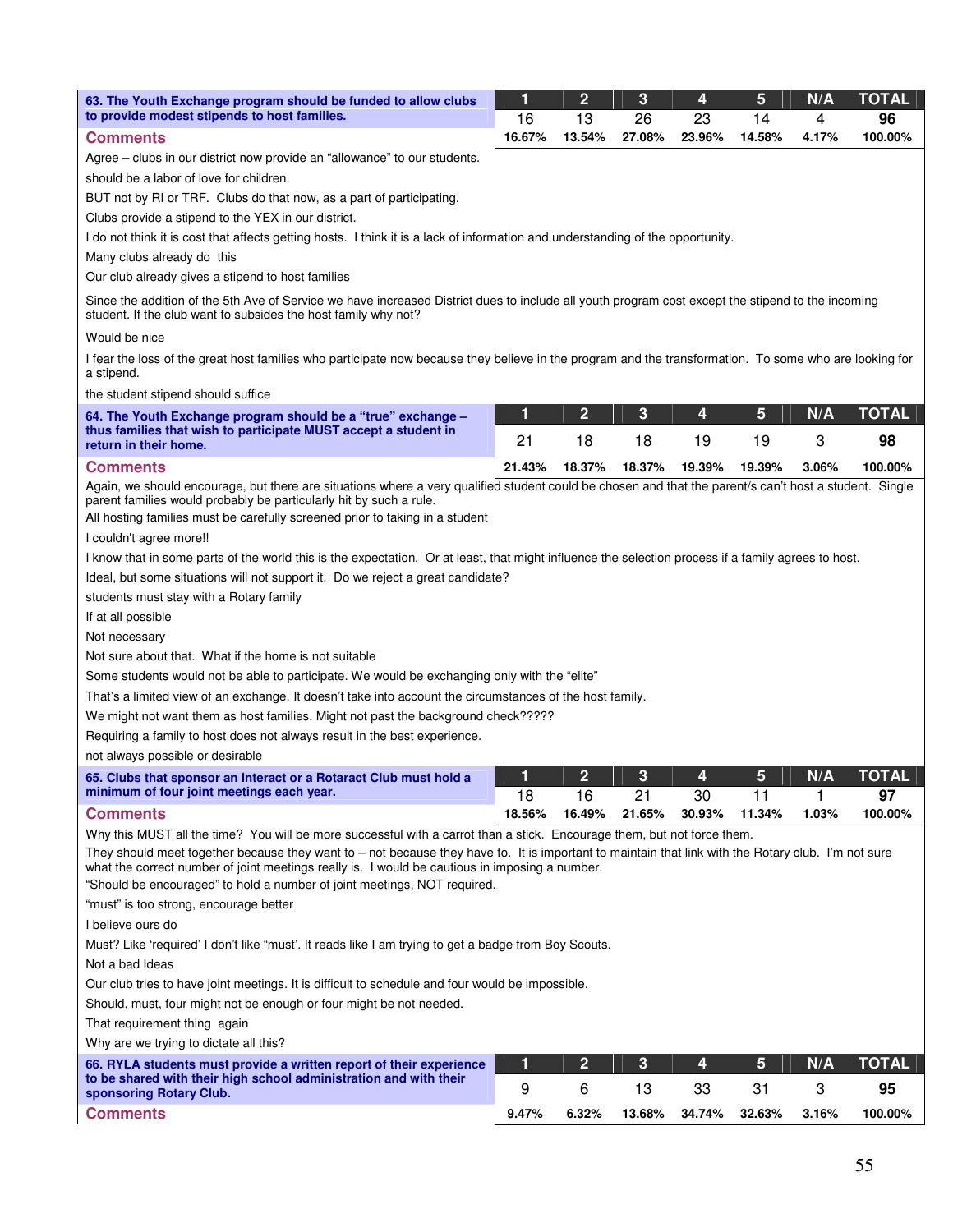Invite them to speak. If they want to write a report or use social media, fine, but don't force them to write reports that no one will read. It is more important that the clubs follow up and stay in touch with the RYLA students.

I think this should be a decision of the sponsoring Rotary club or district. I see no need for RI to be involved

A simple thank-you note to the club gives the members a chance to see how much it works for the students.

A talk to the club with questions and answers would be better.

In addition to visiting the sponsoring club as a program

Most do write up some of their experiences and most will speak at their sponsored club about that experience

Please stop with requiring people to do things. Don't you think they can manage a program on their own without RI demands?

The students should be let know it's expected.

They received a benefit so they need to report.

| 67. Earlyact clubs should be encouraged as a club activity as a |       | 2345                              |      |  | N/A TOTAL |
|-----------------------------------------------------------------|-------|-----------------------------------|------|--|-----------|
| means to develop future Interact club membership.               |       |                                   | -28. |  | 92        |
| <b>Comments</b>                                                 | 5.43% | 6.52% 23.91% 30.43% 16.30% 17.39% |      |  | 100.00%   |

No we finally get it. Encouragement!

Anything that "encourages" Rotary participation is good. Just be careful with the imposition of rules

"Rotarians are dedicated at healing the planet. When one child suffers, Rotarians must act. No one should be without good drinking water, homeless, suffer hunger, die from curable diseases or be illiterate."

Do not know "Earlyact" clubs

Encouraged is a nice word

I am not convinced that one leads to the other. Interact seems to be more a function of the faculty advisor.

We have three early acts and it's a great way to show our young what Rotary is all about. My granddaughter made this statement after seeing me in this position.

| 68. Clubs should organize a combined annual meeting of the                                                                                                                     |        | $\overline{2}$ | 3      | 4      | 5      | N/A   | TOTAL        |
|--------------------------------------------------------------------------------------------------------------------------------------------------------------------------------|--------|----------------|--------|--------|--------|-------|--------------|
| Earlyact, Interact, and Rotaract clubs in their community.                                                                                                                     | 13     | 6              | 27     | 24     | 12     | 9     | 91           |
| <b>Comments</b>                                                                                                                                                                | 14.29% | 6.59%          | 29.67% | 26.37% | 13.19% | 9.89% | 100.00%      |
| Encourage                                                                                                                                                                      |        |                |        |        |        |       |              |
| Agree – mixing young and old is always a good idea.                                                                                                                            |        |                |        |        |        |       |              |
| different maturity levels do not mix well                                                                                                                                      |        |                |        |        |        |       |              |
| Annual meetings occur within their sponsored clubs but including all three is commendable                                                                                      |        |                |        |        |        |       |              |
| Difficult to schedule. Tough mix of age groups.                                                                                                                                |        |                |        |        |        |       |              |
| Great if they wish to.                                                                                                                                                         |        |                |        |        |        |       |              |
| Rotaractors do not see themselves on the same level as the others. Perhaps they could run the event!                                                                           |        |                |        |        |        |       |              |
| Should they choose to do so                                                                                                                                                    |        |                |        |        |        |       |              |
| 69. RI should also consider a "MiddleAct" program for middle                                                                                                                   | 1      | $\overline{2}$ | 3      | 4      | 5      | N/A   | <b>TOTAL</b> |
| school students.                                                                                                                                                               | 21     | 14             | 26     | 13     | 8      | 9     | 91           |
| <b>Comments</b>                                                                                                                                                                | 23.08% | 15.38%         | 28.57% | 14.29% | 8.79%  | 9.89% | 100.00%      |
| Is it really needed? Let's get what we have working first.                                                                                                                     |        |                |        |        |        |       |              |
| Give me a break.                                                                                                                                                               |        |                |        |        |        |       |              |
| Have not thought of that but sounds like another avenue                                                                                                                        |        |                |        |        |        |       |              |
| How many youth programs do we need?????                                                                                                                                        |        |                |        |        |        |       |              |
| Interact should be for Middle School and HS                                                                                                                                    |        |                |        |        |        |       |              |
| Let's work on the ones we have already until they are go big we want to get another level going.                                                                               |        |                |        |        |        |       |              |
| The age for Interact was just lowered to the point that these students are included.                                                                                           |        |                |        |        |        |       |              |
| Rotary clubs should just do this and refer to it as Interact in Middle schools. If you wait for RI it will never happen and who knows why? I have been<br>trying for 25 years. |        |                |        |        |        |       |              |
| 70. Blank                                                                                                                                                                      |        |                |        |        |        |       |              |
| <b>Comments</b>                                                                                                                                                                |        |                |        |        |        |       |              |

Another trick question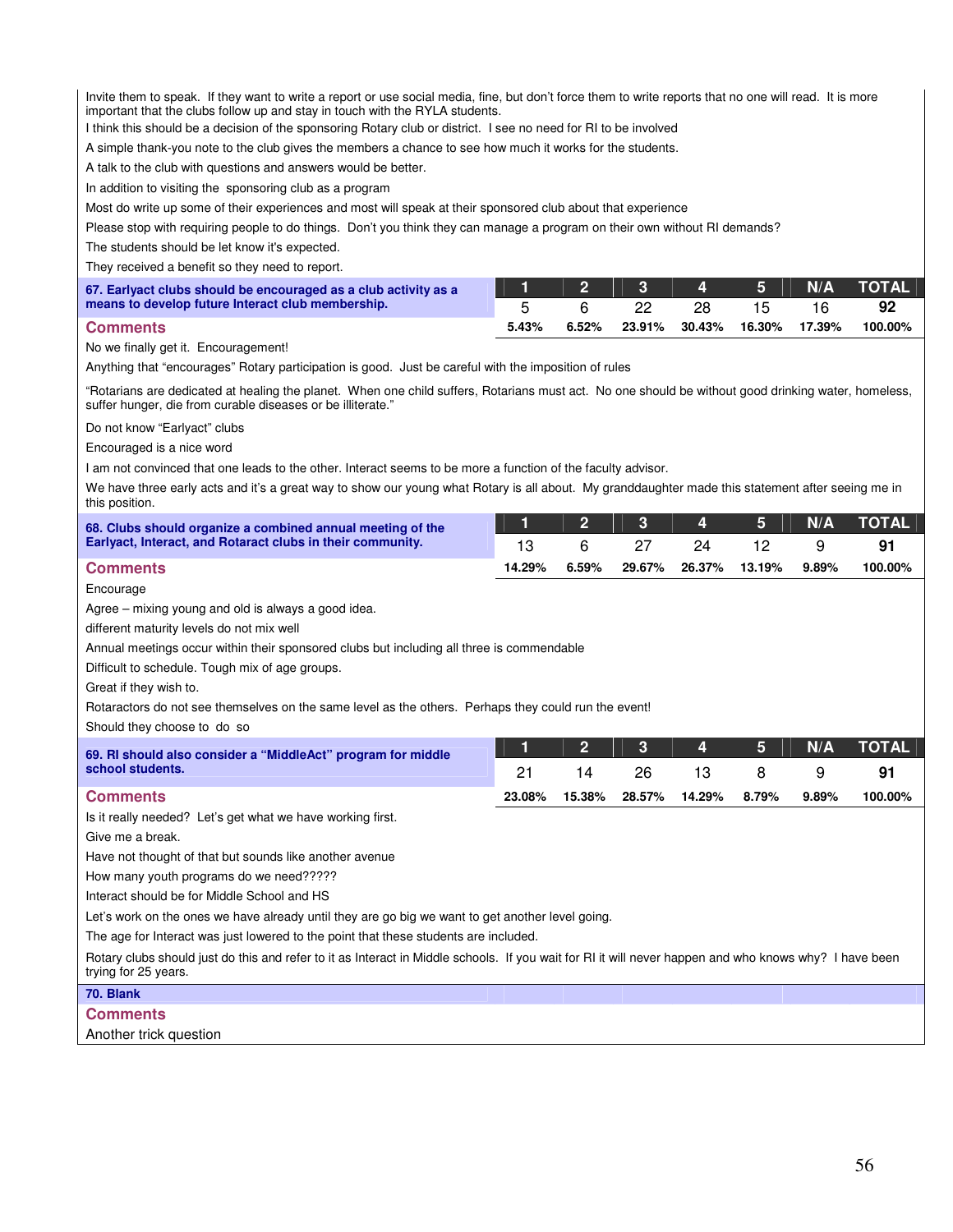# **Long Survey (Part H) Results:**

Again, in order to fully understand the results, one must also review the comments offered by the respondents. Some observations bear repeating:

- Some respondents misunderstood or questioned the meaning of the statement, which suggests that some of the statements may have been poorly constructed. In any event, the comments certainly gave rise to the development of different (or additional statements) to generate discussion for the PDG Forum.
- Some respondents took the statements at strict face value, as opposed to provocation to generate ideas for discussion.
- Most comments were thoughtful, humorous, insightful or all of these.
- Comments were transcribed verbatim for the most part some corrections to spelling or syntax were added. Changes were also made to remove identifying information (names, district, year of service, etc.)
- Some handwritten comments were illegible and, thus, not transcribed.

# **Future Vision**

| <b>H. Future Vision</b>                                                                                                                                                                                                                                                                                             | 1     | $\overline{2}$ | 3      | 4      | 5      | N/A   | <b>TOTAL</b> |
|---------------------------------------------------------------------------------------------------------------------------------------------------------------------------------------------------------------------------------------------------------------------------------------------------------------------|-------|----------------|--------|--------|--------|-------|--------------|
| 71. Non-pilot districts should be invited to participate in the training<br>of pilot districts – to give them a "heads up" understanding of the<br>forthcoming changes.                                                                                                                                             | 4     | 8              | 16     | 33     | 24     | 5     | 90           |
| <b>Comments</b>                                                                                                                                                                                                                                                                                                     | 4.44% | 8.89%          | 17.78% | 36.67% | 26.67% | 5.56% | 100.00%      |
| Non-pilot districts should be given information and training about the Future Vision and how it develops.                                                                                                                                                                                                           |       |                |        |        |        |       |              |
| while it is termed a "Pilot" none of us believe this is nothing but a done deal. Many of us agree with the concepts presented and support RI direction on<br>the idea. The problem for non-FV districts is trying to find out what they can and cannot do and with whom.<br>Absolutely and hooray for mentioning it |       |                |        |        |        |       |              |
| Could be very confusing to them unless they already understand TRF very well!                                                                                                                                                                                                                                       |       |                |        |        |        |       |              |
| How?                                                                                                                                                                                                                                                                                                                |       |                |        |        |        |       |              |
| I think future vision is getting too much press time for the only 100 districts involved. What about the other majority 400? Don't waste energy training<br>anybody until you know what the final produce and outline is going to be.                                                                               |       |                |        |        |        |       |              |
| Non-pilot Districts should be called Traditional Districts – Non sounds negative                                                                                                                                                                                                                                    |       |                |        |        |        |       |              |
| Not until the future vision districts figure out what they are doing.                                                                                                                                                                                                                                               |       |                |        |        |        |       |              |
| The program will undergo many changes during the 3 yr trial so why confuse everyone.                                                                                                                                                                                                                                |       |                |        |        |        |       |              |
| They should be able to train WITH pilot Districts.                                                                                                                                                                                                                                                                  |       |                |        |        |        |       |              |
| Things may change. It would be too confusing. We need to perfect the pilot program first.                                                                                                                                                                                                                           |       |                |        |        |        |       |              |
| This is a trial to see what works the best                                                                                                                                                                                                                                                                          |       |                |        |        |        |       |              |
|                                                                                                                                                                                                                                                                                                                     | 1     | $\overline{2}$ | 3      | 4      | 5      | N/A   | <b>TOTAL</b> |
| 72. Pilot and non-pilot districts should be able to work together on<br><b>Matching and Global grants.</b>                                                                                                                                                                                                          | 3     | 3              | 13     | 30     | 35     | 5     | 89           |
| <b>Comments</b>                                                                                                                                                                                                                                                                                                     | 3.37% | 3.37%          | 14.61% | 33.71% | 39.33% | 5.62% | 100.00%      |
| Don't change the rules again. We are running a pilot project for a reason.                                                                                                                                                                                                                                          |       |                |        |        |        |       |              |

The decision to not allow this is the silliest action I have seen in my time as a Rotarian. We have clubs who developed strong relationships with districts over the years and RI has made it very difficult to work with them using grants.

Absolutely. RI lost an opportunity to use \$300,000 just because it refused to let an ongoing water project in Kenya continue. That was one of the most stupid things the "visioning" bureaucracy did. It killed a very effective project.

At the end of the pilot only or how will we know the pilot is working.

Beginning in 2013 we will all be on board

I agree with this in concept but isn't the question redundant? These decisions have already been made and we have little control now, over this process.

Start right now! Current rules are in the way,

The Future Vision Pilot is penalizing my district and its partners

There are ways to do so in current structure.

- Very confusing fro RI
- Yes on that also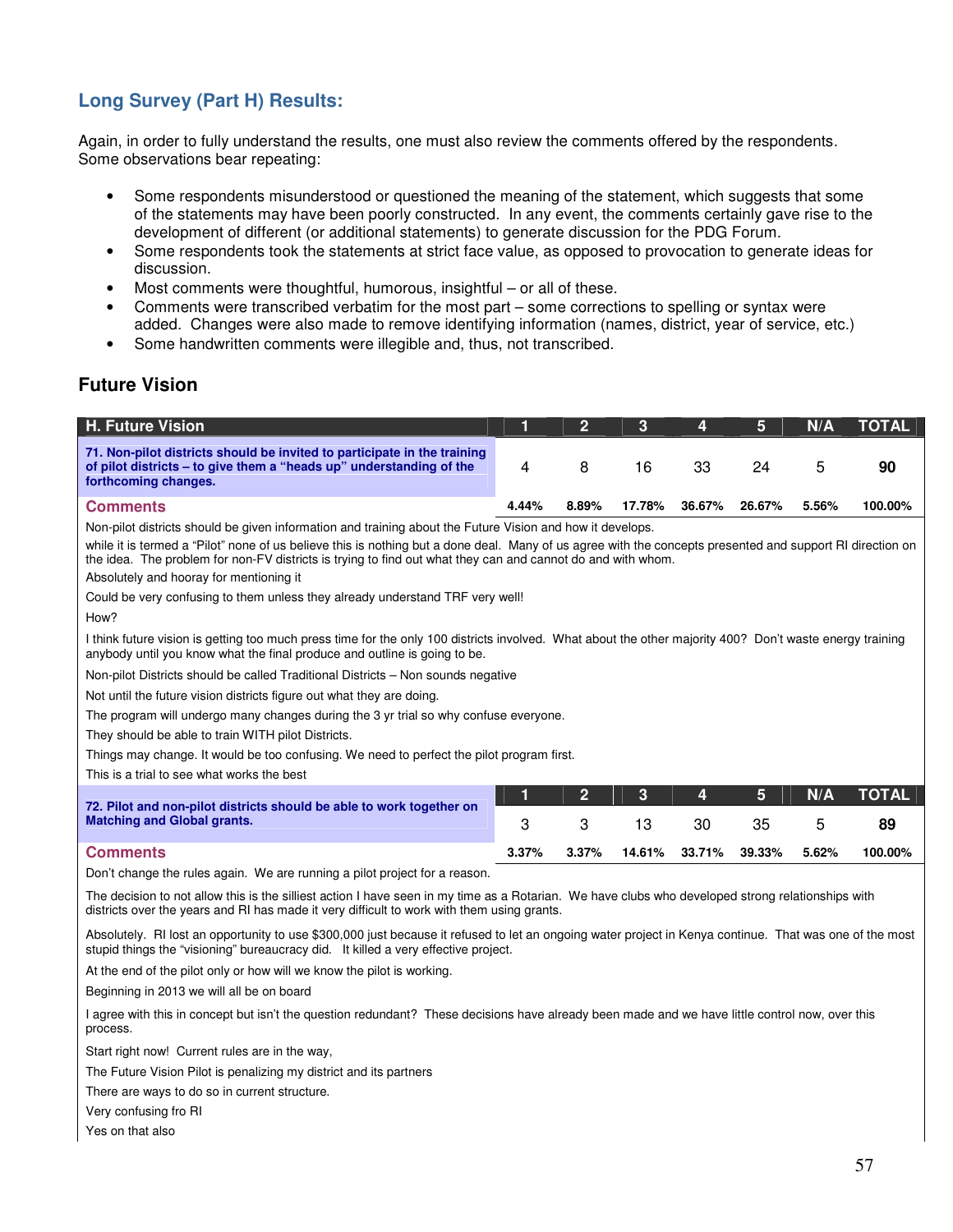|                                                                                                                                                                                                                             | 1        | $\overline{2}$ | 3            | 4      | 5      | N/A    | <b>TOTAL</b> |
|-----------------------------------------------------------------------------------------------------------------------------------------------------------------------------------------------------------------------------|----------|----------------|--------------|--------|--------|--------|--------------|
| 73. Future Vision is very complex.                                                                                                                                                                                          | 7        | 11             | 21           | 24     | 20     | 6      | 89           |
| <b>Comments</b>                                                                                                                                                                                                             | 7.87%    | 12.36%         | 23.60%       | 26.97% | 22.47% | 6.74%  | 100.00%      |
| Some people make it complex. Too many are trying to find ways around the rules                                                                                                                                              |          |                |              |        |        |        |              |
| I am not totally versed on what Future Vision truly means so my comments may not be factual. From what I know, it seems difficult for anyone to truly<br>understand what you can do if you are a Non-FV district as we are. |          |                |              |        |        |        |              |
| thought so at first but only because of confusing current version vs. future.                                                                                                                                               |          |                |              |        |        |        |              |
| yes and no - depends on training                                                                                                                                                                                            |          |                |              |        |        |        |              |
| at the moment<br>Actually I sometimes think the Future Vision is a joke. I see little future actually, just repackaging of the old trying to make something old new again.                                                  |          |                |              |        |        |        |              |
| There are many new and innovative things other organizations are doing which we really haven't even contemplated yet based on my limited<br>knowledge.                                                                      |          |                |              |        |        |        |              |
| Complex - only for those not trained                                                                                                                                                                                        |          |                |              |        |        |        |              |
| It isn't so complex but moving the work from RI to the districts is a logistic pain in the you know where<br>May seem that way but not really                                                                               |          |                |              |        |        |        |              |
| Only til we understand what it is.                                                                                                                                                                                          |          |                |              |        |        |        |              |
|                                                                                                                                                                                                                             | 1        | $\overline{2}$ | 3            | 4      | 5      | N/A    | <b>TOTAL</b> |
| 74. Future Vision is uncomplicated and understandable.                                                                                                                                                                      | 13       | 24             | 26           | 15     | 3      | 6      | 87           |
| <b>Comments</b>                                                                                                                                                                                                             | 14.94%   | 27.59%         | 29.89%       | 17.24% | 3.45%  | 6.90%  | 100.00%      |
| By and large, yes                                                                                                                                                                                                           |          |                |              |        |        |        |              |
| it's new. Always takes time to understand                                                                                                                                                                                   |          |                |              |        |        |        |              |
| As above – depends on training<br>I'm not in a pilot district so let them do their stuff and I'll learn all about it when the final draft is proposed.                                                                      |          |                |              |        |        |        |              |
| Much still needs to be determined                                                                                                                                                                                           |          |                |              |        |        |        |              |
| The main problem is the design is flawed and unfair.                                                                                                                                                                        |          |                |              |        |        |        |              |
| We don't know that for a fact                                                                                                                                                                                               |          |                |              |        |        |        |              |
|                                                                                                                                                                                                                             | 1        | $\overline{2}$ | 3            | 4      | 5      | N/A    | <b>TOTAL</b> |
| 75. Future Vision centralizes more control with Foundation staff.                                                                                                                                                           | 6        | 17             | 36           | 11     | 5      | 11     | 86           |
| <b>Comments</b>                                                                                                                                                                                                             | 6.98%    | 19.77%         | 41.86%       | 12.79% | 5.81%  | 12.79% | 100.00%      |
| I don't find that being the case                                                                                                                                                                                            |          |                |              |        |        |        |              |
| I cannot envision a time when TRF will make it easier for us to operate. While staff are excellent to work with and know the rules, there is far too little<br>flexibility and trust in Districts.                          |          |                |              |        |        |        |              |
| Control, within guidelines, is more dispersed, but so is responsibility and liability.                                                                                                                                      |          |                |              |        |        |        |              |
| Don't think at this stage - we will see!                                                                                                                                                                                    |          |                |              |        |        |        |              |
| I cannot rate this as I don't know that for sure. I do know the needs of the non visioning districts are being ignored as all the attention is on the<br>visioning districts.                                               |          |                |              |        |        |        |              |
| To me, the future vision will merely download a lot of the admin costs and time to Districts.                                                                                                                               |          |                |              |        |        |        |              |
| What is needed is more attention paid to the needs of clubs and districts<br>the weakness will be that staff loses control of district funds                                                                                |          |                |              |        |        |        |              |
|                                                                                                                                                                                                                             |          |                |              |        | 5      | N/A    | <b>TOTAL</b> |
|                                                                                                                                                                                                                             | 1        | $\overline{2}$ | $\mathbf{3}$ | 4      |        |        |              |
| 76. Future Vision gives greater influence and flexibility to districts.                                                                                                                                                     | 3        | 11             | 25           | 33     | 10     | 7      | 89           |
| <b>Comments</b>                                                                                                                                                                                                             | $3.37\%$ | 12.36%         | 28.09%       | 37.08% | 11.24% | 7.87%  | 100.00%      |
| Yes                                                                                                                                                                                                                         |          |                |              |        |        |        |              |
| Districts may have more autonomy, but TRF will still maintain a much stricter report regime that district struggle to cope with.<br>And cost and responsibility                                                             |          |                |              |        |        |        |              |
| Greater influence, within prescribed boundaries. MUCH greater responsibility and accountability.<br>I hope Future Vision does not give too much control to districts. Volunteers come and go.<br>I hope so                  |          |                |              |        |        |        |              |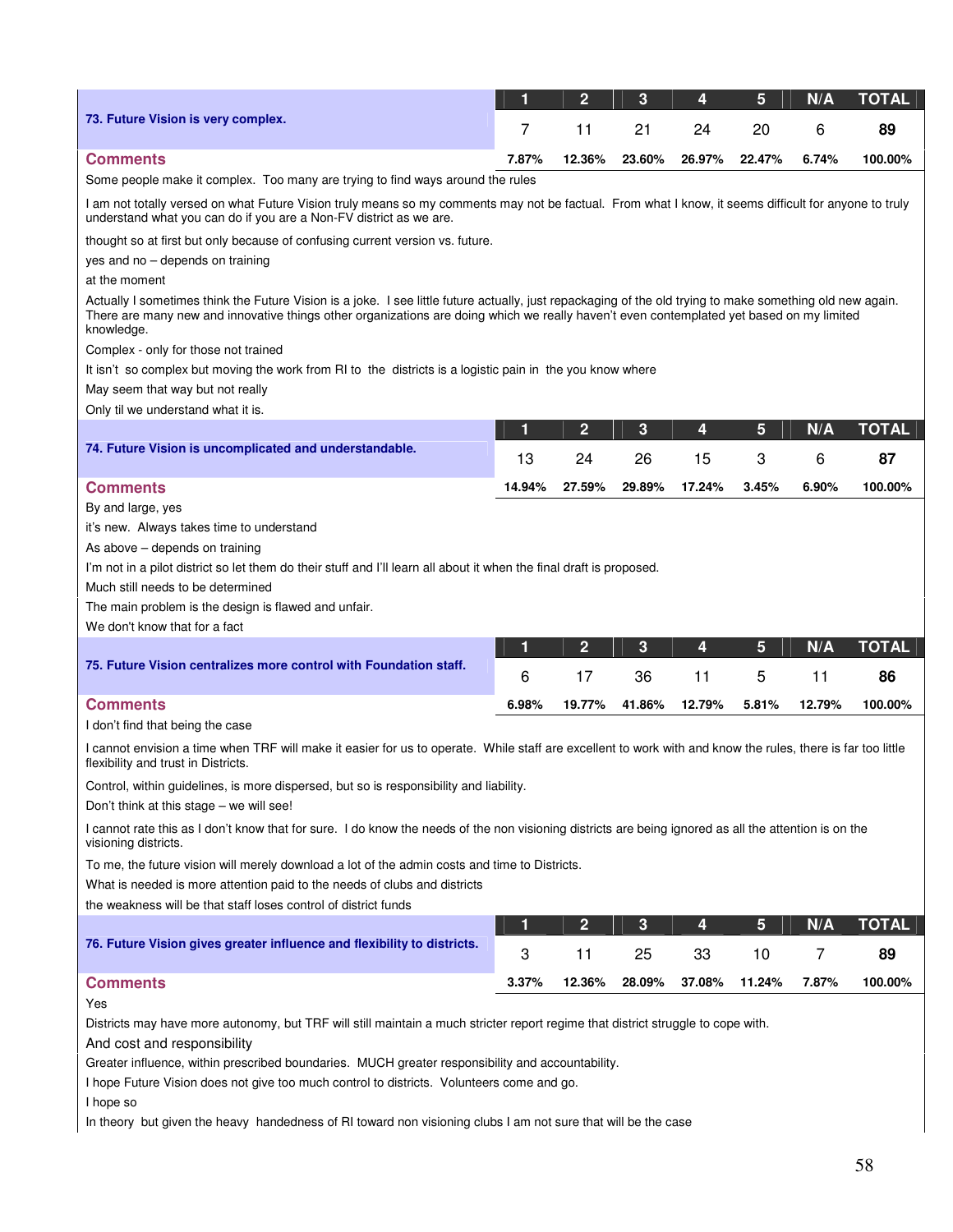It would be a definite wish to have this happen.

Maybe

Yes and no. Certain programs that were paid for by RI now needs to be shared and some districts that aren't affluent may not be able to do as much

|                                                                                                                 |        |               | $2 \mid 3 \mid 4 \mid 5 \mid$ |       | N/A   | <b>NTOTAL</b> |
|-----------------------------------------------------------------------------------------------------------------|--------|---------------|-------------------------------|-------|-------|---------------|
| 77. We do not need a three (3) year trial – Future Vision should be<br>implemented universally and immediately. | 33     | 24            | <b>Q</b>                      |       |       | 90            |
| <b>Comments</b>                                                                                                 | 36.67% | 12.22% 26.67% | 10.00%                        | 6.67% | 7.78% | 100.00%       |

Now we have the three year trial, so let's keep it.

I am totally convinced this is a done deal. If so, implement immediate and stop the nonsense.

A trial is needed. No one kid themselves that everything is yet crystal clear.

How can you implement something in development and not have breakdown?

If DDF is increased that may not be so

It is apparent there are lessons to learn and changes to be made before a full implementation.

Let's not put all our eggs in one basket. 3 years might not be long enough to know if it really works?????

This is way too big without a test.

We are told that a three-year trial is needed to demonstrate the results desired. But we know that there are lots of reasons to move in that direction now. The problem is that some districts do not have the trained personnel or the budget to require this type of oversight

We did need to test the vision with the pilot program before we move forward

We need to get the bugs worked out first!

What have we learn so far nobody is sharing the good and the bad

|                                                                     |        |        |      |                     |   | N/A   | <b>NOTAL</b> |
|---------------------------------------------------------------------|--------|--------|------|---------------------|---|-------|--------------|
| 78. The minimum \$30,000 budget for a global grant is far too high. |        | 14     | - 31 | -21                 | 8 |       | 92           |
| <b>Comments</b>                                                     | 14.13% | 15.22% |      | 33.70% 22.83% 8.70% |   | 5.43% | 100.00%      |

Again, run the pilot and find out at the end. It would not make sense to change the rules already now.

thought so at first, but understand the cost of management.

Argument can go both ways

Depends on the project

Depends on the purpose of the grant

Let them work the bugs out first

Partner!

We need to cut our costs at RI and keeping the minimum high is the least painful way I can think about.

What is too high, is the current need for 13 signatures for us to do a \$5000. Grant and the lack of a true on-line MG process promised 5 years ago by Luis Giay.

The Clubs and Districts need to know that the Team approach to International Understanding still continues even though the title and concept changes

I do not support the approach TRF is taking with grants of any kind. I feel for certain amounts such as DSG, districts should be permitted to do with those funds as they please. Districts raised the money in the first place and should be trust sufficiently to use the funds in any Rotary way they deem appropriate. There is just too much control and direction on what we do from TRF. It may be wise for RI to conduct a survey of clubs to see how much money is currently going into international efforts that DOES NOT pass through the Foundation. I believe TRF will be amazed – I suspect my district gives more internationally now outside the TRF

No. It is much too low!

**79. Blank** 

**Comments** 

**80. Blank** 

**Comments**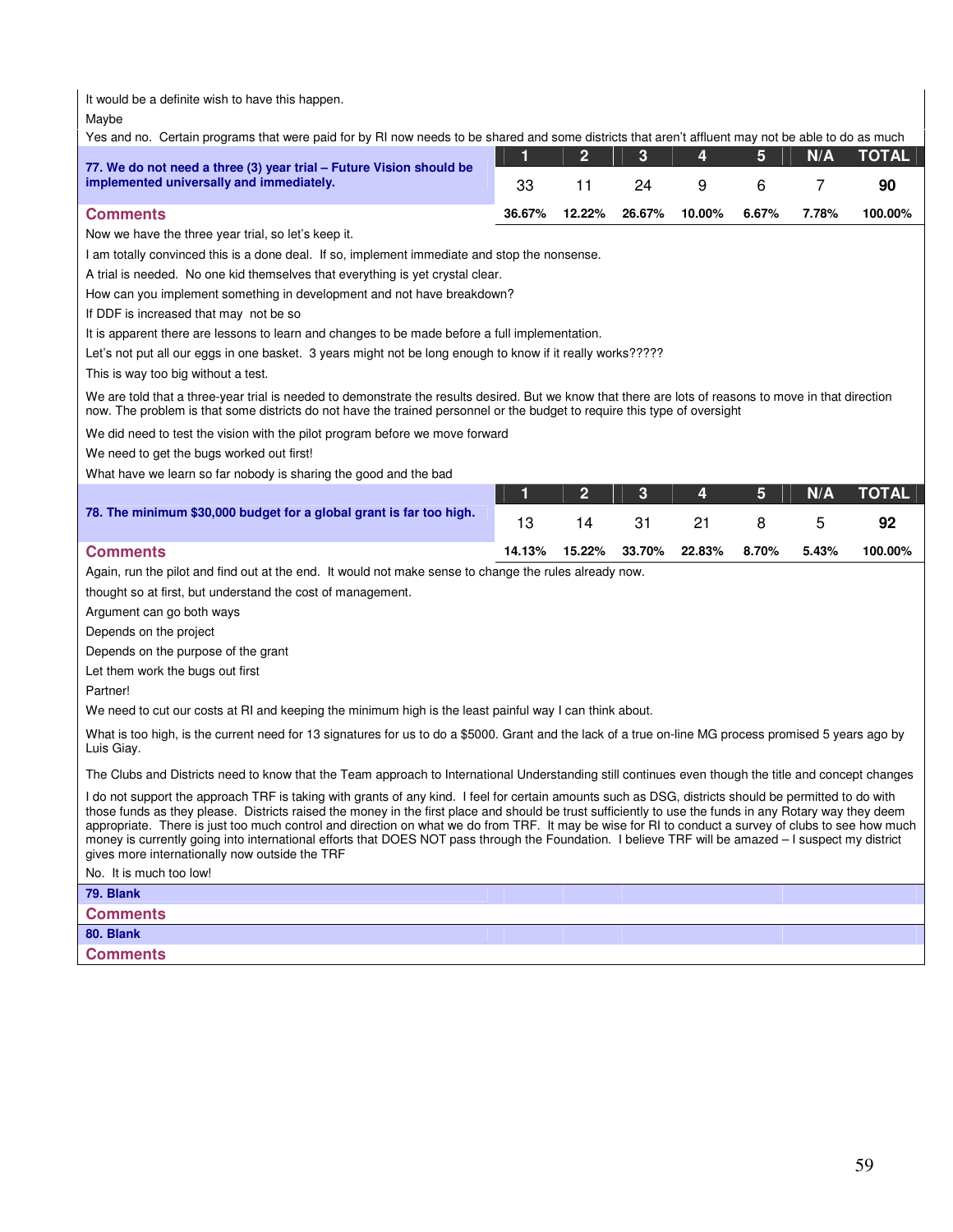# **Long Survey (Part I) Results:**

Again, in order to fully understand the results, one must also review the comments offered by the respondents. Some observations bear repeating:

- Some respondents misunderstood or questioned the meaning of the statement, which suggests that some of the statements may have been poorly constructed. In any event, the comments certainly gave rise to the development of different (or additional statements) to generate discussion for the PDG Forum.
- Some respondents took the statements at strict face value, as opposed to provocation to generate ideas for discussion.
- Most comments were thoughtful, humorous, insightful or all of these.
- Comments were transcribed verbatim for the most part some corrections to spelling or syntax were added. Changes were also made to remove identifying information (names, district, year of service, etc.)
- Some handwritten comments were illegible and, thus, not transcribed.

# **RI Strategic Plan**

| I. RI Strategic Plan                                                                                                                                                                                                                                                                                                                                                                                                                                                                                                                                     | 1          | $\overline{2}$      | 3            | 4            | 5            | N/A        | <b>TOTAL</b>       |
|----------------------------------------------------------------------------------------------------------------------------------------------------------------------------------------------------------------------------------------------------------------------------------------------------------------------------------------------------------------------------------------------------------------------------------------------------------------------------------------------------------------------------------------------------------|------------|---------------------|--------------|--------------|--------------|------------|--------------------|
| 81. The average Rotarian does not know about the 2007-10<br><b>Strategic Plan.</b>                                                                                                                                                                                                                                                                                                                                                                                                                                                                       | 0          | 2                   | 7            | 29           | 53           | 1          | 92                 |
| <b>Comments</b>                                                                                                                                                                                                                                                                                                                                                                                                                                                                                                                                          | $0.00\%$   | 2.17%               | 7.61%        | 31.52%       | 57.61%       | 1.09%      | 100.00%            |
| Probably true                                                                                                                                                                                                                                                                                                                                                                                                                                                                                                                                            |            |                     |              |              |              |            |                    |
| and I would go so far as to say the average Rotarian cares little about RI plan as any impact will come only after they realize how it impacts them,<br>their club, their District or what they try to active as a Rotary club. As an example, I honestly believe the Future Vision Pilot will have significant<br>impact on Non-FV districts as they try to do work with existing partners in other parts of the world. I expect it will create significant animosity by<br>many clubs and Rotarians.<br>Absolutely – never mind their own clubs plans! |            |                     |              |              |              |            |                    |
| Also the revised/new strategic plan, 2010-2012                                                                                                                                                                                                                                                                                                                                                                                                                                                                                                           |            |                     |              |              |              |            |                    |
| Foundation is confusing. Our district is moving towards the New Vision slowly as we are not 1 of the 100 chosen.                                                                                                                                                                                                                                                                                                                                                                                                                                         |            |                     |              |              |              |            |                    |
| I HAVE NO KNOWLEDGE OF THIS                                                                                                                                                                                                                                                                                                                                                                                                                                                                                                                              |            |                     |              |              |              |            |                    |
| I would concur with that statement                                                                                                                                                                                                                                                                                                                                                                                                                                                                                                                       |            |                     |              |              |              |            |                    |
| I'm not very well versed in it myself                                                                                                                                                                                                                                                                                                                                                                                                                                                                                                                    |            |                     |              |              |              |            |                    |
| Most Rotarians do not know what is going on in Rotary beyond their own club                                                                                                                                                                                                                                                                                                                                                                                                                                                                              |            |                     |              |              |              |            |                    |
| The average Rotarian doesn't know much past the club level.                                                                                                                                                                                                                                                                                                                                                                                                                                                                                              |            |                     |              |              |              |            |                    |
| It is too nebulous and a president can change it at will                                                                                                                                                                                                                                                                                                                                                                                                                                                                                                 |            |                     |              |              |              |            |                    |
| 82. The RI Strategic Plan should be required as a training session<br>at all multi-district PETS.                                                                                                                                                                                                                                                                                                                                                                                                                                                        | 1<br>4     | $\overline{2}$<br>3 | 3<br>13      | 4<br>35      | 5<br>36      | N/A<br>1   | <b>TOTAL</b><br>92 |
| <b>Comments</b>                                                                                                                                                                                                                                                                                                                                                                                                                                                                                                                                          | 4.35%      | 3.26%               | 14.13%       | 38.04%       | 39.13%       | 1.09%      | 100.00%            |
| Probably a good idea                                                                                                                                                                                                                                                                                                                                                                                                                                                                                                                                     |            |                     |              |              |              |            |                    |
| I would agree if RI created a DVD or online presentation that is exactly the same for every district. My concern is some are much better than others                                                                                                                                                                                                                                                                                                                                                                                                     |            |                     |              |              |              |            |                    |
| at presenting and I fear something may be lost if the same message is not created and delivered.                                                                                                                                                                                                                                                                                                                                                                                                                                                         |            |                     |              |              |              |            |                    |
| Let the districts decide what the needs are                                                                                                                                                                                                                                                                                                                                                                                                                                                                                                              |            |                     |              |              |              |            |                    |
| And single District PETS as well.                                                                                                                                                                                                                                                                                                                                                                                                                                                                                                                        |            |                     |              |              |              |            |                    |
| At the expense of what else? And why only multi-District PETS?                                                                                                                                                                                                                                                                                                                                                                                                                                                                                           |            |                     |              |              |              |            |                    |
| It should be required at RID and RIP level. It is talked about but not practiced or implemented well based on my observations/experiences.                                                                                                                                                                                                                                                                                                                                                                                                               |            |                     |              |              |              |            |                    |
| Just publish it and put it on the PEs' flash drive                                                                                                                                                                                                                                                                                                                                                                                                                                                                                                       |            |                     |              |              |              |            |                    |
| Surveys now need to say "at all multi-district PETS and District PETS"                                                                                                                                                                                                                                                                                                                                                                                                                                                                                   |            |                     |              |              |              |            |                    |
| The more we inform, the better our club's understanding                                                                                                                                                                                                                                                                                                                                                                                                                                                                                                  |            |                     |              |              |              |            |                    |
| We already have too much to cover. It would be good to do in the AG sessions.                                                                                                                                                                                                                                                                                                                                                                                                                                                                            |            |                     |              |              |              |            |                    |
| We already include it                                                                                                                                                                                                                                                                                                                                                                                                                                                                                                                                    |            |                     |              |              |              |            |                    |
| YES!                                                                                                                                                                                                                                                                                                                                                                                                                                                                                                                                                     |            |                     |              |              |              |            |                    |
| 83. Districts should be required to develop a strategic plan for the                                                                                                                                                                                                                                                                                                                                                                                                                                                                                     | 1          | $\overline{2}$      | 3            | 4            | 5            | N/A        | <b>TOTAL</b>       |
| district.<br><b>Comments</b>                                                                                                                                                                                                                                                                                                                                                                                                                                                                                                                             | 5<br>5.49% | 3<br>3.30%          | 10<br>10.99% | 33<br>36.26% | 40<br>43.96% | 0<br>0.00% | 91<br>100.00%      |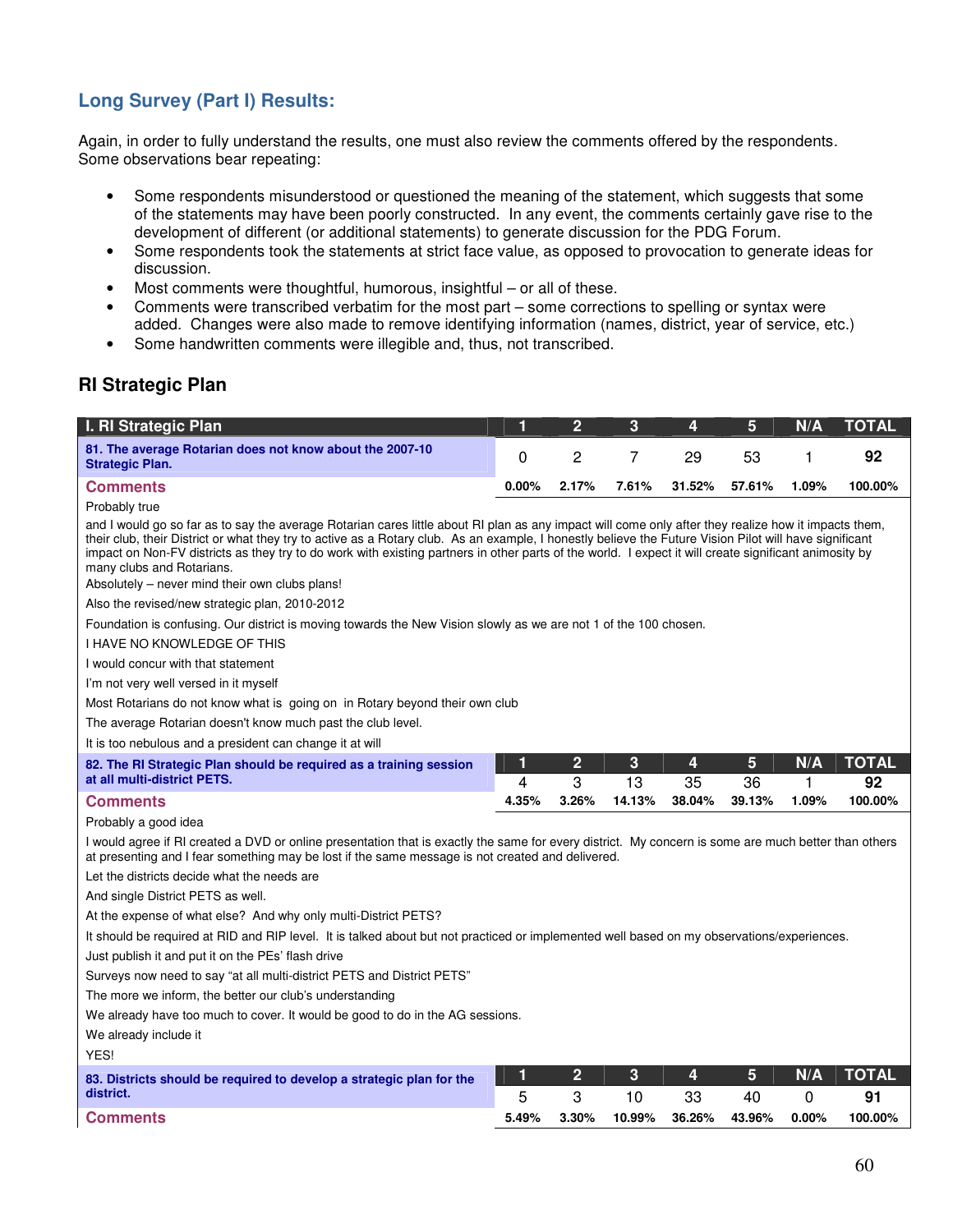| Also makes sense<br>Our District has and I fully endorse not only doing it but requiring that it be updated annually - possibly having someone at Zone review and<br>comment on it.<br>"encouraged" to develop<br>"required" too strong - encouraged much better<br>Encouraged, promoted, motivated vs. required. People do not like to be told what to do!<br>I agree but there is that "required" thing again<br>It should be encouraged but not required.<br>Not REQUIRE<br>Once developed it should be posted on the District Website for all to see!<br>We do<br>we have one adopted this past year.<br>We have.                                                                                                                                                                                                                                                                                                                                                                                                                                                                                                                                                                                                  |            |                |              |              |              |            |               |
|------------------------------------------------------------------------------------------------------------------------------------------------------------------------------------------------------------------------------------------------------------------------------------------------------------------------------------------------------------------------------------------------------------------------------------------------------------------------------------------------------------------------------------------------------------------------------------------------------------------------------------------------------------------------------------------------------------------------------------------------------------------------------------------------------------------------------------------------------------------------------------------------------------------------------------------------------------------------------------------------------------------------------------------------------------------------------------------------------------------------------------------------------------------------------------------------------------------------|------------|----------------|--------------|--------------|--------------|------------|---------------|
| 84. All clubs should have access to the "club vision" process.                                                                                                                                                                                                                                                                                                                                                                                                                                                                                                                                                                                                                                                                                                                                                                                                                                                                                                                                                                                                                                                                                                                                                         | 1          | $\overline{2}$ | 3            | 4            | 5            | N/A        | <b>TOTAL</b>  |
| <b>Comments</b>                                                                                                                                                                                                                                                                                                                                                                                                                                                                                                                                                                                                                                                                                                                                                                                                                                                                                                                                                                                                                                                                                                                                                                                                        | 0<br>0.00% | 0<br>$0.00\%$  | 10<br>11.11% | 29<br>32.22% | 49<br>54.44% | 2<br>2.22% | 90<br>100.00% |
| In our district, they do. That doesn't mean they will all take us up on it.<br>I struggle to understand why it would be any other way. Why would they be denied access to where the organization is going?<br>"access" is key word-encouragement should follow.<br>Again posted on the District Website.<br>All of our clubs are given the opportunity to take part in visioning. Not all have acted upon the opportunity.<br>As time goes on we will have more people trained but we need to share people who can do this for clubs.<br>BUT who defines the process and will a District be allowed to structure its own, using talents within it?<br>I am only about half up to speed on the vision process although our membership committee I understand is coming close.<br>I believe that a club should express the need or desire, then they will be more in the proper frame of mind to follow and implement it. The vision is<br>only good if the implementation happens and often that is the link left undone.<br>Okay $-1$ am lost here.<br>Or to some form of goal setting on a formal basis<br>Our district has one and my club has participated<br>Sure why not?<br>They do in our district<br>85. Blank |            |                |              |              |              |            |               |
| <b>Comments</b>                                                                                                                                                                                                                                                                                                                                                                                                                                                                                                                                                                                                                                                                                                                                                                                                                                                                                                                                                                                                                                                                                                                                                                                                        |            |                |              |              |              |            |               |
| 86. Blank                                                                                                                                                                                                                                                                                                                                                                                                                                                                                                                                                                                                                                                                                                                                                                                                                                                                                                                                                                                                                                                                                                                                                                                                              |            |                |              |              |              |            |               |
| <b>Comments</b>                                                                                                                                                                                                                                                                                                                                                                                                                                                                                                                                                                                                                                                                                                                                                                                                                                                                                                                                                                                                                                                                                                                                                                                                        |            |                |              |              |              |            |               |
| 87. Blank                                                                                                                                                                                                                                                                                                                                                                                                                                                                                                                                                                                                                                                                                                                                                                                                                                                                                                                                                                                                                                                                                                                                                                                                              |            |                |              |              |              |            |               |
| <b>Comments</b>                                                                                                                                                                                                                                                                                                                                                                                                                                                                                                                                                                                                                                                                                                                                                                                                                                                                                                                                                                                                                                                                                                                                                                                                        |            |                |              |              |              |            |               |
| 88. Blank                                                                                                                                                                                                                                                                                                                                                                                                                                                                                                                                                                                                                                                                                                                                                                                                                                                                                                                                                                                                                                                                                                                                                                                                              |            |                |              |              |              |            |               |
| <b>Comments</b>                                                                                                                                                                                                                                                                                                                                                                                                                                                                                                                                                                                                                                                                                                                                                                                                                                                                                                                                                                                                                                                                                                                                                                                                        |            |                |              |              |              |            |               |
| 89. Blank                                                                                                                                                                                                                                                                                                                                                                                                                                                                                                                                                                                                                                                                                                                                                                                                                                                                                                                                                                                                                                                                                                                                                                                                              |            |                |              |              |              |            |               |
| <b>Comments</b>                                                                                                                                                                                                                                                                                                                                                                                                                                                                                                                                                                                                                                                                                                                                                                                                                                                                                                                                                                                                                                                                                                                                                                                                        |            |                |              |              |              |            |               |
| 90. Blank                                                                                                                                                                                                                                                                                                                                                                                                                                                                                                                                                                                                                                                                                                                                                                                                                                                                                                                                                                                                                                                                                                                                                                                                              |            |                |              |              |              |            |               |
| <b>Comments</b>                                                                                                                                                                                                                                                                                                                                                                                                                                                                                                                                                                                                                                                                                                                                                                                                                                                                                                                                                                                                                                                                                                                                                                                                        |            |                |              |              |              |            |               |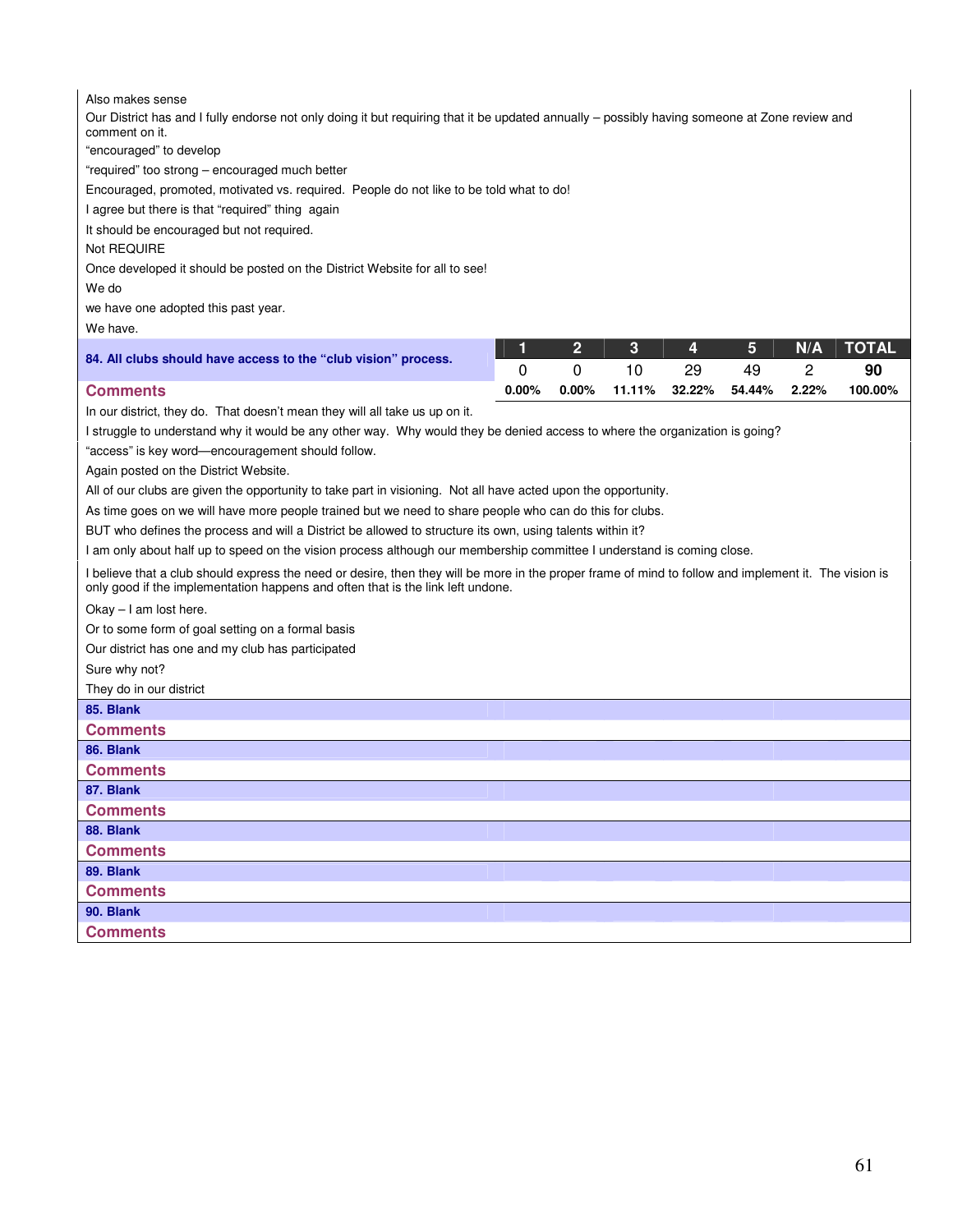# **Long Survey (Part J) Results: Other Topics?**

| <b>J. OTHER TOPIC(S)?</b>                                                                                                                                                                                                                                                              |  |  | -3 | 4 | 5 | N/A | TOTAL |
|----------------------------------------------------------------------------------------------------------------------------------------------------------------------------------------------------------------------------------------------------------------------------------------|--|--|----|---|---|-----|-------|
| 91. Requirement for Pres. Elect to attend PETS                                                                                                                                                                                                                                         |  |  |    |   |   |     |       |
| <b>Comments</b>                                                                                                                                                                                                                                                                        |  |  |    |   |   |     |       |
| I cannot see how a person can serve as club Pres. and be effective if they have not attended PETS. HOWEVER, the reality is that some do not<br>and were we to remove them from that position there would be more bad will that would not be worth the year with that "untrained" Pres. |  |  |    |   |   |     |       |

**92. Costs/Attendance - Zone Institutes and Conventions** 

### **Comments**

us who would like to attend every year but cannot.

For us to register for New Orleans we will spend \$600 plus hotels, travel, etc. (you do have some great hotel deals and we are already registered for ours.)This is well known by you folks and you have huge expenses. Just know that there are a lot of us who would like to attend every year but cannot.

How can Zone Institutes be made more accessible to those who do not have the time or resources to participate, but still have the desire?

Zone Institutes and the RI Convention are far too expensive.

Institute registration fees, I believe, are proportionately higher that Convention registration fees and cover very few meals

My husband and I are both PDGs who feel fortunate to be a part of Rotary and to have served as DGs. As retirees now, the cost of attending Zone Institutes and Conventions have become prohibitive for us. Unfortunately, I do not have a solution to this. We do miss the chance to meet with fellow Rotarians from around the world and around the Zone. That is our problem, I know. HOWEVER, at present we plan to attend the Convention in New Orleans. Since our District has connections from the Katrina era and now the oil spill, we are combining our trip to New Orleans with our "vacation" to see how life is for our Rotarian friends there.

Zone Institutes should include Assistant Governors - our future leaders

it costs more to attend some Zone Institutes than it does to attend RI conventions - there needs to be some cost controls on Zone Institutes

#### **93. PDGs and Future Leaders**

#### **Comments**

No more topics.

PDGs should be kept in the loop more

strategies/assistance to help younger Rotarians become DG

I found this survey interesting and have answered the questions honestly and to the best of my ability or knowledge

This was a long survey. I also just finished completing three surveys for RI. Give me a break.

#### **94. 5th Avenue of Service**

### **Comments**

More education & information needed

Rotarians should recognize the reasons that some youngsters do not attend school

Rotarians should be concerned about adolescent pregnancies

#### **95. Top Priority of Rotary after the Eradication of Polio**

## **Comments**

Water, Hunger, Poverty, Literacy

Rotarians should know how to prevent HIV/AIDS by testing programs

Governors have become a fundraising tool for The Rotary Foundation. Polio Plus was supposed to e over in 2005. Nobody wants to kill the goose that laid the golden egg (Polio Plus) and has so many paid employees. It seems a classic case of the tail wagging the dog.

Rotarians should know how to prevent HIV/AIDS by testing programs

#### **96. Rotary International Magazine coverage**

## **Comments**

More coverage in the Magazine from the Northeast area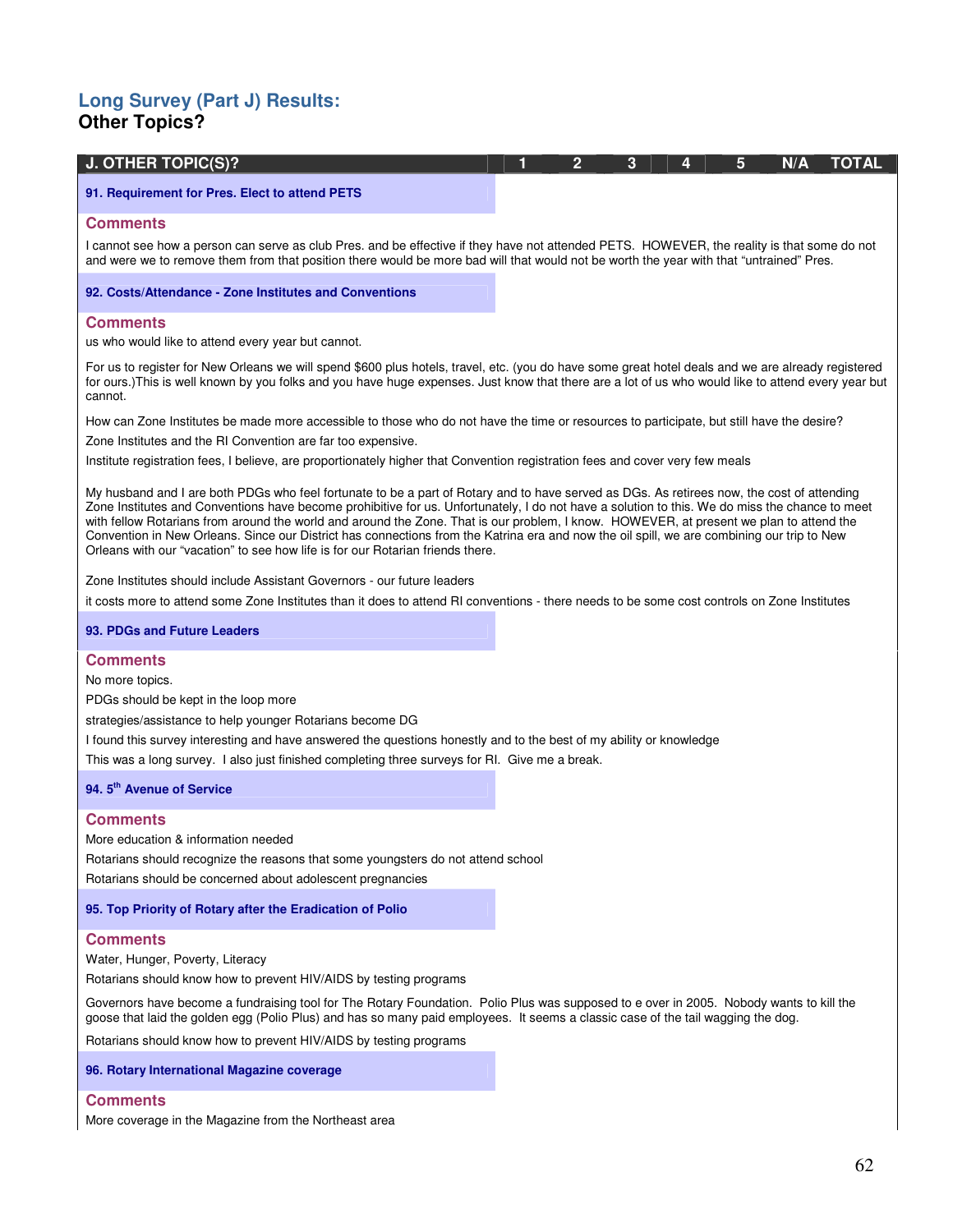#### **97. Administrative issues**

#### **Comments**

For the purpose of administering clubs in their giving to the Annual Fund, Polio Plus, etc. and as follow-up on delinquency of dues and possible termination, access to various reports should remain open to the IPDG for a period of two to four weeks after the July 1st cutoff.

Are we becoming structured to the point of calcification? Requirements and positions, and procedures accumulate but are not easily eliminated.

revise RI website to make it more user-friendly

the report to RI by the President's Rep should be shared with the DG

The role of RI is to assist districts and clubs, provide information, advise, encourage. Quote from Paul Harris: "If ever a national officer attempts to direct the policy of any club, it will be clear that such officer will have gone too far." (The Rotarian, September 1912)

club meetings: discourage less than weekly with possible "seasonal" breaks

RI: drop the silo approach. More cross-referencing

pay RI staff better - better service, less turnover

de-formalize Rotary at the upper level

thanks for doing a survey to find out what we think. Now that you know - do something!

The selection of individual PDGs for non-elected zone roles should be better understood

#### **98. Rotary Education**

#### **Comments**

Rotarians should know and understand Rotary Volunteers and Rotary Village Corp

review presentation strategies - sessions are formulaic, rigid. Break loose in presentations. All plenaries are painful in the format - only the topic changes!

#### **99. Membership**

#### **Comments**

It should be the responsibility of every Rotarian to invite one new member yearly (or at least every five years)

corporate memberships, family memberships, couple memberships

promote membership of women

women in Rotary - how to break through the glass ceiling

#### **100. Blank**

**Comments**